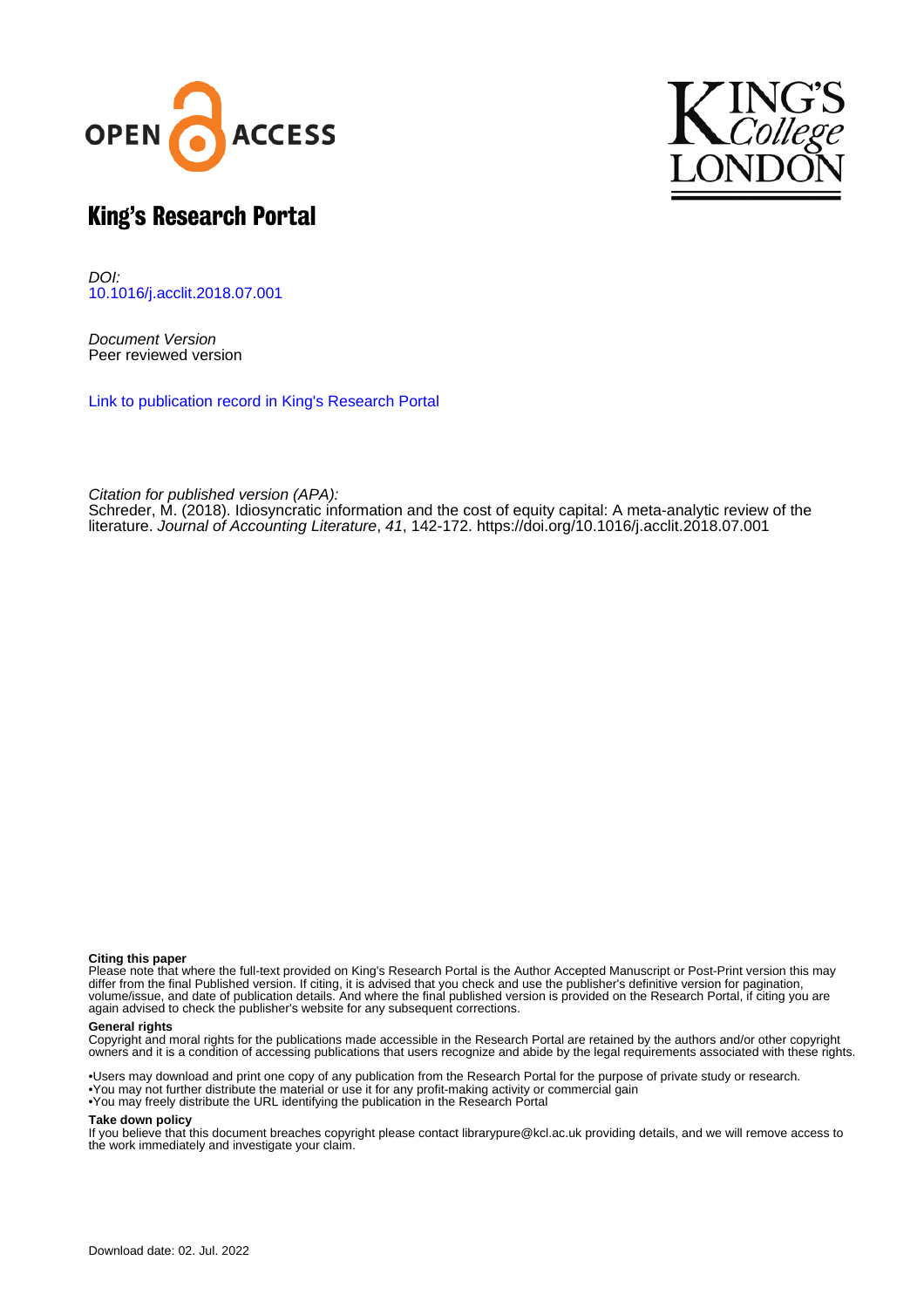## Accepted Manuscript

Title: Idiosyncratic Information and the Cost of Equity Capital: A Meta-Analytic Review of the Literature

Author: Max Schreder



PII: S0737-4607(17)30119-2 DOI:<https://doi.org/10.1016/j.acclit.2018.07.001> Reference: ACCLIT 51

To appear in:

| Received date: | 1-11-2017 |
|----------------|-----------|
| Revised date:  | 21-7-2018 |
| Accepted date: | 24-7-2018 |

Please cite this article as: Max Schreder, Idiosyncratic Information and the Cost of Equity Capital: A Meta-Analytic Review of the Literature (2018), <https://doi.org/10.1016/j.acclit.2018.07.001>

This is a PDF file of an unedited manuscript that has been accepted for publication. As a service to our customers we are providing this early version of the manuscript. The manuscript will undergo copyediting, typesetting, and review of the resulting proof before it is published in its final form. Please note that during the production process errors may be discovered which could affect the content, and all legal disclaimers that apply to the journal pertain.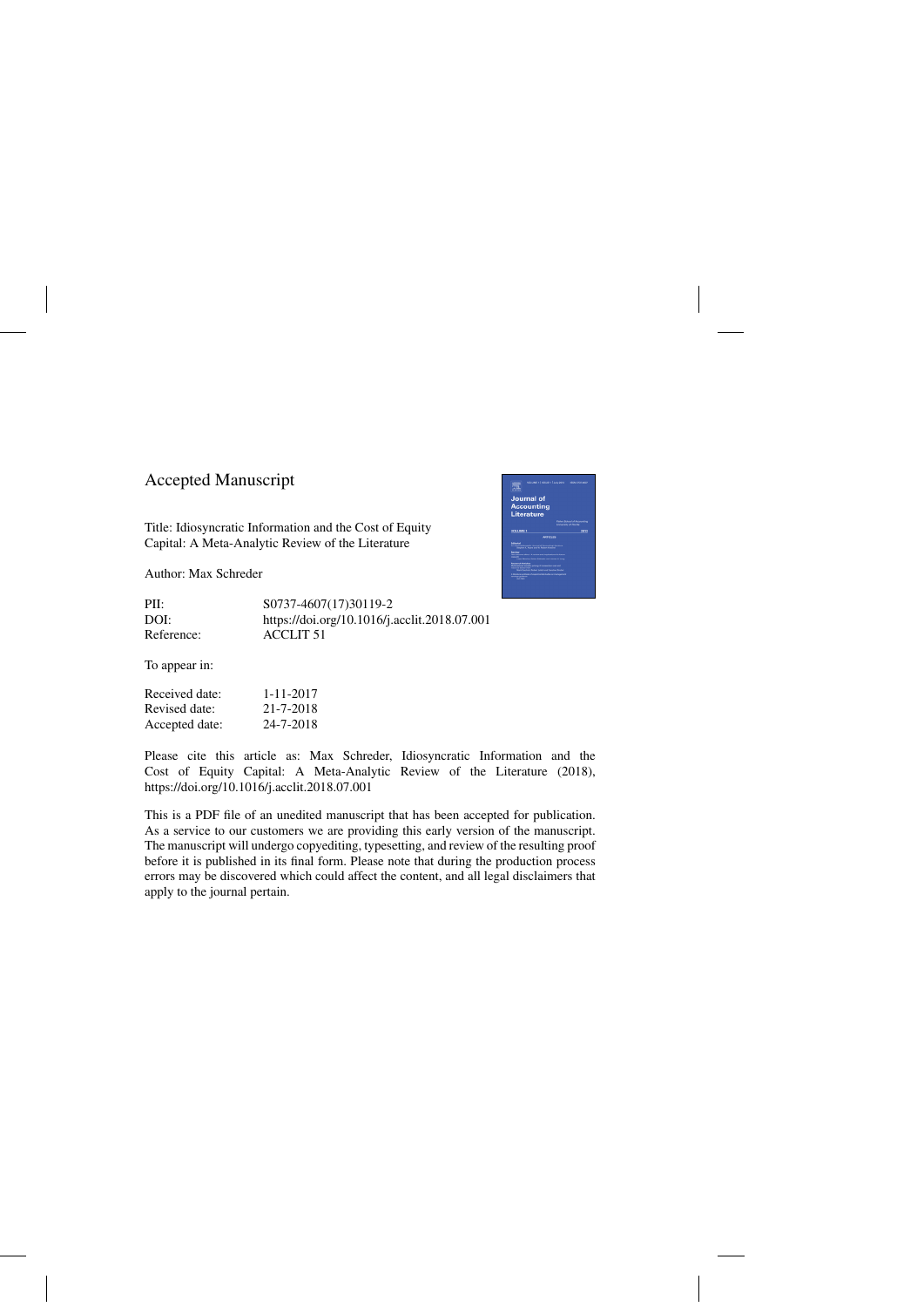# **Idiosyncratic Information and the Cost of Equity Capital: A Meta-Analytic Review of the Literature**

Max Schreder<sup>a</sup>

<sup>a</sup> King's Business School, King's College London, 30 Aldwych, London WC2B 4BG, max.schreder@kcl.ac.uk

This paper provides a quantitative review of the literature on the repercussions of idiosyncratic information on firms' cost of equity (CoE) capital. In total, I reconsider the results of 113 unique studies examining the CoE effects of information *Quantity*, *Precision* and *Asymmetry*. My results suggest that the association between firm-specific information and CoE is subject to moderate effects. First, the link between *Quantity* and CoE is moderated by disclosure types and country-level factors in that firms in comparatively weakly regulated countries tend to enjoy up to four times greater CoE benefits from more expansive disclosure—depending on the type of disclosure—than firms in strongly regulated markets. Second, a negative relationship between *Precision* and CoE is only significant in studies using non-accrual quality proxies for *Precision* and risk factor-based (RFB)/valuation model-based (VMB) proxies for CoE. Third, almost all VMB studies confirm the positive association between *Asymmetry* and CoE, but there is notable variation in the conclusions reached when *ex post* CoE measurers are used. <sup>a</sup> King's Busincss School, King's College London, 30 Aldwych, London WC2B 4BG,<br>
max.schreder@kcl.ac.uk<br>
This paper provides a quantitative review of the literature on the repercussions of ido-<br>
syncratic information on f

*Keywords:* meta-analysis; idiosyncratic information; information risk; expected returns;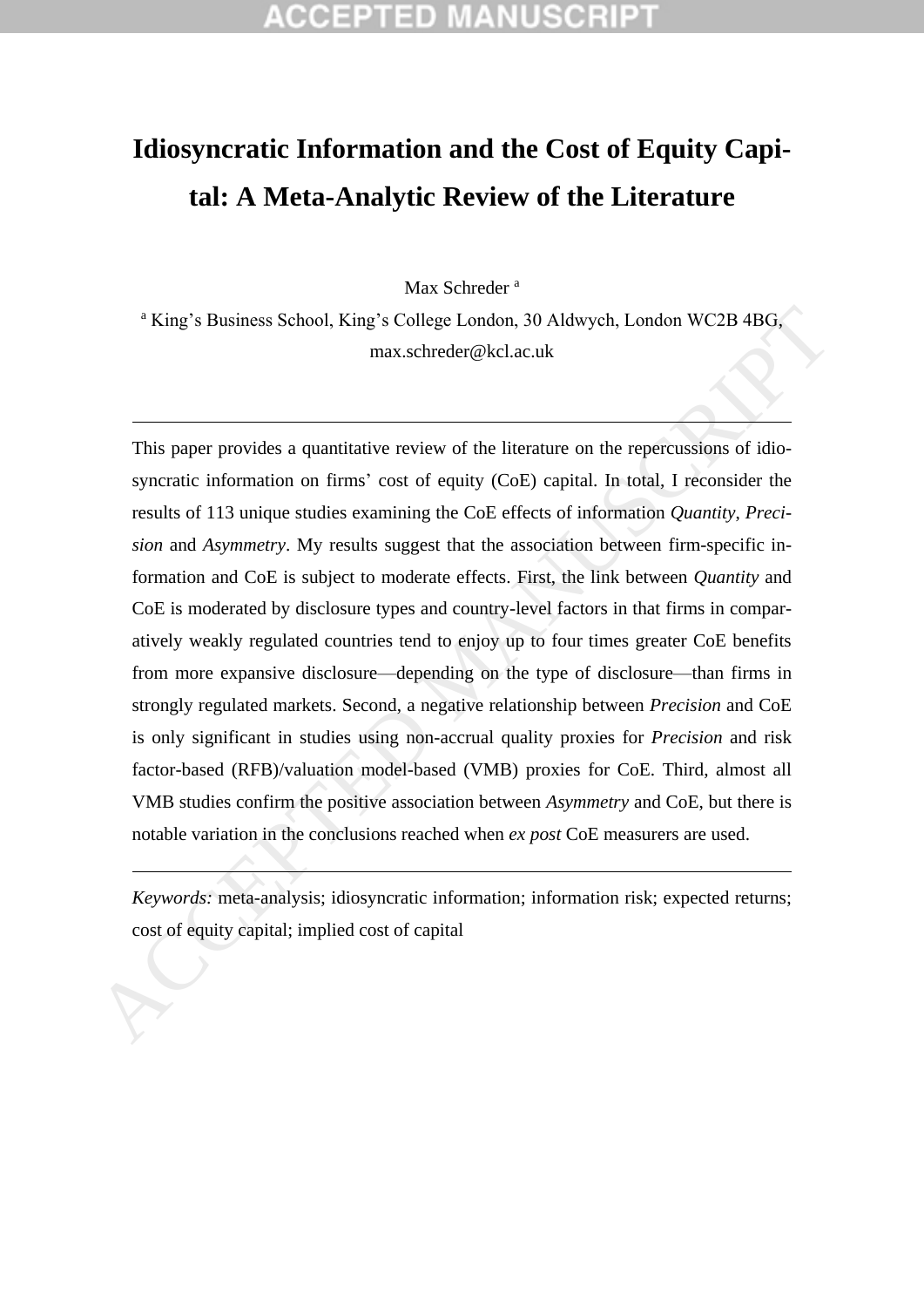# **Idiosyncratic Information and the Cost of Equity Capital: A Meta-Analytic Review of the Literature**

## **1 Introduction**

Extensive literature in accounting and finance investigates the extent to which idiosyncratic information affects price formation and return structures in capital markets. This strand of research commonly tests the proposition that firms with high (low) quality information environments should enjoy relatively low (high) cost of equity (CoE) capital. Specifically, it is conjectured that firms can lower their CoE if they disclose more value-relevant information to investors (*Quantity*), provide information of higher accuracy (*Precision*) and disseminate information more widely between investor groups (*Asymmetry*). While analytical works have modelled these propositions elegantly (e.g., Diamond and Verrecchia (1991), Easley and O'Hara (2004), and Lambert, Leuz and Verrecchia (2012)), the empirical evidence regarding their predictions is mixed (e.g., Core, Guay, and Verdi (2008), McInnis (2010), and Mohanram and Rajgopal (2009)).

Given, on the one hand, that the proper measurement of a firm's CoE (*alias* expected rate of returns) is an ongoing debate in itself (e.g., Botosan and Plumlee (2005), and Easton and Monahan (2016)), and, on the other hand, that proxies for the information attributes (i.e., *Quantity, Precision*, *Asymmetry*) are large in number, as informed by both accounting and finance research, the empirical literature is voluminous and the conclusions reached vary widely depending on the proxies used by researchers. With that in mind, the main objective of this paper is to offer a systematic review of the extant literature to examine the reasons underlying the variation in results. In particular, this review meta-analyses the associations of *Quantity* and *Precision* with CoE and provides a descriptive summary of extant findings on the link between *Asymmetry* and  $CoE<sup>1,2</sup>$  To the best of my knowledge, this is the first study to quantitatively summarize Extensive literature in accounting and finance investigates the extent to which idiosyp-<br>cratic information affects price formation and return structures in capital markets, This<br>strand of research commonly tests the prop

 $\overline{a}$ <sup>1</sup> Meta-analysis is a statistical approach that summarizes empirical findings of multiple studies. Metaanalysis techniques require the use of effect size which—in meta-analytic accounting research—is commonly the study's Pearson *r* correlation coefficient between the dependent and independent variable of interest (Hunter, Schmidt, and Jackson (1982), Khlif and Chalmers (2015)).

<sup>2</sup> Given vast variation in research designs between studies examining the impact of *Asymmetry* on CoE (e.g., some studies use yearly, others monthly data; some focus on portfolio-level, other on firm-level) a meta-analysis is not feasible; hence, I focus on descriptive statistics only when examining this link.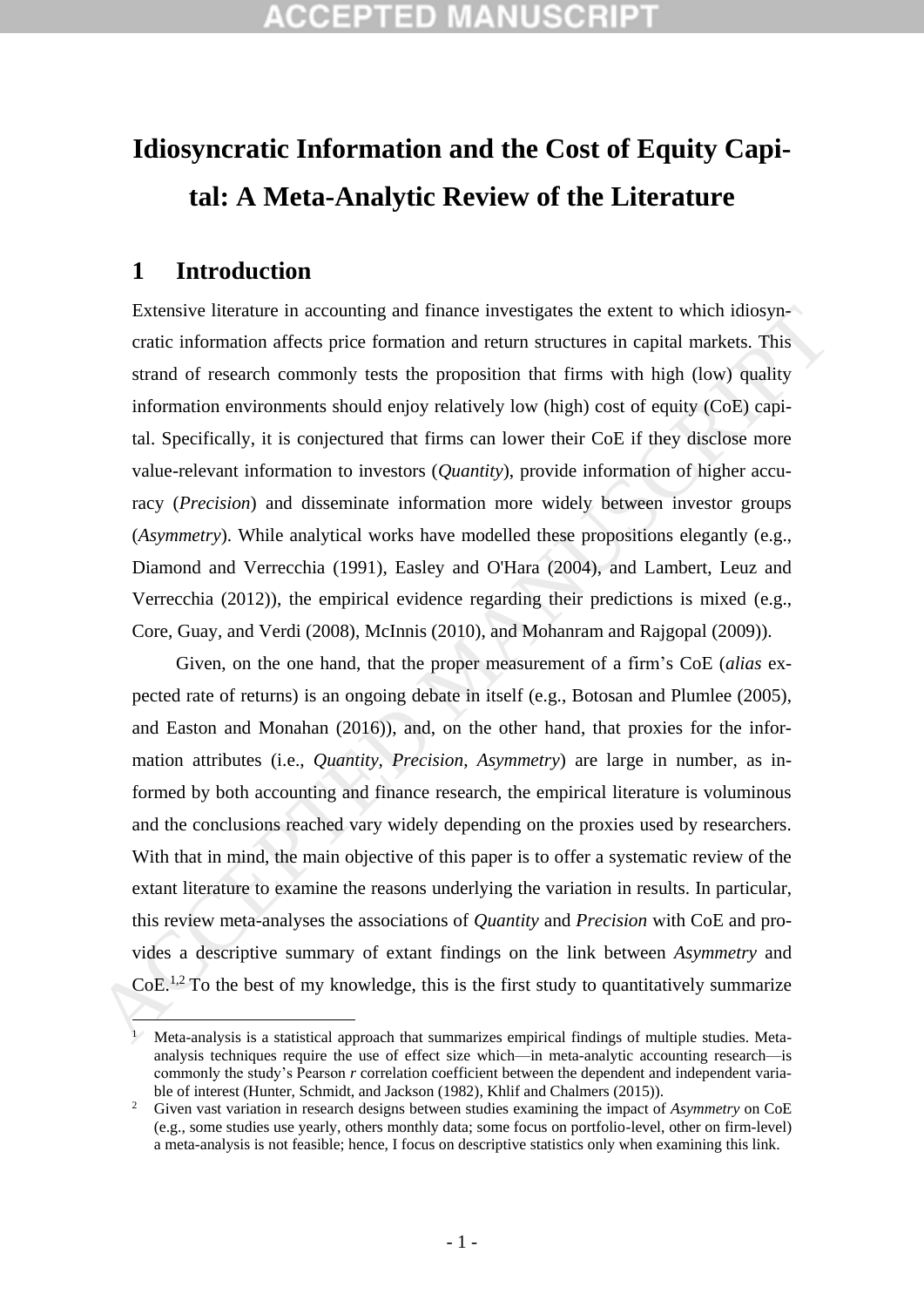all the links between idiosyncratic information and CoE within a unified framework. As such, it complements narrative literature reviews on this topic (e.g., Artiach and Clarkson (2011), Beyer, Cohen, Lys, and Walther (2010), Healy and Palepu (2001), and Kothari, So, and Verdi (2016)) and extends Souissi and Khlif (2012) who focus on disclosure (*Quantity*) effects only. 3

## **2 Theoretical Background and Research Hypotheses**

To facilitate the structure of this review, I present a conceptual framework based on which I select the studies in my sample (see Figure 1). The direct links between *Quantity, Precision*, *Asymmetry* and CoE are widely consistent with analytical work (e.g., Easley and O'Hara (2004), Clarkson, Guedes, and Thompson (1996), and Lewellen and Shanken (2002)) and substantiated by empirical evidence. Next, I provide a succinct narrative review of some notable studies examining the CoE effects of firm-specific information in order to pinpoint prevailing debates in the extant work, reveal commonly used information proxies, and offer guidance towards the creation of meaningful subgroups in later analyses. **2 Theoretical Background and Research Hypotheses**<br>
To facilitate the structure of this review. I present a conceptual framework based on<br>
which I select the studies in my sample (see Figure 1). The direct links between

(Figure 1 about here)

## **2.1 Information Quantity and Cost of Equity**

.<br>-

Literature on estimation risk demonstrates that if the amount of information about a firm is low, investors have difficulties to accurately estimate the return and cash flow parameters of this particular firm. This parameter uncertainty makes such firms a riskier investment vis-à-vis otherwise comparable firms, and hence induces higher CoE (e.g., Clarkson et al. (1996), and Lewellen and Shanken (2002)). A significant proportion of the literature examines the association between *Quantity* and firms' CoE, with 56 such papers analyzed in this study. One stream of research uses simple proxies—such as firm age or period of listing—as measures of information quantity and shows that these prox-

<sup>3</sup> Similar to this study, Souissi and Khlif (2012) also meta-analyze the link between disclosure and CoE; however, my analysis differs from theirs in that it operates a larger sample (56 vs. 22 studies), covers a longer sampling period (1997-2010 vs. 1997-2017) and analyses substantially more firm-years (342,116 vs 9,553). Furthermore, I include both mandatory and voluntary disclosure studies, while Souissi and Khlif (2012) focus on voluntary disclosure only.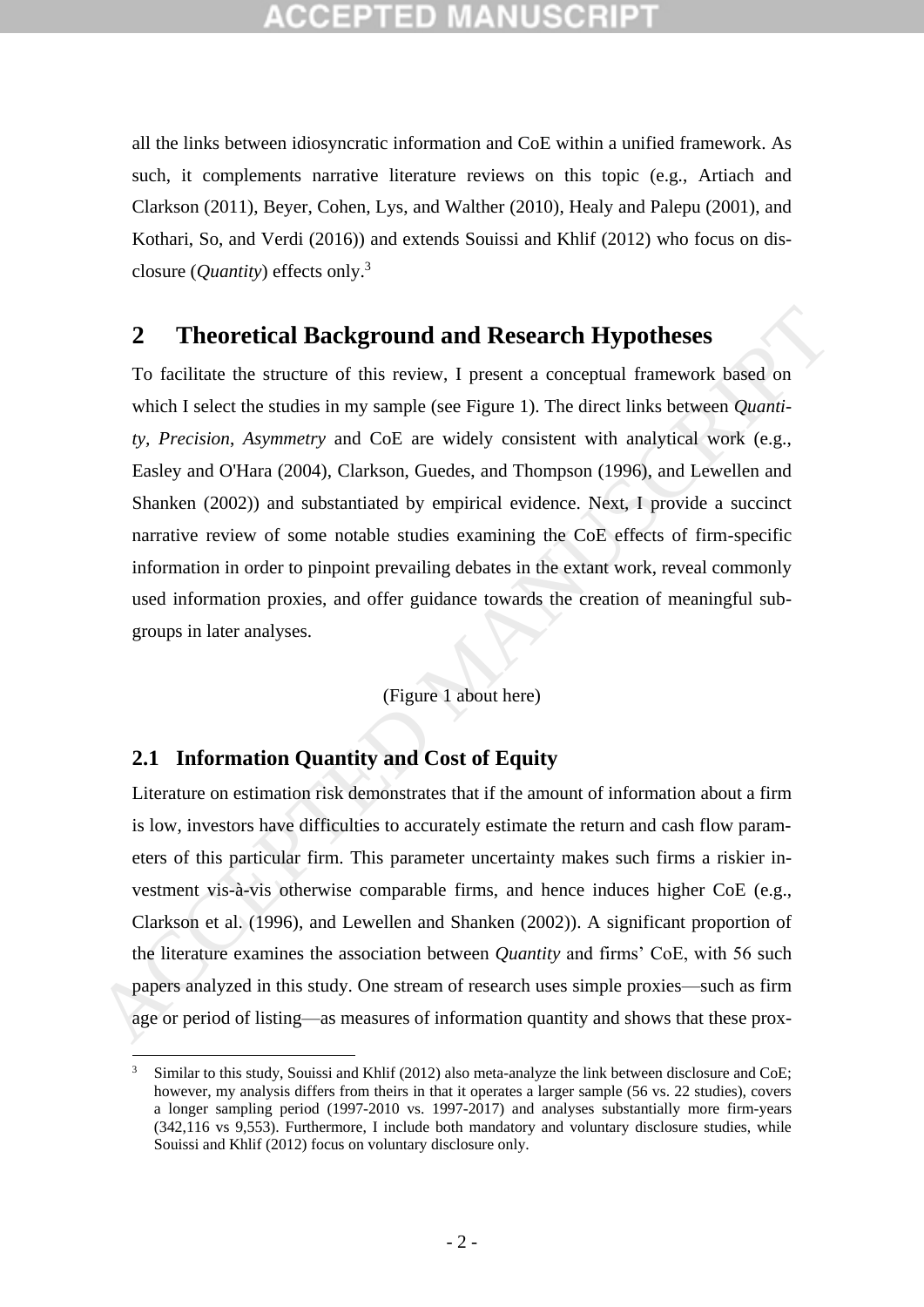# CEPTED

ies are negatively correlated with CoE (e.g., Barry and Brown (1984, 1985), Clarkson and Thompson (1990), Kumar, Sorescu, Boehme, and Danielsen (2008), and Zhang (2006)). A second stream uses firms' disclosure levels as proxies for *Quantity* and ample evidence exists confirming a negative association with CoE (e.g., Baginski and Rakow (2012), Botosan (1997), Campbell, Chen, Dhaliwal, Lu, and Steele (2014), Cao, Myers, Tsang, and Yang (2017), Healy, Hutton, and Palepu (1999), Francis, Khurana, and Pereira (2005), Fu, Kraft, and Zhang (2012), Kothari, Li, and Short (2009), and Ng and Rezaee (2015)). Thus, I formulate Hypothesis 1:

**H1:** The larger (smaller) the quantity of available information about a firm, the lower (higher) its CoE.

## **2.2 Information Precision and Cost of Equity**

In a seminal paper, Easley and O'Hara (2004) demonstrate that a firm's CoE decreases with the accuracy of available information about the future value of the firm. Essentially, this means that investors demand to be rewarded for bearing uncertainty about a firm's prospects stemming from imprecise information given to them, implying that firms that disclose higher quality information to investors can benefit from reduced CoE. This proposition is thoroughly researched in the literature (e.g., 38 papers are assigned to this link in my analysis) and the extant work can be categorized into two major strands: *accounting/earnings quality* and *security analyst forecast*-based studies. anyts, same, and range (2017), then, rundom, and a capital (2008), Branch, capital<br>and Pereira (2005), Fu, Kraft, and Zhang (2012), Kothari, Li, and Short (2009), and Ng<br>and Rezaee (2015). Thus, I formulate Hypothesis 1:<br>

The first stream is pioneered by Francis, La Fond, Olsson and Shipper (2004, 2005). The authors examine the association between the quality of accounting information and CoE, and demonstrate that firms' CoE decreases as their earnings quality measures increase (e.g., accrual quality, value relevance). However, in an influential paper, Core, Guay and Verdi (2008) strongly question the validity of these early results. Despite continuous evidence for the proposition that earnings/accounting quality is negatively related to CoE (e.g., Aboody, Hughes, and Liu (2005), Barth, Konchitchki, and Landsman (2013), and Hou (2015)), this link is challenged in a number of papers (e.g., Cohen (2008), Khan (2008), and McInnis (2010)).

The second stream of research uses security analyst forecasts to proxy for information precision. Extant literature argues that the less uncertainty exists about the pro-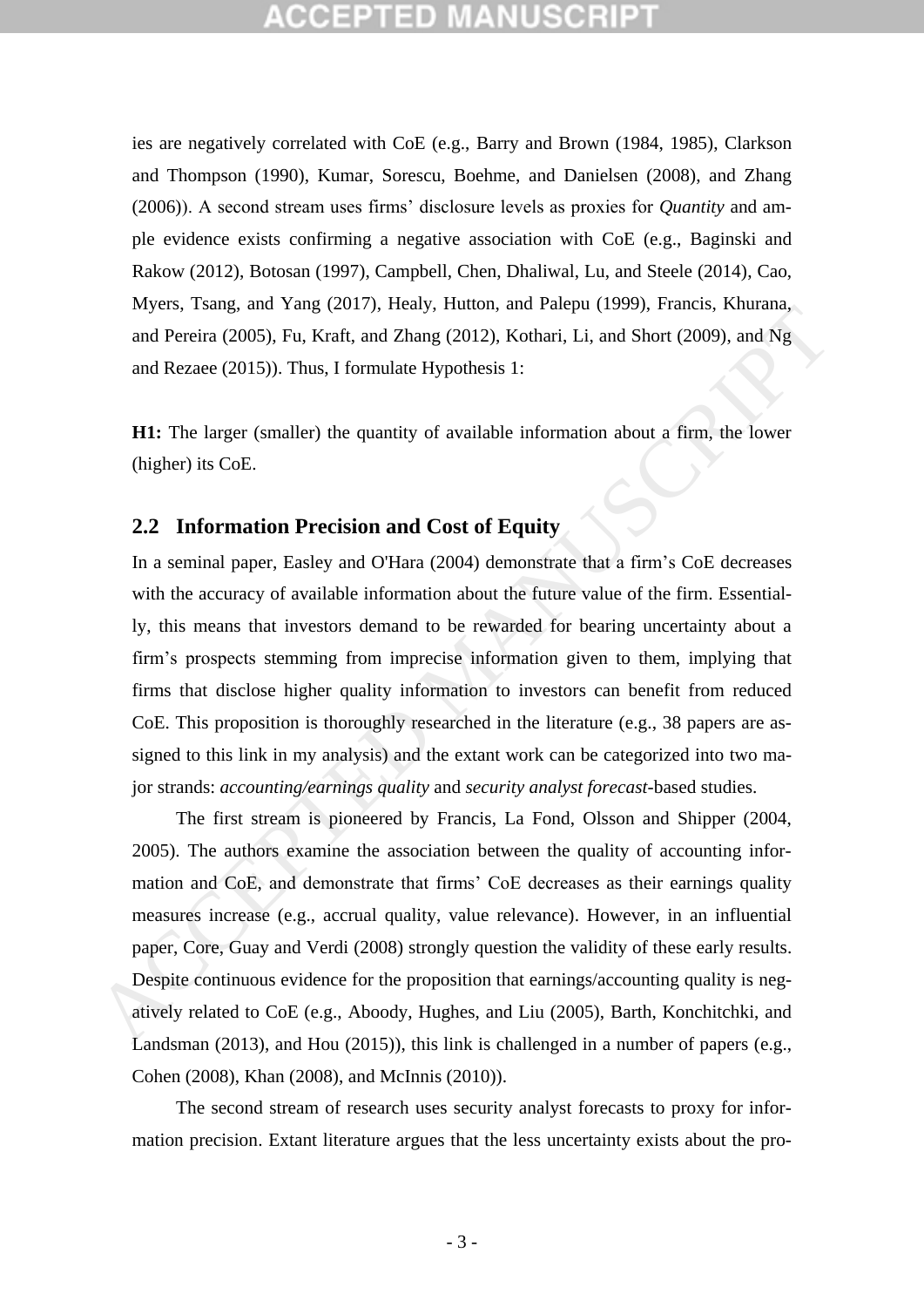# 12 T 2D

spects of a firm, the greater the consensus among security analysts and the more precise their forecasts (e.g., Barry and Brown (1985), Barron and Stuerke (1998), and Barron, Kim, Lim, and Stevens (1998)). Botosan and Plumlee (2013) provide evidence that total analyst forecast precision (AFP) is negatively associated with CoE. Botosan et al. (2004) decompose total analyst forecast precision into private and public information components and show that public (private) AFP is negatively (positively) associated with CoE. Interestingly, Barron, Sheng, and Thevenot (2012) find that for firms with limited public information, private AFP is in fact *negatively* associated with CoE. This might be explained by the dual effect of private information precision. On the one hand, more precise private information might increase information asymmetry, which then induces higher CoE (e.g., Diamond and Verrecchia (1991)) but, on the other hand, it might also decrease CoE when the quantity of public information is limited. Simply put, private information is still better than no information at all (Easley and O'Hara (2004), Lambert et al. (2012)). Given this empirical evidence along with the analytical insights from Easley and O'Hara (2004), I formulate Hypothesis 2: with CoE. Interestingly, Barron, Steng, and Thevenot (2012) find that for firms with<br>with CoE. Interestingly, Barron, Sheng, and Thevenot (2012) find that for firms with<br>limited public information, private AFP is in fact

**H2:** The higher (lower) the information precision of a firm, the lower (higher) its CoE.

## **2.3 Information Asymmetry and Cost of Equity**

Easley and O'Hara (2004) furthermore show that as the fraction of uninformed investors as well as the number of private signals about the future value of the firm increases, its CoE also increases: uninformed investors—who only have access to public information—require compensation for "losing out" to privately informed investors—who have access to both public and private information—when making investment decisions. The greater these informational disadvantages are, the larger the CoE premium induced by *Asymmetry.* Numerous papers investigate this conjecture empirically (e.g., 22 such papers are included in my analysis) and mainly use market microstructure proxies (e.g., PIN scores, bid-ask spreads) to gauge the degree of informational disparity between investor groups.<sup>4,5</sup> Easley, Hvidkjaer and O'Hara (2002) were the first to doc-

<sup>&</sup>lt;u>.</u> <sup>4</sup> PIN scores measure the probability that the next trade order is from a privately informed investor; i.e., based on private information, with higher PIN scores signifying greater *Asymmetry*. The notion underlying the PIN model is that while it is impossible to directly observe which trades are based on private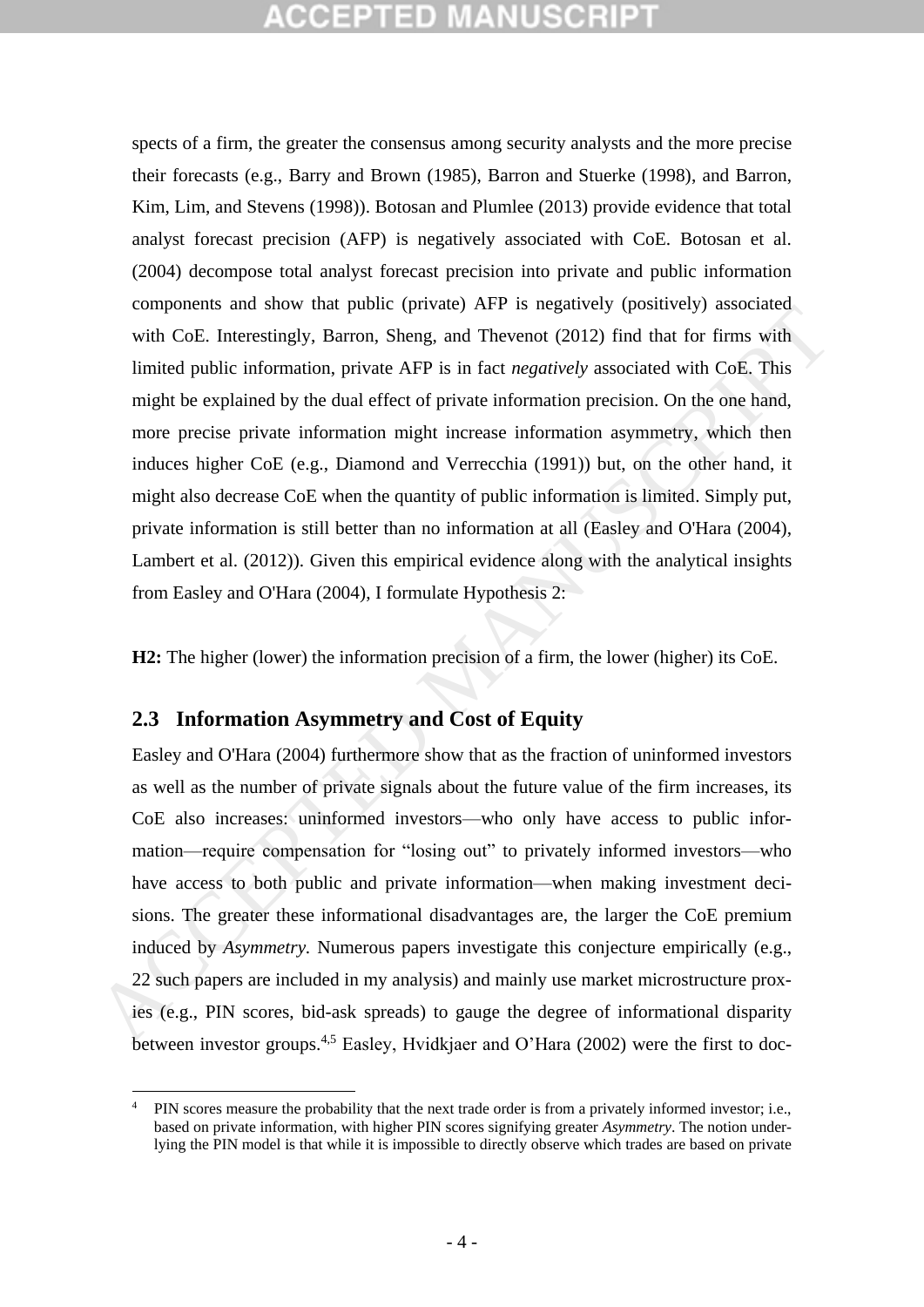ument a positive association between CoE and PIN scores. Conversely, Mohanram and Rajgopal (2009, p. 241) conclude that "there is not much evidence to support the interpretation that information risk, proxied by PIN, is a source of priced information risk." However, these authors acknowledge that while their paper suggests "PIN is not priced risk, it is difficult to make more general statements about the pricing of information risk since information risk can […] be proxied by different empirical variables". In fact, using spread-based proxies, Amihud and Mendelson (1986), Bhattacharya, Ecker, Olsson, and Schipper (2012), and Levi and Zhang (2015)—among others—document a significantly positive association with CoE. This corroborates Hypothesis 3:

**H3:** The higher (lower) the information asymmetry between investors, the higher (lower) the firm's CoE.

## **2.4 Summary of Prior Empirical Evidence**

<u>.</u>

The extant empirical evidence may be summarized as follows. First, whenever the link between *Quantity* and CoE is tested, the current research prefers using disclosure instead of simple proxies for information quantity as indicated by 56 studies using the former and only five studies using the latter (i.e., Barry and Brown (1984, 1985), Clarkson and Thompson (1990), Kumar et al. (2008), and Zhang (2006)). However, it should be noted that proxies for disclosure levels tend to measure disclosure along both a quantity and quality dimension, which makes them noisy estimates of *Quantity*. <sup>6</sup> Furthermore, wide variation in research designs, disclosure types examined and disclosure metrics used by researchers all possibly moderate the overall negative relation between disclosure and CoE.<sup>7</sup> Hence, more evidence along the lines of Richardson and Welker since information in secure 11....) by poach of valued to uniformation and the same than the same of the same of the same of the same of the same of the same of the same of the same of the same of the same of the same of

information, one can use imbalances between buy and sell orders to infer the probability of information-based trading for a given stock (e.g., Brown, Hillegeist, and Lo (2004), Easley, Kiefer, O'Hara, and Paperman (1996), and Easley, Kiefer, and O'Hara (1997)).

<sup>5</sup> Bid-ask spreads are a measure of the adverse selection problem market makers are exposed to and assumed to increase with information asymmetry (Copeland and Galai (1983), Glosten and Milgrom (1985)). Jack Treynor, publishing under his pseudonym Walter Bagehot (1971), gives an intuitive explanation as to why greater bid-ask spreads are associated with greater information asymmetry.

<sup>6</sup> For instance, Cheng, Collins, and Huang (2006, p. 179) state that "while prior empirical research has used the *quantity* of disclosure as a proxy for the *quality* of disclosure quality, in many cases disclosure quantity and quality are not separable information attributes."

<sup>&</sup>lt;sup>7</sup> For instance, some studies investigate mandatory disclosure (e.g., Campbell et al. (2014), and Core, Hail, and Verdi (2015)), while others concentrate on voluntary disclosure aspects (e.g., Botosan and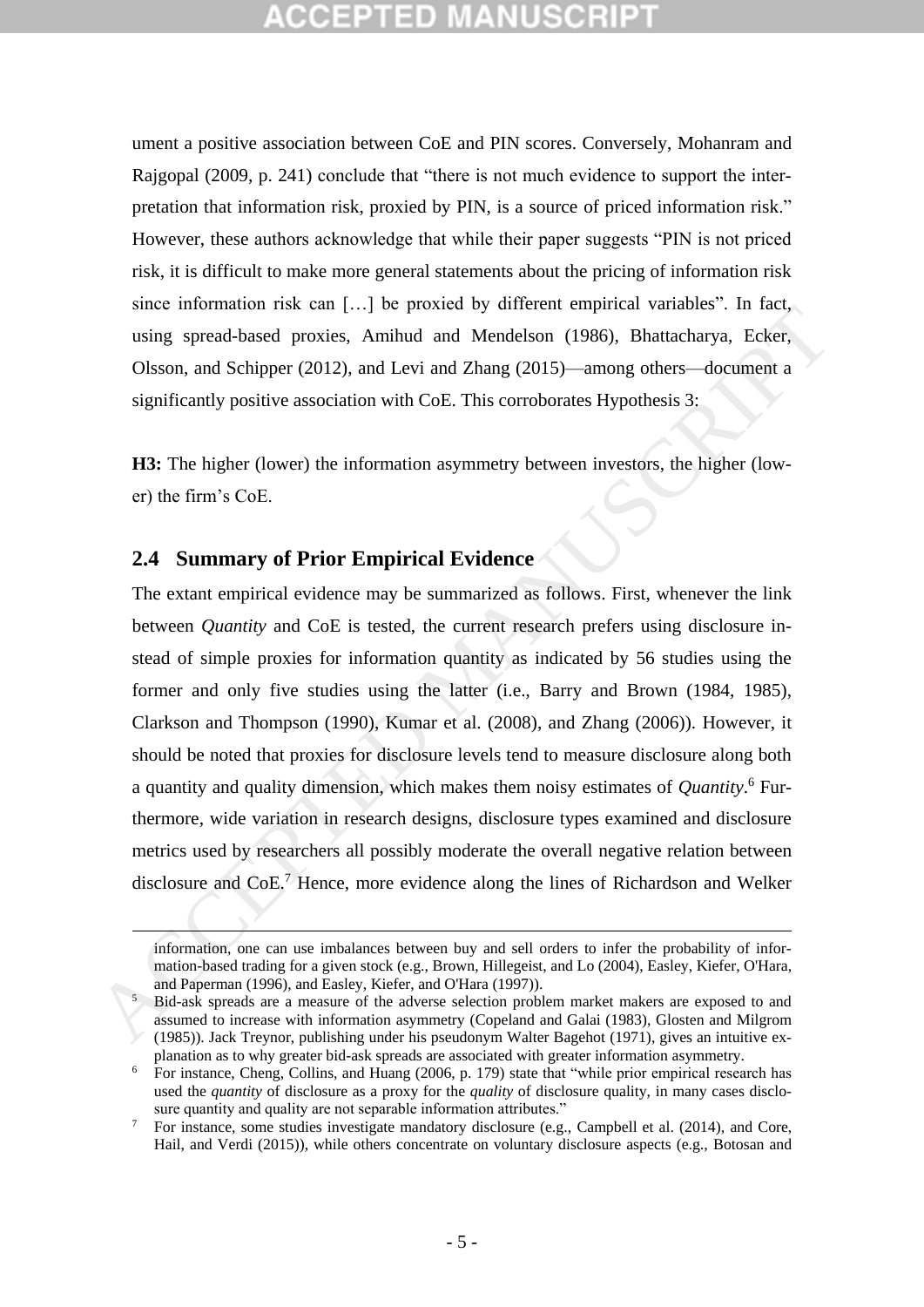(2001) and Mangena, Li, and Tauringana (2016) on the types of disclosure that are particularly CoE-relevant seems beneficial. Second, accounting quality, and more specifically earnings quality, appears to be an important determinant of firms' information *Precision*. However, since the study of Core et al. (2008), its association with CoE is subject to controversy. Moreover, CoE tends to decrease with total AFP, but results are mixed for its relationship with the private and public components of analysts' information sets. Third, *Asymmetry* is commonly measured by market microstructure-based proxies, and while there is an ongoing debate about the pricing of PIN (e.g., Botosan and Plumlee (2013), and Duarte and Young (2009)), the negative relationship between bid-ask spreads and firms' CoE seems to be widely accepted.

## **3 Cost of Equity Measurement**

 $\overline{a}$ 

Firms' CoE capital is the key variable of interest in this paper and its empirical measurement differs across studies. Some researchers use *ex post* returns to proxy for CoE (e.g., Doukas, Kim, and Pantzalis (2006), and Konchitchki, Luo, Ma, and Wu (2016)), while others apply *ex ante* estimates (e.g., Barth et al. (2013), Bhattacharya et al. (2012), Cohen (2008), and Hou (2015)). I classify those studies that conduct asset pricing tests (i.e., regressing realized returns on possible risk factors) or use average realized returns as CoE proxies as *ex post* and refer to them as realized return-based (REAL) in my analyses. I further divide the remaining "non-REAL" papers, which use *ex ante* CoE specifications, into two categories: risk-factor based (RFB) studies, which calculate CoE by multiplying estimated factor loadings from traditional asset pricing models (e.g., CAPM, FF3) with respective factor returns, and valuation-model based (VMB) studies, which reverse-engineer valuation models (such as the dividend discount, resid mator or is transuous point une private and point components or analysis more<br>mation sets. Third, *Asymmetry* is commonly measured by market microstructure-hased<br>proxies, and while there is an ongoing debate about the pri

Plumlee (2002), and Francis, Nanda, and Olsson (2008)); some papers focus on financial disclosure (e.g., Baginski and Rakow (2012), and Evans (2016)), while others examine non-financial disclosure (e.g., Dhaliwal, Li, Tsang, and Yang (2011), and Ng and Rezaee (2012)); and, some authors use selfconstructed disclosure scores (e.g., Botosan (1997), and Kothari et al. (2009)), while others rely on commercially available ones (e.g., Healy et al. (1999), and Richardson and Welker (2001)), and yet others use simple dummy variables to distinguish between disclosing and non-disclosing firms (e.g., Ogneva, Subramanyam, and Raghunandan (2007), and Cao et al. (2017)).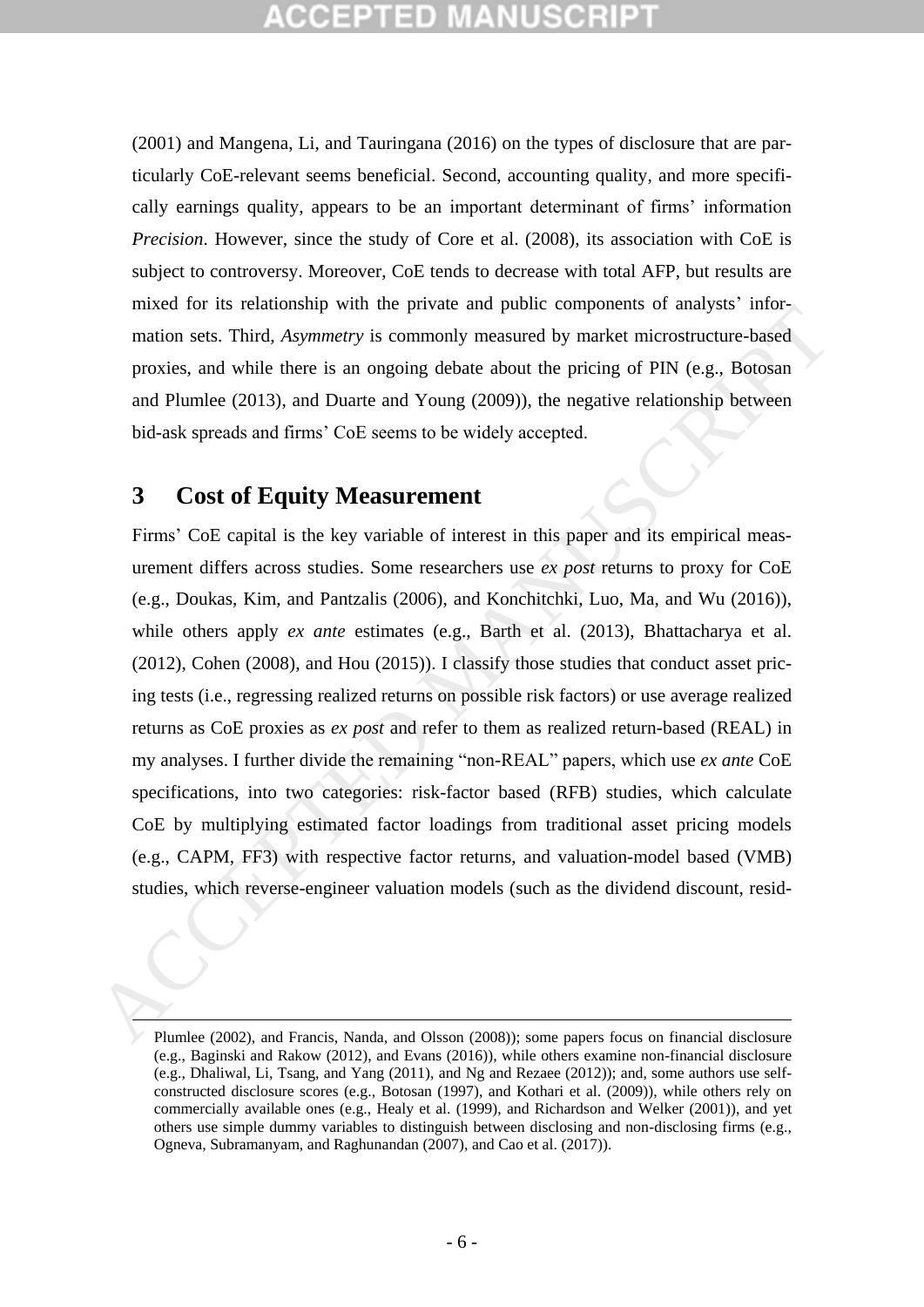ual income or abnormal earnings growth model) to estimate firms' implied cost of capital  $(ICC).^{8,9}$ 

Empirical proxies are, by definition, inherently flawed (Rao, 1973) and so are the aforementioned return measures. For instance, Elton (1999) states: "The use of average realized returns as a proxy for expected returns relies on a belief that information surprises tend to cancel out over the period of a study and realized returns are therefore an unbiased estimate of expected returns. However, I believe that there is ample evidence that this belief is misplaced" (p. 1199). In a similar vein, Fama and French (1997) argue that RFB proxies are "woefully imprecise estimates of the cost of equity" (p. 154) given that these estimates are based on noisy past realized returns. Ultimately, the unexpected news component in realized returns tends to corrupt the reliability of factor loading and factor premia estimates in RFB models. Finally, Easton and Monahan (2005) examine a number of different VMB estimates and conclude that—due to the optimism in analysts' earnings forecasts— "these proxies are unreliable" (p.501). In addition, VMB measures encounter issues arising from firm-specific estimation (e.g., Easton (2009), Wang (2015)) and growth assumptions made by researchers (e.g., Easton (2006)). puso can o cancer on o occur puso a suory and variate o tomas are tentero can<br>unbiased estimate of expected returns. However, I helieve that here is ample evidence<br>that this belief is misplaced" (p. 1199). In a similar ve

Despite these concerns, two major conclusions regarding the empirical validity of the different measures seem justified. First, proxying for CoE by realized returns is problematic in that discount rate and cash-flow news constitute significant impacts on firm-level returns, making realized returns noisy estimates of CoE (e.g., Chen, Da, and Zhao (2013), Ogneva (2012), and Vuolteenaho (2002)). Second, VMB proxies show somewhat greater construct validity than RFB proxies in terms of association with future realized returns, common risk-factors, and predictive power of returns (Botosan and Plumlee (2005), Botosan, Plumlee, and Wen (2011), Lee, So, and Wang (2010, 2015)). Taken together, this suggests that the measurement of CoE might partially explain

1

<sup>8</sup> For a step-wise description of how to operationalize RFB estimates see, for instance, Barth et al. (2013), Landsman, Miller, Peasnell, and Yeh (2011), and O'Hanlon and Steele (2000).

The intuition behind the ICC framework is straightforward: use a specific valuation model, accept the current stock price as at least semi-strong efficient and determine the internal rate of return that equates current stock price of the firm with expected future payoffs to shareholders, where future payoffs are commonly proxied by analysts' earnings forecasts. The internal rate of return is then considered the market participants' *ex ante* assessment of the firm's CoE. See Botosan and Plumlee (2002), Claus and Thomas (2001), Easton (2004), Gebhardt, Lee, and Swaminathan (2001), Gode and Mohanram (2003), Gordon and Gordon (1997), and Ohlson and Juettner-Nauroth (2005) for common ICC measures.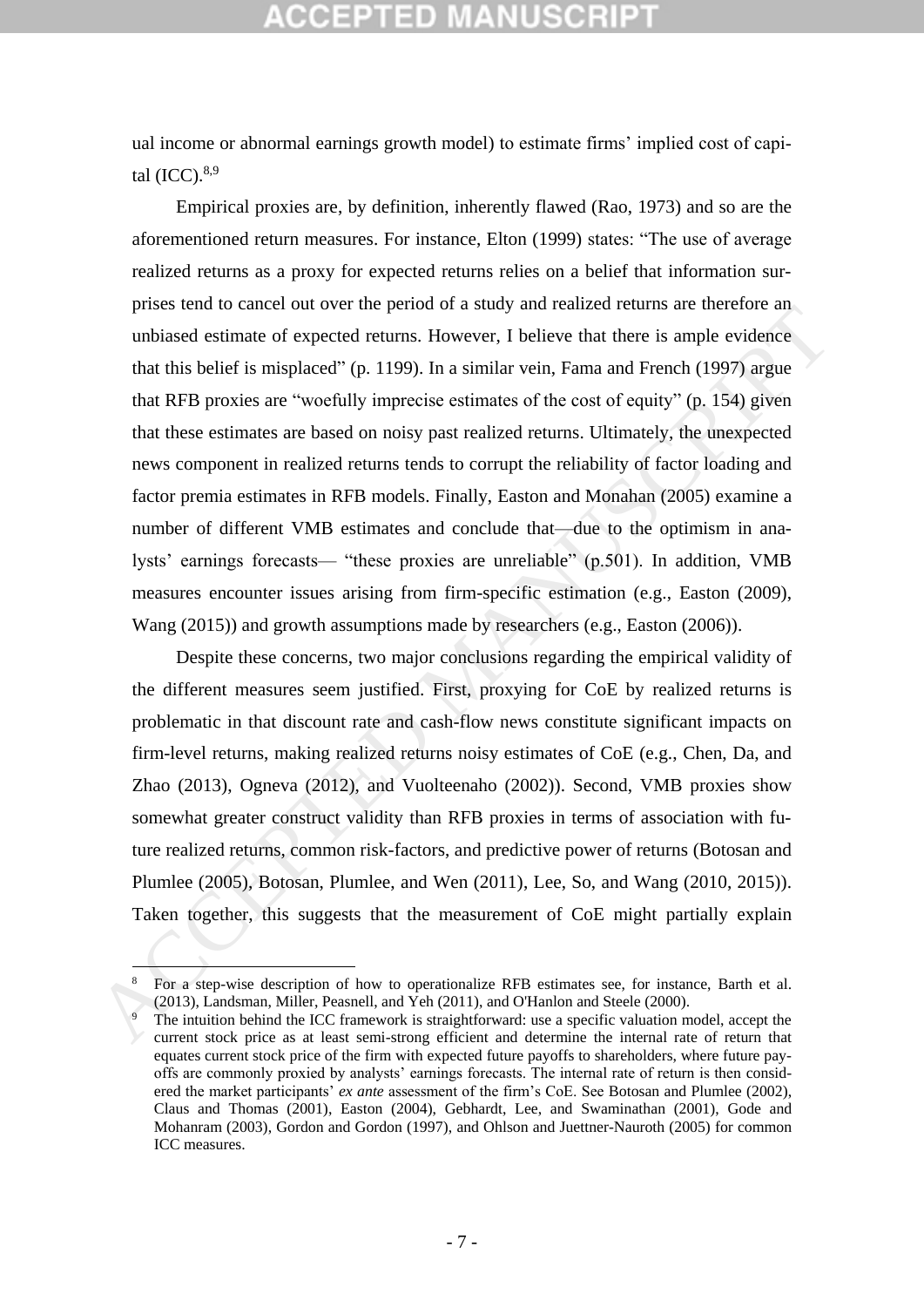mixed results across studies when analyzing the effects of *Quantity, Precision* and *Asymmetry* on firms' CoE.

## **4 Methodology**

The main objective of this paper is to provide a meta-analytic review of the literature on idiosyncratic information and firms' CoE capital. However, only for H1 and H2 research designs between studies are homogenous enough to carry out meta-analyses. Studies relating to H3 often lack necessary information and data comparability to conduct a meaningful meta-analysis (e.g., sample size information is inconsistently reported; some studies use yearly data, others use monthly data; some focus on the portfoliolevel, others focus on the firm-level). Hence, for H3 I only provide descriptive statistics (e.g., fraction of studies confirming/rejecting the hypothesis; proxies used and proportions thereof).

## **4.1 Data Collection and Sample**

 $\frac{1}{\sqrt{2}}$ 

In line with research hypotheses H1-H3, I search for different combinations of several keywords (shown in Table 1) in the following databases to identify relevant studies: ISI Web of Science; ScienceDirect; Emerald Management Ejournals; and SSRN. A review of all top-tier journals in accounting and finance as well as the reference list of all identified articles complements my search.<sup>10</sup> I exclude analytical papers (e.g., Bertomeu, Beyer, and Dye (2011), Cheynel (2013), Christensen, de la Rosa, and Feltham (2010), Dutta and Nezlobin (2017), Hughes, Liu, and Liu (2007), Lambert, Leuz, and Verrecchia (2007), and Strobl (2013)) and studies lacking statistical information required for the meta-analysis of H1 and H2 (e.g., Aboody et al. (2005), Beneish, Billings, and Hodder (2008), Chen, Shevlin, and Tong (2007), Clement, Frankel, and Miller (2003), and Hirshleifer, Hou, and Teoh (2012)) during this process. idiosyncratic information and firms' CoE capital. However, only for HI and H2 re-<br>search designs between studies are homogenous enough to carry out meta-analyses.<br>Studies relating to H3 often lack necessary information an

<sup>&</sup>lt;sup>10</sup> *Accounting Journals: Accounting Review, Accounting, Organizations and Society, Journal of Ac*counting and Economics, Journal of Accounting Research, Contemporary Accounting Research, and Review of Accounting Studies; *Finance Journals:* Journal of Finance, Journal of Financial Economics, Review of Financial Studies, Journal of Corporate Finance, Journal of Financial and Quantitative Analysis, Journal of Financial Intermediation, Journal of Money, Credit and Banking, and Review of Finance.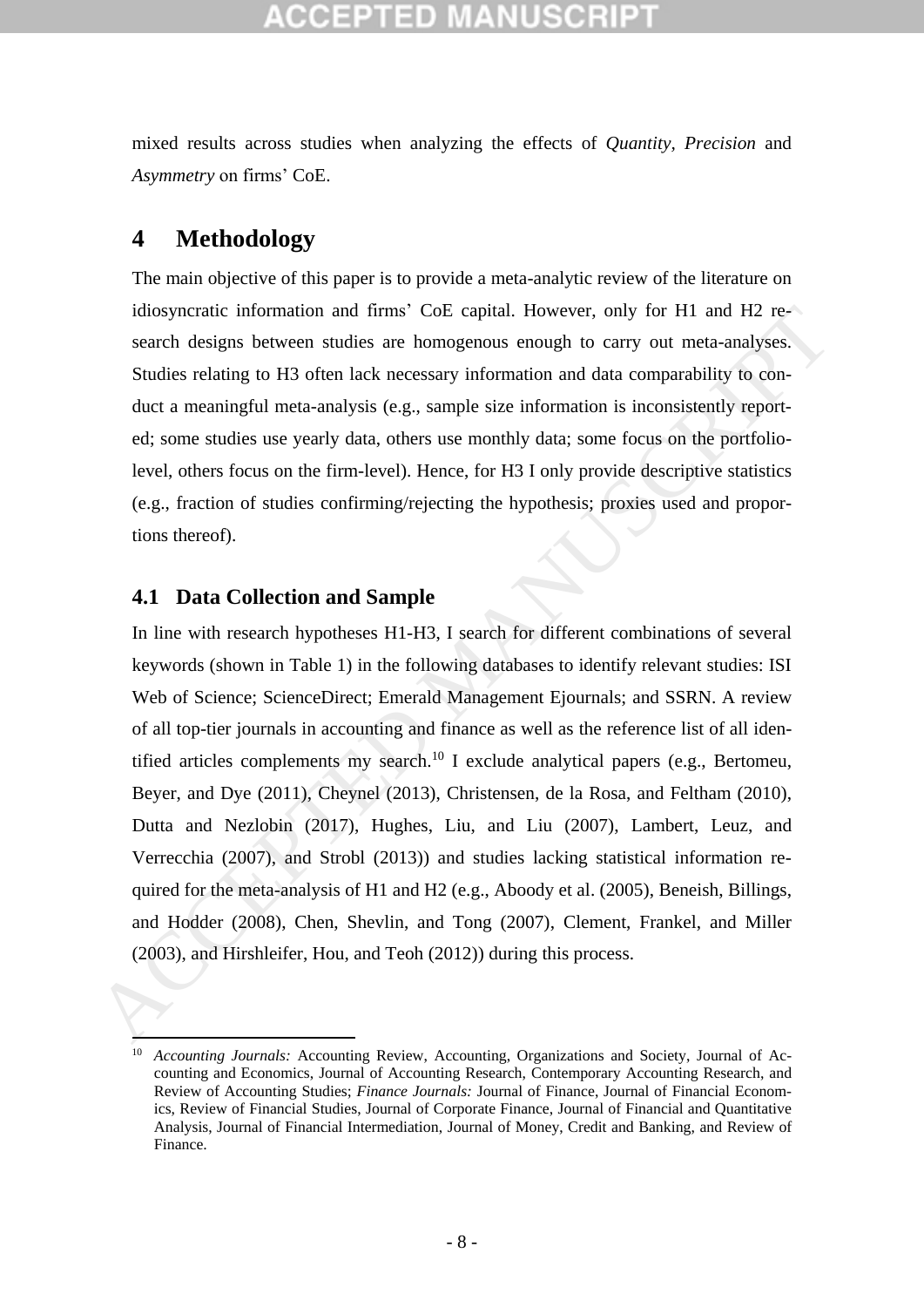### [\(Table 1](#page-47-0) about here)

As noted above, the literature applies various measures for *Quantity, Precision*, *Asymmetry* and CoE. Based on the most commonly used proxies in the literature, I create several sub-groups for each information attribute and CoE (see [Figure 1\)](#page-64-0) and code each study in my sample accordingly. For instance, Francis et al. (2004) examine the impact of seven different earnings quality measures on two implied cost of capital proxies; hence, I classify this study as using "Accounting Quality" proxies for information precision and "VMB" proxies for CoE. The coding of studies requires my judgment as to which category a paper fits best; hence, this may induce sampling bias in that one might arrive at different classifications for some studies.<sup>11</sup> Moreover, I exclude some insightful papers from the sample because the novelty of the proxies applied in these studies hinders their allocation to one of my sub-groups. For example, El Ghoul, Guedhami, Ni, Pittman, and Saadi (2013) put forward firms' geographic distance from financial centers as a measure of information asymmetry and show that CoE decreases with proximity; Cao, Myers, Myers, and Omer (2015) find that company reputation is negatively related to CoE, and Muino and Trombetta (2009) document a significant impact of distorted graph disclosure on CoE. Furthermore, I focus on firm-level results, so country-level studies are excluded from the analysis (e.g., Bhattacharya, Daouk, and Welker (2003), and Li (2015)). exain story in its stage accountingly. The instance, Frankist can, (2004) casaning timped of sever different enaming quality measures on two implied cost of capital provies; hence, I classify this study as using "Accountin

## **4.2 Meta-Analysis Techniques**

## **4.2.1 Effect Size**

 $\frac{1}{\sqrt{2}}$ 

Meta-analysis techniques require the use of effect size which—in meta-analytic accounting research—is commonly the study's Pearson *r* correlation coefficient between the dependent and independent variable of interest (Hunter, Schmidt, and Jackson

 $11$  For example, Baginski and Rakow (2012) examine the CoE effects of management earnings forecast disclosure policy. They measure disclosure policy as the product of three dimensions: Supplier, Frequency and Precision. Given that (1) their proxy is based on two *Quantity* dimensions (Supplier, Frequency) but only one *Precision* dimension and (2) their main contribution relates to voluntary disclosure—"we extend the literature by examining a specific type of voluntary disclosure rather than disclosure in the aggregate" (p. 317)—I classify their paper as a *Quantity* rather than a *Precision* study.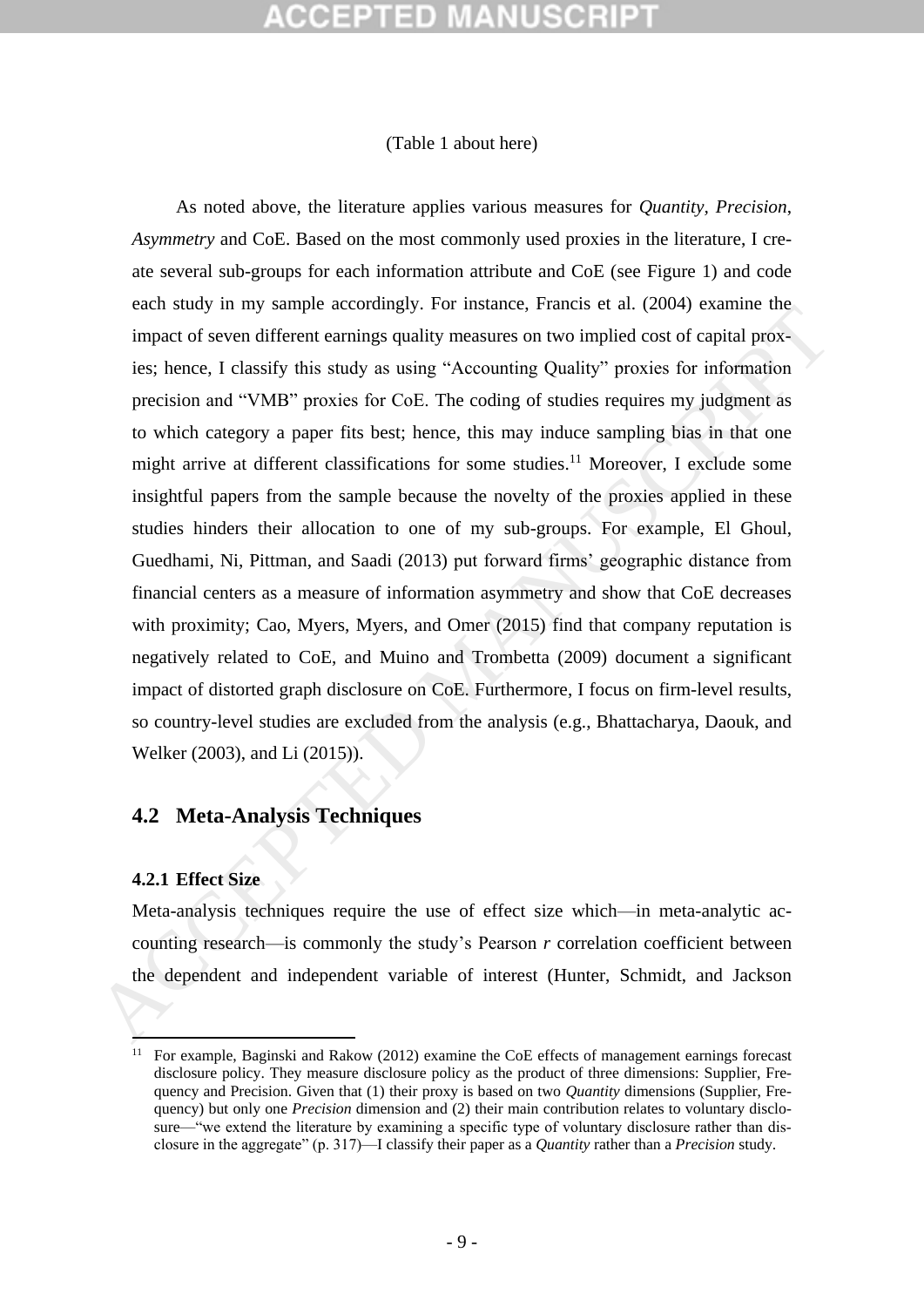# GEPTED

(1982), Khlif and Chalmers (2015)).<sup>12</sup> If a study only reports regression results, I convert *t*-statistics into *r* coefficients as  $\sqrt{t^2/(t^2 + df)}$ , where *df* is degrees of freedom. If only *p*-values are provided, corresponding *Z* scores can be obtained from the standard normal table which I then transfer into *r* coefficients by using  $Z/\sqrt{N}$ , where *N* is sample size (Rosenthal, 1991).

Whenever a study uses multiple, but similar, measures for a variable (say, different proxies for earnings quality), I record the study's average effect size. Therefore, these studies only appear once in the analysis (Ahmed & Courtis, 1999). However, if a study tests different proxies for different samples (say, one RFB and one VMB CoE sample), I record the effect size for each sub-sample separately. Therefore, these studies appear twice in the analysis. To clarify, 56 studies for the link between *Quantity* and CoE contribute 62 observations to my analysis (*Precision*: 35 studies and 48 observations*; Asymmetry*: 22 studies and 28 observations).

Also, where necessary, I multiply a study's effect size by negative one to ensure consistent interpretation across proxies and to conform to the intuition of the underlying hypotheses of this paper. This is required because the interpretation of results varies depending on which proxies are used: some proxies are constructed such that *higher* values also signal higher information quality, while for others *lower* values indicate higher information quality. For instance, in most studies, higher analyst-based measures signal higher *Precision*—confirming H2 if a negative correlation with CoE is observed. In contrast, lower earnings quality proxies usually indicate higher information precision—confirming H2 if a positive, not negative, correlation with CoE is observed. In such instances, I multiply the effect size (of earnings quality) by negative one to reverse and re-align the interpretation of results with the intuition of the underlying hypothesis (H2). Whenever a study uses multiple, but similar, measures for a variable (say, different proxis for earnings quality), 1 record the study's average effect size. Therefore, these studies only appear once in the unallysis (Ahmo

After the effect size for each study is calculated, I estimate the mean correlation  $(\bar{r})$  for the population as shown in Eq. (1), where  $N_i$  is the sample size and  $r_i$  is the Pearson correlation coefficient for study *i.*

<span id="page-12-0"></span>
$$
\bar{r} = \frac{\sum (r_i N_i)}{\sum N_i} \tag{1}
$$

1

<sup>&</sup>lt;sup>12</sup> I use Spearman correlations, if Pearson correlations are not reported.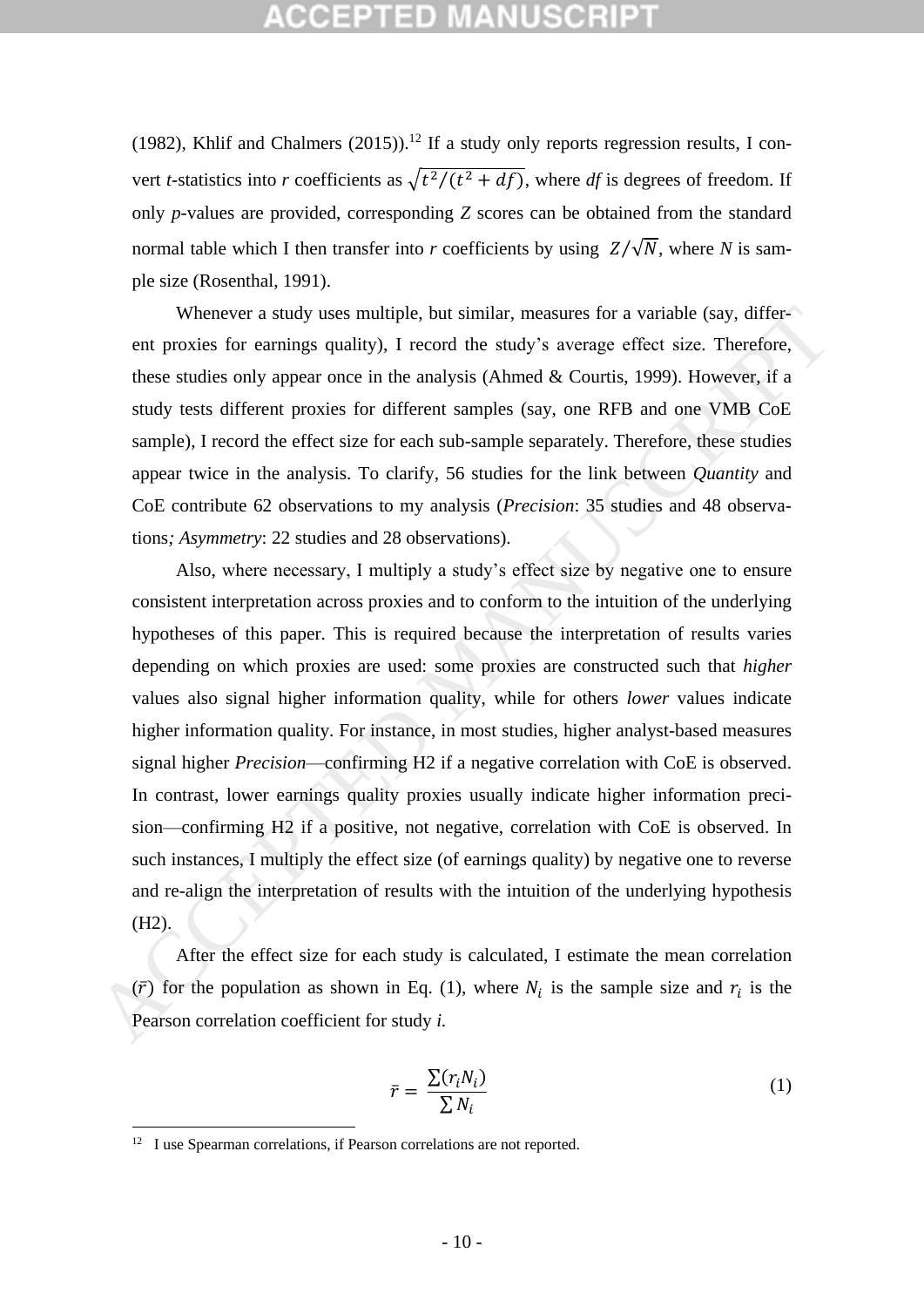The population variance  $(S_p^2)$  is estimated as the difference between observed variance  $(S_r^2)$  and the sampling error variance  $(S_e^2)$  as shown in equations [\(2\)](#page-13-0) to [\(4\),](#page-13-1) where *K* is the total number of studies included in the analysis.

<span id="page-13-1"></span><span id="page-13-0"></span>
$$
S_p^2 = S_r^2 - S_e^2
$$
\n
$$
S_r^2 = \frac{\sum N_i (r_i - \bar{r})^2}{\sum N_i}
$$
\n
$$
S_e^2 = \frac{(1 - \bar{r}^2)^2 K}{\sum N_i}
$$
\n(3)

Eventually, I calculate the 95% confidence interval as follows:

$$
[\bar{r} - S_p Z_{0.975}; \bar{r} + S_p Z_{0.975}] = [\bar{r} - S_p(1.96); \bar{r} + S_p(1.96)] \tag{5}
$$

### **4.2.2 Homogeneity Tests**

To test for homogeneity in the data—that is, to examine if variation in results is due to sampling errors or moderating effects—two methods are followed. First, I put the sampling error variance into perspective to observed variance  $(S_e^2/S_r^2)$  to reveal the degree to which the residual variance is trivial: if more than 75 percent of the variation in results can be attributed to sampling error (the suggested cut-off in the literature), then the relation under investigation is considered to be homogenous and unmoderated (Ahmed and Courtis (1999), Khlif and Chalmers (2015), Pearlman, Schmidt, and Hunter (1980)). Second, I calculate the chi-square test statistic shown in equation (6), where high statistical significance rejects the null of homogeneity, indicating that moderating effects might impact upon results across studies  $(K-1)$  is the degrees of freedom and N =  $\sum N_i$ ). While statistically powerful, it should be noted that chi-square statistics are directly proportional to sample size (Fan, Thompson, & Wang, 1999), which makes it difficult to accept homogeneity at conventional levels in large sample studies like this one.  $S_p^2 = S_p^2 - S_q^2$  (2)<br>  $S_p^2 = \frac{\sum N_i (r_i - \bar{r})^2}{\sum N_i}$  (3)<br>  $S_q^2 = \frac{(1 - \bar{r}^2)^2 K}{\sum N_i}$  (4)<br>
Eventually, I calculate the 95% confidence interval as follows:<br>  $[\bar{r} - S_p Z_{0.975}; \bar{r} + S_p Z_{0.975}] = [\bar{r} - S_p (1.96); \bar{r} + S_p (1.96)]$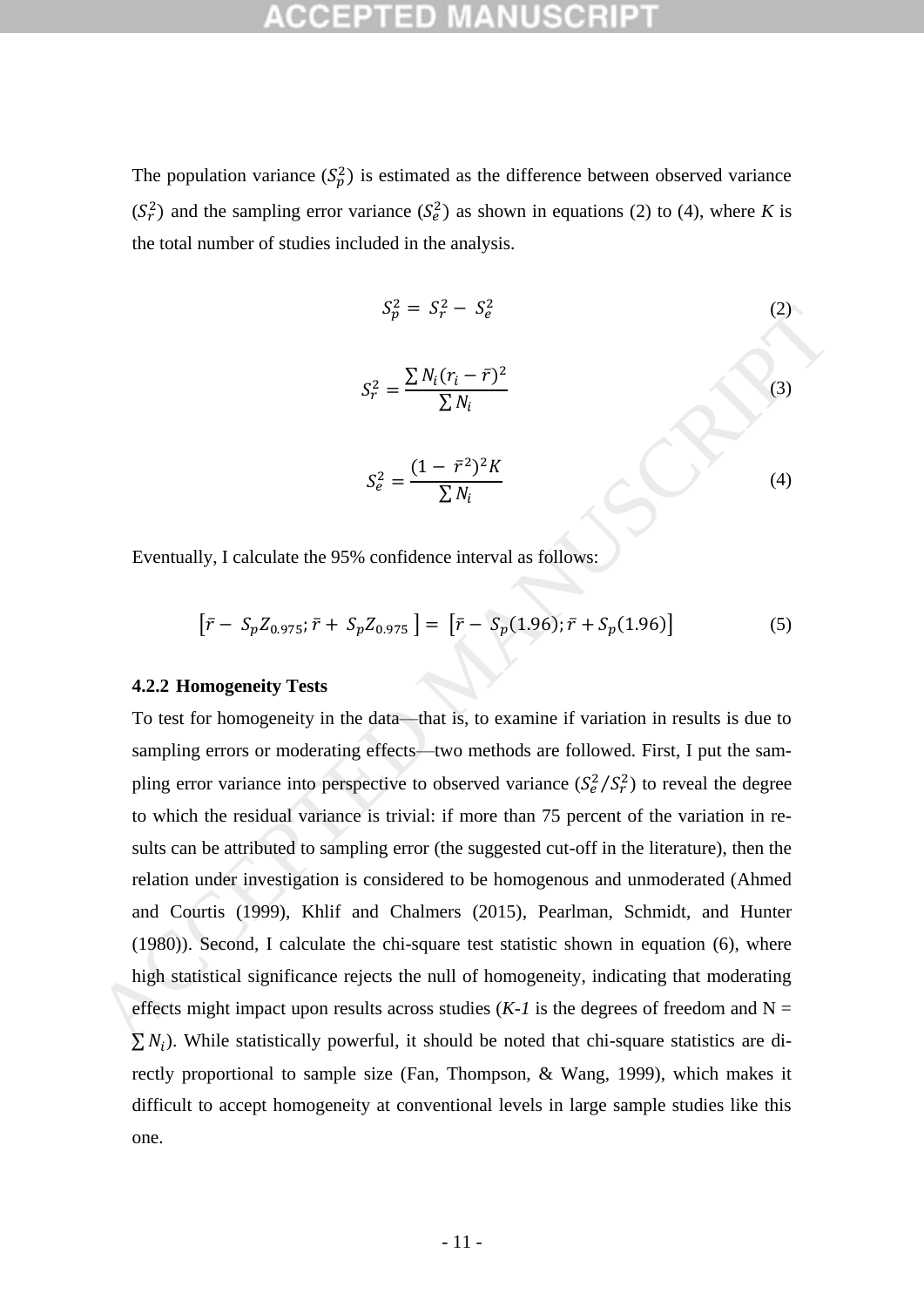<span id="page-14-0"></span>
$$
\chi_{K-1}^2 = \frac{NS_r^2}{(1 - \bar{r}^2)^2} \tag{6}
$$

### **4.2.3 Sample Size**

Most of the papers analyzed in this study report results for a multi-period sample which poses the question of how to define sample size (i.e.,  $N_i$ ) in equations (1) to (6). Using the number of unique firms appears to be most appealing. However, this information is often missing. Conversely, the number of firm-years (firm-quarters or firm-months) is reported most consistently but might bias meta-analytic results towards studies spanning longer sampling periods without necessarily covering more firms. I address this point as follows: when transforming t-statistics (p-values) from regression results into *r* coefficients, I determine the degrees of freedom (sample size) based on the number of observations in the regression (e.g., firm-years). When summarizing among studies (e.g., computing mean effect size, population variance, chi-square statistic), I use the average number of firms (i.e., firm-years divided by number of years) as sample size. This maintains the internal integrity of each study—larger sample studies generate robuster results—while ensuring a "sampling-period-independent" impact on the meta-level. poses the question of how to define sample size (i.e.,  $N_l$ ) in equations (1) to (6). Using<br>the number of unique firms appears to be most appealing. However, this information is<br>often missing. Conversely, the number of fi

## **5 Results**

Fifty-six (56) studies in my sample examine the link between *Quantity* and CoE, 35 examine the link with *Precision* and 22 examine the link with *Asymmetry*. Given that some papers provide findings for multiple sub-categories (for instance, RFB and VMB proxies), subsequent analyses are based on 62 observations for *Quantity*, 48 observations for *Precision* and 28 for *Asymmetry*. Hereafter, I use "observations" and "studies/papers" interchangeably but results always refer to the number of observations. The *Quantity*, *Precision* and *Asymmetry* studies included in my sample are shown in Table 2, Table 3, and Table 4, respectively. Table 5 summarizes this information and reports descriptive statistics across the entire sample.

[\(Table 2](#page-48-0) about here)

[\(Table 3](#page-51-0) about here)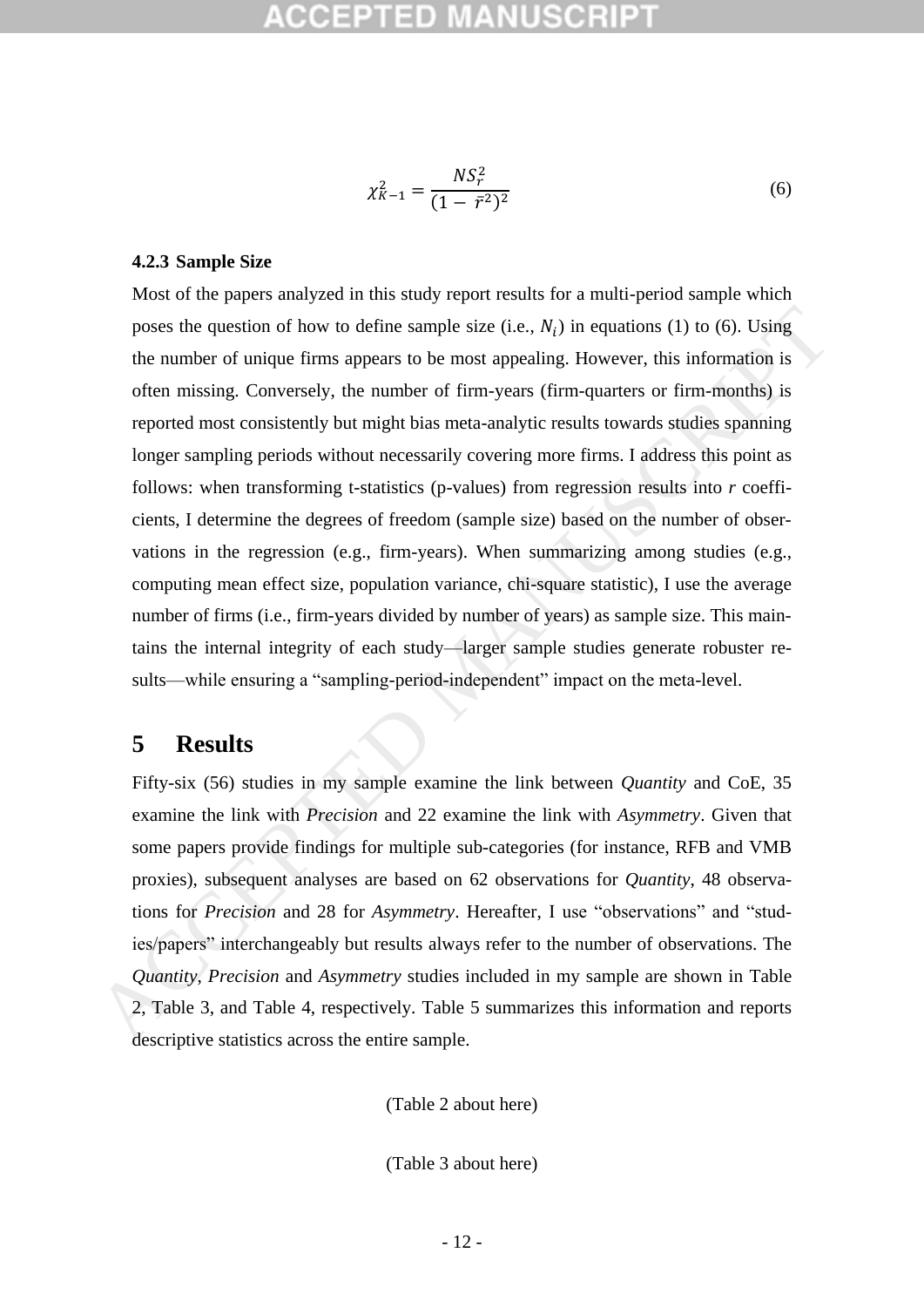[\(Table 4](#page-53-0) about here)

[\(Table 5](#page-55-0) about here)

## **5.1 Information Quantity and Cost of Equity**

Subsequent meta-analysis is limited to the disclosure literature, given that "simpleproxy" studies are sparse (i.e., Barry and Brown (1984, 1985), Clarkson and Thompson (1990), Kumar et al. (2008), and Zhang (2006)). Sixty-two (62) observations in my sample analyze the link between *Quantity* and CoE of which most pertain to published work (n=50; 81%) and appear in higher-tier journals  $(37; 60\%)$ <sup>13</sup>. Ten percent of studies use realized returns to proxy for  $CoE$  (n=6), with VMB measures prevailing in the disclosure literature (VMB: 50; 81%; RFB: 6; 10%). Whilst some studies include firms from multiple countries in their sample (13; 21%), the great majority are single-country studies (49; 79%). Interestingly, only 25 observations (40%) relate to US firms—which is exceptionally low compared to the US-bias in *Precision* and *Asymmetry* studies (81 and 86 percent, respectively)—and the remaining 37 studies either focus on non-US countries (29; 47%) or include inseparably both US and non-US firms (8; 13%) in their samples (see Table 5). Subsequent meta-analysis is limited to the disclosure literature, given that "simple-<br>proxy" studics arc spars: (i.e., Barry and Brown (1984, 1985), Clarkson and Thompson<br>(1990), Kumar et al. (2008), and Zhang (2006)). Si

In addition, Table 5 reports the type of disclosure examined and the disclosure metric used by researchers. I categorize 11 observations (18%) as having a clear focus on financial disclosure, 22 (35%) as evaluating non-financial disclosure aspects, and the remaining 29 (47%) as partial-financial (i.e. all studies with an emphasis on the general quality of firms' disclosure). Most studies apply self-constructed indices to measure disclosure levels (38; 61%), followed by thirteen studies (21%) relying on third-party providers (e.g., AIMR, S&P scores) and eleven (18%) observations using simple dummy variables to distinguish between disclosing and non-disclosing firms.

Examining the general conclusion of each paper, about 70 percent of all observations (n=44; 71%) tend to confirm the negative association between *Quantity* and CoE*,*  six studies reject it (10%), and the remaining 12 papers (19%) provide

1

<sup>&</sup>lt;sup>13</sup> I refer to journals that have a score of three or four in the ABS 2015 list as higher-tier outlets and denote journals with a score of two and one as well as unraked and unpublished work as lower-tier.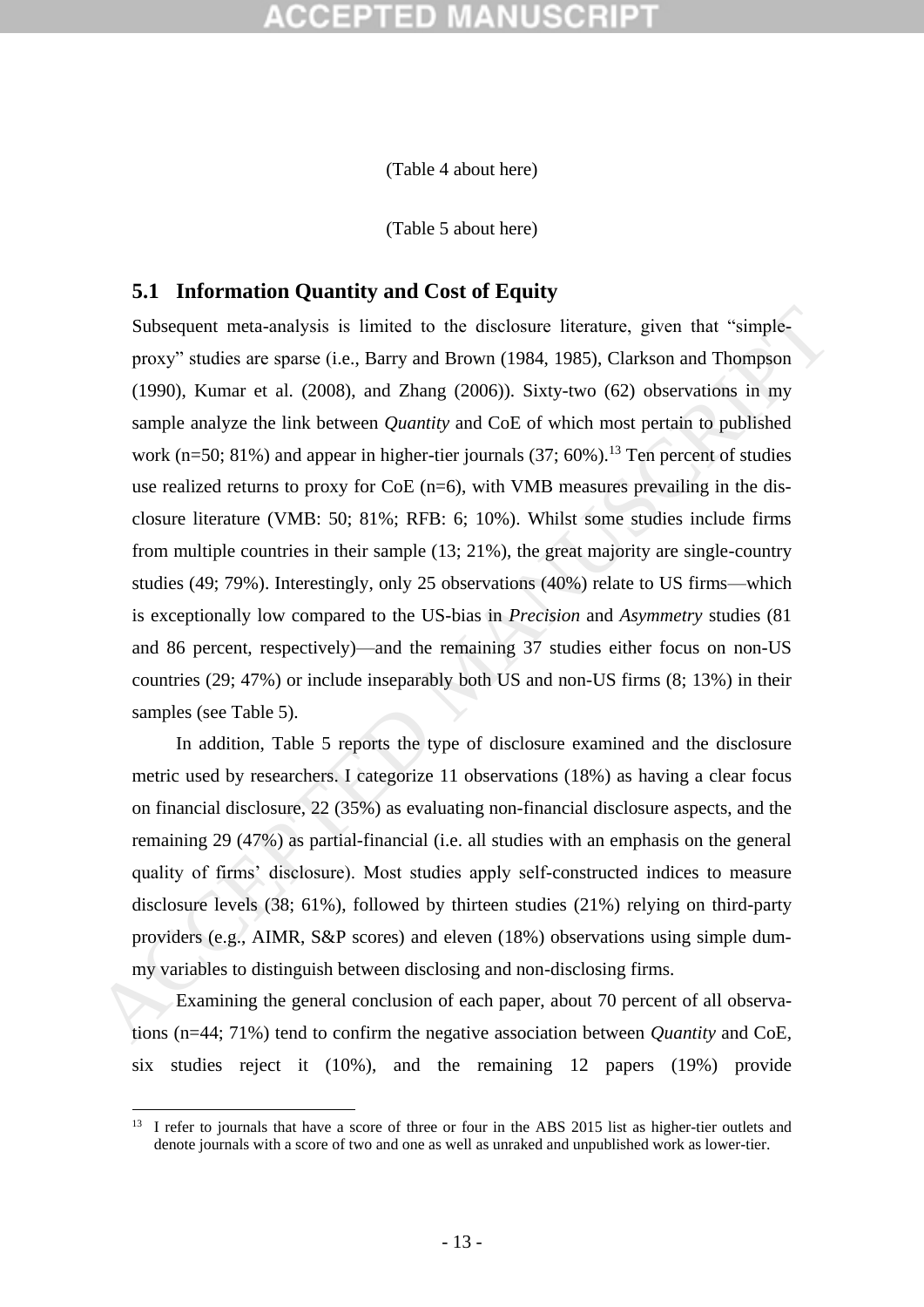mixed/conditional results for this link. For instance, Francis et al. (2008) show that the negative relation between disclosure and CoE vanishes after controlling for earnings quality; Evans (2016) and Kim and Shi (2011) suggest that the timeliness and the sign of earnings announcements (good/bad) as well as the degree of market competition are important conditioning variables; and Espinosa and Trombetta (2007) and Gietzmann and Ireland (2005) demonstrate that the impact of disclosure on CoE is extenuated by accounting conservatism (i.e., only firms adopting aggressive accounting policies can reduce their CoE by increased disclosure activity). This qualitative assessment is consistent with meta-analytic results (see Table 6). The mean effect size between *Quantity* and CoE is -0.066 with a 95% confidence interval between -0.190 and 0.058, indicating that findings vary across studies. A highly significant  $\gamma^2$  of 241.21 with 61 degrees of freedom along with only 26 percent of observed variance explained by sampling error  $(S_e^2/S_r^2)$  rejects the null of homogenous data and pinpoints the presence of moderating effects.

## (Table 6 about here)

## **5.1.1 Measurement of Cost of Equity**

1

Dividing studies according to CoE measurement yields some interesting insights (Table 6, Row II & III). The first sub-group includes those studies which use *ex post* returns (REAL) as proxies for CoE; the second group (RFB/VMB) contains studies applying either risk factor-based or valuation model-based CoE estimates. Total average effect size for the RFB/VMB group ( $\bar{r}$ : -0.075  $\pm$  0.129) is about three times larger than for the REAL group ( $-0.026 \pm 0.037$ ).<sup>14</sup> However, none of the REAL studies examine the association in a pure financial disclosure setting—where CoE effects are most pronounced—which tends to clarify the difference in effect size (Columns II-IV).<sup>15</sup> More importantly, both effect sizes are insignificantly different from zero (p-value: 0.256 and 0.171), indicating that CoE measurement does *not* explain mixed results in the literature. and tradity (2005) vurtures take the timest of values of vectorination of the state of the technomic ones that the difference in error of the REAL studies example eiter CoH is paper.<br>The difference interval and the state

<sup>&</sup>lt;sup>14</sup> Average effect size plus/minus two standard deviations (i.e.,  $\sqrt{Sp^2}$ ) of the mean (i.e., 95% interval).

<sup>&</sup>lt;sup>15</sup> The effect size for VMB proxies ( $\bar{r}$ : -0.084  $\pm$  0.128) is markedly stronger than for RFB measures ( $\bar{r}$ : -0.017 **±** 0.071) which—as in the case of the REAL group—is attributable to the fact that none of the RFB studies focus on financial disclosure.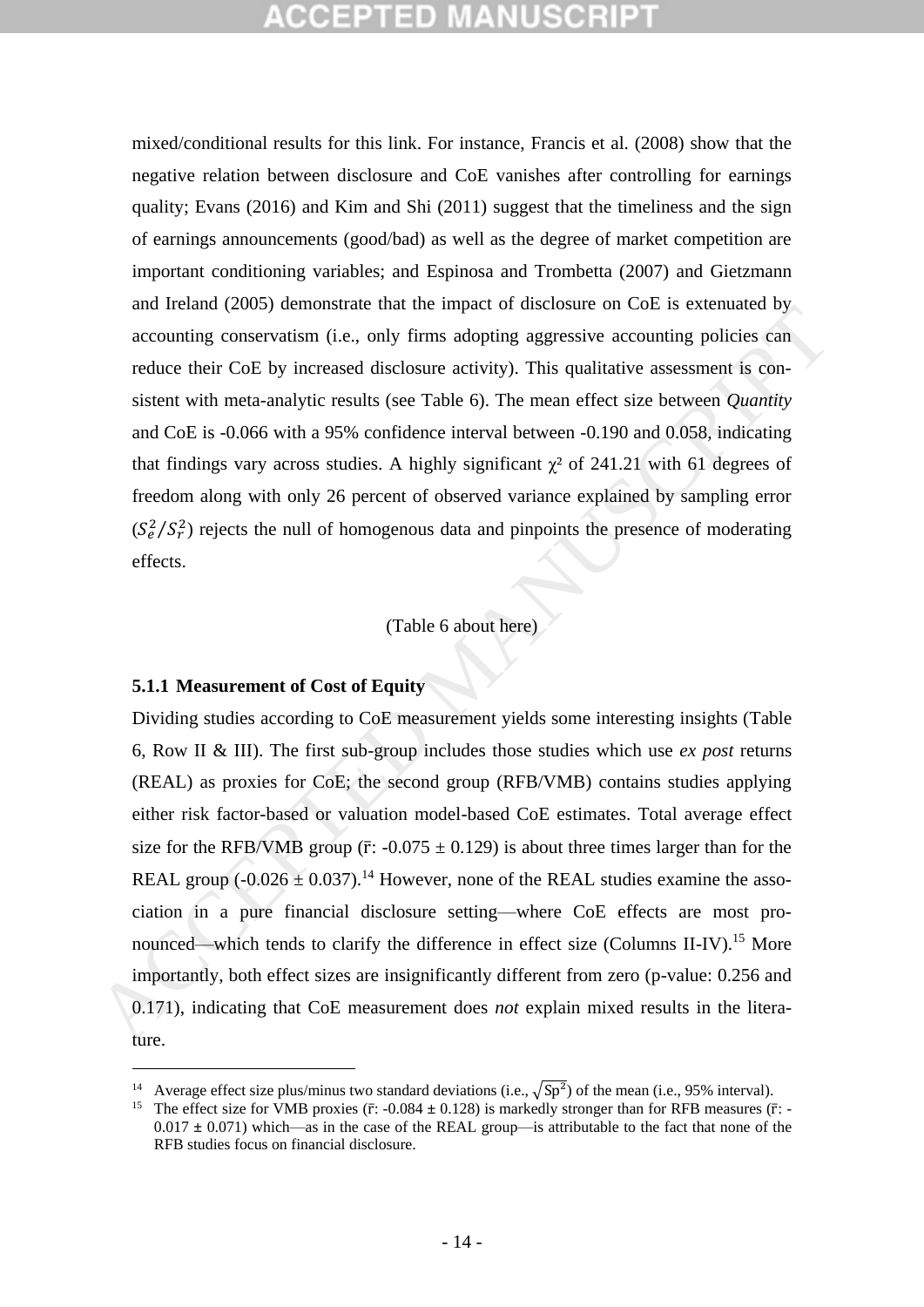### **5.1.2 Measurement of Quantity**

[Table 6](#page-56-0) distinguishes studies according to the type of disclosure examined by researchers: financial (FF), partial-financial (PF) and non-financial (NF) disclosure studies. Row IV shows a statistically significant correlation of about 12 percent between CoE and FF studies (p-value: 0.019), but a markedly reduced and statistically insignificant effect size of only five percent for PF and NF studies (p-values: 0.358 and 0.361). This shows that financial disclosure is twice as important to investors than non-financial and partialfinancial disclosure. However, this is not to say that non-financial information is irrelevant. For example, a relatively large strand of research within the NF category  $(n=10;$ 16%) documents a significantly negative association between corporate social responsibility (CSR) disclosure and CoE ( $\bar{r}$ : -0.056  $\pm$  0.022, untabulated).<sup>16</sup> Moreover, findings are robust to researchers' choice of how to measure disclosure levels; irrespective of using self-constructed disclosure indices (SCI) or simple dummy variables to proxy for disclosing and non-disclosing firms, the effect size is always significantly negative for FF studies (SCI: -0.101  $\pm$  0.069; Dummy: -0.126 $\pm$  0.106), but insignificant and much weaker for NF and PF studies (see Table 7).<sup>17</sup> size of tuny two percent in T if and is a society because  $y$ -vances because  $0.502$  and  $0.502$  and  $0.502$  and  $0.502$  and  $0.502$  and  $0.502$  and  $0.502$  and  $0.502$  and  $0.502$  and  $0.502$  and  $0.502$  and  $0.502$  and

## (Table 7 about here)

Next, I examine if different disclosure requirements across countries moderate results. In doing so, I categorize my sample in three different ways. First, I distinguish between US and non-US studies. Second, I assign each study a disclosure regulation score and allocate studies with a score below the sample average of 0.83 to the LOW group and the remainder to the HIGH group.<sup>18</sup> Third, I follow Souissi and Khlif (2012) and form groups based on countries' transparency culture, where the high disclosure

<sup>1</sup> <sup>16</sup> CSR studies: Bachoo, Tan, and Wilson (2013), Clarkson, Fang, Li, and Richardson (2013), Déjean and Martinez (2009), Dhaliwal et al. (2011), Dhaliwal, Li, Tsang, and Yang (2014), Ng and Rezaee (2015), Plumlee, Brown, Hayes, and Marshall (2015), Reverte (2012), Richardson and Welker (2001), and Wu, Lin, and Wu (2014).

<sup>&</sup>lt;sup>17</sup> Given that error variances (*Se<sup>2</sup>*) for FF and NF studies using externally provided disclosures scores (EXI) are larger than observed variances (*Sr²*), confidence intervals cannot be calculated and a comparison with PF studies is not meaningful.

<sup>&</sup>lt;sup>18</sup> Consistent with Core et al. (2015), I measure the level of disclosure regulation by the index of disclosure requirements in securities offerings from La Porta, Lopez-De-Silanes, and Shleifer (2006). In the case of multi-country studies, I report a weighted average per observation (weight: firm-years per country).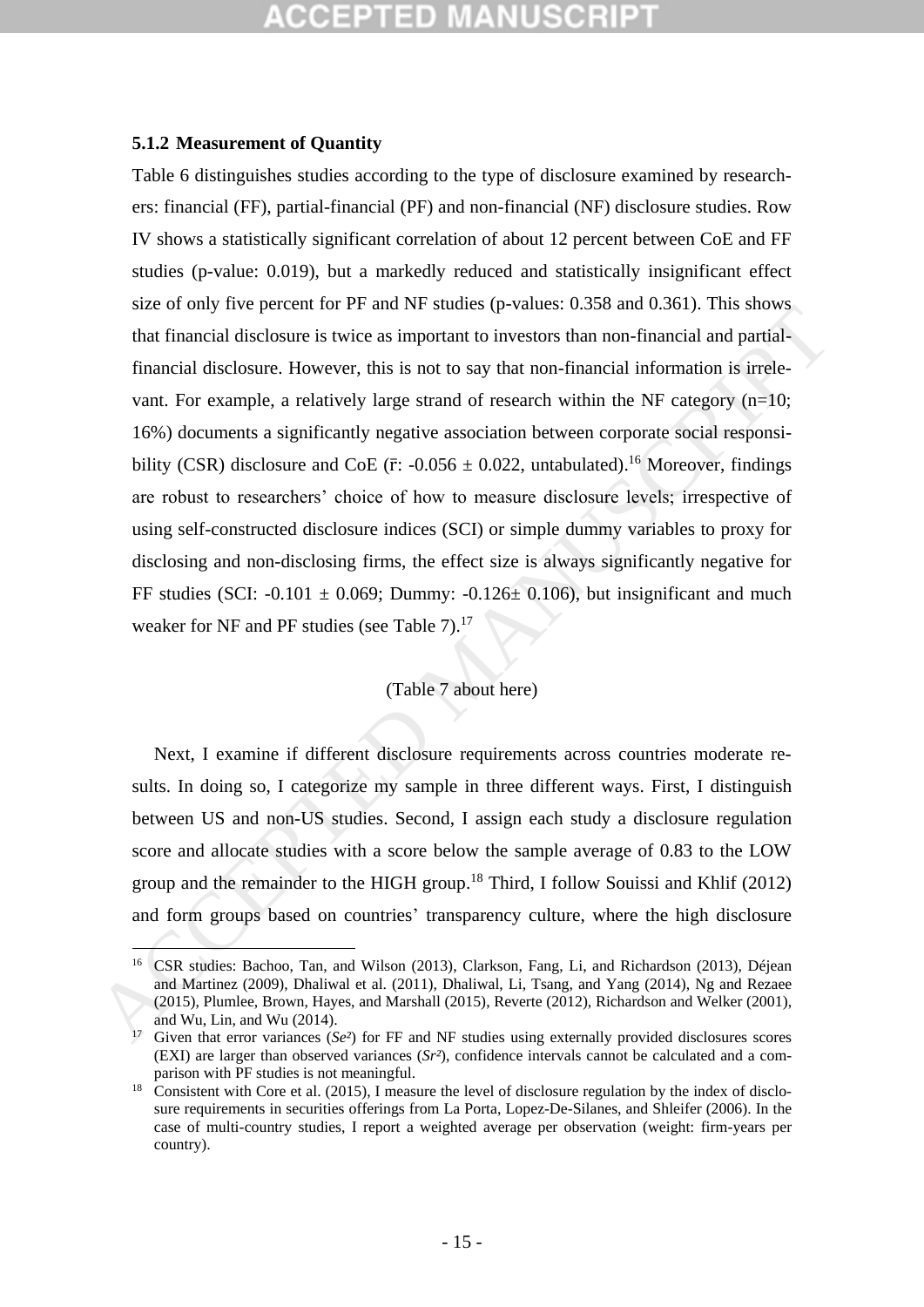environment group (HDE) includes studies conducted in the US, UK and Canada, and the low disclosure environment group (LDE) covers the remaining countries.<sup>19</sup>

[Table 8,](#page-58-0) Column V, shows that total disclosure effects are about 3.5 times larger in non-US studies  $(\bar{r}: -0.139)$  than in US studies  $(-0.039)$ . Similarly, studies concentrating on less regulated (LOW: -0.126) and less transparent countries (LDE: -0.141) document an approximately 3 times stronger correlation between disclosure and CoE than studies focusing on more regulated and more transparent countries (HIGH: -0.062; HDE: -0.043). However, the magnitude of these differences varies according to disclosure types: the CoE effect of financial disclosure in non-US settings is "only" 2.5 times larger than in US settings, while partial- and non-financial disclosure effects are about 3 and 4.5 times larger (similar patterns can be observed for HIGH and LOW as well as HDE and LDE studies).<sup>20</sup>

Higher mandatory disclosure requirements in the US (and in HIGH/HDE countries) may explain these differences in disclosure effects. Mandatory disclosure replaces and pre-empts benefits from voluntary disclosure, which is least pronounced for financial disclosure where financial reporting quality converges towards a uniform standard across countries (e.g. IFRS/US-GAAP convergence), and most pronounced for nonfinancial disclosure where the difference in requirements between highly regulated countries (US/HIGH/HDE) and weakly regulated countries (non-US/LOW/LDE) is greatest (e.g., Sarbanes-Oxley Act). Furthermore, within each sub-sample a substantial amount of variation in results is now attributable to sampling error (e.g.,  $S_e^2/S_r^2$  ratios of 0.54 and 0.48 for US and non-US studies vis-à-vis 0.26 for the sample as a whole); together with less significant chi-square statistics, this confirms that disclosure environments across countries do partially moderate results. uniera an approximately of units suringe coluciator between unscolute and co.e una<br>sudies focusing on more regulated and more transparent countries (HIGH: -0.062;<br>HDE: -0.043). However, the magnitude of these differences

### (Table 8 about here)

 $\overline{a}$ 

<sup>&</sup>lt;sup>19</sup> LDE countries: Austria, Bahrain, Belgium, Brazil, Denmark, Egypt, France, Germany, Hong Kong, India, Indonesia, Korea, Kuwait, Malaysia, Netherlands, Oman, Philippines, Qatar, Saudi Arabia, Singapore, Spain, Sweden Switzerland, Taiwan, and United Arab Emirates.

<sup>&</sup>lt;sup>20</sup> It should be noted that while effect sizes differ markedly in magnitude, only some of them are statistically significant: US-PF, NonUS-PF, HIGH-FF, HDE-PF, LDE-PF. However, as the differences in effect sizes between disclosure environments and disclosure types are all highly significant (minimum tstatistic 13.46, untabulated two-sample T-test), my conclusions remain qualitatively unchanged.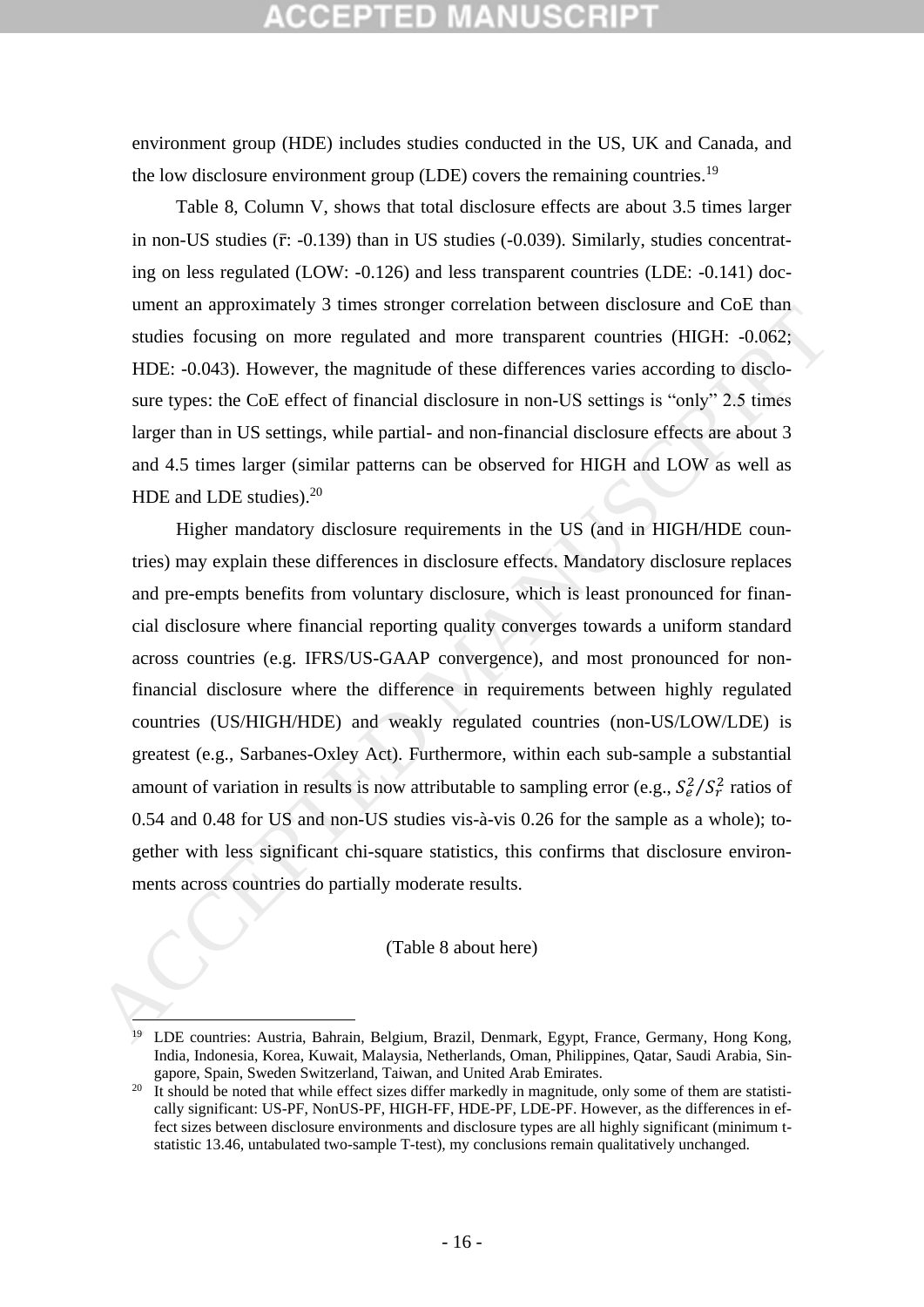# CEPTED

### **5.1.3 Summary of Results**

[Figure 2](#page-65-0) summarizes the key results from meta-analyzing the association between *Quantity* and CoE. Taken together, findings suggest that researchers' choice of CoE measurement does *not* explain mixed results in the disclosure literature, but it is the type of disclosure (financial vs. partial-/non-financial) as well as the disclosure setting (strongly vs. weakly regulated countries) which moderates results: CoE effects emanating from partial-/non-financial disclosure are insignificant (rejecting H1), but economically and statistically material for financial disclosure (confirming H1). Furthermore, in countries where disclosure regulation and requirements are low (non-US/LOW/LDE), investors appreciate firms' disclosure efforts to a much greater extent than in higher regulated environments (US/HIGH/HDE groups).

### (Figure 2 about here)

## **5.2 Information Precision and Cost of Equity**

Forty-eight (48) observations analyze the CoE effects of *Precision*, most of which relate to published work (n=42; 88%) and appear in higher-tier journals (29; 60%). The sample is strongly tilted towards US firms, with only nine observations (19%) stemming from non-US data. About one-third of observations use realized returns to proxy for CoE (REAL: 16; 33%) and the remaining two-thirds mainly apply VMB estimates (VMB: 26; 54%; RFB: 6; 13%). The vast majority of studies (41; 85%) rely on accounting/earnings quality measures for information precision, with analyst-based proxies (7; 15%) being the exception (see Table 5). Assumptives, weakly regulated counters) was interactions stessors. Controllated the conomically and statistically material for financial disclosure are insignificant (rejecting HI), but economically and statistically mate

Focusing on the general conclusion of each paper, about half of all observations (n=27; 56%) confirm the negative association between *Precision* and CoE*,* eight studies tend to reject it (17%), and the remaining papers provide mixed/conditional results for this link (13; 27%). For instance, Ogneva (2012) shows that only after controlling for cash flow shocks in realized returns does a negative association with *Precision* exist; Kim and Qi (2010) confirm H2 after excluding low-priced firms from their sample, and Mashruwala and Mashruwala (2011) document a negative relation only in January. This qualitative assessment is consistent with meta-analytic results (shown in [Table 9\)](#page-60-0). The mean effect size between *Precision* and CoE is -0.048 with a 95% confidence interval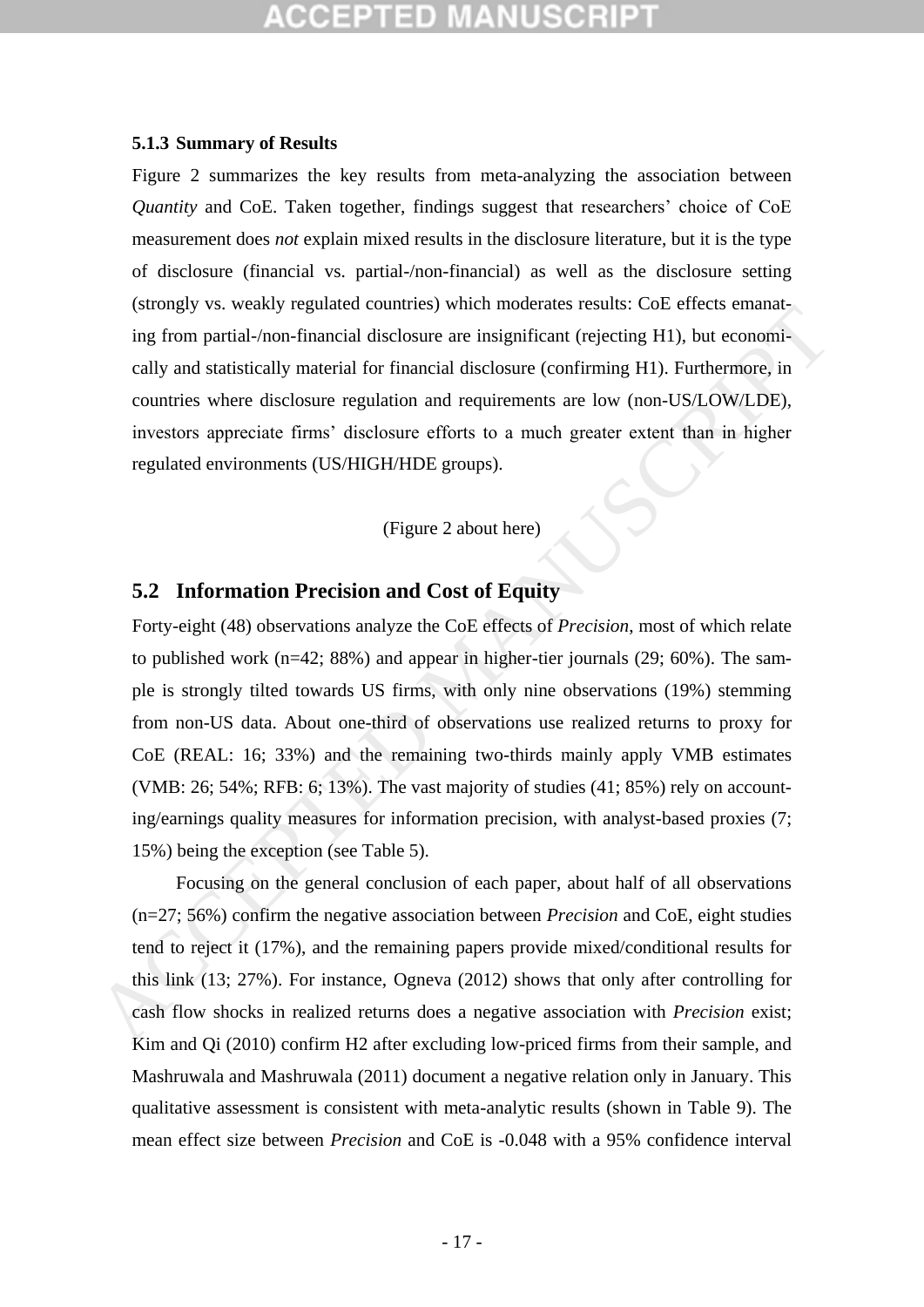between -0.142 and 0.047, illustrating that results are mixed across studies. A highly significant  $\chi^2$  of 177.89 with 47 degrees of freedom along with only 27 percent of observed variance explained by sampling error  $(S_e^2/S_r^2)$  rejects the null of homogenous data and signposts the presence of moderating effects.

(Table 9 about here)

## **5.2.1 Measurement of Cost of Equity**

As before, I divide my sample into two sub-groups according to CoE measurement (Table 9, Row II & III). Total average effect size for the REAL group is  $-0.014$ <sup>21</sup> The effect size for RFB/VMB is about seven times larger  $(\bar{r}$ : -0.082) and almost significant at the 10% level (p-value: 0.111). The difference between the two effect sizes is highly significant (t-statistic: -165.1; untabulated two-sample T-test). Overall, this proves that the measurement of CoE has a moderating effect on results. While there seems to be no relation between *Precision* and a firm's realized returns, the association with RFB and VMB proxies is statistically and economically meaningful.<sup>22</sup> 5.2.1 Measurement of Cost of Equity<br>
As before, 1 divide my sample into two sub-groups according to CoE measurement<br>
(Table 9, Row II & III). Total average effect size for the REAL group is -0.014.<sup>21</sup> The<br>
effect size fo

## **5.2.2 Measurement of Information Precision**

 $\overline{a}$ 

In a similar vein, the empirical measurement of *Precision* might explain the overall insignificant correlation with CoE ( $\bar{r}$ : -0.048  $\pm$  0.095). However, irrespective of whether *Precision* is proxied by accounting quality (-0.044 **±**0.085) or analyst forecasts (-0.067 **±** 0.139), the relations with CoE remain insignificant (Table 9, Row IV). Moreover, results suggest that data heterogeneity stems from RFB/VMB studies, since variation across REAL results is mainly due to sampling error ( $\gamma^2$ : 9.55, df: 15). Therefore, I focus subsequent moderator effect analyses on RFB/VMB studies.

Table 9, Row II, shows that the relation between CoE and analyst-based proxies is twice as strong  $(\bar{r}$ : -0.142 vs. -0.074), considerably more significant (p-value: 0.000 vs. 0.122) and less heterogonous ( $\chi^2$ : 9.03\* vs. 83.21\*\*\*) than for accounting quality-based

<sup>&</sup>lt;sup>21</sup> As the sampling error variance (Se<sup>2</sup>) is larger than the observed variance (Sr<sup>2</sup>), the population variance  $(Sp<sup>2</sup>)$  is negative; thus, no meaningful confidence interval can be determined.

<sup>&</sup>lt;sup>22</sup> The effect size between information precision and RFB proxies ( $\bar{r}$ : -0.100  $\pm$  0.084) is slightly stronger than for VMB proxies ( $\bar{r}$ : -0.073  $\pm$  0.103); however, as the number of RFB studies is low (n=6), a separate sub-group is not meaningful.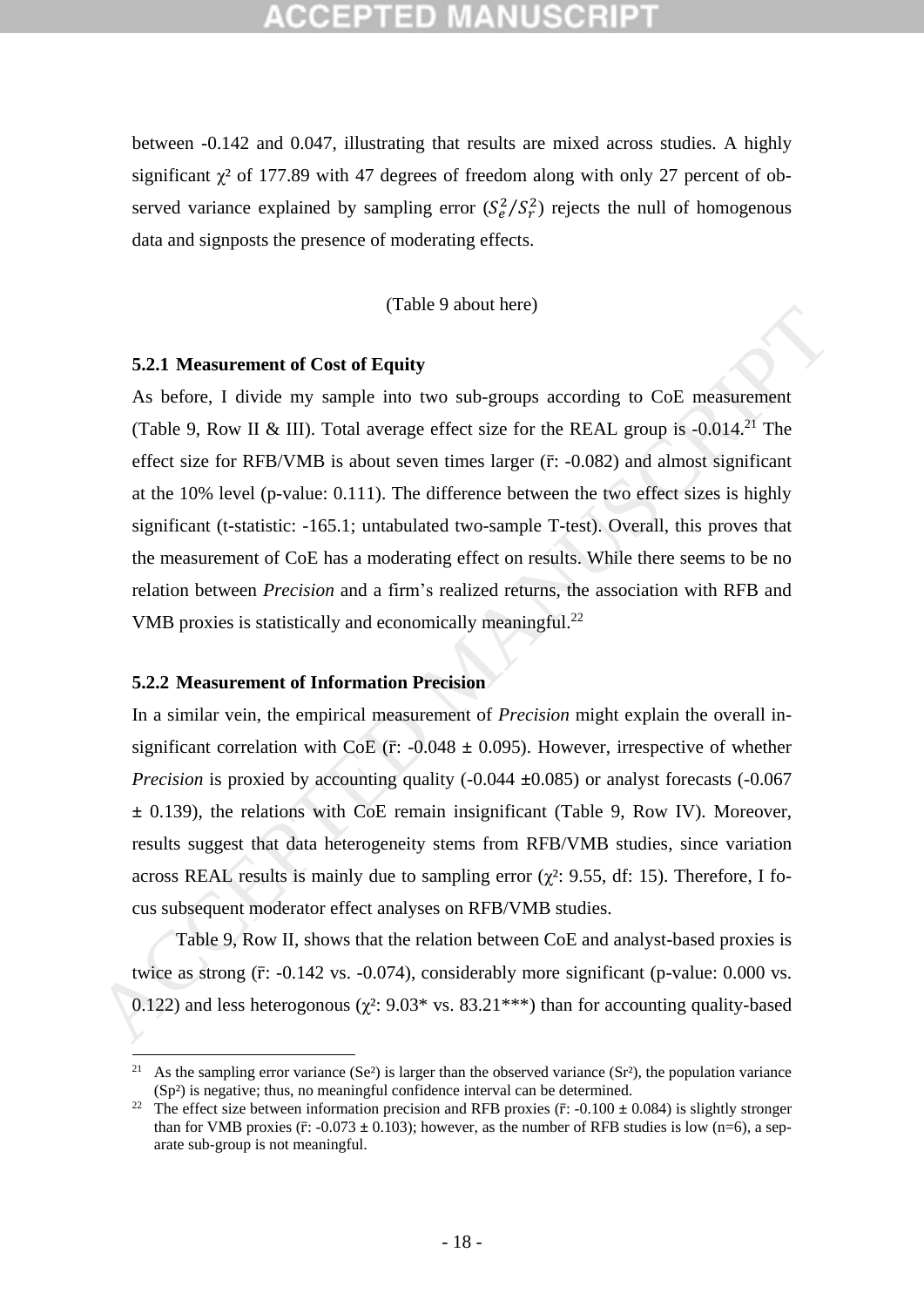# CEPTED.

proxies. This stronger correlation might be explained by the fact that analyst-based proxies are more volatile measures of *Precision* than accounting quality proxies, with greater variance leading to higher correlations coefficients. For instance, Barron et al.'s (1998) AFP measure is perceived to be highly sensitive to outliers and measurement error (Barron et al., 2012, p. 21) which makes it a highly dispersed proxy for *Precision*. In contrast, Dechow and Dichev's (2002) accrual quality (AQ) metric—the most widely used measure of accounting quality—is estimated from a time-series of firm fundamentals that increases its robustness and decreases dispersion. To this extent, accounting quality studies draw a more conservative picture of the relation between *Precision* and CoE.

A sufficiently large number of accounting quality-based studies (n=41) allows for further analysis of this subset of observations.<sup>23</sup> Designated by a significant chi-square statistic ( $\chi^2$ : 83.21<sup>\*\*\*</sup>, df: 26), the link between accounting quality and RFB/VMB estimates is exposed to moderator effects—REAL results, on the other hand, are unmoderated, but economically weak. As noted before, AQ metrics are a common proxy for accounting quality. Table 10, Row II, sub-samples data accordingly and shows that the relation between the AQ-metric group and CoE remains moderated ( $\chi^2$ : 68.04\*\*\*, df: 14) and insignificant ( $\bar{r}$ : -0.082  $\pm$  0.120), while the opposite is observed for non-AQ metrics—such as earnings value relevance or accounting conservatism ( $\gamma^2$ : 13.08, df: 11;  $\bar{r}$ : -0.063  $\pm$  0.020). Differently stated, as the proxies in my sample become more heterogenous, the correlation with CoE becomes less, not more, moderated which is contrary to expectations in that one may assume that studies sharing the same underlying empirical measure would also yield similar results. Therefore, the debate over whether *Precision* impacts upon CoE is in fact a debate over whether accrual quality affects CoE: results for the remaining studies, which at times use very diverse measures, corroborate the hypothesis that firms with higher *Precision* tend to enjoy lower CoE. and means, because the two sects of course of exercises of firm fundamentals and measure of accounting quality-is estimated from a time-series of firm fundamentals that increases its robustness and decreases dispersion. T

## (Table 10 about here)

1

<sup>&</sup>lt;sup>23</sup> Given that my sample includes only seven analyst-based studies, further in-depth analysis is not meaningful.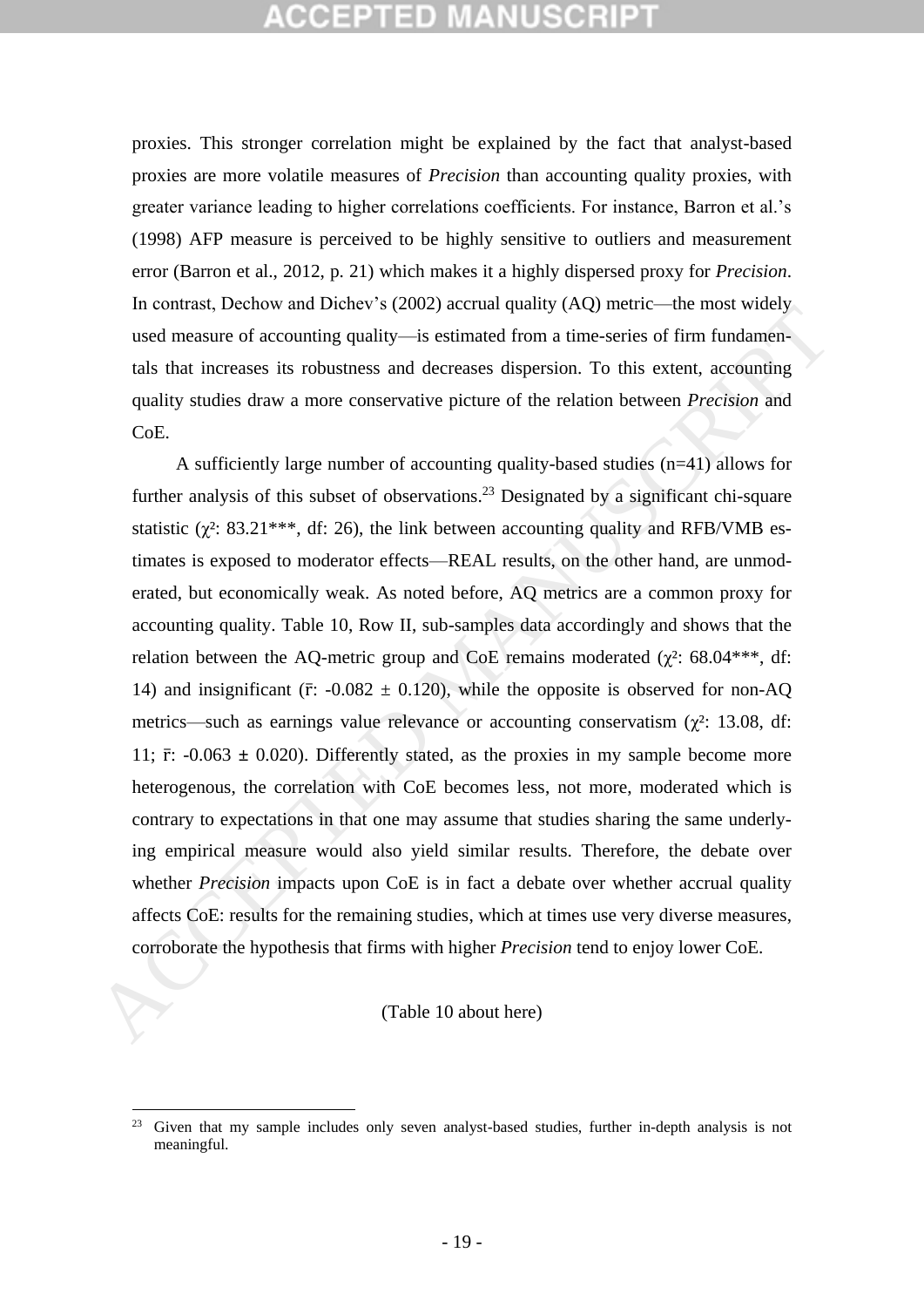### **5.2.3 Summary of Results**

[Figure 3](#page-66-0) reviews the main meta-analytic findings. Overall, the statistical and economic significance of the relationship between information precision and CoE tends to depend on the measurement of CoE: higher *Precision* leads to lower CoE if measured by RFB/VMB proxies, but this link is trivial in asset pricing tests and when average realized returns are used. Furthermore, a material association between RFB/VMB proxies and analyst-based as well as non-AQ metric-based studies is found. However, this relation is insignificant in studies using AQ metrics as measures of accounting quality; H2 is confirmed when non-AQ and analyst-based proxies are used for information precision and RFB/VMB proxies for CoE but rejected when AQ and REAL proxies are applied.

(Figure 3 about here)

## **5.3 Information Asymmetry and Cost of Equity**

Twenty-eight (28) observations in my sample examine the link between *Asymmetry* and CoE of which most relate to published work  $(n=25; 89%)$  and appear in higher-tier journals (24; 86%). The sample is strongly tilted towards US studies, with only four observations (14%) relying on non-US data. Three-quarters of observations apply *ex post* estimates for CoE (REAL: 21; 75%) and the remainder exclusively use VMB measures (VMB: 7; 25%). The vast majority of studies (24; 86%) utilize market microstructure proxies (i.e., PIN scores, bid-ask spreads), whereas non-microstructure estimates (e.g., analyst-based proxies) are rarely used (see Table 5). Exercitation can use to a matrimolon, a material associator of every this relation is insignificant in studies using AQ metric-hased studies is found. However, this relation is insignificant in studies using AQ metric-has

As noted above, a meaningful meta-analysis for the link between *Asymmetry* and CoE is not possible. Therefore, proceeding analyses focus on the general conclusion of each paper. Figure 4, Panel A, shows that about half of all observations confirm the positive association between *Asymmetry* and CoE (n=16; 57%)*,* four observations (14%) tend to reject it, and eight observations (29%) provide mixed/conditional results. In particular, the level of market competition appears to be an important conditioning variable in empirical settings, given that *Asymmetry* effects tend to vanish as markets become more competitive (e.g., Akins, Jeffrey, and Verdi (2012), Armstrong, Core, Taylor, and Verrecchia (2011), and Luong, Nguyen, and Yin (2011)). Furthermore, findings in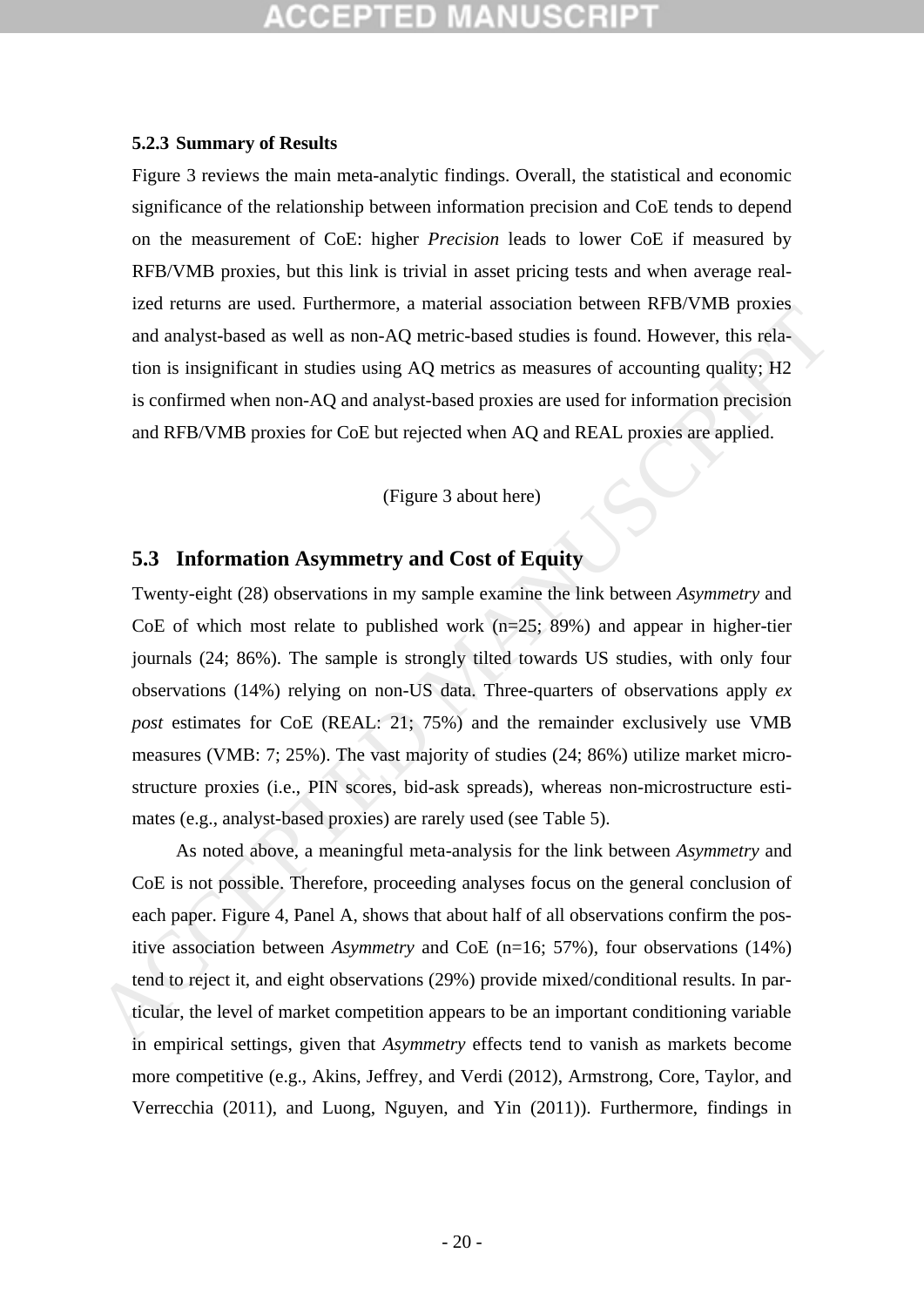# CEPTED

Eleswarapu and Reinganum (1993) and Kang (2010) indicate the existence of Januaryeffects.

[\(Figure 4](#page-67-0) about here)

### **5.3.1 Measurement of Cost of Equity**

Sub-sampling observations according to CoE measurement reveals some interesting points (see Figure 4, Panel B and C). First, the literature mainly uses realized returns to proxy for firms' CoE (REAL: 21; 75%), with seven observations (25%) relying on VMB estimates, and none using traditional RFB ones. The fact that risk factor-based models (such as the CAPM) derive from the assumption of homogenous expectations between investor groups and hence, by definition "there is no role for accounting to reduce the information asymmetry" (Shevlin, 2013, p. 466), seems to justify the nonrepresentation of RFB proxies in extant studies. Second—and more importantly—there is notable variation in the conclusions reached by REAL studies (reject: 14%; mixed: 38%; confirm: 48%), but findings are rather uniform when VMB proxies are used (reject: 14%; confirm: 86%). This suggests that researchers' choice of CoE measurement impacts the conclusions reached regarding the CoE effects of *Asymmetry* in that VMB studies generally confirm H3, while REAL studies are more likely to reject it. Sub-sampling observations according to CoE measurement reveals some interesting<br>points (see Figure 4, Panel B and C). First, the literature mainly uses realized returns to<br>proxy for firms' CoE (REAL: 21; 75%), with seven

Given that realized returns tend to be noisy proxies of CoE (Chen et al. (2013), Fama and French, 1997, and Vuolteenaho (2002)), one might argue that greater weight should be placed on studies applying VMB (i.e., implied cost of capital) estimates. In other words, the reason why "only" 48 percent of REAL studies confirm the positive association between *Asymmetry* and CoE might stem from imprecise CoE estimates, which leads to low power tests (e.g. Wang (2015)). While convincing evidence exists that VMB proxies show greater validity than realized return-based proxies (e.g., Botosan and Plumlee (2005), Botosan et al. (2011), and Lee et al. (2010, 2015)), those estimates are not impeccable either. Beyond the issue of lacking estimates for young, small and financially-distressed firms due to coverage bias by analysts (e.g., Diether, Malloy, and Scherbina (2002), Hong, Lim, and Stein (2000), and La Porta (1996)), it is the problem of upward-biased implied cost of capital (ICC) estimates—due to optimistic analyst forecasts (e.g., Dugar and Nathan (1995), Francis and Philbrick (1993), and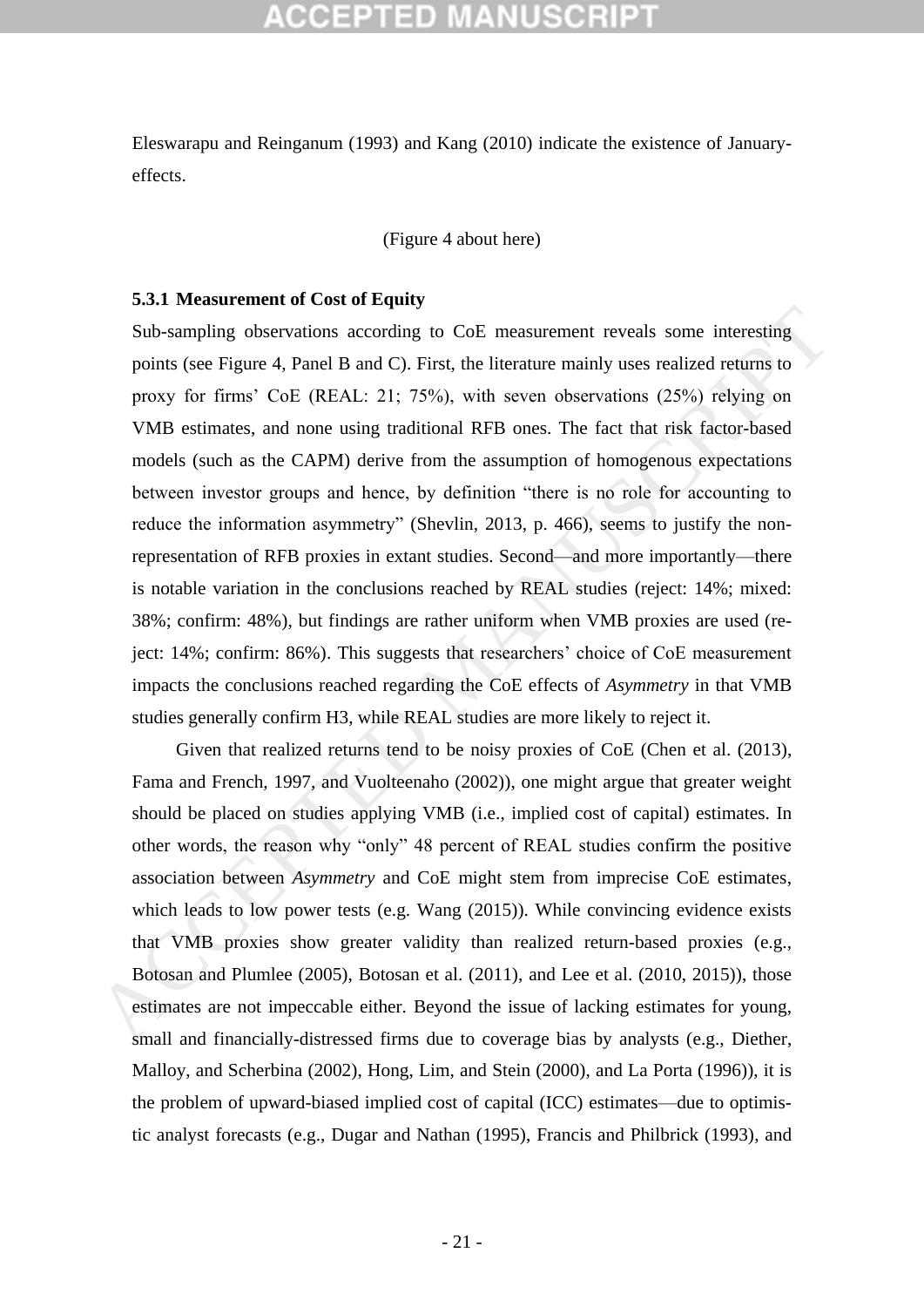McNichols and O'Brien (1997))—which raises particular concerns. For example, Hwang et al. (2013) conclude that "as long as the [ICC] estimates are derived from analysts' earnings forecasts, potential measurement errors in [ICC] estimates could remain and influence […] findings." Therefore, the authors call for "more efforts to fine-tune [ICC] measures" (p. 165). Model-based ICC estimates might be one remedy to overcome these analyst-related deficiencies in future work (e.g., Hou, van Dijk, and Zhang (2012), and Li and Mohanram (2014)).

### **5.3.2 Measurement of Information Asymmetry**

1

As most studies in my sample rely on market microstructure-based proxies to measure information asymmetry  $(n=24; 86\%)$ , I concentrate subsequent analyses on this subset of observations. Figure 5 shows that PIN scores are most widely used (17; 71%) in the literature, followed by bid/ask spreads operated in some studies (7; 29%). None of the spread-based studies reject the direct link between *Asymmetry* and CoE (Figure 5, Panel C) which suggests that higher bid/ask spreads indicate greater information asymmetry and can induce higher CoE. In contrast, the association between PIN scores and CoE is somewhat debated (reject: 24%, mixed: 18%, confirm: 59%): Mohanram and Rajgopal (2009, p. 241) conclude that "there is not much evidence [that] PIN is a source of priced information risk" and Duarte and Young (2009) argue that it is the illiquidity component of PIN which explains the positive relation with CoE, and not the *Asymmetry* part of it. However, the majority of studies in my sample confirm the negative CoE effects arising from asymmetric information (Figure 5, Panel B). Together with new evidence from longer sampling periods (e.g., Aslan, Easley, Hvidkjaer, and O'Hara (2011), and Brennan, Huh, and Subrahmanyam (2016)) and improved estimation techniques (e.g., Easley, López de Prado, and O'Hara (2012), and Hwang, Lee, Lim, and Park (2013)), this substantiates the proposition of PIN being an important driver of  $CoE<sup>24</sup>$ COLL, and Li and Mohamram (2014)).<br>
S.3.2 Measurement of Information Asymmetry<br>
As most studies in my sample rely on market microstructure-based proxies to measure<br>
information saymmetry (n-24, 80%), I concentrate subsequ

(Figure 5 about here)

<sup>24</sup> See also Boehmer, Grammig, and Theissen (2007), Yan and Zhang (2012), and William Lin and Ke (2011) for a discussion on how to improve PIN score measurement.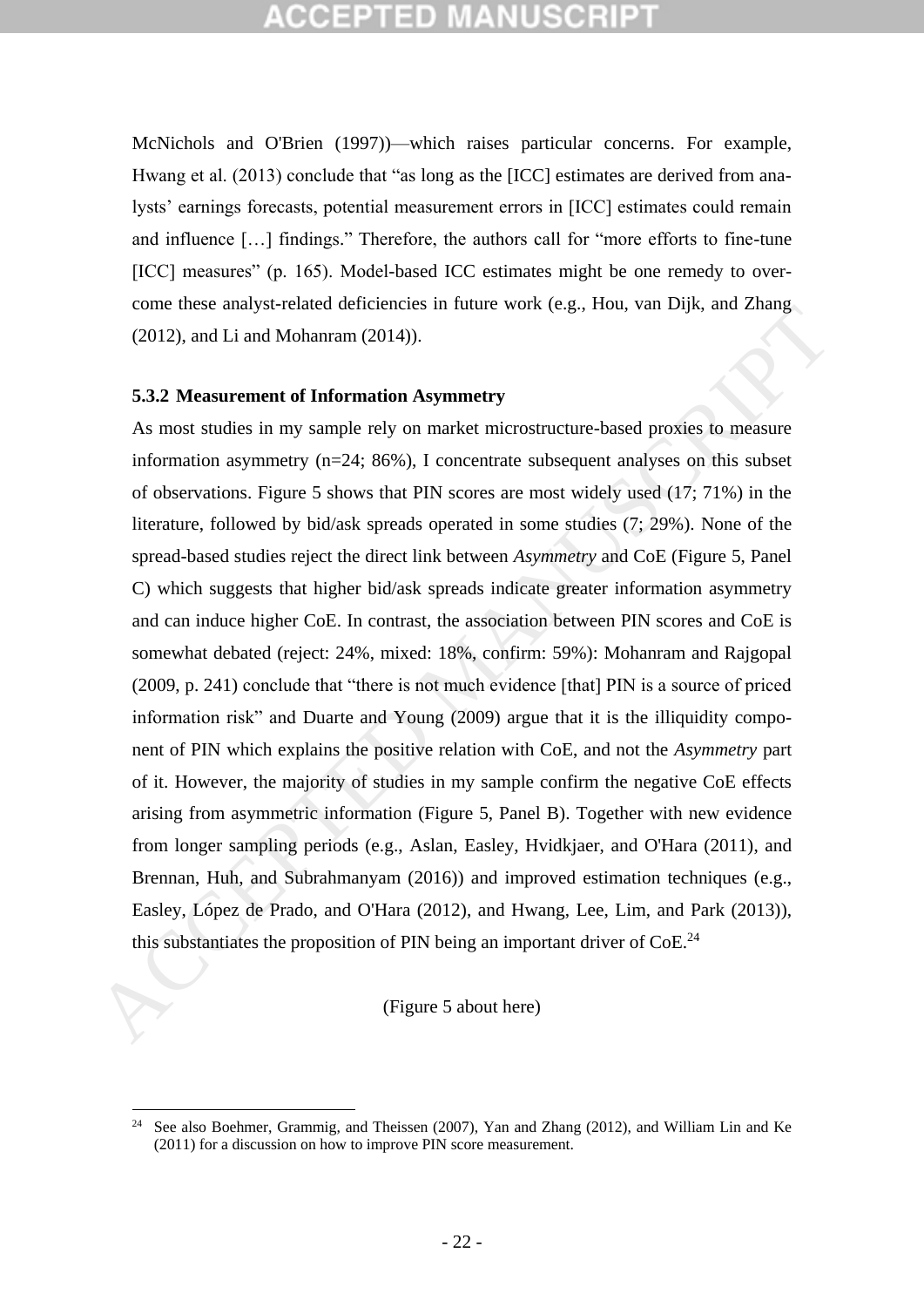## **5.3.3 Summary of Results**

[Figure 6](#page-69-0) summarizes key results from the analysis of information asymmetry with CoE and shows that evidence is strongest for VMB proxies and bid-ask spreads, but somewhat mixed for REAL proxies and PIN scores. Overall, the majority of studies find a positive *Asymmetry*-CoE relation which corroborates the conjecture of informational disparity between investor groups causing an increase in firms' CoE (confirming H3). However, recent analytical and empirical evidence demonstrates that high levels of market competition tend to subdue these *Asymmetry* effects. Specifically, Akins et al. (2012), Armstrong et al. (2011) and Luong et al. (2011) show that—consistent with the analytical model of Lambert et al. (2012)—the significance of *Asymmetry* on CoE declines as market competition increases; that is, in perfectly liquid markets, in which both informed and uninformed investors act as price takers, asymmetric information has no material effect on firms' CoE. These findings put forward market competition as an important conditioning variable in future research.<sup>25</sup>

## (Figure 6 about here)

## **5.4 Additional Analysis**

<u>.</u>

To address concerns of publication bias (Møller & Jennions, 2001), I test for differences in meta-analytic results between higher-tier and lower-tier journals. Table 11 reports findings for the link between *Quantity* and CoE and shows that there is no clear pattern regarding the differences in average effect sizes between the two groups: higher-tier journals report a stronger effect size when RFB/VMB proxies are being used (high: -0.081; low: -0.055), while lower-tier journals report a stronger effect size for REAL proxies (-0.020; -0.158). Similarly, higher-tier studies find stronger CoE effects for financial disclosure (-0.119; -0.044), while lower-tier studies report a stronger relation with partial-financial disclosure (-0.038; -0.138)—average effect sizes for non-financial disclosure are alike (-0.061; -0.040). Comparable patterns are observed for the link between *Precision* and CoE (see [Table 12\)](#page-63-0). For instance, when measuring CoE by However, recent analytical and empirical evidence the must occurrent in the However, recent analytical and empirical evidence demonstrates that high levels of market competition tend to subdue these Asymmetry effects. Spe

<sup>&</sup>lt;sup>25</sup> Common proxies for market competition include: investor concentration (Akins et al., 2012), institutional ownership (Luong et al., 2011) and number of shareholders (Armstrong et al. (2011), Barron et al. (2012)).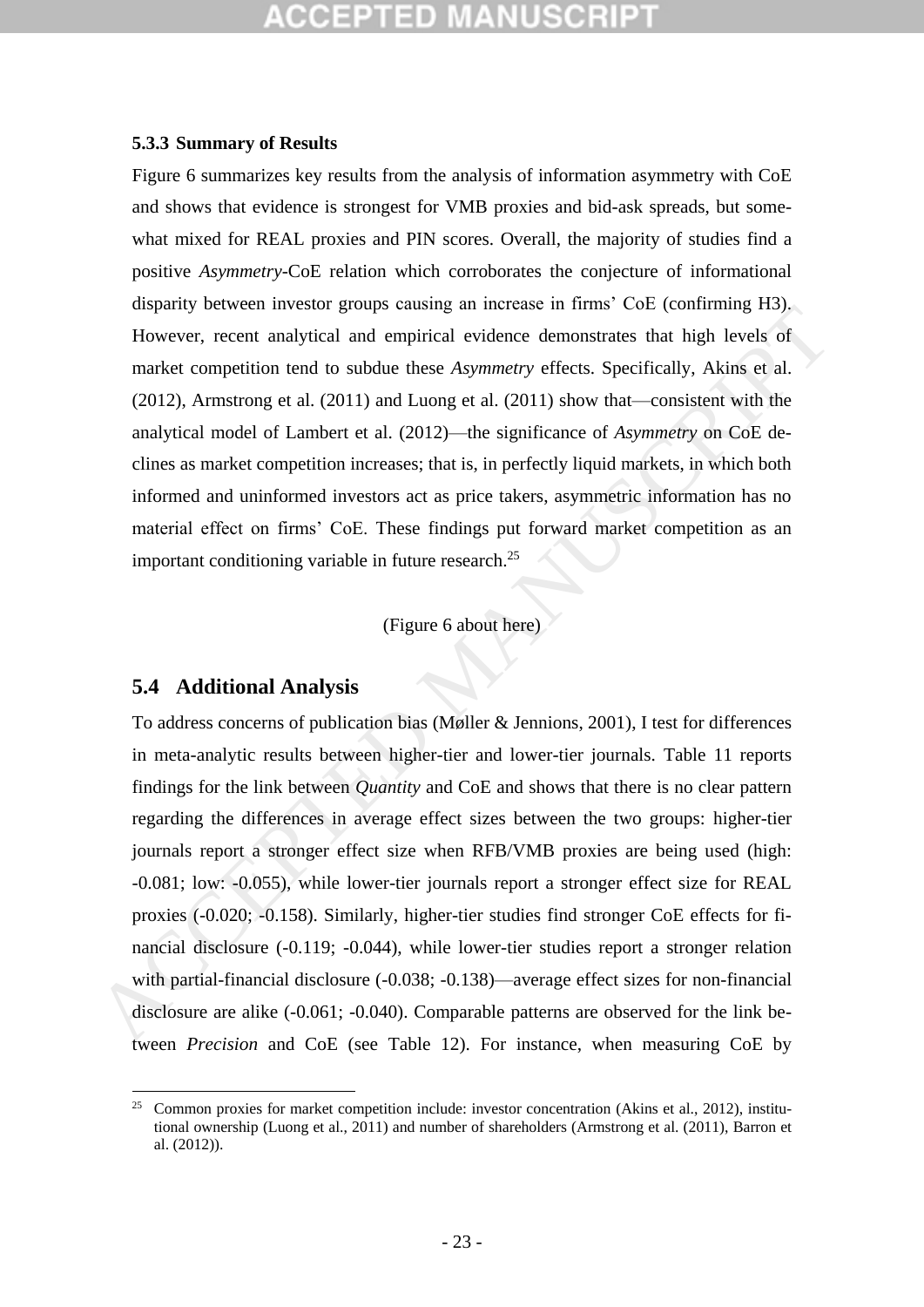RFB/VMB proxies, total average affect size is larger in higher-tier journals  $(\bar{r}: -0.097)$ than in lower-tier ones (-0.067); in contrast, when focusing on realized return-based studies, total average effect size is larger for lower-tier (-0.019) vis-à-vis higher-tier publications (-0.014). However, for both links results in higher-tier journals are slightly more heterogenous than in lower-tier ones—which can be inferred from more significant chi-squares, lower  $S_e^2/S_r^2$  ratios and wider confidence intervals—indicating that the CoE effects of *Quantity* and *Precision* are discussed more controversially in higher-tier outlets.

As a further robustness test, I follow Ahmed, Chalmers, and Khlif (2013) and calculate for all significant results a "fail-safe" N statistic that estimates the number of unpublished studies reporting null results required to reduce the mean effect size to a specified criterion.<sup>26</sup> In particular, I am examining how many studies are necessary to reduce observed effect sizes from the meta-analyses to a hypothetical effect size of just below zero. Using a criterion of -0.01, it requires approximately 40 studies to revert the negative association between financial disclosure and CoE and about 73 studies to change the overall negative relation between *Precision* and VMB/RFB proxies, with 23 (18) studies needed to alter results when *Analyst* (non-AQ*)* proxies are being used. Taken together, these additional tests suggest that my main findings tend to be free of publication bias and unaffected by the file drawer problem. Eart can sell out all *Precision* are discussed more controversially in higher-tier<br>coE effects of *Quantity* and *Precision* are discussed more controversially in higher-tier<br>outlets.<br>As a further robustness test, I foll

(Table 11 about here)

(Table 12 about here)

## **6 Discussion of Results and Conclusion**

1

This paper provides a quantitative review of the literature examining the effect of idiosyncratic information on firms' CoE capital. For the links of *Quantity* and *Precision* with CoE I report meta-analytic results, and for the link with *Asymmetry* I provide de-

<sup>&</sup>lt;sup>26</sup> The fail-safe N statistic is calculated as:  $K_0 = K \left[ \frac{\vec{r}_k}{\vec{r}_0} \right]$  $\frac{r_k}{r_0} - 1$  where  $K_0$  is the number of unpublished studies required to affect conclusion reached (i.e., fail-safe N),  $K$  is the total number of studies included in the meta-analysis,  $\bar{r}_k$  is the reported mean effect size,  $\bar{r}_0$  is the criterion effect size specified by the research (Orwin, 1983).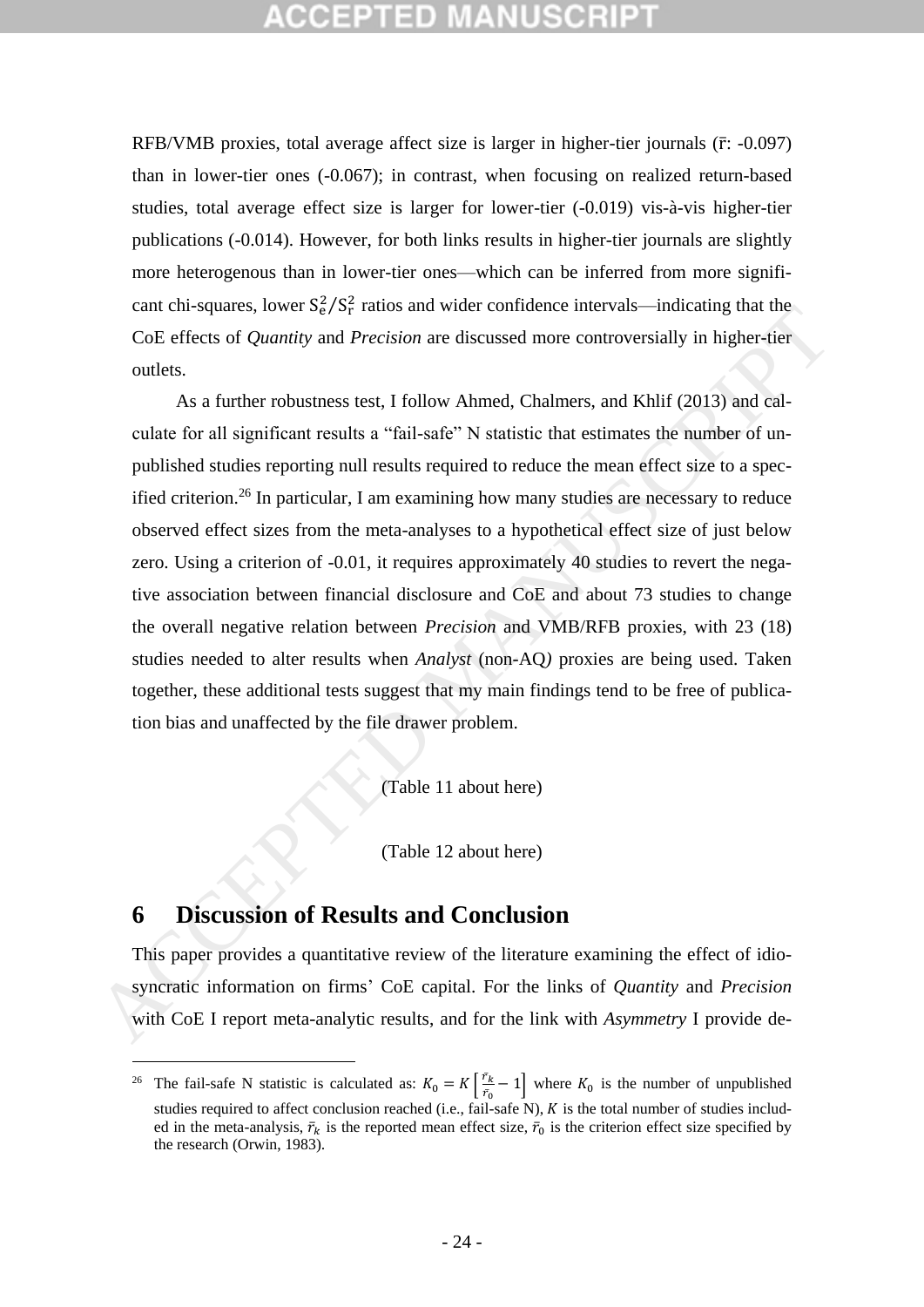# :CEPTED M

scriptive statistics only due to data constraints. In total, I review the results of 113 unique papers and my findings suggest that the association between firm-specific information and CoE is subject to moderate effects as indicated by insignificant average effect sizes (*Quantity*: -0.066 **±** 0.124; *Precision*: -0.048 **±** 0.095), and a notable number of studies (29%) that only find conditional results for the link between *Asymmetry* and CoE.

The empirical measurement of both CoE and information attributes partially explains these mixed results. First, findings for the link between *Quantity* and CoE depend on disclosure type (financial vs. partial-/non-financial) and disclosure settings insofar as firms in comparatively weakly regulated countries tend to enjoy two to four times greater CoE benefits from more expansive disclosure—depending on the type of disclosure—than firms in highly regulated countries such as the US or the UK. Second, the conjectured negative relationship between *Precision* and CoE is only significant in studies using analyst-based and non-accrual quality proxies for *Precision* and RFB/VMB proxies for CoE. That is, the link between information precision and CoE seems trivial in asset pricing tests (REAL proxies) or when accrual quality metrics are used. Third, almost all VMB studies confirm the positive association between *Asymmetry* and CoE (86%), but there is notable variation in the conclusions reached by REAL studies (reject: 14%; mixed: 38%; confirm: 48%). The empirical measurement of both CoE and information attributes partially ex-<br>plains these mixed results. First, findings for the link between *Quantity* and CoE depend<br>on disclosure type (financial vs. partial-/non-fina

*Impact of Endogeneity.* Endogeneity is a major challenge in the extant literature (e.g., Core (2001)) and offers an alternative explanation for mixed meta-analytic findings. In particular, simultaneity and reverse causality creates difficulties when examining the theoretically negative relation between *Quantity*/*Precision* and CoE: firms disclose more or better information to lower their CoE (i.e., negative correlation), but only firms with high CoE decide to do so (i.e., positive correlation). Hence, endogeneity can lead to an insignificant relation between information quality and firms' CoE (e.g., Balakrishnan, Billings, Kelly, and Ljungqvist (2014)). To this extent, the insignificance of some results might be explained by the fact that data used in the meta-analyses are typically from correlation matrices and, therefore, not incorporating methods used by the studies in my sample to address endogeneity.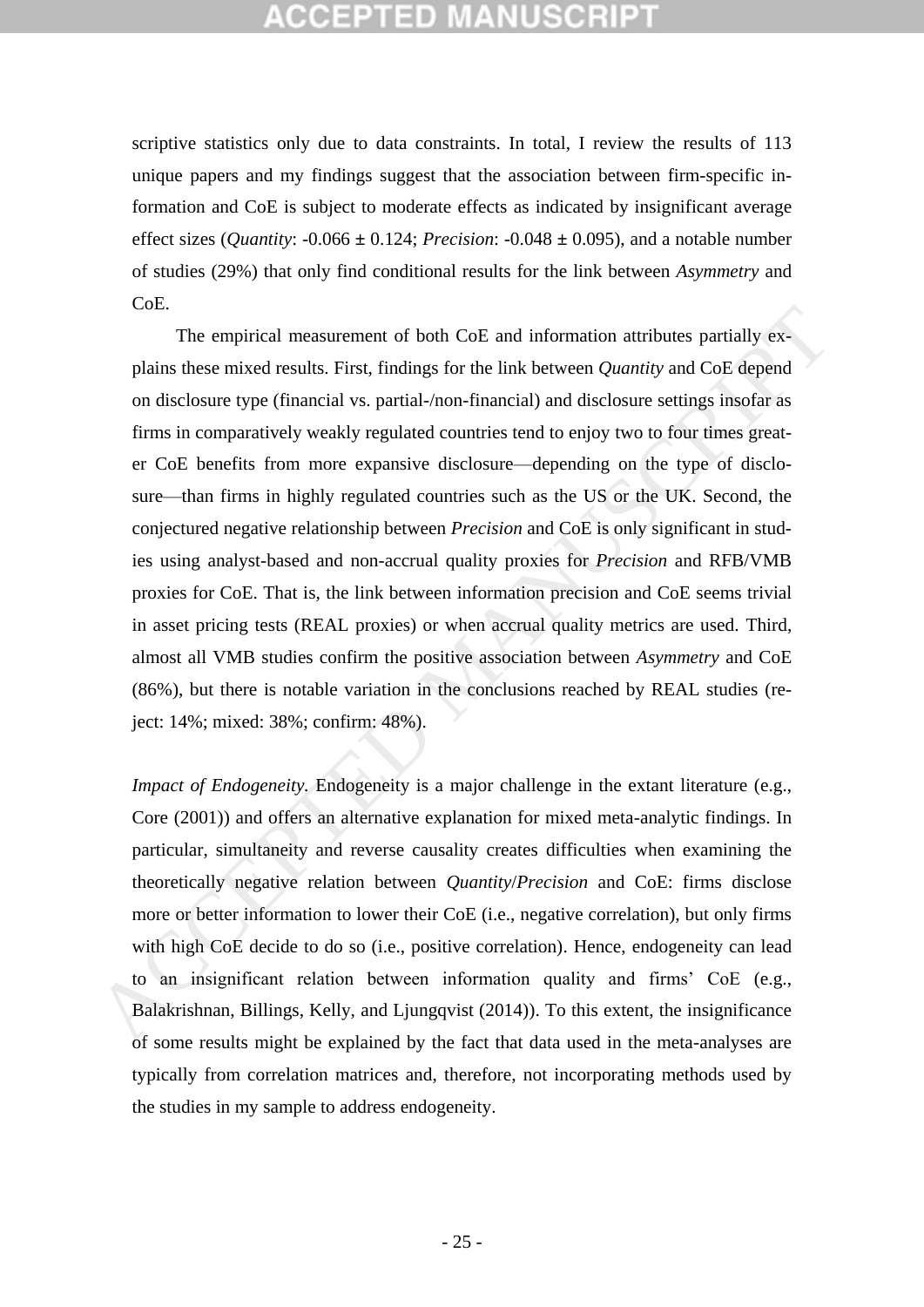# CCEPTED MANUSCRI

*CoE Measurement.* VMB measures are most frequently used in the literature (e.g., 60 percent of all 138 observations use such proxies in my sample), followed by asset pricing tests and realized returns (REAL) in second place (31%) and RFB estimates in third (9%). Extant findings, therefore, hinge on the validity of the CoE measures applied: results are only as valid as the proxies used to attain them. In other words, the commonly found negative relationship between higher information quality and VMB proxies might be a spurious one (i.e., better information may "simply" reduce optimism in analyst forecasts which lowers VMB estimates mechanically) and noise in realized returns may explain the generally insignificant relationship in REAL studies (e.g., McInnis (2010), and Ogneva (2012)).

These issues of CoE measurement raise the question of how to weigh existing evidence. Given that valuation model-based estimates tend to be more valid measures of CoE than realized return-based proxies (e.g., Botosan and Plumlee (2005), Botosan et al. (2011), and Lee et al. (2010, 2015)), one might place greater weight on the conclusions reached in VMB studies: firms with better corporate information environments are likely to enjoy lower CoE than otherwise identical firms. However, analyst-based ICC estimates tend to be upward-biased, leading to distorted results (e.g., Easton and Monahan (2005, 2016), and Easton and Sommers (2007)). Moreover, young, small and financially-distressed firms are rarely covered by security analysts (e.g., Diether et al. (2002), Hong et al. (2000), and La Porta (1996)), biasing ICC samples towards larger and more established firms. *H* yound tagaarve transmally devive the patter information quapartization (patter) and v sare particles a sparinus one (i.e., better information may "simply" reduce optimism in analyst forecasts which lowers VMB estimate

While analyst forecast bias can be corrected for (e.g., Guay, Kothari, and Shu (2011), Larocque (2013), and Mohanram and Gode (2013)), the problem of sampling bias remains in analyst-based ICC studies. This poses a trade-off for researchers to use either a *less* representative sample with *more* valid CoE proxies (VMB) or a *more* representative sample with *less* valid return estimates (REAL). To this extent, VMB findings are not necessarily generalizable towards smaller and younger firms, and REAL study results may be confounded by cash-flow and discount-rate news. Recent advancements in model-based ICC estimates might help overcome this predicament in future work because these estimates are analyst-independent—removing forecast bias and calculated from firms' current accounting information only, thus ensuring representative samples (e.g., Hou et al. (2012), and Li and Mohanram (2014)).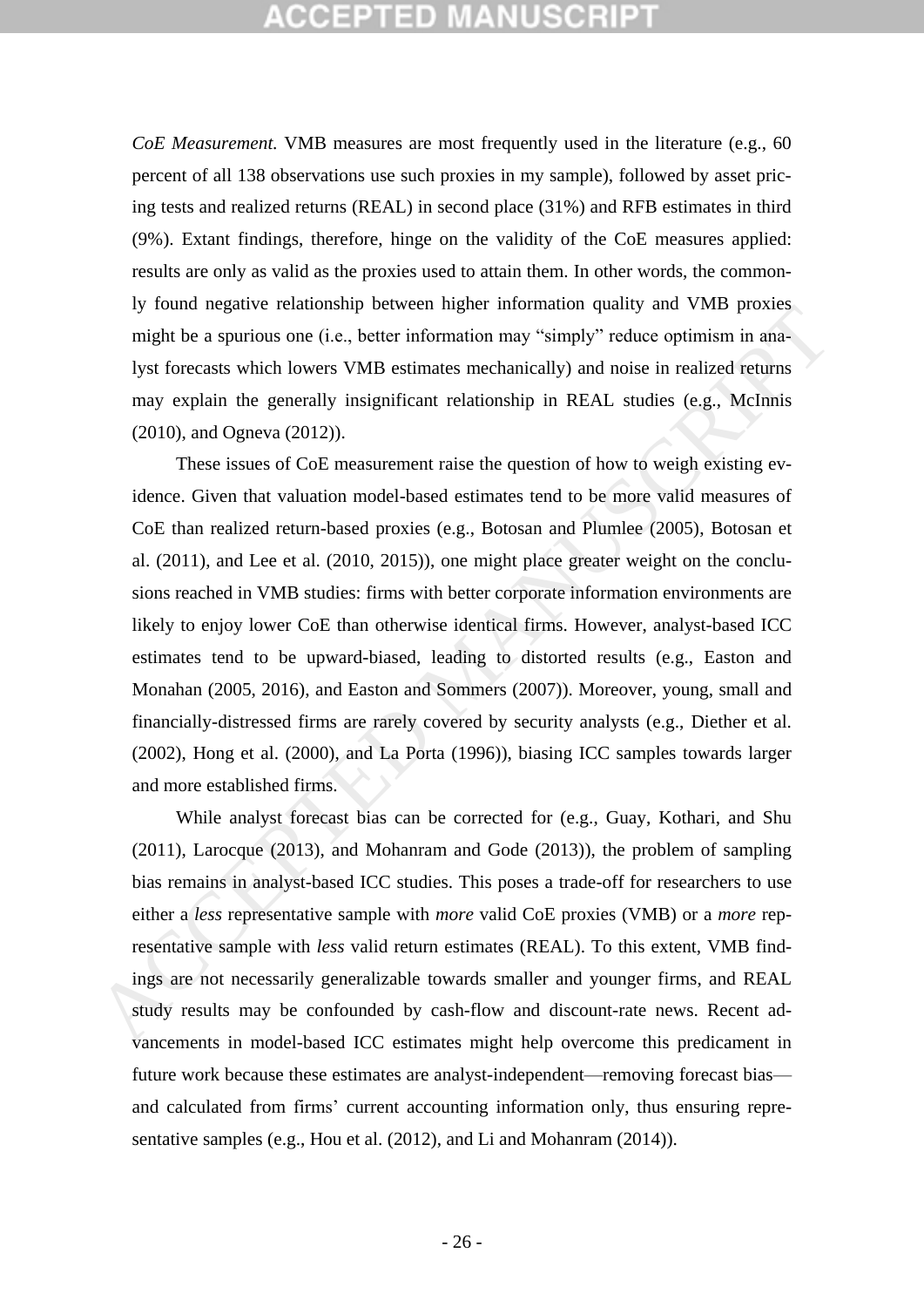# **:CEPTED MANUSCR**

*Information Quality Measurement.* The literature uses several different proxies for firms' information attributes and results vary depending on which proxy is used (e.g., AQ vs. non-AQ; PIN vs. SPREAD-based studies). However, even when identical information proxies are applied, disagreement in the literature remains (see, for example, Core et al. (2008) and Mohanram and Rajgopal (2009) for a discussion on the pricing of accrual quality and PIN scores). Measurement error in the proxies for *Precision*, *Asymmetry* and *Quantity* might cause these inconsistent results and one way to address it is to improve the empirical soundness of the respective proxies (e.g., McNichols (2002) AQ metric modification of the Dechow-Dichev (2002) model; Brown and Hillegeist (2007) and Hwang et al. (2013) PIN score modification of the Easley et al. (1996, 1997) model). However, despite such improvements, no single proxy can be entirely free of measurement error. Thus, another approach to deal with this errors-in-variable problem is to operationalize more elaborate research designs. In this respect, further work along the lines of Verdi (2005), who uses principal component analysis to control for noise in information proxies, seems beneficial to increase empirical robustness of results.

*General Implications of Findings.* Extant evidence is (yet) insufficient to support idiosyncratic information as a separate risk factor in asset pricing models (i.e., rigorous asset pricing test as in Core et al. (2008) and Mohanram and Rajgopal (2009) tend to refute the possibility of an information risk factor). However, evidence is ample enough to confirm the hypothesis of better information quality leading to lower CoE (e.g., Core et al. (2008) themselves find that better accrual quality leads to lower market beta which is equal to lower CoE). While at first glance an antithesis, this conclusion is consistent with economic theory that corroborates a negative relationship between idiosyncratic information and CoE, but questions if it impacts CoE directly (e.g., Easley and O'Hara (2004), and Lambert et al. (2012)) or only indirectly through other risk factors such as market beta (e.g., Hughes et al. (2007), and Lambert et al. (2007)). My findings also suggest important implications for practice: firms can lower their CoE if they release more value-relevant information to investors (e.g., committing to more expansive disclosure), provide information of higher precision (e.g., following stricter reporting standards), and disseminate information more widely between investor groups (e.g., promoting investor relations). However, these benefits are likely to be attenuated in we are the quality and trive solution methods. Suessignment circle methods of receivent, asymetric metric metric metric metric metric metric metric metric metric metric metric metric metric metric metric metric metric met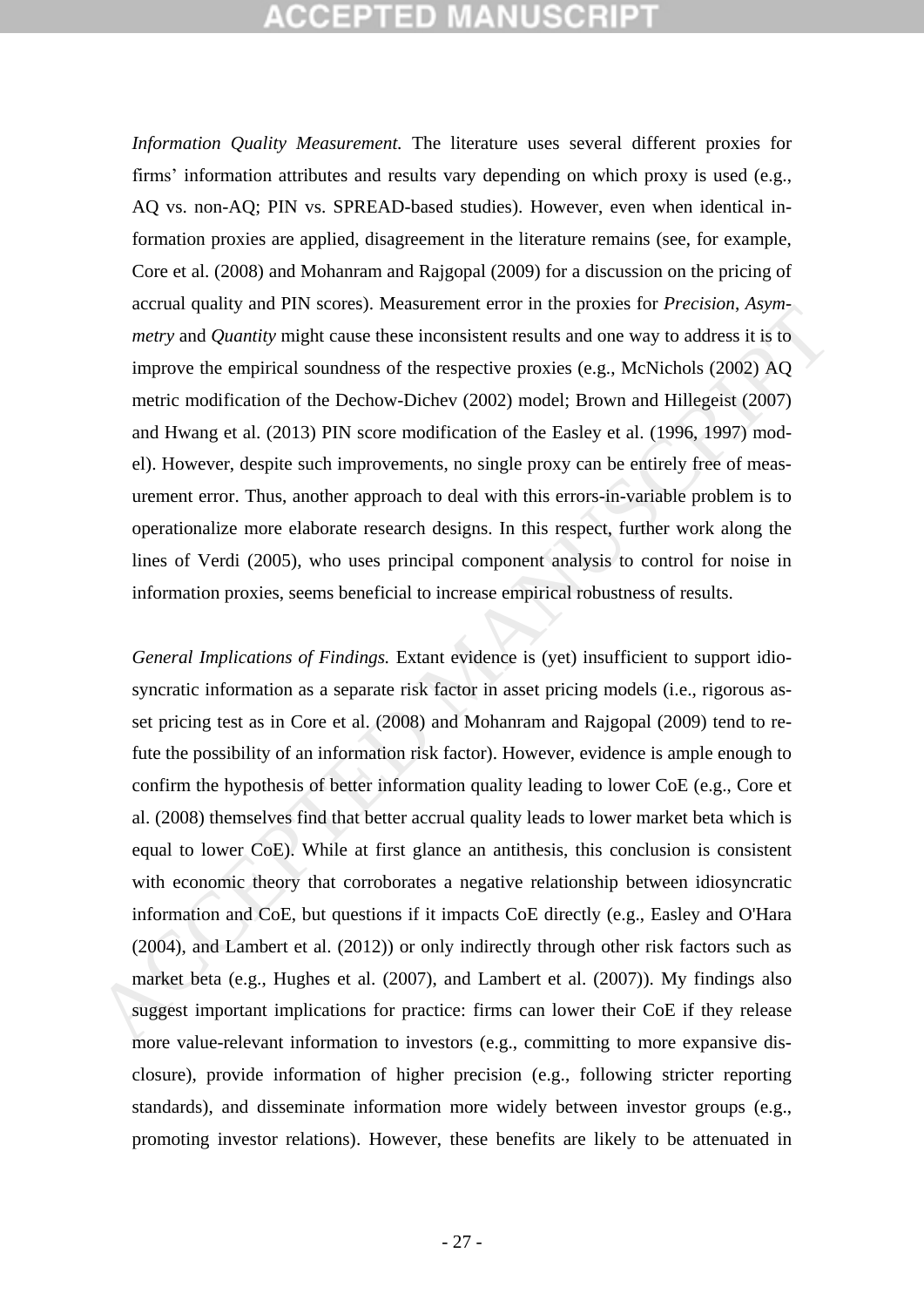countries where strong regulation and transparency requirements establish *ex ante* high quality corporate information environments.

It should also be noted that the extant literature is silent on the relative importance of *Precision*, *Asymmetry* and *Quantity* as determinates of firms' CoE; that is, which of the three attributes has comparatively greater CoE relevance remains unanswered by current studies. Therefore, to resolve the debate about the market pricing of idiosyncratic information empirically, it seems necessary to extend prevailing research designs which examine the impact of one information proxy on one CoE proxy at a time towards a comprehensive methodology that allows for simultaneously examining the different information attributes and CoE measures within one empirical model. Such an approach might help disentangle the underlying complexity between idiosyncratic information and firms' CoE. A first promising step in this direction has been taken by Bhattacharya et al. (2012). commercial, therefore, to resort of the matter principle and the method of the method of the information empirically, it seems necessary to extend prevailing research designs—<br>which examine the impact of one information pr

## **Acknowledgments**

This paper is based on the second chapter of my doctoral thesis. I thank Aditi Gupta, Hichem Khlif, my supervisors Colin Clubb and Tarik Driouchi, members of the dissertation committee Francesca Cornelli and Norman Strong, the associate editor Jennifer Tucker, and an anonymous referee for helpful comments and suggestions.

## **Grants and financial support**

This research did not receive any specific grant from funding agencies in the public,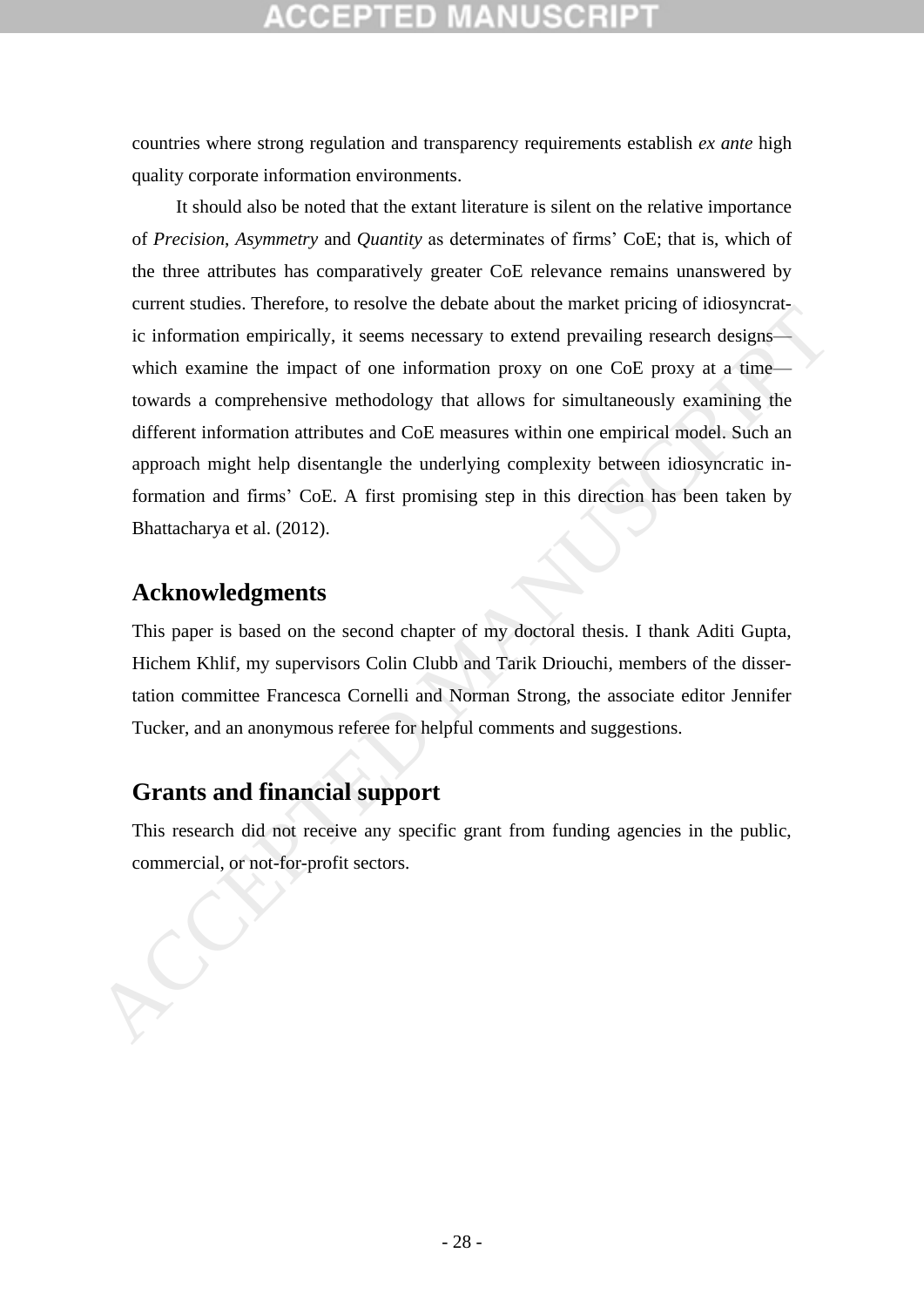# **Appendix: Journal Index**

| <b>Journal</b>                                                             | <b>Abbreviation</b> | <b>ABS 2015</b> |
|----------------------------------------------------------------------------|---------------------|-----------------|
| Academy of Taiwan Business Management Review                               | <b>ATBMR</b>        | n/a             |
| Accounting in Europe                                                       | AIE                 | 2               |
| <b>Accounting Review</b>                                                   | <b>TAR</b>          | 4               |
| <b>Accounting, Organizations and Society</b>                               | AOS                 | 4               |
| <b>Advanced Science Letters</b>                                            | <b>ASL</b>          | n/a             |
| Advances in Accounting, incorporating Advances in International Accounting | AIA                 | $\mathbf{2}$    |
| <b>Applied Economics</b>                                                   | AE                  | $\overline{c}$  |
| Asian Journal of Business and Accounting                                   | <b>AJBA</b>         | n/a             |
| Asian Review of Accounting                                                 | <b>ARA</b>          | $\overline{c}$  |
| Asia-Pacific Journal of Accounting & Economics                             | <b>APJAE</b>        | $\overline{c}$  |
| Asia-Pacific Journal of Financial Studies                                  | <b>APJFS</b>        | n/a             |
| Australian Accounting Review                                               | AAR                 | 2               |
| Australian Journal of Management                                           | AJM                 | n/a             |
| <b>Business Research</b>                                                   | <b>BR</b>           | n/a             |
| China Finance Review International                                         | <b>CFRI</b>         | 1               |
| <b>Contemporary Accounting Research</b>                                    | <b>CAR</b>          | 4               |
| Corporate Social Responsibility and Environmental Management               | <b>CSREM</b>        | 1               |
| Emerging Markets Finance and Trade                                         | <b>EMFT</b>         | n/a             |
| <b>European Accounting Review</b>                                          | <b>EAR</b>          | 3               |
| European Management Journal                                                | <b>EMJ</b>          | 2               |
| Global Journal of Business Research                                        | <b>GJBR</b>         | n/a             |
| Industrial Management and Data Systems                                     | <b>IMDS</b>         | 2               |
| <b>International Business Review</b>                                       | <b>IBR</b>          | 3               |
| <b>International Journal of Accounting</b>                                 | <b>IJA</b>          | 3               |
| <b>International Journal of Forecasting</b>                                | <b>IJF</b>          | 3               |
| International Review of Economics and Finance                              | <b>IREF</b>         | 2               |
| <b>International Review of Financial Analysis</b>                          | <b>IRFA</b>         | 3               |
| <b>Journal of Accounting and Economics</b>                                 | <b>JAE</b>          | 4               |
| <b>Journal of Accounting and Public Policy</b>                             | <b>JAPP</b>         | 3               |
| <b>Journal of Accounting Research</b>                                      | <b>JAR</b>          | 4               |
| <b>Journal of Accounting, Auditing and Finance</b>                         | <b>JAAF</b>         | 3               |
| Journal of Applied Accounting Research                                     | <b>JAAR</b>         | 2               |
| <b>Journal of Banking and Finance</b>                                      | <b>JBF</b>          | 3               |
| Journal of Business                                                        | JB                  | n/a             |
| <b>Journal of Business Finance and Accounting</b>                          | <b>JBFA</b>         | 3               |
| Journal of Business, Economics and Finance                                 | <b>JBEF</b>         | n/a             |
| <b>Journal of Corporate Finance</b>                                        | <b>JCF</b>          | 4               |
| Journal of Economics, Finance and Administrative Science                   | <b>JEFA</b>         | n/a             |
| <b>Journal of Empirical Finance</b>                                        | <b>JEF</b>          | 3               |

*Table continued next page.*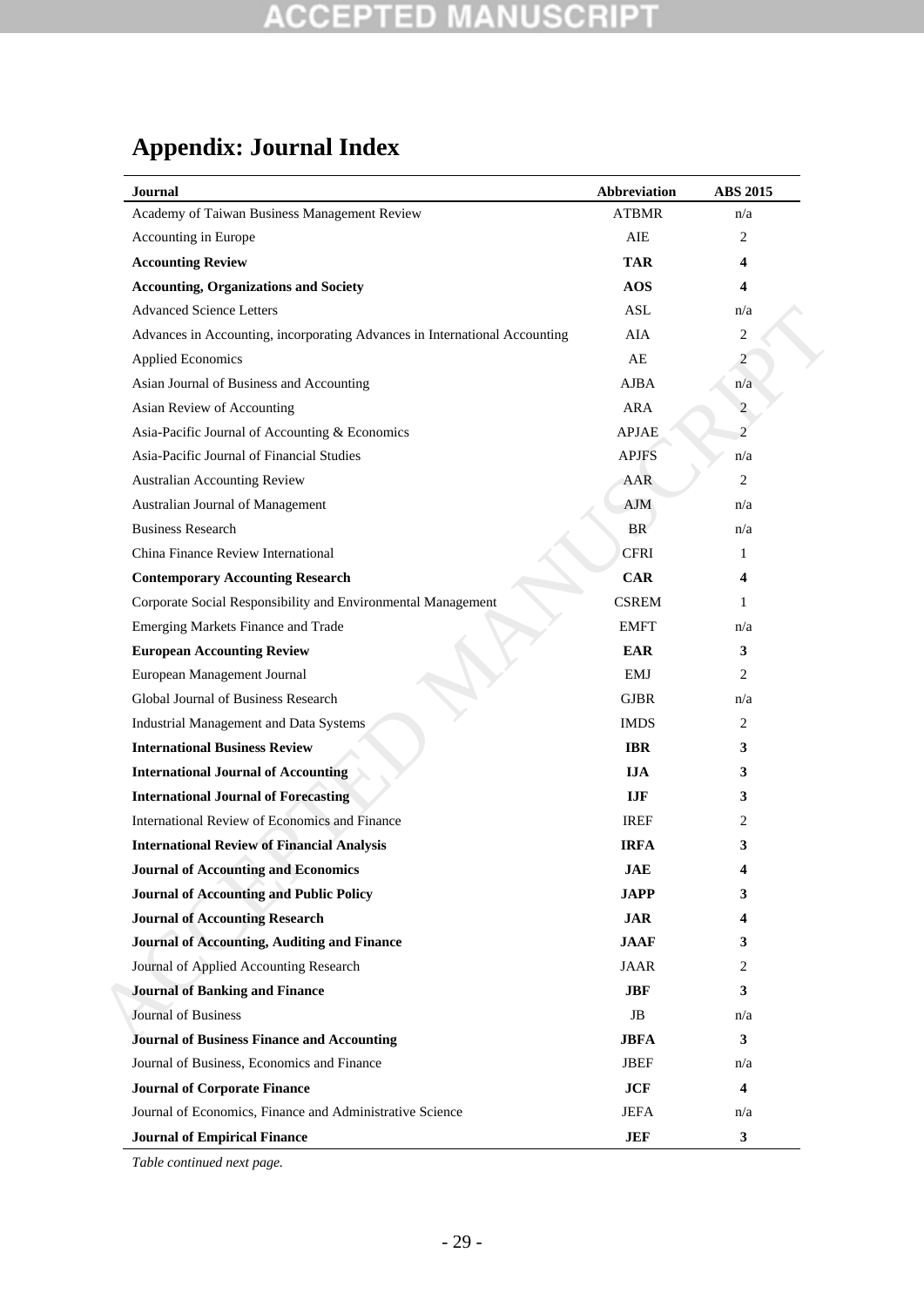## **Journal Index (cont.)**

|                                                                                                                                                                        | <b>ABS 2015</b>                                                                                                                                                                                                                                       |
|------------------------------------------------------------------------------------------------------------------------------------------------------------------------|-------------------------------------------------------------------------------------------------------------------------------------------------------------------------------------------------------------------------------------------------------|
| JF                                                                                                                                                                     | 4                                                                                                                                                                                                                                                     |
| <b>JFOA</b>                                                                                                                                                            | 4                                                                                                                                                                                                                                                     |
| <b>JFE</b>                                                                                                                                                             | 4                                                                                                                                                                                                                                                     |
| <b>JIC</b>                                                                                                                                                             | 2                                                                                                                                                                                                                                                     |
| JIFMIM                                                                                                                                                                 | 3                                                                                                                                                                                                                                                     |
| <b>JMFM</b>                                                                                                                                                            | $\overline{c}$                                                                                                                                                                                                                                        |
| JRI                                                                                                                                                                    | 3                                                                                                                                                                                                                                                     |
| MD                                                                                                                                                                     | $\overline{2}$                                                                                                                                                                                                                                        |
| MS                                                                                                                                                                     | 4                                                                                                                                                                                                                                                     |
| <b>MSE</b>                                                                                                                                                             | n/a                                                                                                                                                                                                                                                   |
| <b>MDE</b>                                                                                                                                                             | $\overline{c}$                                                                                                                                                                                                                                        |
| MF                                                                                                                                                                     | 1                                                                                                                                                                                                                                                     |
| <b>NAJEF</b>                                                                                                                                                           | 2                                                                                                                                                                                                                                                     |
| PAR.                                                                                                                                                                   | 1                                                                                                                                                                                                                                                     |
| QJF                                                                                                                                                                    | 1                                                                                                                                                                                                                                                     |
| RAF                                                                                                                                                                    | 2                                                                                                                                                                                                                                                     |
| <b>RAST</b>                                                                                                                                                            | 4                                                                                                                                                                                                                                                     |
| RF                                                                                                                                                                     | 4                                                                                                                                                                                                                                                     |
| <b>RQFA</b>                                                                                                                                                            | 3                                                                                                                                                                                                                                                     |
| <b>SSRN</b>                                                                                                                                                            | n/a                                                                                                                                                                                                                                                   |
| Aboody, D., Hughes, J., & Liu, J. (2005). Earnings Quality, Insider Trading, and Cost                                                                                  |                                                                                                                                                                                                                                                       |
| Ahmed, K., Chalmers, K., & Khlif, H. (2013). A Meta-analysis of IFRS Adoption                                                                                          |                                                                                                                                                                                                                                                       |
| Ahmed, K., & Courtis, J. K. (1999). Associations between corporate characteristics and<br>disclosure levels in annual reports: a meta-analysis. The British Accounting |                                                                                                                                                                                                                                                       |
|                                                                                                                                                                        | Notes: Journals in bold are categorised as high-tier journals in this study. Ranking follows the Academic Journal<br>of Capital. Journal of Accounting Research, 43(5), 651-673.<br>Effects. The International Journal of Accounting, 48(2), 173-217. |

## **References**

- Aboody, D., Hughes, J., & Liu, J. (2005). Earnings Quality, Insider Trading, and Cost of Capital. *Journal of Accounting Research, 43*(5), 651-673.
- Ahmed, K., Chalmers, K., & Khlif, H. (2013). A Meta-analysis of IFRS Adoption Effects. *The International Journal of Accounting, 48*(2), 173-217.
- Ahmed, K., & Courtis, J. K. (1999). Associations between corporate characteristics and disclosure levels in annual reports: a meta-analysis. *The British Accounting Review, 31*(1), 35-61.
- Akins, B. K., Jeffrey, N., & Verdi, R. S. (2012). Investor Competition over Information and the Pricing of Information Asymmetry. *The Accounting Review, 87*(1), 35- 58.
- Al-Hadi, A., Taylor, G., & Hossain, M. (2015). Disaggregation, auditor conservatism and implied cost of equity capital: An international evidence from the GCC. *Journal of Multinational Financial Management, 29*, 66-98.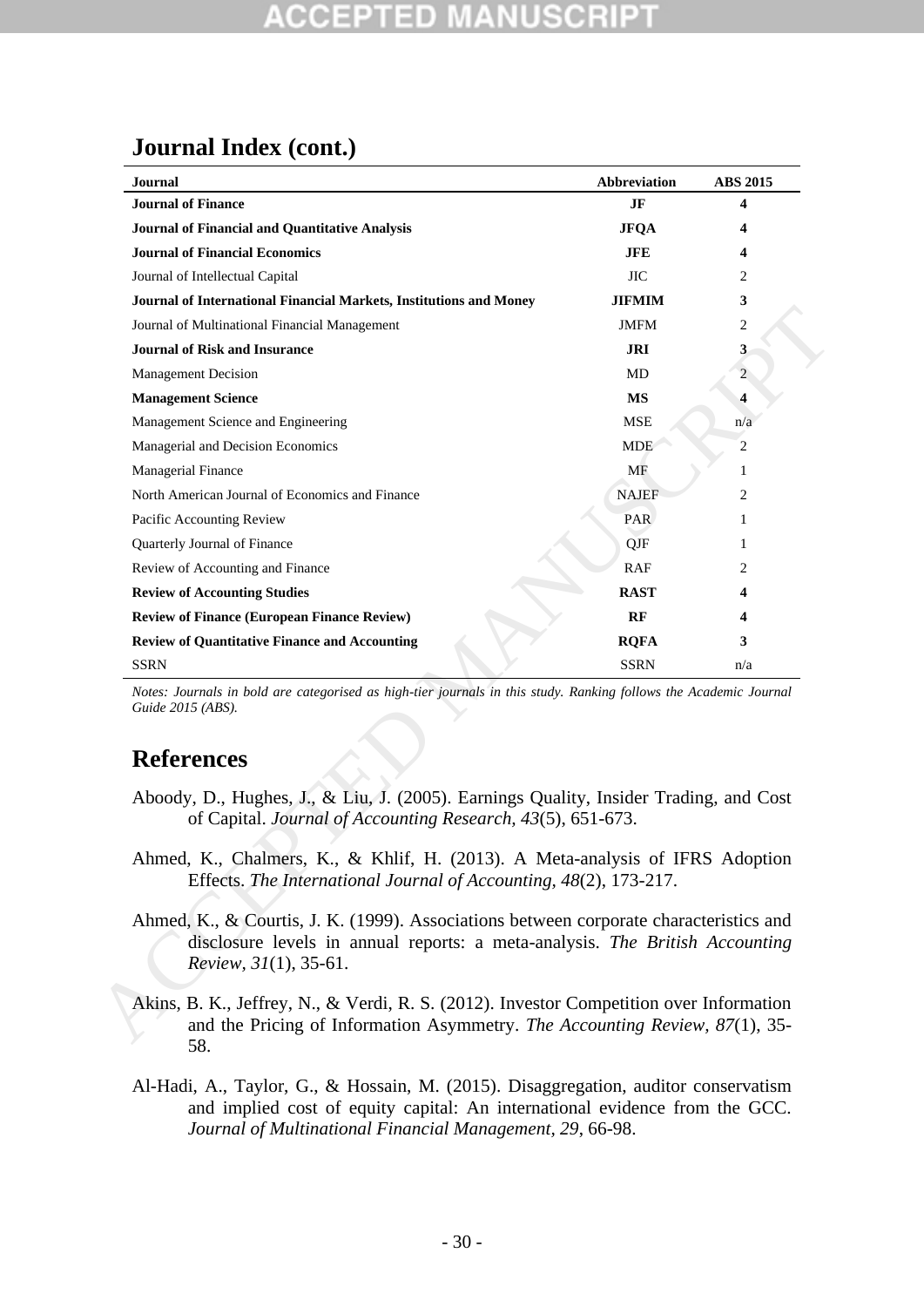# CCEPTED

- Al Guindy, M. (2016). *Corporate Twitter Use and Cost of Capital*. Available at SSRN: https://ssrn.com/abstract=2824733.
- Amihud, Y., & Mendelson, H. (1986). Asset pricing and the bid-ask spread. *Journal of Financial Economics, 17*(2), 223-249.
- Armstrong, C. S., Core, J. E., Taylor, D. J., & Verrecchia, R. E. (2011). When Does Information Asymmetry Affect the Cost of Capital? *Journal of Accounting Research, 49*(1), 1-40.
- Artiach, T. C., & Clarkson, P. M. (2011). Disclosure, conservatism and the cost of equity capital: A review of the foundation literature. *Accounting and Finance, 51*(1), 2-49. Research, 49(1), 1-40.<br>
Artiach, P. C., & Clarkson, P. M. (2011). Disclosure, conservatism and the cost of<br>
equity capital: A review of the foundation literature. Accounting and Finance.<br>
51(1), 2-49.<br>
Artiach. T. C., & C
	- Artiach, T. C., & Clarkson, P. M. (2014). Conservatism, disclosure and the cost of equity capital. *Australian Journal of Management, 39*(2), 293-314.
	- Aslan, H., Easley, D., Hvidkjaer, S., & O'Hara, M. (2011). The characteristics of informed trading: Implications for asset pricing. *Journal of Empirical Finance, 18*(5), 782-801.
	- Bachoo, K., Tan, R., & Wilson, M. (2013). Firm Value and the Quality of Sustainability Reporting in Australia. *Australian Accounting Review, 23*(1), 67-87.
	- Bagehot, W. (1971). The Only Game in Town. *Financial Analysts Journal, 27*(2), 12- 22.
	- Baginski, S. P., & Rakow, K. C. (2012). Management earnings forecast disclosure policy and the cost of equity capital. *Review of Accounting Studies, 17*(2), 279- 321.
	- Balakrishnan, K., Billings, M. B., Kelly, B., & Ljungqvist, A. (2014). Shaping Liquidity: On the Causal Effects of Voluntary Disclosure. *Journal of Finance, 69*(5), 2237-2278.
	- Barron, O. E., Kim, O., Lim, S. C., & Stevens, D. E. (1998). Using analysts' forecasts to measure properties of analysts' information environment. *The Accounting Review*, 421-433.
	- Barron, O. E., Sheng, X. S., & Thevenot, M. (2012). *The Information Environment and Cost of Capital*. Available at SSRN: https://ssrn.com/abstract=2099825.
	- Barron, O. E., & Stuerke, P. S. (1998). Dispersion in Analysts' Earnings Forecasts as a Measure of Uncertainty. *Journal of Accounting, Auditing & Finance, 13*(3), 245-270.
	- Barry, C. B., & Brown, S. J. (1984). Differential information and the small firm effect. *Journal of Financial Economics, 13*(2), 283-294.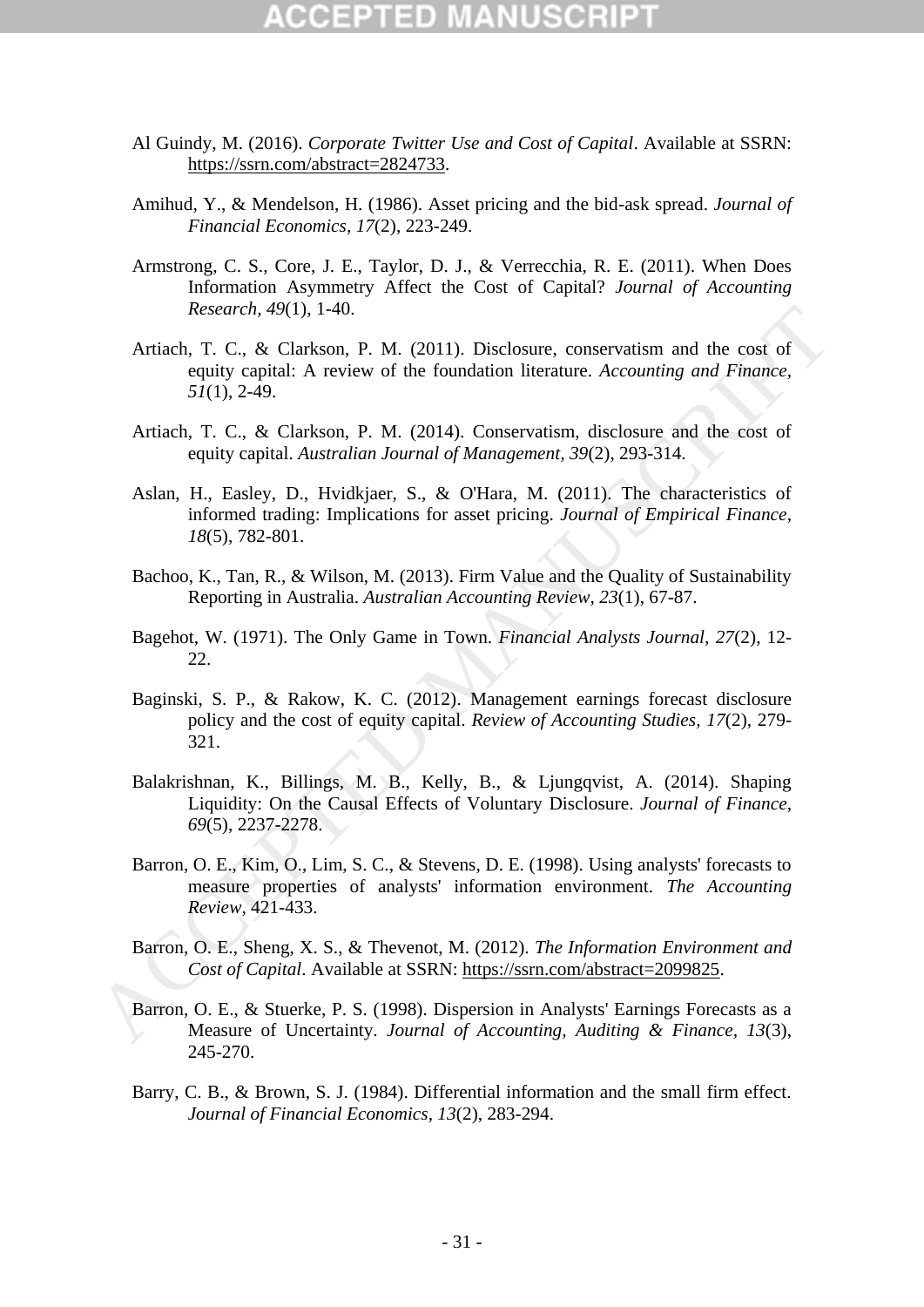# (CEPTED)

- Barry, C. B., & Brown, S. J. (1985). Differential Information and Security Market Equilibrium. *Journal of Financial and Quantitative Analysis, 20*(4), 407-422.
- Barth, M. E., Konchitchki, Y., & Landsman, W. R. (2013). Cost of capital and earnings transparency. *Journal of Accounting and Economics, 55*(2–3), 206-224.
- Beneish, M. D., Billings, M. B., & Hodder, L. D. (2008). Internal control weaknesses and information uncertainty. *The Accounting Review, 83*(3), 665-703.
- Berger, P. G., Chen, H. J., & Li, F. (2012). *Firm specific information and the cost of equity capital*. Available at SSRN: https://ssrn.com/abstract=906152.
- Bertomeu, J., Beyer, A., & Dye, R. A. (2011). Capital Structure, Cost of Capital, and Voluntary Disclosures. *The Accounting Review, 86*(3), 857-886.
- Beyer, A., Cohen, D. A., Lys, T. Z., & Walther, B. R. (2010). The financial reporting environment: Review of the recent literature. *Journal of Accounting and Economics, 50*(2–3), 296-343.
- Bhattacharya, N., Ecker, F., Olsson, P. M., & Schipper, K. (2012). Direct and Mediated Associations among Earnings Quality, Information Asymmetry, and the Cost of Equity. *The Accounting Review, 87*(2), 449-482. Berger, P. G., Chen, H. J., & Li, F. (2012). *Firm specific information and the cost of*<br>equity capital. Available at SSRN: https://ssm.com/abstract=906152.<br>Bertome, J., Beyre, A., Cop, P. R. A. (2011). Capital Structure,
	- Bhattacharya, U., Daouk, H., & Welker, M. (2003). The world price of earnings opacity. *The Accounting Review, 78*(3), 641-678.
	- Blanco, B., Garcia Lara, J. M., & Tribo, J. A. (2015). Segment Disclosure and Cost of Capital. *Journal of Business Finance & Accounting, 42*(3-4), 367-411.
	- Boehmer, E., Grammig, J., & Theissen, E. (2007). Estimating the probability of informed trading—does trade misclassification matter? *Journal of Financial Markets, 10*(1), 26-47.
	- Botosan, C. A. (1997). Disclosure Level and the Cost of Equity Capital. *The Accounting Review, 72*(3), 323-349.
	- Botosan, C. A., & Plumlee, M. A. (2002). A Re-examination of Disclosure Level and the Expected Cost of Equity Capital. *Journal of Accounting Research, 40*(1), 21- 40.
	- Botosan, C. A., & Plumlee, M. A. (2005). Assessing Alternative Proxies for the Expected Risk Premium. *The Accounting Review, 80*(1), 21-53.
	- Botosan, C. A., & Plumlee, M. A. (2013). Are Information Attributes Priced? *Journal of Business Finance & Accounting, 40*(9-10), 1045-1067.
	- Botosan, C. A., Plumlee, M. A., & Wen, H. E. (2011). The Relation between Expected Returns, Realized Returns, and Firm Risk Characteristics. *Contemporary Accounting Research, 28*(4), 1085-1122.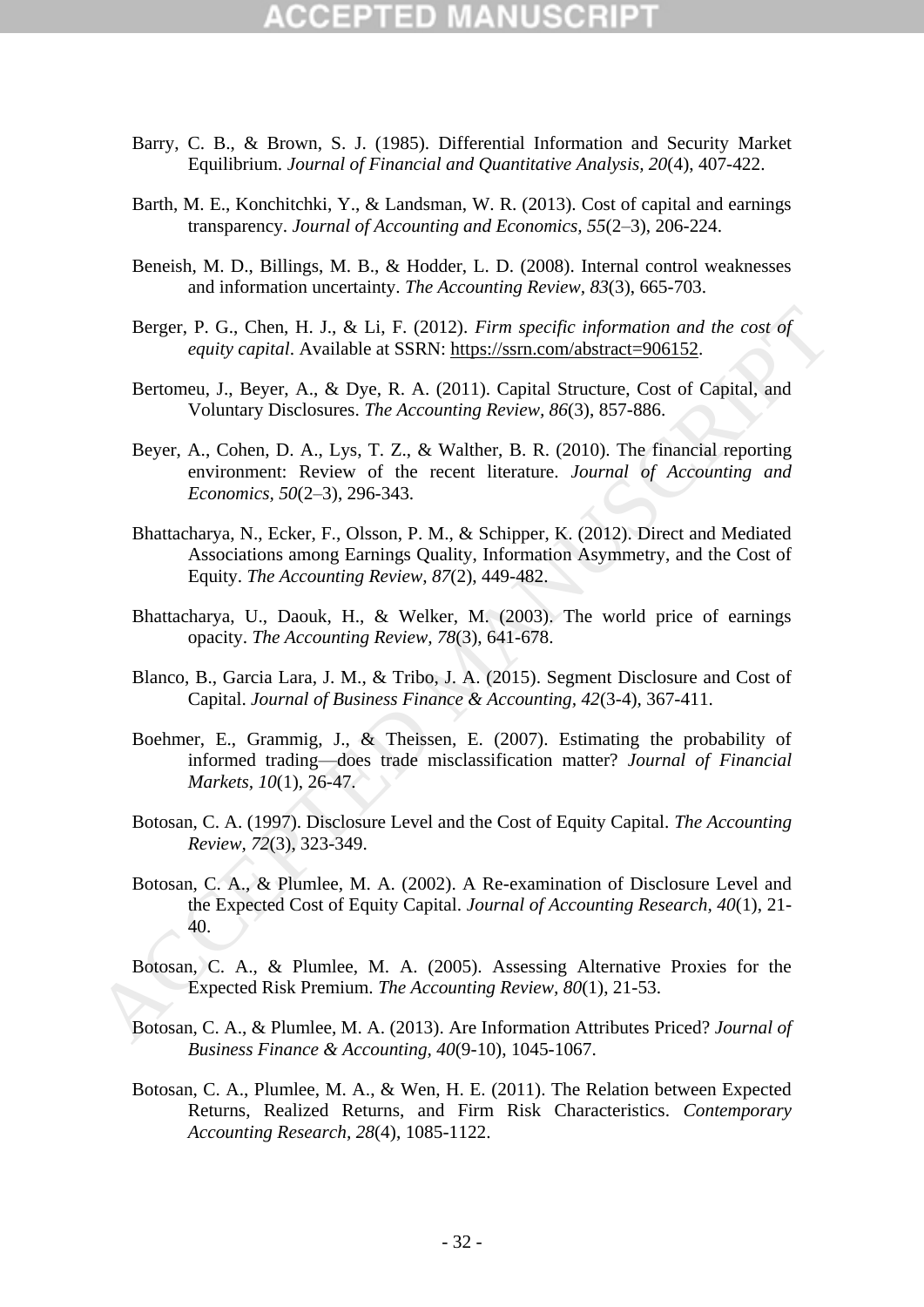- Botosan, C. A., Plumlee, M. A., & Xie, Y. (2004). The Role of Information Precision in Determining the Cost of Equity Capital. *Review of Accounting Studies, 9*(2-3), 233-259.
- Boujelbene, M. A., & Affes, H. (2013). The impact of intellectual capital disclosure on cost of equity capital: A case of French firms. *Journal of Economics Finance and Administrative Science, 18*(34), 45-53.
- Brennan, M. J., Huh, S. W., & Subrahmanyam, A. (2016). Asymmetric Effects of Informed Trading on the Cost of Equity Capital. *Management Science, 62*(9), 2460-2480.
- Brown, S., & Hillegeist, S. (2007). How disclosure quality affects the level of information asymmetry. *Review of Accounting Studies, 12*(2-3), 443-477.
- Brown, S., Hillegeist, S. A., & Lo, K. (2004). Conference calls and information asymmetry. *Journal of Accounting and Economics, 37*(3), 343-366.
- Callen, J. L., Khan, M., & Lu, H. (2013). Accounting Quality, Stock Price Delay, and Future Stock Returns. *Contemporary Accounting Research, 30*(1), 269-295.
- Campbell, J. L., Chen, H., Dhaliwal, D. S., Lu, H.-m., & Steele, L. B. (2014). The information content of mandatory risk factor disclosures in corporate filings. *Review of Accounting Studies, 19*(1), 396-455.
- Cao, Y., Myers, J. N., Myers, L. A., & Omer, T. C. (2015). Company reputation and the cost of equity capital. *Review of Accounting Studies, 20*(1), 42-81.
- Cao, Y., Myers, L. A., Tsang, A., & Yang, Y. G. (2017). Management forecasts and the cost of equity capital: international evidence. *Review of Accounting Studies*, 1- 48.
- Chan, A. L. C., Lin, S. W. J., & Strong, N. (2009). Accounting conservatism and the cost of equity capital: UK evidence. *Managerial Finance, 35*(4), 325-345.
- Chan, C. Y., Lo, H. C., & Yang, M. J. (2016). The revision frequency of earnings forecasts and firm characteristics. *North American Journal of Economics and Finance, 35*, 116-132. Brennan, M. J., thun, S. W., & Subrahmanyann, A. (2016). Asymmetre Hrista of Informed Trading on the Cost of Equity Capital. *Management Science, 62(9).*<br>
2460-2480.<br>
Brown, S., & Hillegeist, S. (2007). How disclosure qua
	- Chen, K. C., Wei, K.-C. J., & Chen, Z. (2003). *Disclosure, corporate governance, and the cost of equity capital: evidence from Asia's emerging markets*. Available at SSRN: https://ssrn.com/abstract=422000.
	- Chen, L., Da, Z., & Zhao, X. (2013). What Drives Stock Price Movements? *Review of Financial Studies, 26*(4), 841-876.
	- Chen, L. H., Dhaliwal, D. S., & Trombley, M. A. (2008). The Effect of Fundamental Risk on the Market Pricing of Accruals Quality. *Journal of Accounting, Auditing & Finance, 23*(4), 471-492.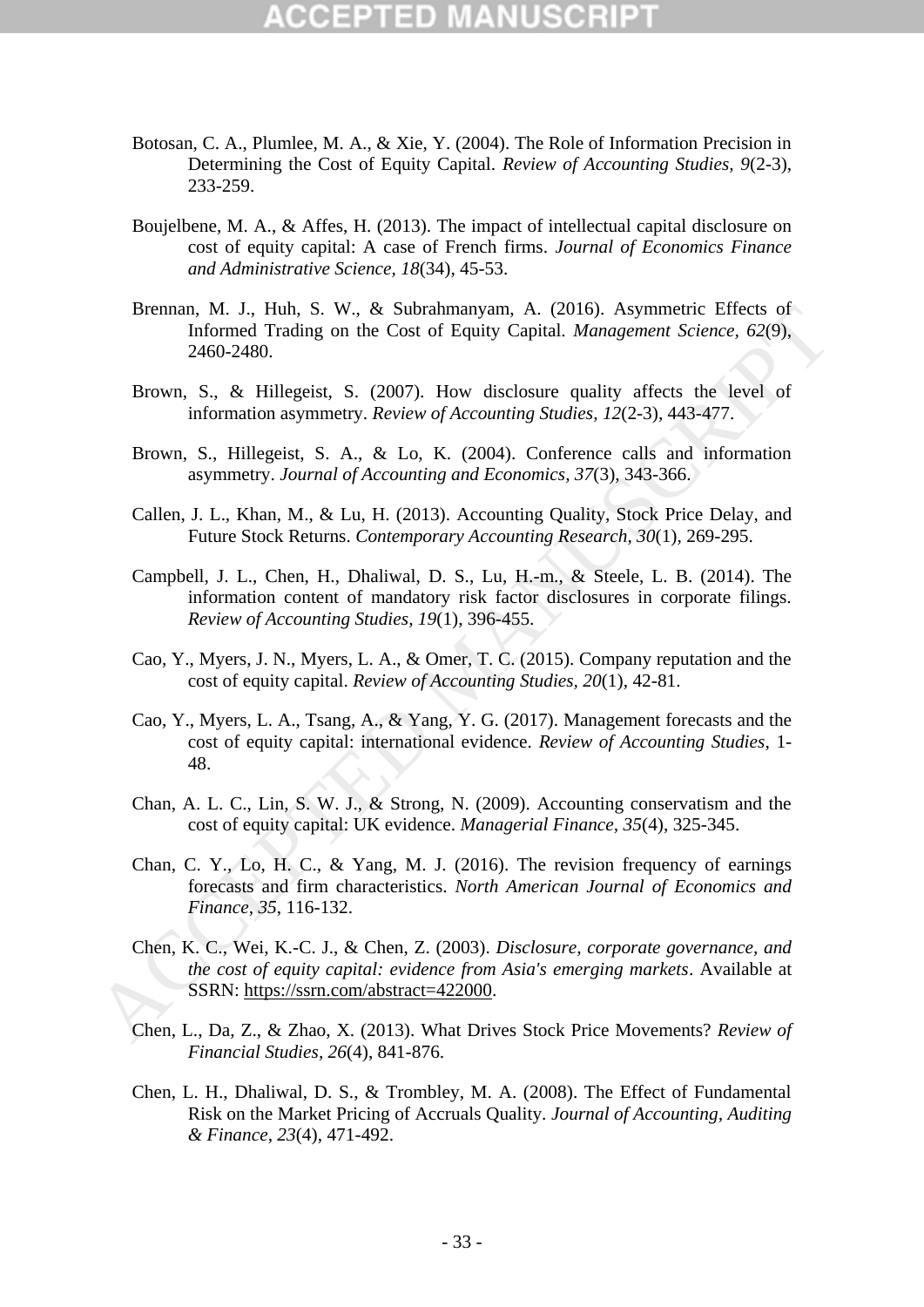- Chen, S., Shevlin, T., & Tong, Y. H. (2007). Does the Pricing of Financial Reporting Quality Change Around Dividend Changes? *Journal of Accounting Research, 45*(1), 1-40.
- Cheng, C. S. A., Collins, D., & Huang, H. H. (2006). Shareholder rights, financial disclosure and the cost of equity capital. *Review of Quantitative Finance and Accounting, 27*(2), 175-204.
- Cheynel, E. (2013). A theory of voluntary disclosure and cost of capital. *Review of Accounting Studies, 18*(4), 987-1020.
- Chien, Y. T., & Lu, H. M. (2015). Firm websites and the risk of firm. *Industrial Management & Data Systems, 115*(3), 504-520.
- Choi, J. J., Jin, L., & Yan, H. (2016). *Informed trading and expected returns*. Available at SSRN: https://ssrn.com/abstract=2193733.
- Christensen, P. O., de la Rosa, L. E., & Feltham, G. A. (2010). Information and the Cost of Capital: An Ex Ante Perspective. *The Accounting Review, 85*(3), 817-848.
- Clarkson, P., Guedes, J., & Thompson, R. (1996). On the diversification, observability, and measurement of estimation risk. *Journal of Financial and Quantitative Analysis, 31*(01), 69-84.
- Clarkson, P. M., Fang, X., Li, Y., & Richardson, G. (2013). The relevance of environmental disclosures: Are such disclosures incrementally informative? *Journal of Accounting and Public Policy, 32*(5), 410-431.
- Clarkson, P. M., & Thompson, R. E. X. (1990). Empirical Estimates of Beta When Investors Face Estimation Risk. *Journal of Finance, 45*(2), 431-453.
- Claus, J., & Thomas, J. (2001). Equity Premia as Low as Three Percent? Evidence from Analysts' Earnings Forecasts for Domestic and International Stock Markets. *Journal of Finance, 56*(5), 1629-1666. Cheynel, F. (2013). A theory of voluntary disclosure and cost of capital. *Review of*<br>Accounting Studies, 18(4), 987-1020.<br>
Chein, Y. T., & Lu, H. M. (2015). Firm websites and the risk of firm. *Industrial*<br> *Management &* 
	- Clement, M., Frankel, R., & Miller, J. (2003). Confirming Management Earnings Forecasts, Earnings Uncertainty, and Stock Returns. *Journal of Accounting Research, 41*(4), 653-679.
	- Cohen, D. A. (2003). *Quality of financial reporting choice: determinants and economic consequences*. Available at SSRN: https://ssrn.com/abstract=422581.
	- Cohen, D. A. (2008). Does information risk really matter? An analysis of the determinants and economic consequences of financial reporting quality. *Asia-Pacific Journal of Accounting & Economics, 15*(2), 69-90.
	- Copeland, T. E., & Galai, D. (1983). Information Effects on the Bid-Ask Spread. *Journal of Finance, 38*(5), 1457-1469.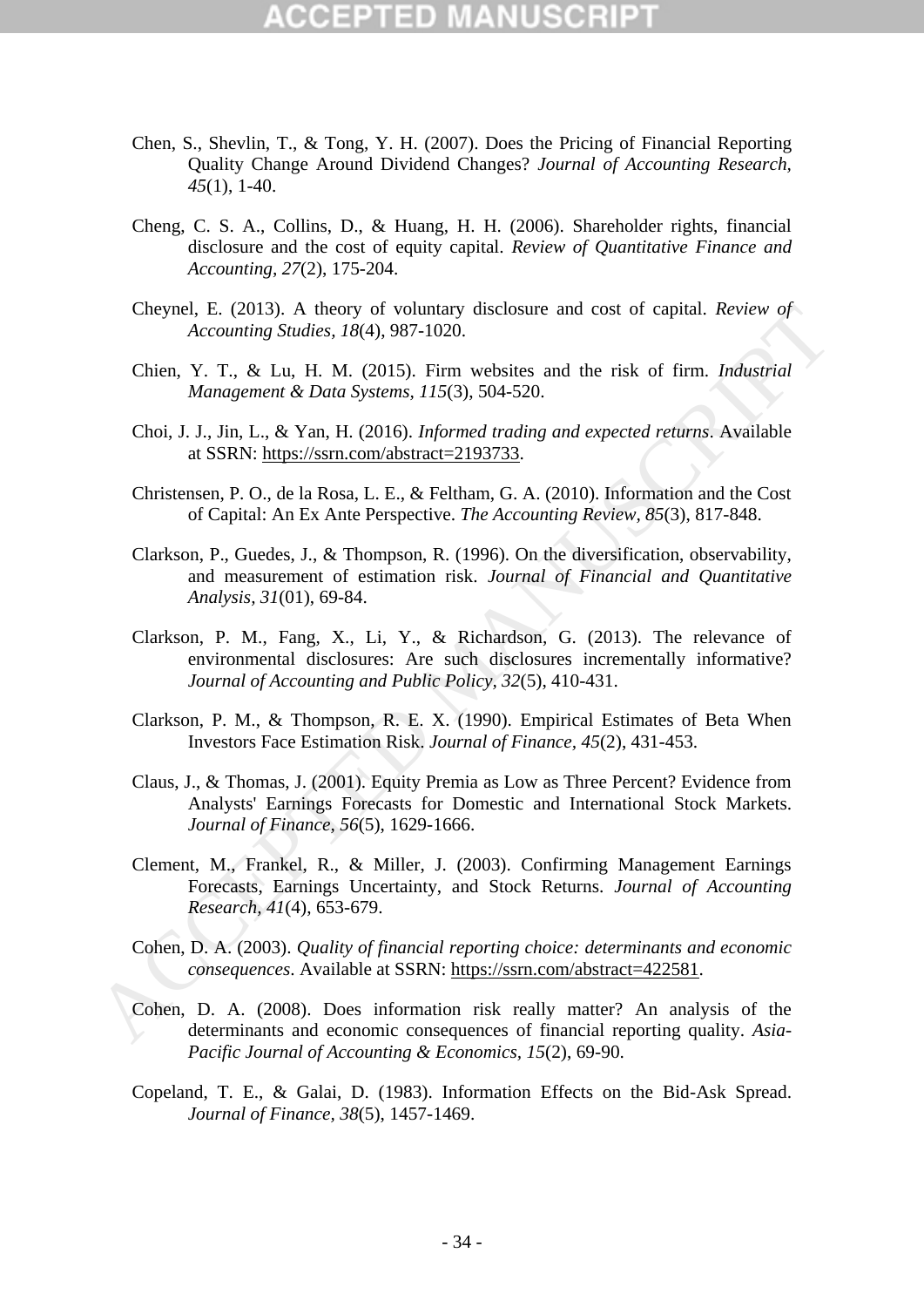# CEPTED

- Core, J. E. (2001). A review of the empirical disclosure literature: discussion. *Journal of Accounting and Economics, 31*(1–3), 441-456.
- Core, J. E., Guay, W. R., & Verdi, R. (2008). Is accruals quality a priced risk factor? *Journal of Accounting and Economics, 46*(1), 2-22.
- Core, J. E., Hail, L., & Verdi, R. S. (2015). Mandatory disclosure quality, inside ownership, and cost of capital. *European Accounting Review, 24*(1), 1-29.
- Dechow, P. M., & Dichev, I. D. (2002). The Quality of Accruals and Earnings: The Role of Accrual Estimation Errors. *The Accounting Review, 77*(s-1), 35-59.
- Déjean, F., & Martinez, I. (2009). Environmental Disclosure and the Cost of Equity: The French Case. *Accounting in Europe, 6*(1), 57-80.
- Dhaliwal, D., Li, O. Z., Tsang, A., & Yang, Y. G. (2014). Corporate social responsibility disclosure and the cost of equity capital: The roles of stakeholder orientation and financial transparency. *Journal of Accounting and Public Policy, 33*(4), 328-355. Dechow, P. M., & Dichev, I. D. (2002). The Quality of Accruals and Earnings: The<br>
Role of Accrual Estimation Errors. The Accounting Review, 77(s-1), 35-59,<br>
Dejsan, F., & Martinez, I. (2009). Environmental Disclosure und
	- Dhaliwal, D. S., Li, O. Z., Tsang, A., & Yang, Y. G. (2011). Voluntary nonfinancial disclosure and the cost of equity capital: The initiation of corporate social responsibility reporting. *The Accounting Review, 86*(1), 59-100.
	- Diamond, D. W., & Verrecchia, R. E. (1991). Disclosure, Liquidity, and the Cost of Capital. *the Journal of Finance, 46*(4), 1325-1359.
	- Diether, K. B., Malloy, C. J., & Scherbina, A. (2002). Differences of Opinion and the Cross Section of Stock Returns. *Journal of Finance, 57*(5), 2113-2141.
	- Doukas, J. A., Kim, C. F., & Pantzalis, C. (2006). Divergence of opinion and equity returns. *Journal of Financial and Quantitative Analysis, 41*(03), 573-606.
	- Duarte, J., Han, X., Harford, J., & Young, L. (2008). Information asymmetry, information dissemination and the effect of regulation FD on the cost of capital. *Journal of Financial Economics, 87*(1), 24-44.
	- Duarte, J., & Young, L. (2009). Why is PIN priced? *Journal of Financial Economics, 91*(2), 119-138.
	- Dugar, A., & Nathan, S. (1995). The Effect of Investment Banking Relationships on Financial Analysts' Earnings Forecasts and Investment Recommendations. *Contemporary Accounting Research, 12*(1), 131-160.
	- Dutta, S., & Nezlobin, A. (2017). Information disclosure, firm growth, and the cost of capital. *Journal of Financial Economics, 123*(2), 415-431.
	- Easley, D., Hvidkjaer, S., & O'Hara, M. (2010). Factoring Information into Returns. *Journal of Financial and Quantitative Analysis, 45*(2), 293-309.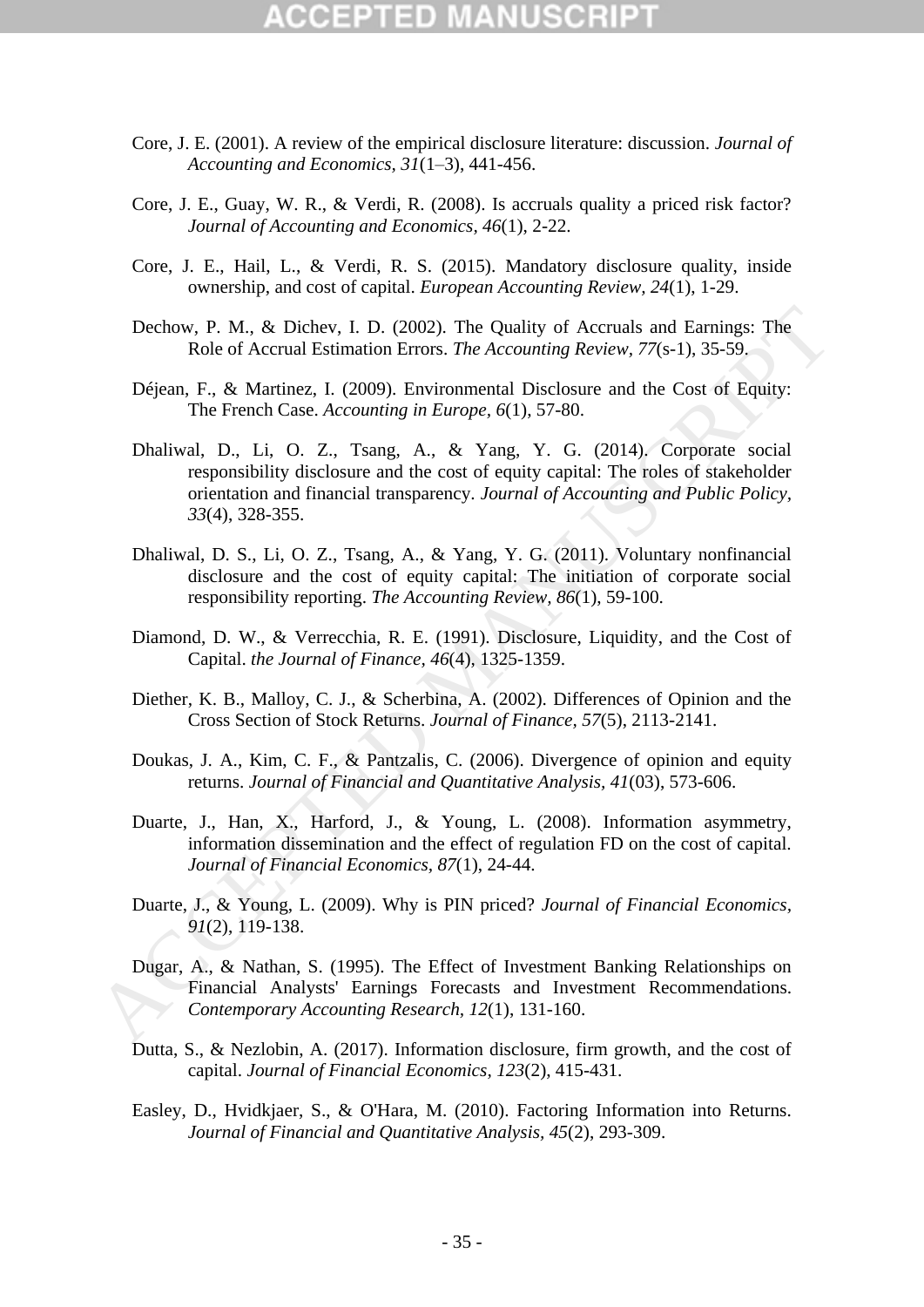- Easley, D., Hvidkjaer, S., & O'Hara, M. (2002). Is Information Risk a Determinant of Asset Returns? *Journal of Finance, 57*(5), 2185-2221.
- Easley, D., Kiefer, N. M., & O'Hara, M. (1997). One day in the life of a very common stock. *Review of Financial Studies, 10*(3), 805-835.
- Easley, D., Kiefer, N. M., O'Hara, M., & Paperman, J. B. (1996). Liquidity, Information, and Infrequently Traded Stocks. *Journal of Finance, 51*(4), 1405- 1436.
- Easley, D., López de Prado, M. M., & O'Hara, M. (2012). Flow Toxicity and Liquidity in a High-frequency World. *Review of Financial Studies, 25*(5), 1457-1493.
- Easley, D., & O'Hara, M. (2004). Information and the Cost of Capital. *Journal of Finance, 59*(4), 1553-1583.
- Easton, P. (2006). Use of forecasts of earnings to estimate and compare cost of capital across regimes. *Journal of Business Finance & Accounting, 33*(3‐ 4), 374-394.
- Easton, P. (2009). Estimating the cost of capital implied by market prices and accounting data. *Foundations and Trends® in Accounting, 2*(4), 241-364.
- Easton, P. D. (2004). PE Ratios, PEG Ratios, and Estimating the Implied Expected Rate of Return on Equity Capital. *The Accounting Review, 79*(1), 73-95.
- Easton, P. D., & Monahan, S. J. (2005). An Evaluation of Accounting‐ Based Measures of Expected Returns. *The Accounting Review, 80*(2), 501-538.
- Easton, P. D., & Monahan, S. J. (2016). Review of Recent Research on Improving Earnings Forecasts and Evaluating Accounting-based Estimates of the Expected Rate of Return on Equity Capital. *Abacus, 52*(1), 35-58.
- Easton, P. D., & Sommers, G. A. (2007). Effect of Analysts' Optimism on Estimates of the Expected Rate of Return Implied by Earnings Forecasts. *Journal of Accounting Research, 45*(5), 983-1015. 1436.<br>
Hasley, D., López de Prado, M. M., & O'Hara, M. (2012). Flow Toxicity and Liquidity<br>
in a High-frequency World. Review of Financial Studies, 25(5), 1457-1493.<br>
Easley, D., & O'Hara, M. (2004). Information and the C
	- El Ghoul, S., Guedhami, O., Ni, Y., Pittman, J., & Saadi, S. (2013). Does Information Asymmetry Matter to Equity Pricing? Evidence from Firms' Geographic Location\*. *Contemporary Accounting Research, 30*(1), 140-181.
	- Eleswarapu, V. R., & Reinganum, M. R. (1993). The seasonal behavior of the liquidity premium in asset pricing. *Journal of Financial Economics, 34*(3), 373-386.
	- Eliwa, Y., Haslam, J., & Abraham, S. (2016). The association between earnings quality and the cost of equity capital: Evidence from the UK. *International Review of Financial Analysis, 48*, 125-139.
	- Elton, E. J. (1999). Presidential Address: Expected Return, Realized Return, and Asset Pricing Tests. *Journal of Finance, 54*(4), 1199-1220.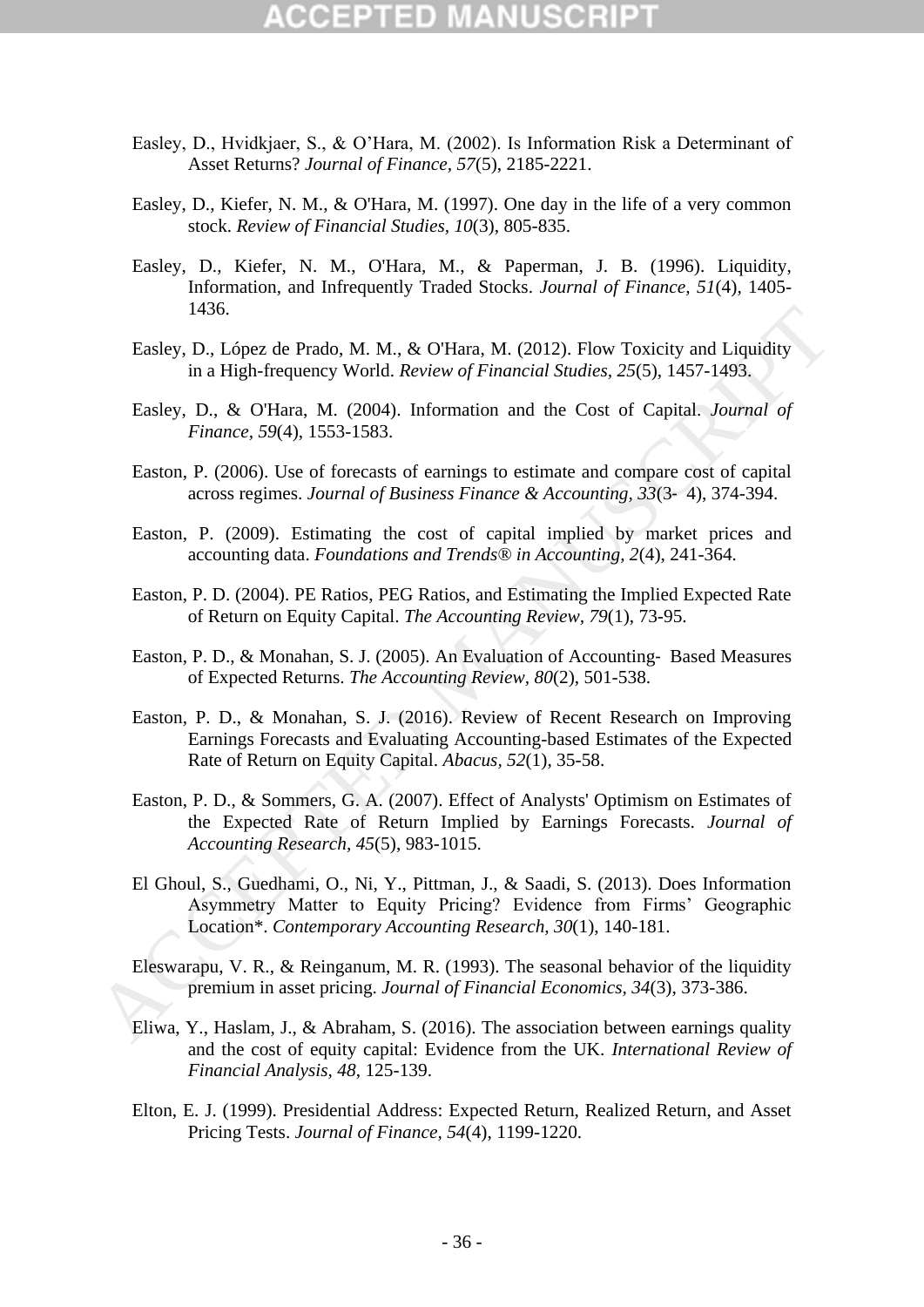# CCIPTIN

- Elzahar, H., Hussainey, K., Mazzi, F., & Tsalavoutas, I. (2015). Economic consequences of key performance indicators' disclosure quality. *International Review of Financial Analysis, 39*, 96-112.
- Embong, Z., Mohd‐ Saleh, N., & Hassan, M. S. (2012). Firm size, disclosure and cost of equity capital. *Asian Review of Accounting, 20*(2), 119-139.
- Espinosa, M., & Trombetta, M. (2007). Disclosure interactions and the cost of equity capital: Evidence from the Spanish continuous market. *Journal of Business Finance & Accounting, 34*(9-10), 1371-1392.
- Eugster, F. (2014). *Endogeneity and the Dynamics of Voluntary Disclosure Quality: Is There Really an Effect on the Cost of Equity Capital?* Available at SSRN: https://ssrn.com/abstract=2379683. captal: Evidence from the Spanish continuous market. Journal of Business<br>
Finance & Accounting, 34(9-10), 1371-1392.<br>
Eugster, F. (2014). Endogeneity and the Dynamics of Voluntary Disclosure Quality: Is<br>
There Really an E
	- Evans, M. E. (2016). Commitment and Cost of Equity Capital: An Examination of Timely Balance Sheet Disclosure in Earnings Announcements. *Contemporary Accounting Research, 33*(3), 1136-1171.
	- Fama, E. F., & French, K. R. (1997). Industry costs of equity. *Journal of Financial Economics, 43*(2), 153-193.
	- Fan, X., Thompson, B., & Wang, L. (1999). Effects of sample size, estimation methods, and model specification on structural equation modeling fit indexes. *Structural Equation Modeling: A Multidisciplinary Journal, 6*(1), 56-83.
	- Feng, M., Li, C., & Gu, Z. (2009). *Management Forecasts and the Cost of Equity*. Available at SSRN: https://ssrn.com/abstract=1471058.
	- Francis, J., LaFond, R., Olsson, P., & Schipper, K. (2005a). The market pricing of accruals quality. *Journal of Accounting and Economics, 39*(2), 295-327.
	- Francis, J., LaFond, R., Olsson, P. M., & Schipper, K. (2004). Costs of Equity and Earnings Attributes. *The Accounting Review, 79*(4), 967-1010.
	- Francis, J., LaFond, R., Olsson, P. M., & Schipper, K. (2005b). The market pricing of accruals quality. *Journal of Accounting and Economics, 39*(2), 295-327.
	- Francis, J., Nanda, D., & Olsson, P. E. R. (2008). Voluntary Disclosure, Earnings Quality, and Cost of Capital. *Journal of Accounting Research, 46*(1), 53-99.
	- Francis, J., & Philbrick, D. (1993). Analysts' Decisions As Products of a Multi-Task Environment. *Journal of Accounting Research, 31*(2), 216-230.
	- Francis, J. R., Khurana, I. K., & Pereira, R. (2005). Disclosure incentives and effects on cost of capital around the world. *The Accounting Review, 80*(4), 1125-1162.
	- Fu, R., Kraft, A., & Zhang, H. (2012). Financial reporting frequency, information asymmetry, and the cost of equity. *Journal of Accounting and Economics, 54*(2– 3), 132-149.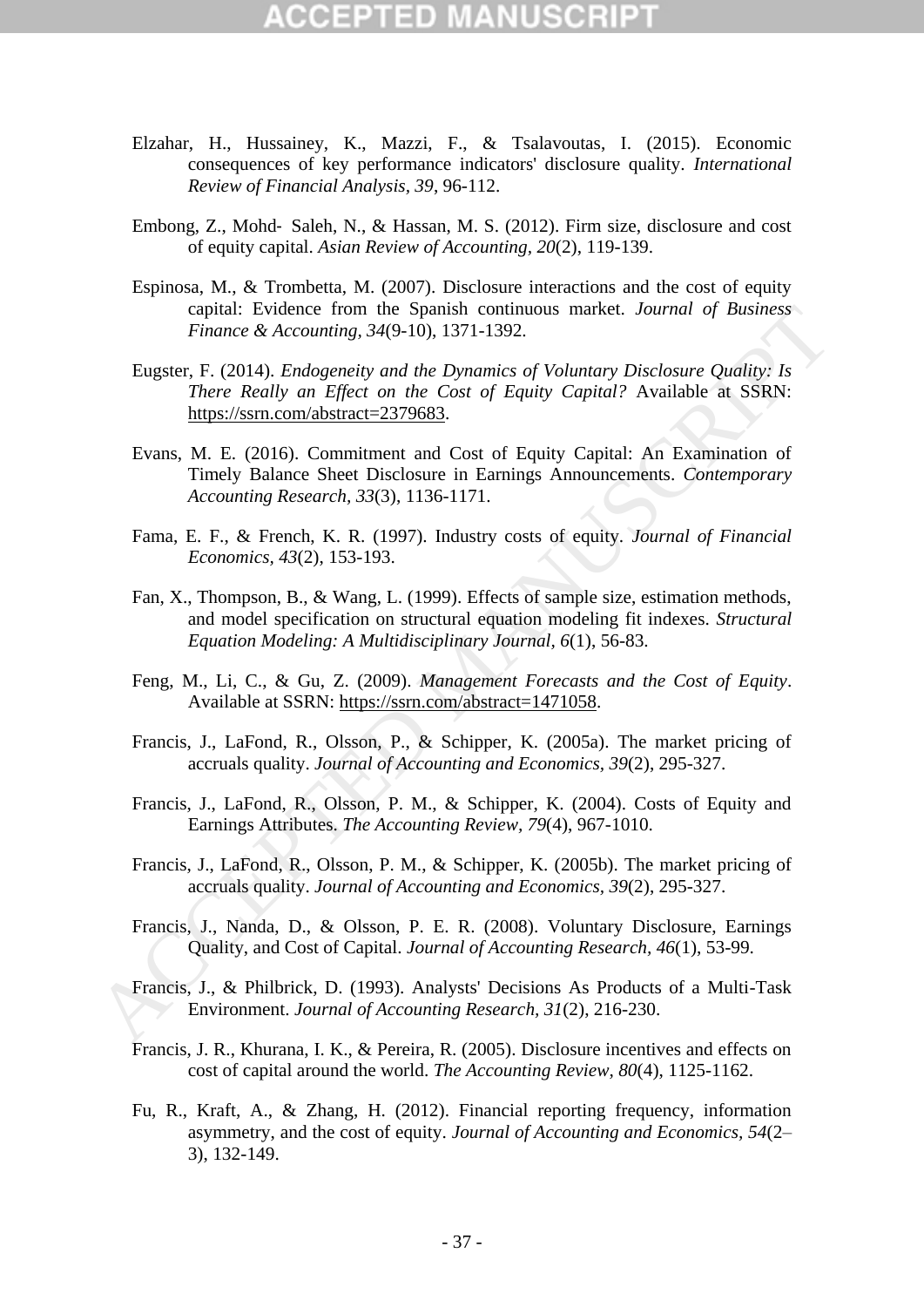# CEPTED

- García-Sánchez, I.-M., & Noguera-Gámez, L. (2017). Integrated information and the cost of capital. *International Business Review, 26*(5), 959-975.
- Garcia Lara, J. M., Garcia Osma, B., & Penalva, F. (2011). Conditional conservatism and cost of capital. *Review of Accounting Studies, 16*(2), 247-271.
- Gebhardt, W. R., Lee, C. M. C., & Swaminathan, B. (2001). Toward an Implied Cost of Capital. *Journal of Accounting Research, 39*(1), 135-176.
- Gietzmann, M., & Ireland, J. (2005). Cost of capital, strategic disclosures and accounting choice. *Journal of Business Finance & Accounting, 32*(3-4), 599- 634.
- Glosten, L. R., & Milgrom, P. R. (1985). Bid, ask and transaction prices in a specialist market with heterogeneously informed traders. *Journal of Financial Economics, 14*(1), 71-100.
- Gode, D., & Mohanram, P. (2003). Inferring the Cost of Capital Using the Ohlson– Juettner Model. *Review of Accounting Studies, 8*(4), 399-431.
- Gordon, J. R., & Gordon, M., J. . (1997). The Finite Horizon Expected Return Model. *Financial Analysts Journal, 53*(3), 52-61.
- Gray, P., Koh, P.-S., & Tong, Y. H. (2009). Accruals Quality, Information Risk and Cost of Capital: Evidence from Australia. *Journal of Business Finance & Accounting, 36*(1-2), 51-72.
- Grüning, M. (2011). Capital Market Implications of Corporate Disclosure: German Evidence. *Business Research, 4*(1), 48-72.
- Guay, W., Kothari, S., & Shu, S. (2011). Properties of implied cost of capital using analysts' forecasts. *Australian Journal of Management, 36*(2), 125-149.
- Hail, L. (2002). The impact of voluntary corporate disclosures on the ex-ante cost of capital for Swiss firms. *European Accounting Review, 11*(4), 741-773.
- He, W. P., Lepone, A., & Leung, H. (2013). Information asymmetry and the cost of equity capital. *International Review of Economics & Finance, 27*, 611-620.
- Healy, P. M., Hutton, A. P., & Palepu, K. G. (1999). Stock Performance and Intermediation Changes Surrounding Sustained Increases in Disclosure. *Contemporary Accounting Research, 16*(3), 485-520. Gietzmann, M., & Ireland, J. (2005). Cost of capital, strategic disclosures and<br>accounting choice. Journal of Business Finance & Accounting, 32(3-4), 599-<br>Glosten, L. R., & Milgrom, P. R. (1985). Bid. ask and transaction
	- Healy, P. M., & Palepu, K. G. (2001). Information asymmetry, corporate disclosure, and the capital markets: A review of the empirical disclosure literature. *Journal of Accounting and Economics, 31*(1), 405-440.
	- Hirshleifer, D., Hou, K., & Teoh, S. H. (2012). The accrual anomaly: risk or mispricing? *Management Science, 58*(2), 320-335.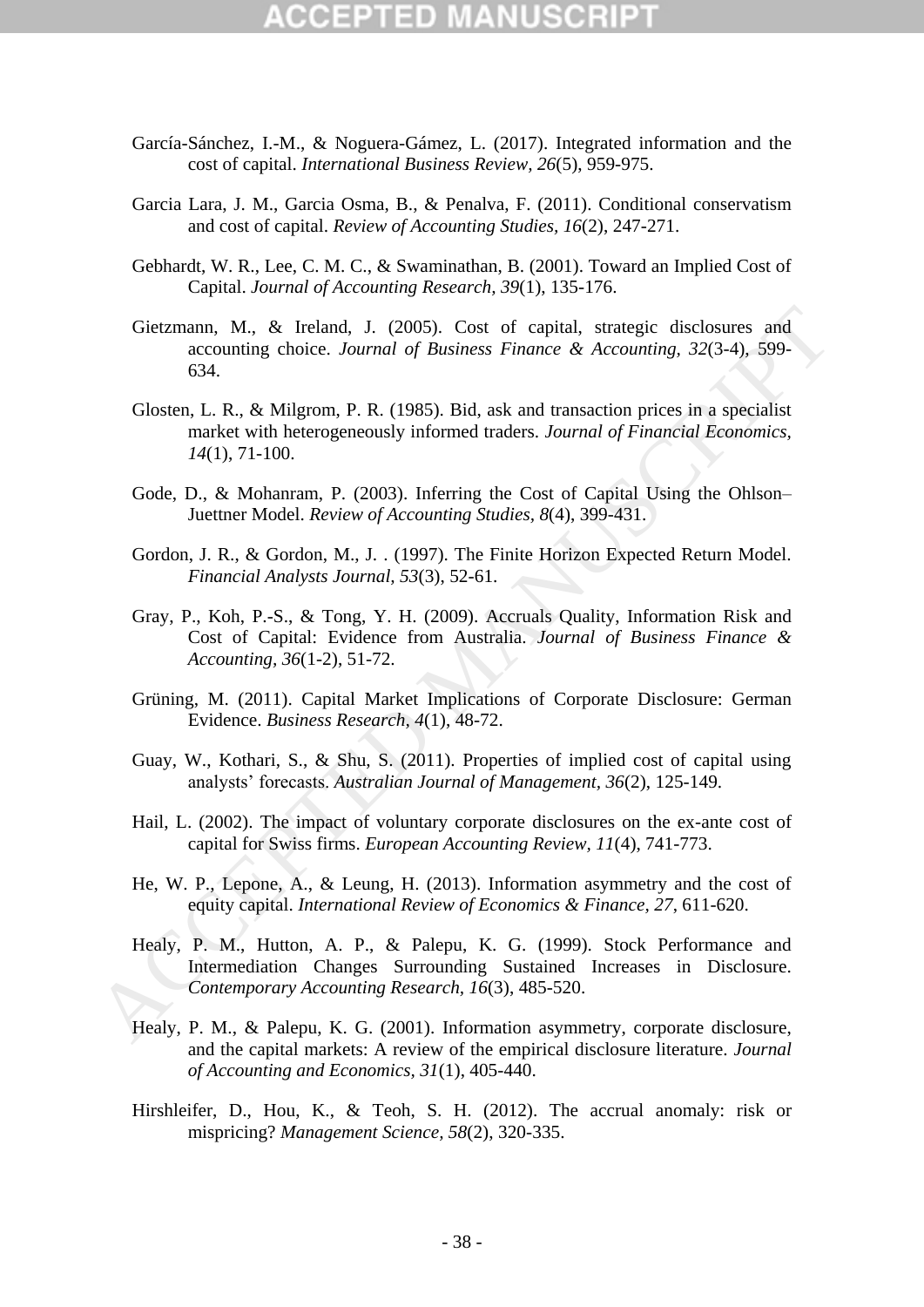- Hong, H., Lim, T., & Stein, J. C. (2000). Bad News Travels Slowly: Size, Analyst Coverage, and the Profitability of Momentum Strategies. *Journal of Finance, 55*(1), 265-295.
- Hou, K., van Dijk, M. A., & Zhang, Y. (2012). The implied cost of capital: A new approach. *Journal of Accounting and Economics, 53*(3), 504-526.
- Hou, Y. (2015). The role of diversification in the pricing of accruals quality. *Review of Accounting Studies, 20*(3), 1059-1092.
- Hughes, J. S., Liu, J., & Liu, J. (2007). Information asymmetry, diversification, and cost of capital. *The Accounting Review, 82*(3), 705-729.
- Hunter, J. E., Schmidt, F. L., & Jackson, G. B. (1982). *Meta-Analysis: Cumulating Research Findings Across Studies*. Berverly Hills: SAGE Publications.
- Hwang, L.-S., Lee, W.-J., Lim, S.-Y., & Park, K.-H. (2013). Does information risk affect the implied cost of equity capital? An analysis of PIN and adjusted PIN. *Journal of Accounting & Economics, 55*(2-3), 148-167.
- Hwang, L.-S., & Lim, S.-Y. (2012). Do Investors Price Accruals Quality? A Reexamination in the Implied Cost of Equity Capital. *Asia-Pacific Journal of Financial Studies, 41*(4), 458-490.
- Kang, M. (2010). Probability of information-based trading and the January effect. *Journal of Banking & Finance, 34*(12), 2985-2994.
- Khan, M. (2008). Are accruals mispriced? Evidence from tests of an Intertemporal Capital Asset Pricing Model. *Journal of Accounting and Economics, 45*(1), 55- 77.
- Khlif, H., & Chalmers, K. (2015). A review of meta-analytic research in accounting. *Journal of Accounting Literature, 35*, 1-27.
- Khlif, H., Samaha, K., & Azzam, I. (2015). Disclosure, ownership structure, earnings announcement lag and cost of equity capital in emerging markets: The case of the Egyptian stock exchange. *Journal of Applied Accounting Research, 16*(1), 28-57. Accounting Studies, 20(3), 1089-1092.<br>
Hughes, 1.S., Liu, J., & Liu, J. (2007). Information asymmetry, diversification, and cost<br>
of capital. *The Accounting Review*, 82(3), 705-729.<br>
Hunter. J. E., Schmidt, F. L., & Jack
	- Kim, D., & Qi, Y. (2010). Accruals quality, stock returns, and macroeconomic conditions. *The Accounting Review, 85*(3), 937-978.
	- Kim, J.-B., & Sohn, B. C. (2013). Real earnings management and cost of capital. *Journal of Accounting and Public Policy, 32*(6), 518-543.
	- Kim, J. W., & Shi, Y. (2011). Voluntary disclosure and the cost of equity capital: Evidence from management earnings forecasts. *Journal of Accounting and Public Policy, 30*(4), 348-366.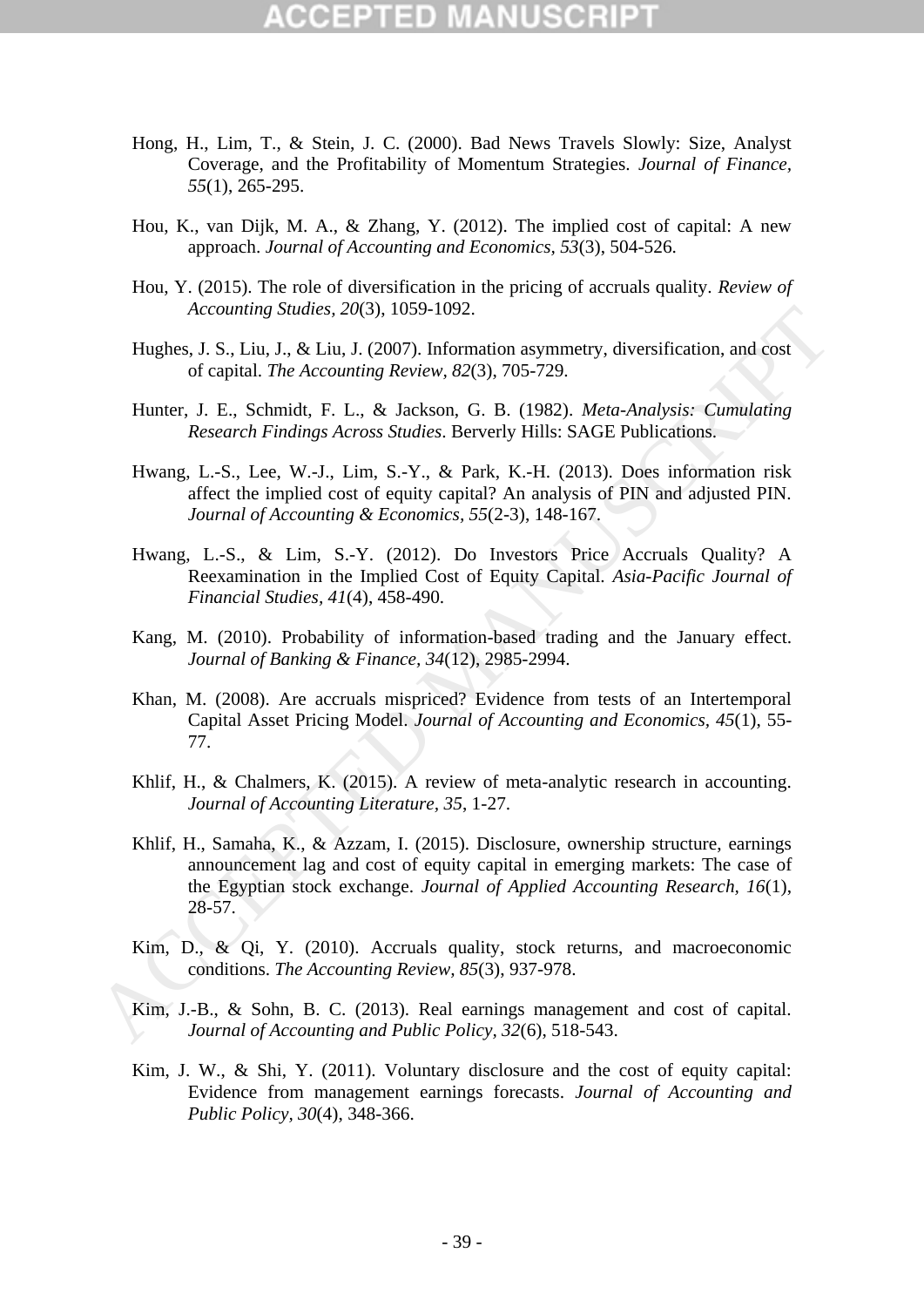- Konchitchki, Y., Luo, Y., Ma, M. L. Z., & Wu, F. (2016). Accounting-based downside risk, cost of capital, and the macroeconomy. *Review of Accounting Studies, 21*(1), 1-36.
- Kothari, S. P., Li, X., & Short, J. E. (2009). The Effect of Disclosures by Management, Analysts, and Business Press on Cost of Capital, Return Volatility, and Analyst Forecasts: A Study Using Content Analysis. *The Accounting Review, 84*(5), 1639-1670.
- Kothari, S. P., So, E., & Verdi, R. (2016). Analysts' Forecasts and Asset Pricing: A Survey. In A. W. Lo & R. C. Merton (Eds.), *Annual Review of Financial Economics, Vol 8* (Vol. 8, pp. 197-219).
- Kristandl, G., & Bontis, N. (2007). The impact of voluntary disclosure on cost of equity capital estimates in a temporal setting. *Journal of Intellectual Capital, 8*(4), 577- 594.
- Kumar, P., Sorescu, S. M., Boehme, R. D., & Danielsen, B. R. (2008). Estimation Risk, Information, and the Conditional CAPM: Theory and Evidence. *Review of Financial Studies, 21*(3), 1037-1075. Kothari, S. P., So, E., & Vertit, R. (2016). Analysts' Forecasts and Asset Pricing: A<br>
Survey. In A. W. Lo & R. C. Metron (Eds.), Annual Review of Financial<br>
Economics, Vol & Vol. & p. 197-219).<br>
<br>
Kristandl, G., & Boniis
	- La Porta, R. (1996). Expectations and the Cross-Section of Stock Returns. *Journal of Finance, 51*(5), 1715-1742.
	- La Porta, R., Lopez-De-Silanes, F., & Shleifer, A. (2006). What Works in Securities Laws? *the Journal of Finance, 61*(1), 1-32.
	- La Rosa, F., & Liberatore, G. (2014). Biopharmaceutical and chemical firms' R&D disclosure, and cost of equity: The impact of the regulatory regime. *European Management Journal, 32*(5), 806-820.
	- Lambert, R., Leuz, C., & Verrecchia, R. E. (2007). Accounting Information, Disclosure, and the Cost of Capital. *Journal of Accounting Research, 45*(2), 385-420.
	- Lambert, R. A., Leuz, C., & Verrecchia, R. E. (2012). Information Asymmetry, Information Precision, and the Cost of Capital. *Review of Finance, 16*(1), 1-29.
	- Landsman, W. R., Miller, B. L., Peasnell, K., & Yeh, S. (2011). Do investors understand really dirty surplus? *The Accounting Review, 86*(1), 237-258.
	- Larocque, S. (2013). Analysts' earnings forecast errors and cost of equity capital estimates. *Review of Accounting Studies, 18*(1), 135-166.
	- Larson, C. R., & Resutek, R. J. (2015). *Sources of investor uncertainty and expected stock returns*. Available at SSRN: https://ssrn.com/abstract=2318062.
	- Latiff, A. R., & Taib, F. (2011). The Cost of Equity Effect of Accruals Quality and Ownership Structure. *Academy of Taiwan Business Management Review, 7*(1), 1-10.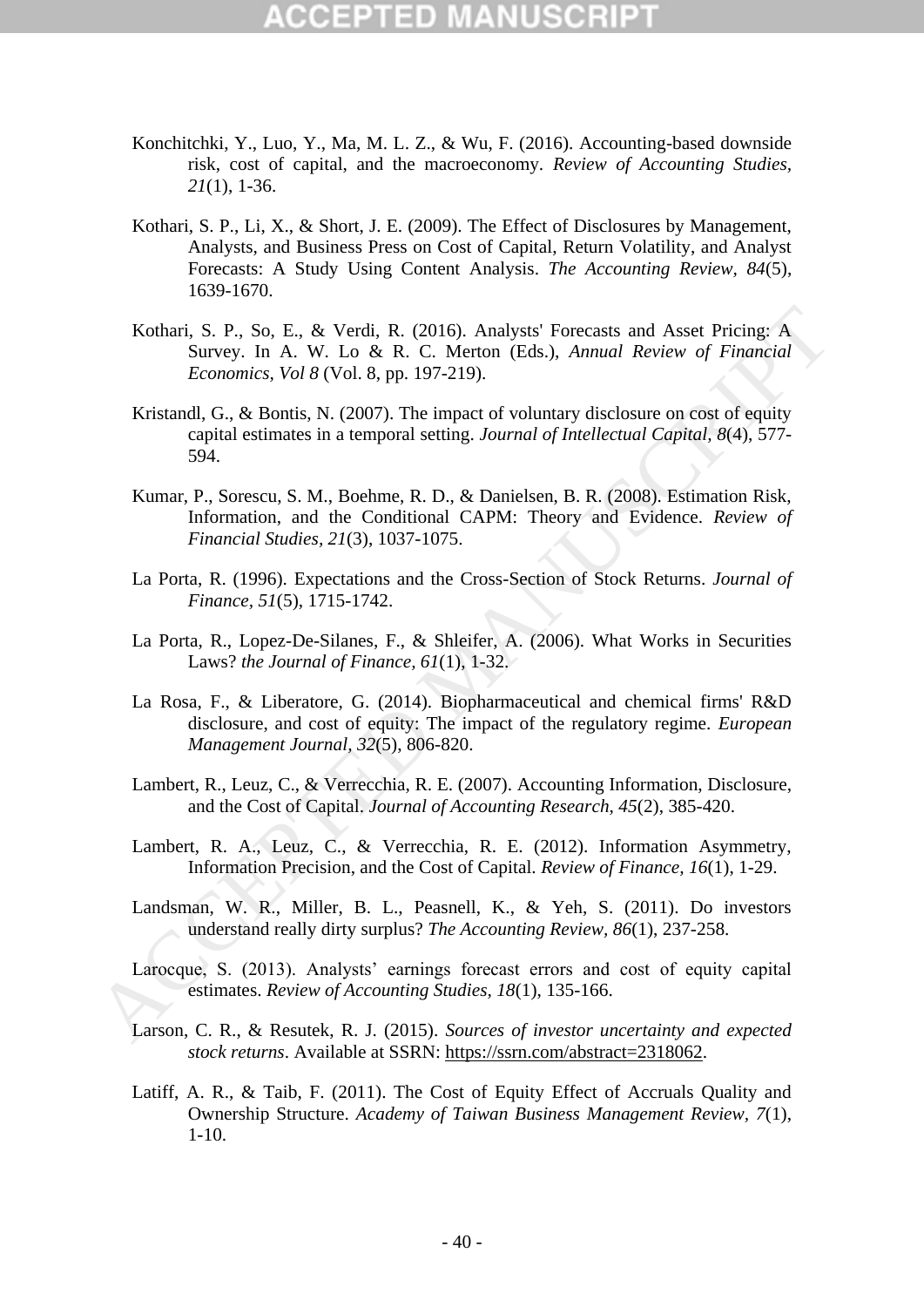- Lee, C., So, E. C., & Wang, C. (2010). Evaluating Implied Cost of Capital Estimates. *SSRN eLibrary*.
- Lee, C., So, E. C., & Wang, C. C. (2015). Evaluating firm-level expected-return proxies. *Harvard Business School Accounting & Management Unit Working Paper*(15-022), 15-57.
- Levi, S., & Zhang, X. J. (2015). Do Temporary Increases in Information Asymmetry Affect the Cost of Equity? *Management Science, 61*(2), 354-371.
- Lewellen, J., & Shanken, J. (2002). Learning, Asset-Pricing Tests, and Market Efficiency. *Journal of Finance, 57*(3), 1113-1145.
- Li, K., & Mohanram, P. (2014). Evaluating cross-sectional forecasting models for implied cost of capital. *Review of Accounting Studies, 19*(3), 1152-1185.
- Li, X. (2015). Accounting Conservatism and the Cost of Capital: An International Analysis. *Journal of Business Finance & Accounting, 42*(5-6), 555-582.
- Liu, M., & Wysocki, P. (2016). Cross-Sectional Determinants of Information Quality Proxies and Cost of Capital Measures. *Quarterly Journal of Finance, 0*(0), 1650016.
- Lopes, A. B., & de Alencar, R. C. (2010). Disclosure and cost of equity capital in emerging markets: The Brazilian case. *International Journal of Accounting, 45*(4), 443-464.
- Luong, L. H., Nguyen, L. H., & Yin, X. (2011). *Institutional Investors, Private Information, and the Cost of Capital*. Available at SSRN: https://ssrn.com/abstract=1972657.
- Mangena, M., Li, J., & Tauringana, V. (2016). Disentangling the Effects of Corporate Disclosure on the Cost of Equity Capital: A Study of the Role of Intellectual Capital Disclosure. *Journal of Accounting Auditing and Finance, 31*(1), 3-27. Artect the Cost of Fquity? *Management Science, 61(2)*, 354-371.<br>
Lewellen, J., & Shanken, J. (2002). Learning, Asset-Pricing Tests, and Market<br>
Efficiency, Journal of Finance, 57(3), 1113-1145.<br>
Li, K., & Mohamran, P. (2
	- Mashruwala, C. A., & Mashruwala, S. D. (2011). The pricing of accruals quality: January versus the rest of the year. *The Accounting Review, 86*(4), 1349-1381.
	- McInnis, J. (2010). Earnings Smoothness, Average Returns, and Implied Cost of Equity Capital. *The Accounting Review, 85*(1), 315-341.
	- McNichols, M., & O'Brien, P. C. (1997). Self-Selection and Analyst Coverage. *Journal of Accounting Research, 35*, 167-199.
	- McNichols, M. F. (2002). The Quality of Accruals and Earnings: The Role of Accrual Estimation Errors: Discussion. *The Accounting Review, 77*, 61-69.
	- Mohanram, P., & Gode, D. (2013). Removing predictable analyst forecast errors to improve implied cost of equity estimates. *Review of Accounting Studies, 18*(2), 443-478.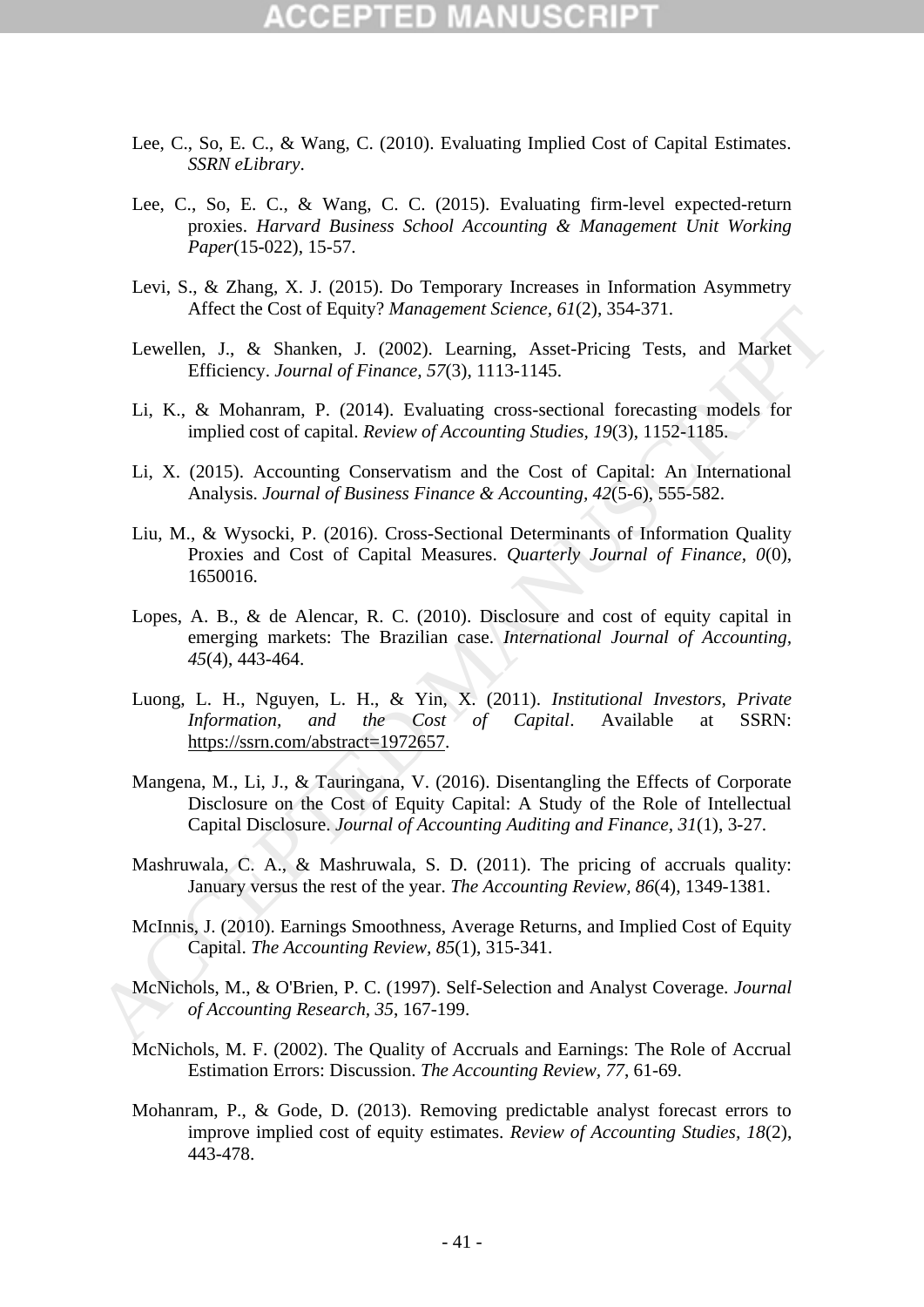# CEPTED

- Mohanram, P., & Rajgopal, S. (2009). Is PIN priced risk? *Journal of Accounting and Economics, 47*(3), 226-243.
- Møller, A. P., & Jennions, M. D. (2001). Testing and adjusting for publication bias. *Trends in Ecology & Evolution, 16*(10), 580-586.
- Muino, F., & Trombetta, M. (2009). Does graph disclosure bias reduce the cost of equity capital? *Accounting and Business Research, 39*(2), 83-102.
- Ng, A. C., & Rezaee, Z. (2012). *Sustainability disclosures and cost of capital*. Available at SSRN: https://ssrn.com/abstract=2038654.
- Ng, A. C., & Rezaee, Z. (2015). Business sustainability performance and cost of equity capital. *Journal of Corporate Finance, 34*, 128-149.
- O'Hanlon, J., & Steele, A. (2000). Estimating the Equity Risk Premium Using Accounting Fundamentals. *Journal of Business Finance & Accounting, 27*(9- 10), 1051-1083.
- Ogneva, M. (2012). Accrual Quality, Realized Returns, and Expected Returns: The Importance of Controlling for Cash Flow Shocks. *The Accounting Review, 87*(4), 1415-1444.
- Ogneva, M., Subramanyam, K. R., & Raghunandan, K. (2007). Internal control weakness and cost of equity: Evidence from SOX section 404 disclosures. *The Accounting Review, 82*(5), 1255-1297.
- Ohlson, J., & Juettner-Nauroth, B. (2005). Expected EPS and EPS growth as determinants of value. *Review of Accounting Studies, 10*(2-3), 349-365.
- Orens, R., Aerts, W., & Cormier, D. (2010). Web-Based Non-Financial Disclosure and Cost of Finance. *Journal of Business Finance & Accounting, 37*(9-10), 1057- 1093. Ng, A. C., & Rezaee, Z. (2012). Sustainability disclosures and cost of capital. Available<br>
at SSRN: https://ssm.com/abstract=2038654<br>
Ng, A. C., & Rezaee, Z. (2015). Business sustainability performance and cost of capity<br>
	- Orens, R., Aerts, W., & Lybaert, N. (2009). Intellectual capital disclosure, cost of finance and firm value. *Management Decision, 47*(10), 1536-1554.
	- Orens, R., Aerts, W., & Lybaert, N. (2013). Customer value disclosure and cost of equity capital. *Review of Accounting and Finance, 12*(2), 130-147.
	- Orwin, R. G. (1983). A Fail-SafeN for Effect Size in Meta-Analysis. *Journal of Educational Statistics, 8*(2), 157-159.
	- Othman, R. (2012). Impact of financial reporting quality on the implied cost of equity capital: Evidence from the Malaysian listed firms. *Asian Journal of Business and Accounting, 3*(1), 1-25.
	- Paugam, L., & Ramond, O. (2015). Effect of Impairment-Testing Disclosures on the Cost of Equity Capital. *Journal of Business Finance & Accounting, 42*(5-6), 583-618.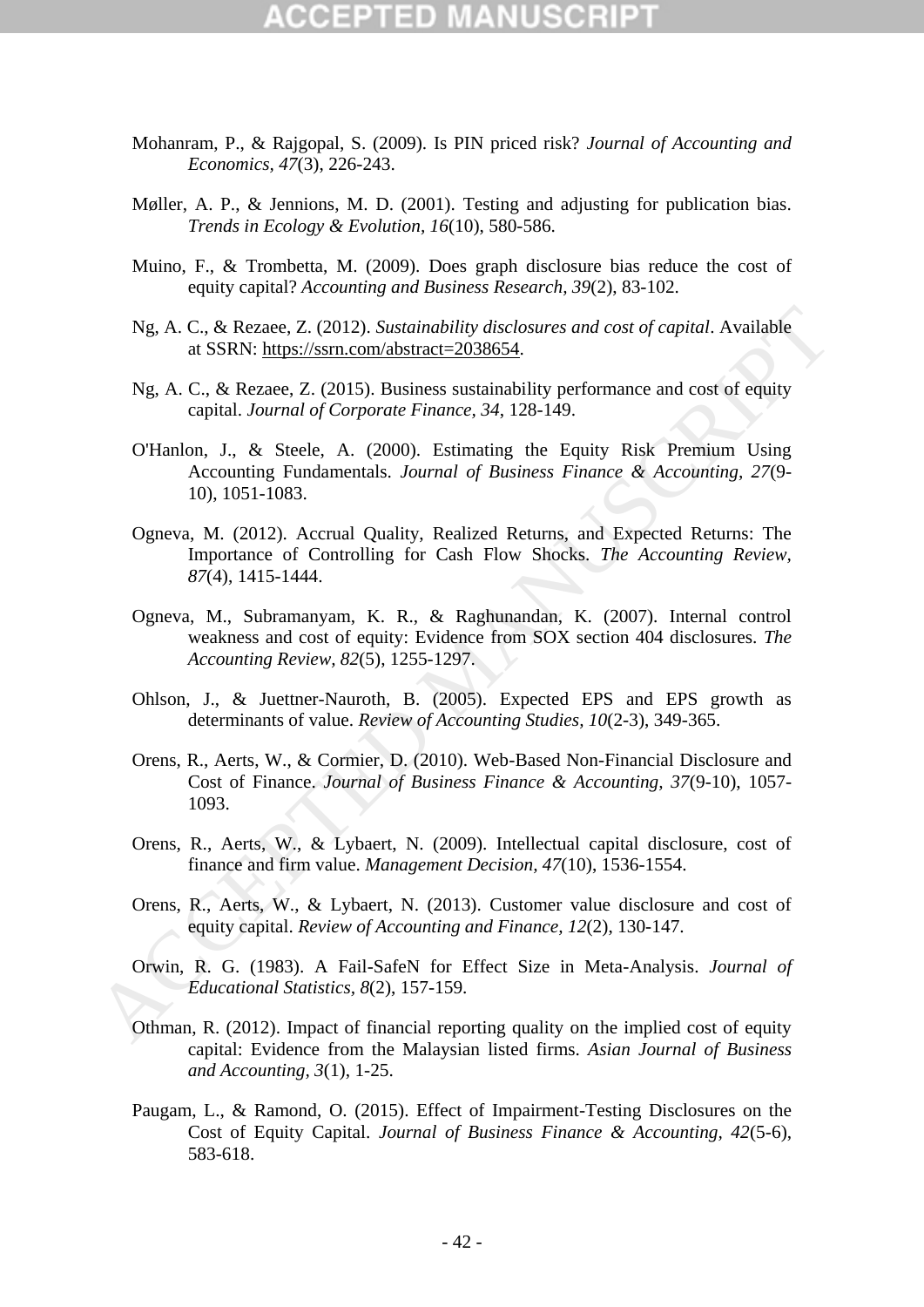- Pearlman, K., Schmidt, F. L., & Hunter, J. E. (1980). Validity generalization results for tests used to predict job proficiency and training success in clerical occupations. *Journal of Applied Psychology, 65*(4), 373.
- Plumlee, M., Brown, D., Hayes, R. M., & Marshall, R. S. (2015). Voluntary environmental disclosure quality and firm value: Further evidence. *Journal of Accounting and Public Policy, 34*(4), 336-361.
- Poshakwale, S., & Courtis, J. K. (2005). Disclosure level and cost of equity capital: evidence from the banking industry. *Managerial and Decision Economics, 26*(7), 431-444.
- Rao, P. (1973). Some Notes on the Errors-in-Variables Model. *The American Statistician, 27*(5), 217-218.
- Reverte, C. (2012). The Impact of Better Corporate Social Responsibility Disclosure on the Cost of Equity Capital. *Corporate Social Responsibility and Environmental Management, 19*(5), 253-272.
- Richardson, A. J., & Welker, M. (2001). Social disclosure, financial disclosure and the cost of equity capital. *Accounting, Organizations and Society, 26*(7–8), 597-616.
- Rosenthal, R. (1991). *Meta-analytic procedures for social research* (Vol. 6): Sage.
- Safdar, R., & Yan, C. (2016). Information risk, stock returns, and the cost of capital in China. *China Finance Review International, 6*(1), 77-95.
- Saini, J. S., & Herrmann, D. (2012). *Cost of equity capital, information asymmetry, and segment disclosure*. Available at SSRN: https://ssrn.com/abstract=1758934.
- Sheng, X., & Thevenot, M. (2015). Quantifying differential interpretation of public information using financial analysts' earnings forecasts. *International Journal of Forecasting, 31*(2), 515-530.
- Shevlin, T. (2013). Some personal observations on the debate on the link between financial reporting quality and the cost of equity capital. *Australian Journal of Management, 38*(3), 447-473.
- Souissi, M., & Khlif, H. (2012). Meta‐ analytic review of disclosure level and cost of equity capital. *International Journal of Accounting & Information Management, 20*(1), 49-62. Poshalve, S., & Courts, J. K. (2005). Disclosure level and costs of equity capital.<br>
evidence from the hanking industry. *Managerial and Decision Economics*,<br>
26(7), 431-444.<br>
Rao, P. (1973). Some Notes on the Errors-in-V
	- Strobl, G. (2013). Earnings Manipulation and the Cost of Capital. *Journal of Accounting Research, 51*(2), 449-473.
	- Tohang, V., & Hutagaol-Martowidjojo, Y. R. I. (2015). Corporate Voluntary Disclosure and Cost of Equity in an Emerging Country: Evidence from Indonesia. *Advanced Science Letters, 21*(4), 898-902.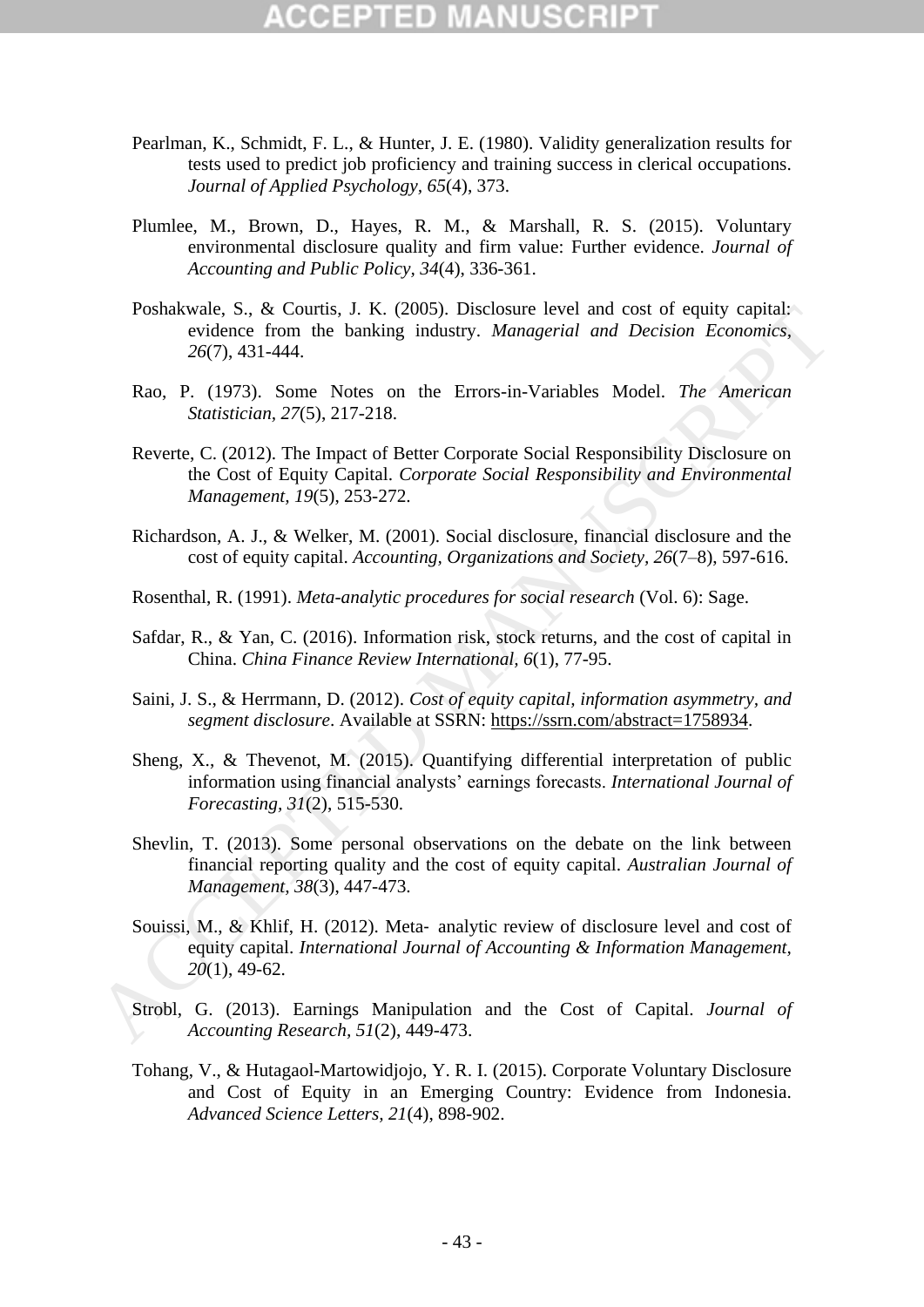# :CEPTED

- Verdi, R. S. (2005). *Information environment and the cost of equity capital*. Available at SSRN: https://ssrn.com/abstract=757966.
- Vuolteenaho, T. (2002). What Drives Firm-Level Stock Returns? *Journal of Finance, 57*(1), 233-264.
- Wang, C. (2015). Measurement errors of expected-return proxies and the implied cost of capital. *Harvard Business School Accounting & Management Unit Working Paper*(13-098).
- William Lin, H.-W., & Ke, W.-C. (2011). A computing bias in estimating the probability of informed trading. *Journal of Financial Markets, 14*(4), 625-640.
- Wu, S.-w., Lin, F., & Wu, C.-m. (2014). Corporate Social Responsibility and Cost of Capital: An Empirical Study of the Taiwan Stock Market. *Emerging Markets Finance and Trade, 50*, 107-120.
- Xiao-feng, H., Wei-ling, L., & Ming-yi, L. (2006, 5-7 Oct. 2006). *Empirical Study of the Relationship between Voluntary Disclosure and the Cost of Equity Capital.* Paper presented at the Management Science and Engineering. *Fager*(13-098).<br>
William Lin, H., & Ke, W.-C. (2011). A computing bias in estimating the<br>
probability of informed trading. Journal of Financial Markets, 14(4), 625-640.<br>
Wu. S.-w., Lin, F., & Wu, C.-m. (2014). Corporate S
	- Xu, R. Z. (2009). Reexamination of the relationship between disclosure and cost of capital. *Global Journal of Business Research, 3*(1), 15-26.
	- Yan, Y., & Zhang, S. (2012). An improved estimation method and empirical properties of the probability of informed trading. *Journal of Banking & Finance, 36*(2), 454-467.
	- Yan, Y., & Zhang, S. (2014). Quality of PIN estimates and the PIN-return relationship. *Journal of Banking & Finance, 43*, 137-149.
	- Zhang, X. F. (2006). Information Uncertainty and Stock Returns. *Journal of Finance, 61*(1), 105-137.
	- Zhao, Y., Davis, M., & Berry, K. T. (2009). Disclosure channel and cost of capital: evidence from open vs closed conference calls. *Review of Accounting and*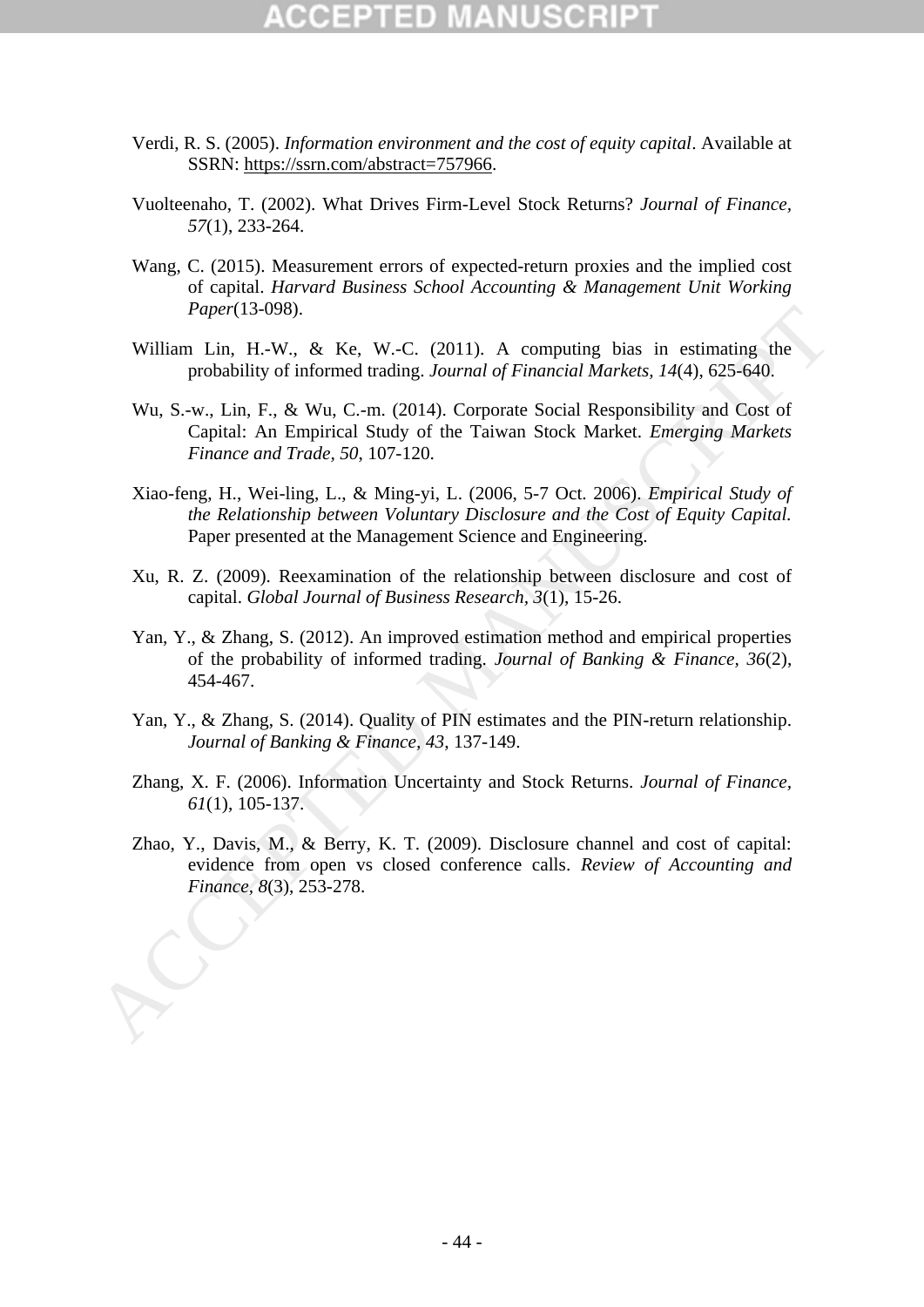### PT ED. N ו ו CRI à O ä UJ

<span id="page-47-0"></span>

| <b>Attributes</b>            | <b>Keywords</b>                                                 |
|------------------------------|-----------------------------------------------------------------|
| <b>Information Quantity</b>  | information quantity/amount<br>п                                |
|                              | information/estimation risk<br>٠                                |
|                              | mandatory/voluntary disclosure<br>п                             |
|                              | financial/non-financial disclosure<br>٠                         |
|                              | age/listing/operating history                                   |
|                              | media/press coverage                                            |
|                              | firm/company prominence<br>٠                                    |
| <b>Information Precision</b> | information precision/accuracy/quality<br>٠                     |
|                              | financial reporting quality<br>٠                                |
|                              | accounting quality<br>٠                                         |
|                              | earnings quality/management                                     |
|                              | earnings attributes                                             |
|                              | accrual quality                                                 |
|                              | analyst forecast<br>٠                                           |
|                              | security analyst                                                |
|                              | analyst forecast precision/accuracy/dispersion                  |
|                              | earnings/analyst characteristic                                 |
|                              | earnings persistence/predictability/smoothness/value rele-<br>٠ |
|                              | vance/timeliness/conservatism                                   |
| <b>Information Asymmetry</b> | information asymmetry/dissemination/dispersion<br>٠             |
|                              | informational dis/advantages                                    |
|                              | un/informed investor                                            |
|                              | public/private information                                      |
|                              | probability of informed trading/PIN                             |
|                              | bid-ask spread                                                  |
|                              | investor concentration/competition<br>٠                         |
|                              | market liquidity                                                |
|                              | firm-specific information                                       |
|                              | idiosyncratic information                                       |
| Cost of Equity               | cost of equity<br>٠                                             |
|                              | cost of capital                                                 |
|                              | implied cost of capital                                         |
|                              | expected rate of return                                         |
|                              | required rate of return                                         |
|                              | discount rate                                                   |
|                              | weighted cost of capital                                        |

## **Table 1: Attributes and Keywords**

*The table shows for each information attribute (and cost of equity) the respective keywords searched for in several databases and journals.*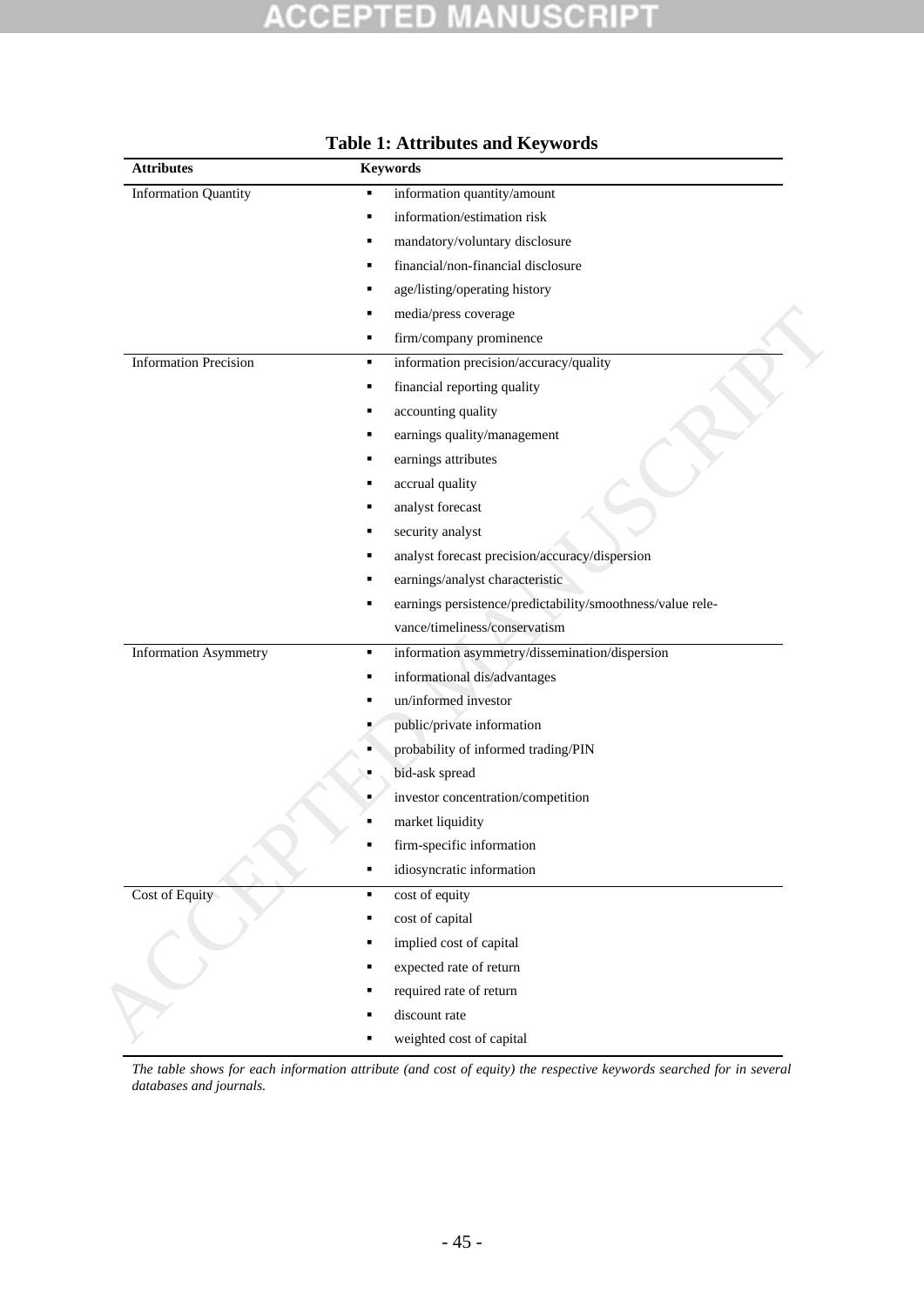|                                                      |                         |                                           |                 |                         |                            |                              |                             | <b>ACCEPTED MANUSCRIPT</b>                                                                  |                  |                                                                                       |             |             |                 |                                    |
|------------------------------------------------------|-------------------------|-------------------------------------------|-----------------|-------------------------|----------------------------|------------------------------|-----------------------------|---------------------------------------------------------------------------------------------|------------------|---------------------------------------------------------------------------------------|-------------|-------------|-----------------|------------------------------------|
|                                                      |                         |                                           |                 |                         |                            |                              |                             | Table 2: Information Quantity on CoE – Description of Studies Included in the Meta-Analysis |                  |                                                                                       |             |             |                 |                                    |
|                                                      |                         |                                           |                 |                         |                            |                              |                             |                                                                                             |                  |                                                                                       |             |             |                 | <b>Effect</b> size                 |
|                                                      |                         |                                           |                 |                         | Disc.                      |                              | No. of                      |                                                                                             | DV:              | IV:                                                                                   | Disc. Disc. |             |                 | (Pearson's<br>$r$ coeffi-Source of |
| Study                                                |                         | Journal <sup>*</sup> Country <sup>†</sup> | $US?^{\dagger}$ | Disc.<br>$Env.\epsilon$ | Reg.<br>Score <sup>§</sup> | No. of<br>firms <sup>§</sup> | firm-<br>years <sup>+</sup> | Sampling<br>Period                                                                          | CoE <sup>Y</sup> | Quantity <sup>£</sup> Type <sup><math>f</math></sup> Metric <sup><math>f</math></sup> |             |             | Direct<br>Link? | cient) Information                 |
| Al Guindy (2016)                                     | <b>SSRN</b>             | <b>US</b>                                 | Y               | <b>HDE</b>              | 1.00                       | 1,232                        | 8,626                       | 2007-2013                                                                                   | <b>VMB</b>       | Disc.                                                                                 | NF          |             | Dummy Confirm   | -0.0870 Table 5, p. 30             |
| Al Guindy (2016)                                     | <b>SSRN</b>             | <b>US</b>                                 | Y               | <b>HDE</b>              | 1.00                       | 54                           | 381                         | 2007-2013                                                                                   | <b>VMB</b>       | Disc.                                                                                 | FF          |             | Dummy Confirm   | -0.1008 Table 6, p. 31             |
| Al-Hadi, Taylor, and Hossain<br>(2015)               | JMFM                    | 6 Count.                                  | N               | LDE                     | n/a                        | 141                          | 705                         | 2007-2011                                                                                   | VMB              | Disc.                                                                                 | PF          | SCI         | Confirm         | $-0.0160$ Table 2, p. 80           |
| Bachoo et al. (2013)                                 | AAR                     | <b>AUS</b>                                | N               | <b>LDE</b>              | 0.75                       | 150                          | 450                         | 2003-2005                                                                                   | <b>VMB</b>       | Disc.                                                                                 | NF          |             | Dummy Confirm   | -0.0157 Table 3, p. 78             |
| Baginski and Rakow (2012)                            | <b>RAST</b>             | US                                        | Y               | HDE                     | 1.00                       | 1,355                        | 1,355                       | 2004                                                                                        | VMB              | Disc.                                                                                 | FF          | SCI         | Confirm         | -0.1164 Table 4, p. 299            |
| Blanco, Garcia Lara, and Tribo<br>(2015)             | <b>JBFA</b>             | <b>US</b>                                 | Y               | <b>HDE</b>              | 1.00                       | 1,667                        | 10,002                      | 2001-2006                                                                                   | <b>VMB</b>       | Disc.                                                                                 | PF          | SCI         | Confirm         | $-0.1281$ Table 6, p. 391          |
| Blanco et al. (2015)                                 | <b>JBFA</b>             | <b>US</b>                                 | Y               | <b>HDE</b>              | 1.00                       | 1,667                        | $8,502^b$                   | 2001-2006                                                                                   | REAL Disc.       |                                                                                       | PF          | <b>SCI</b>  | Confirm         | $-0.0314$ Table 10, p. 398         |
| Botosan (1997)                                       | <b>TAR</b>              | <b>US</b>                                 | Y               | <b>HDE</b>              | 1.00                       | 122                          | 122                         | 1990                                                                                        | VMB              | Disc.                                                                                 | PF          | SCI         | Confirm         | -0.1430 Table 7, p. 342            |
| Botosan and Plumlee (2002)                           | <b>JAR</b>              | US                                        | Y               | <b>HDE</b>              | 1.00                       | 246                          | 2,706                       | 1986-1996                                                                                   | <b>VMB</b>       | Disc.                                                                                 | PF          | EXI         | Mixed           | 0.0110 Table 4, p. 34              |
| Boujelbene and Affes (2013)                          | <b>JEFA</b>             | <b>FR</b>                                 | N               | LDE                     | 0.75                       | 102                          | 102                         | 2009                                                                                        | <b>RFB</b>       | Disc.                                                                                 | NF          | SCI         | Confirm         | $-0.2180$ Table 4, p. 50           |
| Campbell et al. (2014)                               | <b>RAST</b>             | <b>US</b>                                 | Y               | HDE                     | 1.00                       | 2,048                        | 8,193                       | 2005-2008                                                                                   | REAL Disc.       |                                                                                       | PF          | SCI         | Confirm         | -0.0292 Table 8, p. 436            |
| Cao et al. (2017)                                    | <b>RAST</b>             | 31 Count.                                 | B               | n/a                     | 0.84                       | 6,309                        | 37,856                      | 2004-2009                                                                                   | <b>VMB</b>       | Disc.                                                                                 | FF          | Dummy       | Confirm         | -0.1500 Table 2, p. 14             |
| Chen, Wei, and Chen (2003)                           | <b>SSRN</b>             | 9 Count.                                  | N               | LDE                     | 0.87                       | 273                          | 545                         | 2000-2001                                                                                   | <b>VMB</b>       | Disc.                                                                                 | PF          | EXI         | Confirm         | -0.1400 Table 6, p. 391            |
| Cheng et al. (2006).                                 | <b>RQFA</b>             | US                                        | Y               | <b>HDE</b>              | 1.00                       | 348                          | 348                         | 2001-2002                                                                                   | VMB              | Disc.                                                                                 | FF          | EXI         | Confirm         | -0.0500 Table 2, p. 193            |
| Chien and Lu (2015)                                  | <b>IMDS</b>             | <b>US</b>                                 | Y               | <b>HDE</b>              | 1.00                       | 4,122                        | 16,488                      | 2009-2012                                                                                   | <b>RFB</b>       | Disc.                                                                                 | NF          | <b>SCI</b>  | Confirm         | -0.0090 Table 4, p. 515            |
| Clarkson et al. (2013)                               | <b>JAPP</b>             | <b>US</b>                                 | Y               | HDE                     | 1.00                       | 98                           | 195                         | 2003, 2006                                                                                  | VMB              | Disc.                                                                                 | NF          | SCI         | Reject          | 0.1096 Table 4. p. 423             |
| Core et al. (2015)                                   | EAR                     | 35 Count.                                 | B               | n/a                     | 0.86                       | 3,347                        | 50,201                      | 1990-2004                                                                                   | <b>VMB</b>       | Disc.                                                                                 | PF          | SCI         | Confirm         | -0.0083 Table 3, p. 14             |
| Core et al. (2015)                                   | EAR                     | 35 Count.                                 | B               | n/a                     | 0.86                       | 3,347                        | 50,201                      | 1990-2004                                                                                   | REAL Disc.       |                                                                                       | PF          | SCI         | Confirm         | -0.0030 Table 4, p. 18             |
| Déjean and Martinez (2009)                           | AIE                     | ${\sf FR}$                                | N               | <b>LDE</b>              | 0.75                       | 112                          | 112                         | 2006                                                                                        | <b>RFB</b>       | Disc.                                                                                 | NF          | SCI         | Reject          | 0.1450 Table 5, p. 73              |
| Dhaliwal et al. (2011)                               | <b>TAR</b>              | US                                        | Y               | <b>HDE</b>              | 1.00                       | 795                          | 11,925                      | 1993-2007                                                                                   | VMB Disc.        |                                                                                       | NF          | Dummy Mixed |                 | $-0.0297$ Table 4, p. 76           |
| Dhaliwal et al. (2014)                               | <b>JAPP</b>             | 31 Count.                                 | B               | n/a                     | 0.83                       | 6,093                        | 79,212                      | 1995-2007                                                                                   | VMB Disc.        |                                                                                       | NF          |             | Dummy Confirm   | -0.0700 Table 3, p. 341            |
| Elzahar, Hussainey, Mazzi, and<br>Tsalavoutas (2015) | $\operatorname{IRFA}$   | UK                                        | N               | HDE                     | 0.83                       | 90                           | 448                         | 2006-2010                                                                                   | VMB Disc.        |                                                                                       | FF          | SCI         | Confirm         | -0.1695 Table 7, p. 106            |
| Elzahar et al. (2015)                                | <b>IRFA</b>             | UK                                        | N               | HDE                     | 0.83                       | 90                           | 448                         | 2006-2010                                                                                   | VMB Disc.        |                                                                                       | NF          | SCI         | Reject          | -0.0378 Table 7, p. 106            |
| Embong, Mohd- Saleh, and<br>Hassan (2012)            | ${\sf A}{\sf R}{\sf A}$ | MY                                        | N               | LDE                     | 0.92                       | 135                          | 406                         | 2004-2006                                                                                   | VMB Disc.        |                                                                                       | PF          | SCI         | Mixed           | -0.1430 Table 2, p. 126            |

## <span id="page-48-1"></span>**Table 2: Information Quantity on CoE – Description of Studies Included in the Meta-Analysis**

<span id="page-48-0"></span>*Table continued next page.*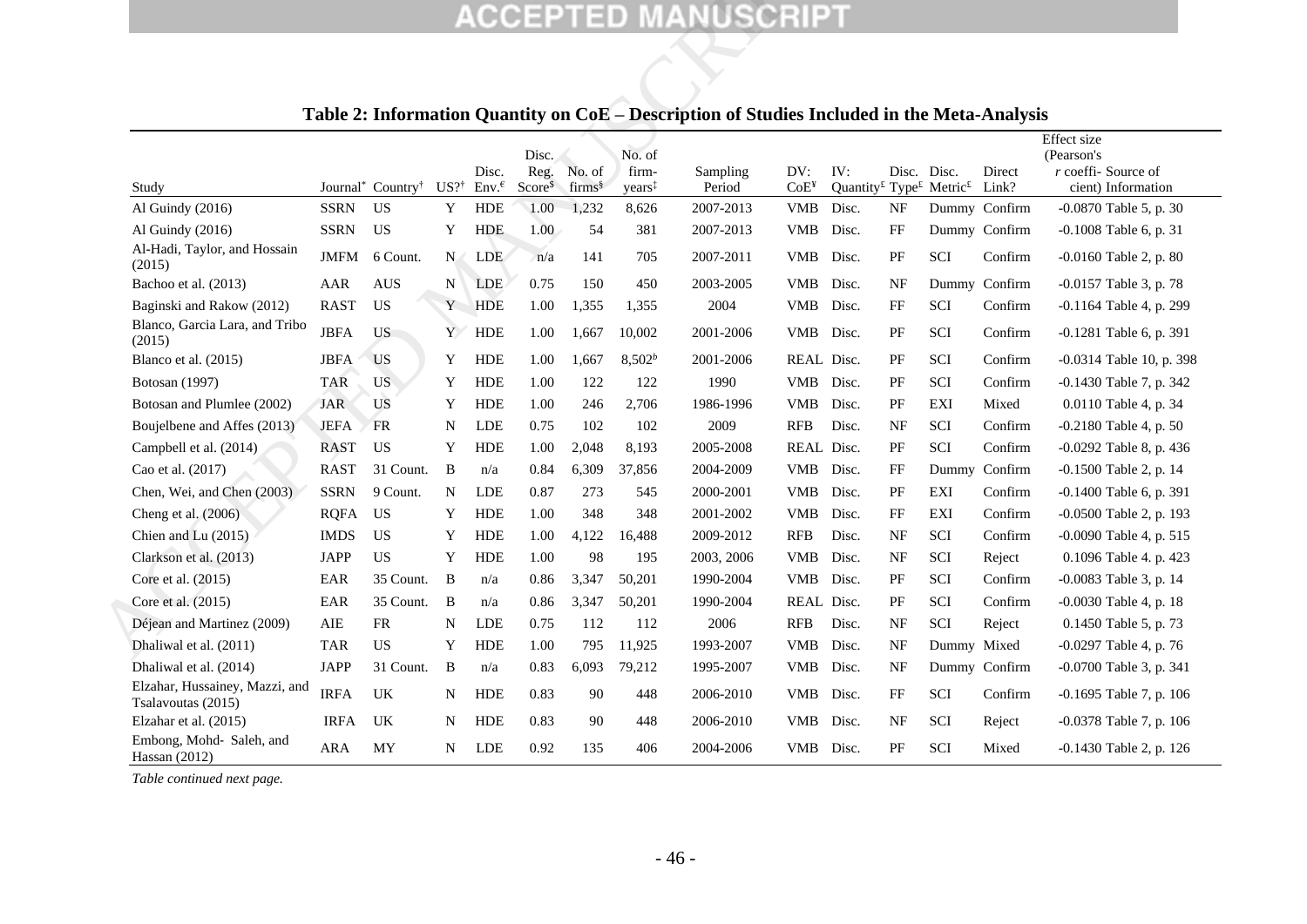|                                             |             |                                           |                 |                           |                                     |                              |                                       | <b>ACCEPTED MANUSCRIPT</b><br>Table 2: Information Quantity on CoE – Description of Studies Included in the Meta-Analysis (cont.) |                         |                                                                                              |           |              |                 |                                                         |
|---------------------------------------------|-------------|-------------------------------------------|-----------------|---------------------------|-------------------------------------|------------------------------|---------------------------------------|-----------------------------------------------------------------------------------------------------------------------------------|-------------------------|----------------------------------------------------------------------------------------------|-----------|--------------|-----------------|---------------------------------------------------------|
|                                             |             |                                           |                 |                           |                                     |                              |                                       |                                                                                                                                   |                         |                                                                                              |           |              |                 | Effect size                                             |
| Study                                       |             | Journal <sup>*</sup> Country <sup>†</sup> | $US?^{\dagger}$ | Disc.<br>$Env^{\epsilon}$ | Disc.<br>Reg.<br>Score <sup>s</sup> | No. of<br>firms <sup>§</sup> | No. of<br>firm-<br>years <sup>‡</sup> | Sampling<br>Period                                                                                                                | DV:<br>CoE <sup>Y</sup> | IV:<br>Quantity <sup>£</sup> Type <sup><math>f</math></sup> Metric <sup><math>f</math></sup> |           | Disc. Disc.  | Direct<br>Link? | (Pearson's<br>r coeffi- Source of<br>cient) Information |
| Espinosa and Trombetta (2007)               | <b>JBFA</b> | <b>SP</b>                                 | N               | <b>LDE</b>                | 0.50                                | 50                           | 250                                   | 1998-2002                                                                                                                         | <b>VMB</b>              | Disc.                                                                                        | PF        | EXI          | Mixed           | $-0.2000$ Table 4, p. 1384                              |
| Eugster $(2014)$                            | <b>SSRN</b> | <b>CH</b>                                 | N               | <b>LDE</b>                | 0.67                                | 104                          | 1,039                                 | 1999-2008                                                                                                                         | <b>VMB</b>              | Disc.                                                                                        | PF        | EXI          | Mixed           | $-0.2260$ Table 4, p. 40                                |
| Evans (2016)                                | CAR         | <b>US</b>                                 | Y               | <b>HDE</b>                | 1.00                                | 187                          | 935                                   | 2003-2007                                                                                                                         | <b>VMB</b>              | Disc.                                                                                        | FF        | SCI          | Mixed           | 0.0440 Table 1, pp.1147-8                               |
| Feng, Li, and Gu (2009)                     | <b>SSRN</b> | <b>US</b>                                 | Y               | HDE                       | 1.00                                | 335                          | 4,024                                 | 1995-2006                                                                                                                         | <b>VMB</b>              | Disc.                                                                                        | FF        | SCI          | Mixed           | -0.0343 Table 4, pp. 30-1                               |
| Francis, Khurana, et al. (2005)             | <b>TAR</b>  | 23 Count.                                 | $\mathbf N$     | n/a                       | 0.69                                | 137                          | 274                                   | 1991, 1993                                                                                                                        | <b>VMB</b>              | Disc.                                                                                        | PF        | EXI          | Confirm         | -0.1450 Table 7, p. 1154                                |
| Francis et al. (2008)                       | JAR         | <b>US</b>                                 | Y               | <b>HDE</b>                | 1.00                                | 677                          | 677                                   | 2001                                                                                                                              | VMB Disc.               |                                                                                              | PF        | SCI          | Mixed           | -0.0381 Table 4, p. 79                                  |
| Fu et al. (2012)                            | JAE         | <b>US</b>                                 | Y               | HDE                       | 1.00                                | 333                          | 7,654                                 | 1951-1973                                                                                                                         | REAL Disc.              |                                                                                              | NF        | SCI          | Confirm         | -0.0600 Table 3, p. 139                                 |
| Fu et al. (2012)                            | JAE         | <b>US</b>                                 | Y               | <b>HDE</b>                | 1.00                                | 333                          | 7,654                                 | 1951-1973                                                                                                                         | RFB                     | Disc.                                                                                        | NF        | <b>SCI</b>   | Confirm         | -0.0500 Table 3, p. 139                                 |
| García-Sánchez and Noguera-<br>Gámez (2017) | <b>IBR</b>  | 27 Count.                                 | B               | n/a                       | 0.72                                | 659                          | 3,294                                 | 2009-2013                                                                                                                         | VMB                     | Disc.                                                                                        | PF        |              | Dummy Confirm   | -0.0620 Table 5, p. 965                                 |
| Gietzmann and Ireland (2005)                | <b>JBFA</b> | UK                                        | N               | <b>HDE</b>                | 0.83                                | 30                           | 301                                   | 1993-2002                                                                                                                         | VMB Disc.               |                                                                                              | PF        | SCI          | Mixed           | -0.1340 Table 2c, p. 625                                |
| Grüning (2011)                              | ${\rm BR}$  | DE                                        | N               | <b>LDE</b>                | 0.42                                | 361                          | 361                                   | 2006                                                                                                                              | REAL Disc.              |                                                                                              | PF        | EXI          | Confirm         | -0.1580 Table 4, p. 58                                  |
| Hail (2002)                                 | EAR         | <b>CH</b>                                 | N               | LDE                       | 0.67                                | 73                           | 73                                    | 1997                                                                                                                              | VMB Disc.               |                                                                                              | PF        | EXI          | Confirm         | -0.4780 Table 5, p. 761                                 |
| Healy et al. (1999)                         | CAR         | US                                        | Y               | <b>HDE</b>                | 1.00                                | 37                           | 408                                   | 1980-1990                                                                                                                         | REAL Disc.              |                                                                                              | PF        | EXI          | Confirm         | -0.1034 Table 6, p. 504                                 |
| Khlif, Samaha, and Azzam<br>(2015)          | <b>JAAR</b> | EG                                        | N               | <b>LDE</b>                | 0.50                                | 73                           | 292                                   | 2006-2009                                                                                                                         | <b>RFB</b>              | Disc.                                                                                        | PF        | <b>SCI</b>   | Confirm         | $-0.2730$ Table 4, p. 44                                |
| Kim and Shi (2011)                          | JAPP        | US                                        | Y               | <b>HDE</b>                | 1.00                                | 1,066                        | 3,198                                 | 2003-2005                                                                                                                         | <b>VMB</b>              | Disc.                                                                                        | FF        | Dummy Mixed  |                 | 0.0148 Table 5, p. 360                                  |
| Kothari et al. (2009)                       | <b>TAR</b>  | US                                        | Y               | <b>HDE</b>                | 1.00                                | 223                          | $1,338^a$                             | 1996-2001                                                                                                                         | <b>RFB</b>              | Disc.                                                                                        | PF        | SCI          | Confirm         | -0.0313 Table 3, p. 1658                                |
| Kristandl and Bontis (2007)                 | <b>JIC</b>  | 4 Count.                                  | $\mathbf N$     | <b>LDE</b>                | 0.46                                | 95                           | 95                                    | 2004                                                                                                                              | <b>VMB</b>              | Disc.                                                                                        | PF        | SCI          | Mixed           | 0.0315 Table 6, p. 587                                  |
| La Rosa and Liberatore (2014)               | <b>EMJ</b>  | 8 Count.                                  | N               | n/a                       | 0.60                                | 62                           | 309                                   | 2005-2009                                                                                                                         | VMB                     | Disc.                                                                                        | PF        | <b>SCI</b>   | Reject          | 0.0560 Table 10, p. 816                                 |
| Lopes and de Alencar (2010)                 | <b>IJA</b>  | <b>BR</b>                                 | N               | <b>LDE</b>                | 0.25                                | 55                           |                                       | 276 1998, 2000/02/04/05                                                                                                           | <b>VMB</b>              | Disc.                                                                                        | PF        | SCI          | Confirm         | -0.2900 Table 3, p. 454                                 |
| Mangena et al. (2016)                       | JAAF        | UK                                        | N               | <b>HDE</b>                | 0.83                                | 125                          | 125                                   | 2004                                                                                                                              | <b>VMB</b>              | Disc.                                                                                        | FF        | SCI          | Confirm         | -0.2500 Table 3, p. 12                                  |
| Mangena et al. (2016)                       | JAAF        | UK                                        | N               | <b>HDE</b>                | 0.83                                | 125                          | 125                                   | 2004                                                                                                                              | <b>VMB</b>              | Disc.                                                                                        | NF        | <b>SCI</b>   | Confirm         | -0.3440 Table 3, p. 12                                  |
| Ng and Rezaee (2015)                        | <b>JCF</b>  | Global                                    | B               | n/a                       | n/a                                 | 598                          | 13,745                                | 1991-2013                                                                                                                         | <b>VMB</b>              | Disc.                                                                                        | <b>NF</b> | SCI          | Confirm         | $-0.0300$ Table 3, pp. 138-9                            |
| Ogneva et al. (2007)                        | <b>TAR</b>  | <b>US</b>                                 | Y               | <b>HDE</b>                | 1.00                                | 2,021                        | 2,021                                 | 2004                                                                                                                              | VMB Disc.               |                                                                                              | <b>NF</b> | Dummy Reject |                 | 0.0127 Table 2, pp.1268-9                               |

## **Table 2: Information Quantity on CoE – Description of Studies Included in the Meta-Analysis (cont.)**

*Table continued next page.*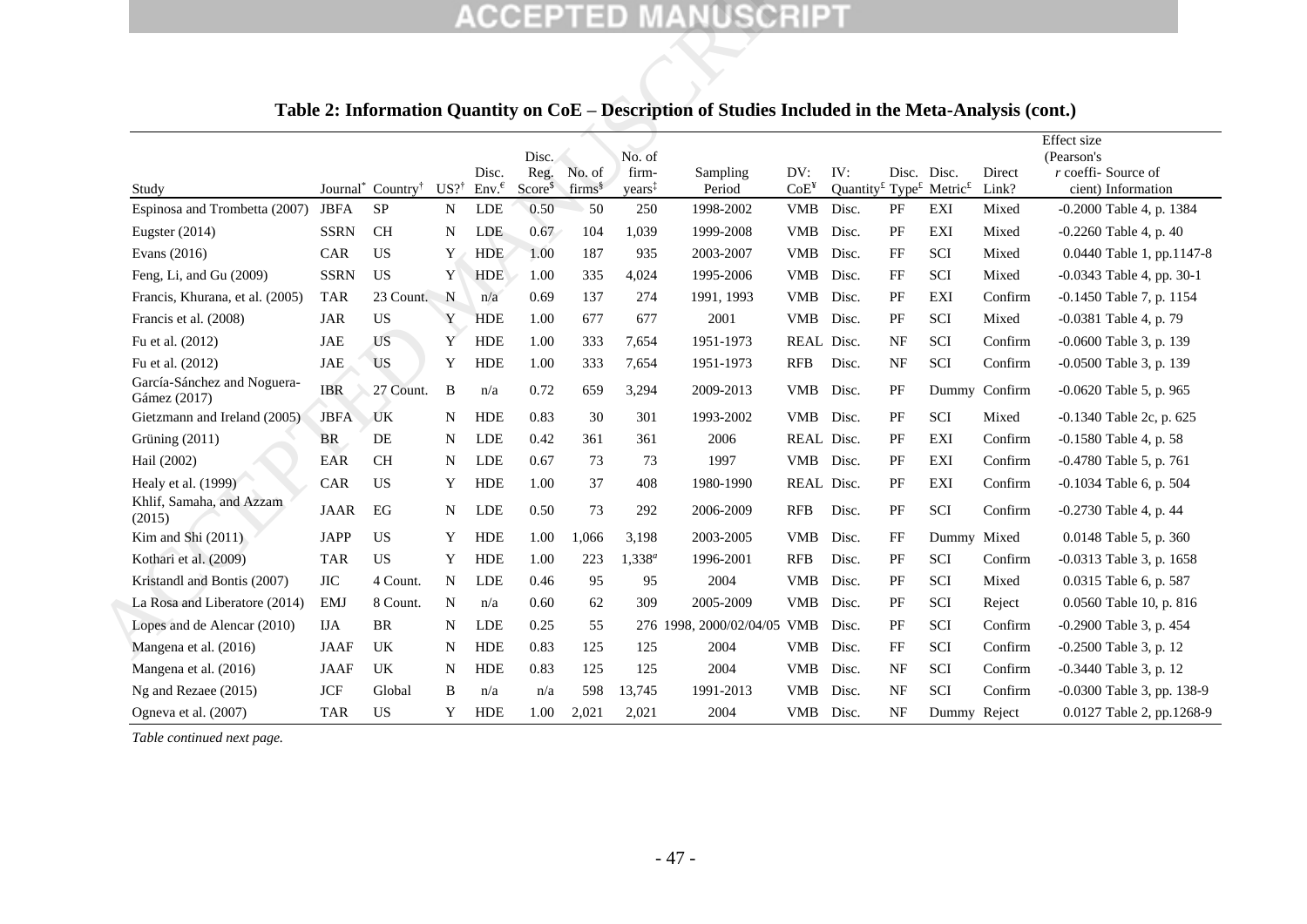|                                             |                 |                                           |                 |                                                  |                                      |                                 |                                       | <b>ACCEPTED MANUSCRIPT</b>                                                                          |                                            |                                                                                              |           |             |                 |                                                          |
|---------------------------------------------|-----------------|-------------------------------------------|-----------------|--------------------------------------------------|--------------------------------------|---------------------------------|---------------------------------------|-----------------------------------------------------------------------------------------------------|--------------------------------------------|----------------------------------------------------------------------------------------------|-----------|-------------|-----------------|----------------------------------------------------------|
|                                             |                 |                                           |                 |                                                  |                                      |                                 |                                       | Table 2: Information Quantity on CoE – Description of Studies Included in the Meta-Analysis (cont.) |                                            |                                                                                              |           |             |                 |                                                          |
|                                             |                 |                                           |                 |                                                  |                                      |                                 |                                       |                                                                                                     |                                            |                                                                                              |           |             |                 | Effect size                                              |
| Study                                       |                 | Journal <sup>*</sup> Country <sup>†</sup> | $US?^{\dagger}$ | Disc.<br>$Env.$ <sup><math>\epsilon</math></sup> | Disc.<br>Reg.<br>Score <sup>\$</sup> | No. of<br>$\mathrm{firms}^{\S}$ | No. of<br>firm-<br>years <sup>‡</sup> | Sampling<br>Period                                                                                  | DV:<br>$\mathrm{Co} \mathrm{E}^\mathrm{y}$ | IV:<br>Quantity <sup>£</sup> Type <sup><math>f</math></sup> Metric <sup><math>f</math></sup> |           | Disc. Disc. | Direct<br>Link? | (Pearson's<br>$r$ coeffi-Source of<br>cient) Information |
| Orens, Aerts, and Lybaert<br>(2009)         | MD              | 4 Count.                                  | ${\bf N}$       | <b>LDE</b>                                       | 0.55                                 | 223                             | 223                                   | 2002                                                                                                | VMB Disc.                                  |                                                                                              | NF        | SCI         | Confirm         | $-0.1313$ Table 4, pp.1547-8                             |
| Orens, Aerts, and Cormier<br>(2010)         | <b>JBFA</b>     | 7 Count.                                  | B               | n/a                                              | 0.84                                 | 668                             | 668                                   | 2002                                                                                                | VMB Disc.                                  |                                                                                              | NF        | SCI         | Confirm         | $-0.2720$ Table 5, p. 1076                               |
| Orens, Aerts, and Lybaert<br>(2013)         | RAF             | 4 Count.                                  | N               | <b>LDE</b>                                       | 0.52                                 | 217                             | 217                                   | 2002                                                                                                | VMB Disc.                                  |                                                                                              | NF        | SCI         | Confirm         | $-0.1150$ Table 4, p. 139                                |
| Paugam and Ramond (2015)                    | <b>JBFA</b>     | <b>FR</b>                                 | N               | <b>LDE</b>                                       | 0.75                                 | 445                             | 445                                   | 2009                                                                                                | VMB Disc.                                  |                                                                                              | FF        | <b>SCI</b>  | Confirm         | $-0.1112$ Table 4, p. 606                                |
| Plumlee et al. (2015)                       | <b>JAPP</b>     | US.                                       | Y               | HDE                                              | 1.00                                 | 79                              | 474                                   | 2000-2005                                                                                           | VMB Disc.                                  |                                                                                              | NF        | SCI         | Confirm         | $-0.0150$ Table 3, p. 351                                |
| Poshakwale and Courtis (2005)               | <b>MDE</b>      | Global                                    | B               | n/a                                              | n/a                                  | 27                              | 135                                   | 1995-1999                                                                                           | VMB Disc.                                  |                                                                                              | PF        | SCI         | Confirm         | -0.3410 Table 4, p. 438                                  |
| Reverte $(2012)$                            | <b>CSREM SP</b> |                                           | N               | LDE                                              | 0.50                                 | 19                              | 114                                   | 2003-2008                                                                                           | VMB Disc.                                  |                                                                                              | <b>NF</b> | EXI         | Confirm         | -0.2388 Table 4, p. 263                                  |
| Richardson and Welker (2001)                | AOS             | CA                                        | N               | <b>HDE</b>                                       | 0.92                                 | 108                             | 324                                   | 1990-1992                                                                                           | <b>VMB</b>                                 | Disc.                                                                                        | FF        | EXI         | Confirm         | -0.0460 Table 2, p. 604                                  |
| Richardson and Welker (2001)                | AOS             | CA                                        | N               | <b>HDE</b>                                       | 0.92                                 | 108                             | 324                                   | 1990-1992                                                                                           | <b>VMB</b>                                 | Disc.                                                                                        | NF        | EXI         | Reject          | 0.0110 Table 2, p. 604                                   |
| Saini and Herrmann (2012)                   | <b>SSRN</b>     | <b>US</b>                                 | Y               | <b>HDE</b>                                       | 1.00                                 | 87                              | 87                                    | 2005                                                                                                | VMB Disc.                                  |                                                                                              | PF        | SCI         | Confirm         | -0.0770 Table 2, p. 42                                   |
| Tohang and Hutagaol-<br>Martowidjojo (2015) | ASL             | ID                                        | N               | <b>LDE</b>                                       | 0.50                                 | 29                              | 58                                    | 2010-2011                                                                                           | VMB Disc.                                  |                                                                                              | PF        | SCI         | Confirm         | $-0.2210$ Table 2, p. 901                                |
| Wu et al. (2014)                            | <b>EMFT</b>     | TW                                        | N               | <b>LDE</b>                                       | 0.75                                 | 121                             | 482                                   | 2007-2010                                                                                           | VMB Disc.                                  |                                                                                              | NF        |             | Dummy Confirm   | -0.0930 Table 3, p. 113                                  |
| Xiao-feng, Wei-ling, and Ming-<br>yi (2006) | <b>MSE</b>      | CH                                        | N               | <b>LDE</b>                                       | 0.67                                 | 102                             | 102                                   | 2005                                                                                                | VMB Disc.                                  |                                                                                              | PF        | SCI         | Confirm         | $-0.5200$ Table 4, p. 1449                               |
| Xu (2009)                                   | <b>GJBR</b>     | US                                        | Y               | <b>HDE</b>                                       | 1.00                                 | 212                             | 212                                   | 1996                                                                                                | <b>VMB</b>                                 | Disc.                                                                                        | PF        | EXI         | Mixed           | $-0.0300$ Table 3, p. 21                                 |
| Zhao, Davis, and Berry (2009)               | <b>RAF</b>      | <b>US</b>                                 | Y               | <b>HDE</b>                                       | 1.00                                 | 255                             | 255                                   | 2000                                                                                                | VMB Disc.                                  |                                                                                              | NF        |             | Dummy Confirm   | -0.1529 Table 9, p. 274                                  |

## **Table 2: Information Quantity on CoE – Description of Studies Included in the Meta-Analysis (cont.)**

Notes:\* Journal names along with their ABS 2015 ranking are shown in the appendix.<sup>†</sup> AU: Australia; BR: Brazil; CH: Switzerland; CA: Canada: DE: Germany; EG: Egypt; FR: France; ID: Indonesia; MY: Malaysia; SP: Spain; TW: Taiwan; UK: United Kingdom; US: United States; Studies focusing on US firms only are denoted (Y), non-US studies (N) and studies using insepara*bly both US and non-US firms in their sample (B). \$ Disc. Reg.: Disclosure regulation score from La Porta et al. (2006); in the case of multi-country studies scores are a weighted average by number of firm-years per country. § Number of firms is approximated as number of firm-years divided by number of sample years. ‡ When multiple samples are selected for one study, average sample size is reported. ¥ REAL: realised-return, RFB: risk factor-based, VMB: valuation model-based cost of equity proxy. £ Disc.: Disclosure; Disclosure Types: Full-financial (FF), partfinancial (PF), non-financial (NF) disclosure; Disclosure Metrics: Self-constructed index (SCI), external third-party index (EXI), binary dummy variable (Dummy). <sup>a</sup> Converted firm-quarters into firm-years. <sup>b</sup>Converted firm-months into firm-years.*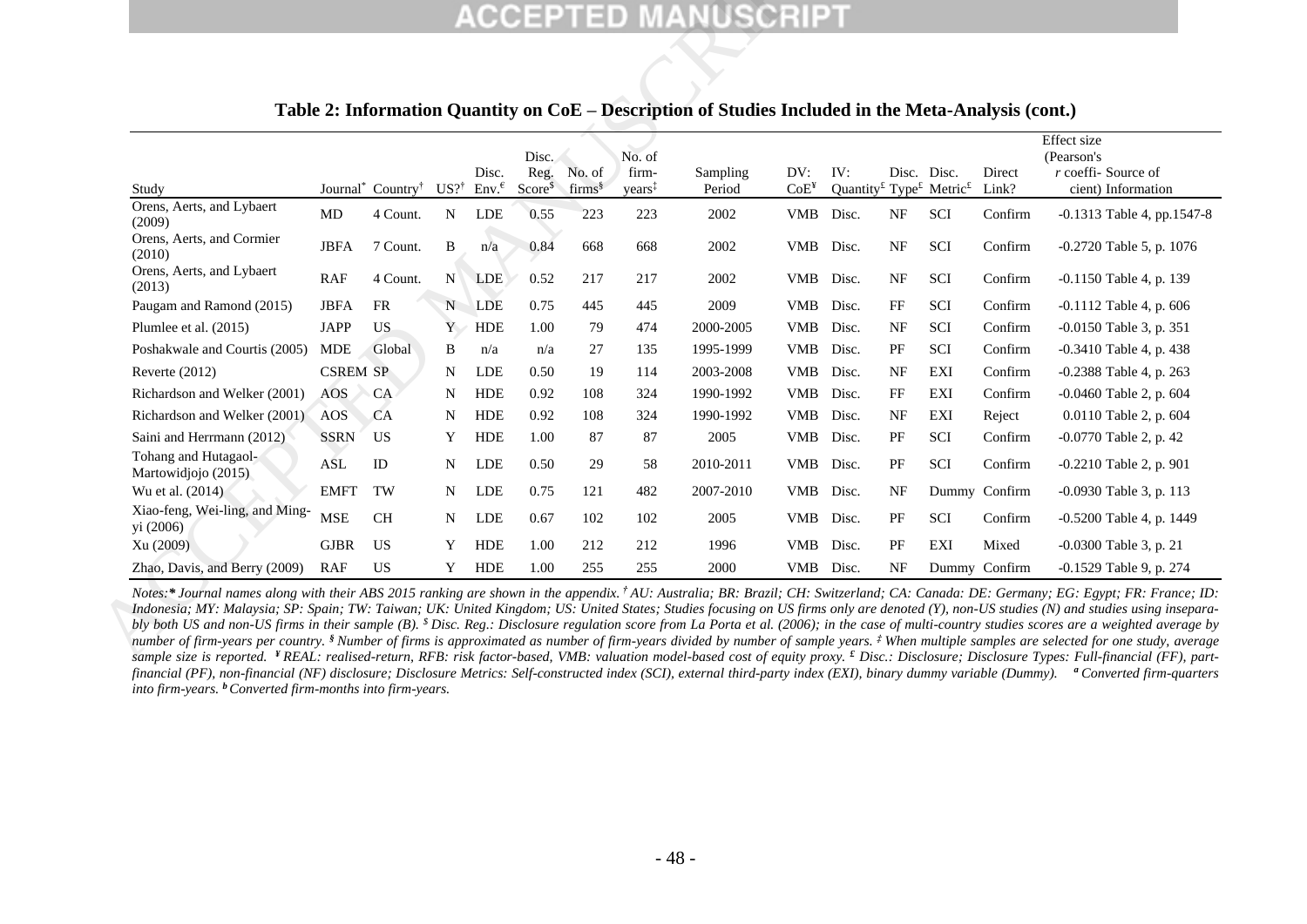|                                     |                      |                        |                                 | <b>ACCEPTED MANUSCRIPT</b>         |                    |                         |                                 |                 |                                                                                              |                          |
|-------------------------------------|----------------------|------------------------|---------------------------------|------------------------------------|--------------------|-------------------------|---------------------------------|-----------------|----------------------------------------------------------------------------------------------|--------------------------|
|                                     |                      |                        |                                 |                                    |                    |                         |                                 |                 |                                                                                              |                          |
|                                     |                      |                        |                                 |                                    |                    |                         |                                 |                 | Table 3: Information Precision on CoE - Description of Studies Included in the Meta-Analysis |                          |
| Study                               | Journal <sup>*</sup> | Country <sup>†</sup>   | No. of<br>$\mathrm{firms}^{\S}$ | No. of firm-<br>years <sup>‡</sup> | Sampling<br>Period | DV:<br>CoE <sup>Y</sup> | IV: Preci-<br>sion <sup>f</sup> | Direct<br>Link? | Effect size<br>(Pearson's $r$<br>coefficient)                                                | Source of<br>Information |
| Artiach and Clarkson (2014)         | AJM                  | US.                    | 196                             | 3,138                              | 1985-2000          | <b>VMB</b>              | Acc.Qual.                       | Confirm         | $-0.0593$                                                                                    | Table 3, p. 305          |
| Barron et al. (2012)                | <b>SSRN</b>          | <b>US</b>              | 307                             | $8,606^a$                          | 1983-2010          | <b>VMB</b>              | Analyst                         | Confirm         | $-0.2327$                                                                                    | Table 2, p. 29           |
| Barth et al. (2013)                 | $_{\rm JAE}$         | US                     | 1,985                           | 51,612                             | 1974-2000          | <b>RFB</b>              | Acc.Qual.                       | Confirm         | $-0.1210$                                                                                    | Table 1, p. 214          |
| Barth et al. (2013)                 | $_{\rm JAE}$         | <b>US</b>              | 1,985                           | 51,612                             | 1974-2000          | <b>REAL</b>             | Acc.Qual.                       | Confirm         | $-0.0380$                                                                                    | Table 1, p. 214          |
| Berger, Chen, and Li (2012)         | <b>SSRN</b>          | <b>US</b>              | 1,665                           | 41,615                             | 1980-2004          | RFB                     | Acc.Qual.                       | Confirm         | $-0.0475$                                                                                    | Table 7, p. 33           |
| Berger et al. (2012)                | <b>SSRN</b>          | <b>US</b>              | 1,015                           | 25,365                             | 1980-2004          | <b>VMB</b>              | Acc.Qual.                       | Confirm         | $-0.0830$                                                                                    | Table 5, p. 29           |
| Bhattacharya et al. (2012)          | <b>TAR</b>           | <b>US</b>              | 1,054                           | 12,648                             | 1993-2005          | <b>RFB</b>              | Acc.Qual.                       | Confirm         | $-0.1770$                                                                                    | In-text, p. 475          |
| Bhattacharya et al. (2012)          | <b>TAR</b>           | US <sub>1</sub>        | 1,054                           | 12,648                             | 1993-2005          | <b>VMB</b>              | Acc.Qual.                       | Confirm         | $-0.2243$                                                                                    | Table 2, p. 463          |
| Botosan and Plumlee (2013)          | <b>JBFA</b>          | <b>US</b>              | 555                             | 6,656                              | 1993-2004          | <b>VMB</b>              | Analyst                         | Mixed           | $-0.1470$                                                                                    | Table 3, p. 1061         |
| Botosan et al. (2004)               | <b>RAST</b>          | US                     | 312                             | 2,804                              | 1993-2001          | <b>VMB</b>              | Analyst                         | Mixed           | $-0.0930$                                                                                    | Table 2, p. 247          |
| Callen, Khan, and Lu (2013)         | CAR                  | US                     | 1,129                           | 29,345                             | 1981-2006          | <b>REAL</b>             | Acc.Qual.                       | Confirm         | $-0.0354$                                                                                    | Table 5 & 6, pp. 283-85  |
| Callen et al. (2013)                | CAR                  | US                     | 841                             | 19,336                             | 1984-2006          | <b>VMB</b>              | Acc.Qual.                       | Confirm         | $-0.0416$                                                                                    | Table 7, p. 287          |
| Chan, Lin, and Strong (2009)        | MF                   | UK                     | 416                             | 5,403                              | 1987-1999          | <b>VMB</b>              | Acc.Qual.                       | Mixed           | $-0.0190$                                                                                    | Table 3, p. 336          |
| Chan et al. (2009)                  | MF                   | UK                     | 416                             | 5,403                              | 1987-1999          | <b>REAL</b>             | Acc.Qual.                       | Mixed           | $-0.0288$                                                                                    | Table 9, p. 342          |
| Chan, Lo, and Yang (2016)           | <b>NAJEF</b>         | $\mathbf{U}\mathbf{S}$ | 1,828                           | 32,910                             | 1996-2013          | RFB                     | Analyst                         | Confirm         | $-0.1203$                                                                                    | Table 4, p.125           |
| Chen, Dhaliwal, and Trombley (2008) | <b>JAAF</b>          | US                     | 2,122                           | 53,048                             | 1980-2004          | <b>REAL</b>             | Acc.Qual.                       | Confirm         | $-0.0420$                                                                                    | Table 2, p. 480          |
| Chen et al. (2008)                  | <b>JAAF</b>          | US                     | 614                             | 15,339                             | 1980-2004          | <b>VMB</b>              | Acc.Qual.                       | Confirm         | $-0.0433$                                                                                    | Table 4, p. 489          |
| Cohen (2003)                        | <b>SSRN</b>          | <b>US</b>              | 1,111                           | 16,664                             | 1987-2001          | <b>VMB</b>              | Acc.Qual.                       | Reject          | $-0.0045$                                                                                    | Table 6 & 8, pp. 44-6    |
| Cohen (2008)                        | <b>APJAE</b>         | US                     | 1,074                           | 18,264                             | 1987-2003          | <b>VMB</b>              | Acc.Qual.                       | Reject          | $-0.0068$                                                                                    | Table 3, p. 83           |
| Cohen (2008)                        | <b>APJAE</b>         | US.                    | 1,074                           | 18,264                             | 1987-2003          | <b>RFB</b>              | Acc.Qual.                       | Reject          | $-0.0052$                                                                                    | Table 4, p. 85           |
| Core et al. (2008)                  | JAE                  | <b>US</b>              | 2,909                           | 93,093                             | 1970-2001          | <b>REAL</b>             | Acc.Qual.                       | Reject          | 0.0003                                                                                       | Table 4 & 5, pp. 11-3    |
| Core et al. (2008)                  | JAE                  | US                     | 814                             | 21,979                             | 1975-2001          | <b>VMB</b>              | Acc.Qual.                       | Reject          | $-0.0386$                                                                                    | Table 8, p. 18           |
| Diether et al. (2002)               | $\rm{JF}$            | US.                    | 2,908                           | 66,884                             | 1980-2002          | <b>REAL</b>             | Analyst                         | Reject          | 0.0089                                                                                       | Table 9, p. 2136         |
| Diether et al. (2002)               | <b>JFQA</b>          | US                     | 1,203                           | 22,854                             | 1983-2001          | <b>REAL</b>             | Analyst                         | Confirm         | $-0.0585$                                                                                    | Table 8, p. 597          |
| Eliwa, Haslam, and Abraham (2016)   | <b>IRFA</b>          | UK                     | 587                             | 4,112                              | 2005-2011          | <b>VMB</b>              | Acc.Qual.                       | Confirm         | $-0.0714$                                                                                    | Table 1, p. 131          |

## <span id="page-51-1"></span>**Table 3: Information Precision on CoE – Description of Studies Included in the Meta-Analysis**

<span id="page-51-0"></span>*Table continued next page.*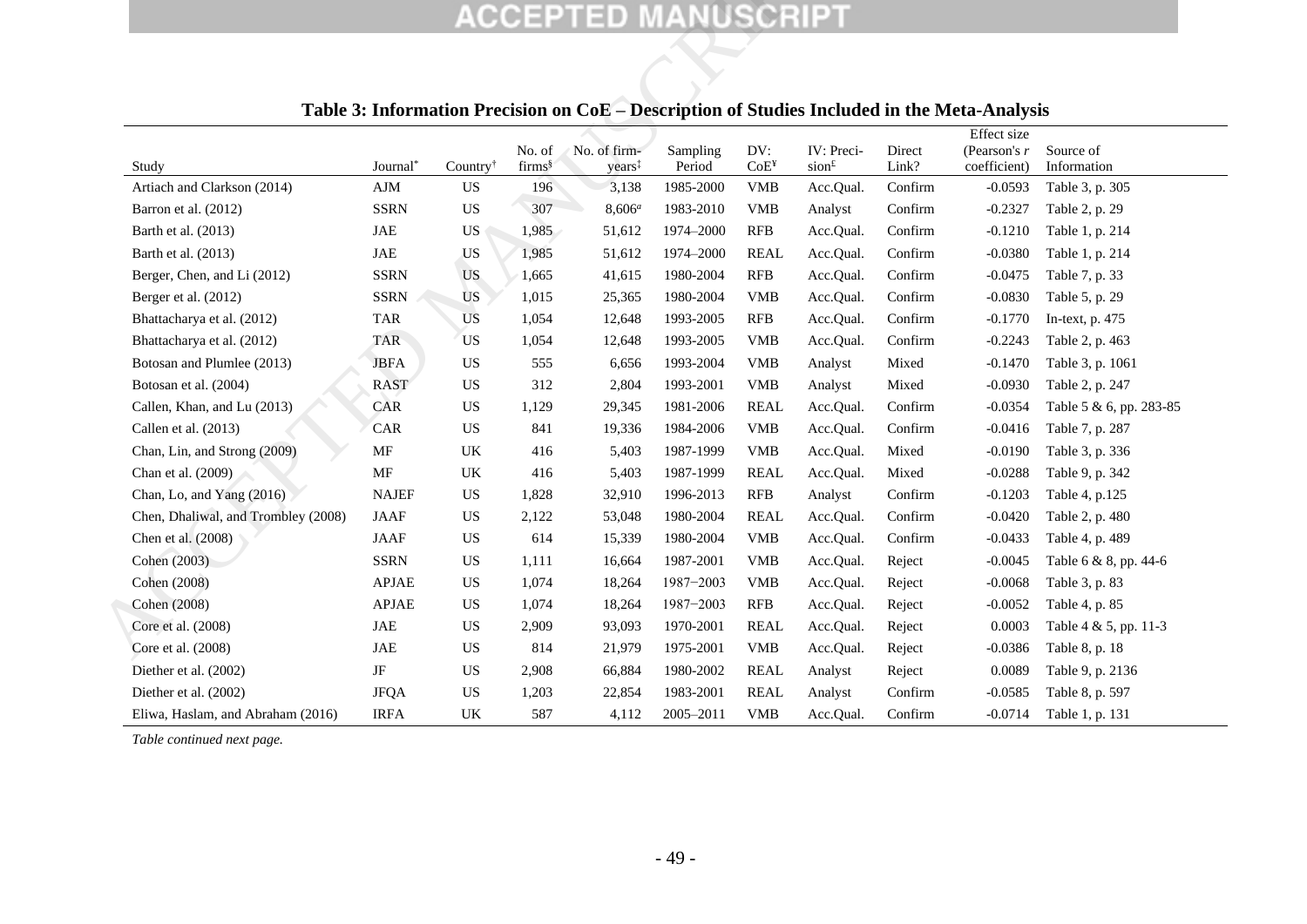|                                                                                                     |              |                            |                                       | <b>ACCEPTED MANUSCRIPT</b>         |                    |                         |                                 |                 |                                                 |                              |
|-----------------------------------------------------------------------------------------------------|--------------|----------------------------|---------------------------------------|------------------------------------|--------------------|-------------------------|---------------------------------|-----------------|-------------------------------------------------|------------------------------|
| Table 3: Information Precision on CoE – Description of Studies Included in the Meta-Analysis (cont) |              |                            |                                       |                                    |                    |                         |                                 |                 |                                                 |                              |
| Study                                                                                               | Journal*     | Country <sup>†</sup>       | No. of<br>$\text{firms}$ <sup>§</sup> | No. of firm-<br>years <sup>‡</sup> | Sampling<br>Period | DV:<br>CoE <sup>4</sup> | IV: Preci-<br>sion <sup>f</sup> | Direct<br>Link? | Effect size<br>(Pearson's $r$ )<br>coefficient) | Source of<br>Information     |
| Francis et al. (2004)                                                                               | <b>TAR</b>   | US                         | 790                                   | 21,334                             | 1975-2001          | <b>VMB</b>              | Acc.Qual.                       | Confirm         | $-0.0481$                                       | Table 5, 6 & 9, pp. 990-1001 |
| Francis, LaFond, Olsson, and Schipper<br>(2005a)                                                    | <b>JAE</b>   | $\mathbf{U}\mathbf{S}$     | 1,722                                 | 55,092                             | 1970-2001          | <b>VMB</b>              | Acc.Qual.                       | Confirm         | $-0.0248$                                       | Table 2, p. 309              |
| Garcia Lara, Garcia Osma, and Penalva<br>(2011)                                                     | <b>RAST</b>  | <b>US</b>                  | 1,875                                 | 54,389                             | 1975-2003          | <b>REAL</b>             | Acc.Qual.                       | Confirm         | $-0.0139$                                       | Table 4 & 6, pp. 261-4       |
| Gray, Koh, and Tong (2009)                                                                          | <b>JBFA</b>  | AU                         | 170                                   | 1,362                              | 1998-2005          | <b>VMB</b>              | Acc.Qual.                       | Confirm         | $-0.0676$                                       | Table 3, p. 63               |
| Gray et al. (2009)                                                                                  | <b>JBFA</b>  | AU                         | 170                                   | 1,362                              | 1998-2005          | <b>REAL</b>             | Acc.Qual.                       | Confirm         | $-0.0730$                                       | Table 4 & 5, pp. 66-8        |
| Hou (2015)                                                                                          | <b>RAST</b>  | US                         | 1,418                                 | 41,134                             | 1982-2010          | <b>VMB</b>              | Acc.Qual.                       | Confirm         | $-0.1275$                                       | Table 2, p. 1073             |
| Hwang and Lim (2012)                                                                                | <b>APJFS</b> | <b>US</b>                  | 645                                   | 9,672                              | 1993-2007          | <b>VMB</b>              | Acc.Qual.                       | Confirm         | $-0.1640$                                       | Table 2, p. 471              |
| Kim and Qi (2010)                                                                                   | <b>TAR</b>   | US                         | 2,802                                 | 103,682                            | 1970-2006          | <b>REAL</b>             | Acc.Qual.                       | Mixed           | $-0.0040$                                       | Table 4, pp. 947-9           |
| Kim and Sohn $(2013)$                                                                               | <b>JAPP</b>  | US                         | 1,211                                 | 30,276                             | 1987-2011          | <b>VMB</b>              | Acc.Qual.                       | Confirm         | $-0.0673$                                       | Table 2, p. 529              |
| Konchitchki et al. (2016)                                                                           | <b>RAST</b>  | US                         | 2,567                                 | 100,095                            | 1976-2014          | <b>REAL</b>             | Acc.Qual.                       | Confirm         | $-0.0118$                                       | Table 5, p. 21               |
| Larson and Resutek (2015)                                                                           | <b>SSRN</b>  | US                         | 79                                    | 2,684                              | 1978-2011          | <b>REAL</b>             | Acc.Qual.                       | Mixed           | $-0.0491$                                       | Table 6 & 8, p. 42-4         |
| Larson and Resutek (2015)                                                                           | <b>SSRN</b>  | <b>US</b>                  | 49                                    | 1,728                              | 1977-2011          | <b>VMB</b>              | Acc.Qual.                       | Mixed           | $-0.1102$                                       | Table 9, p. 45               |
| Latiff and Taib (2011)                                                                              | <b>ATBMR</b> | MY                         | 141                                   | 141                                | 2004               | <b>VMB</b>              | Acc.Qual.                       | Confirm         | $-0.1624$                                       | Table 4, p. 6                |
| Liu and Wysocki (2016)                                                                              | QJF          | <b>US</b>                  | 1,454                                 | 68,348                             | 1960-2006          | <b>RFB</b>              | Acc.Qual.                       | Mixed           | $-0.1200$                                       | Table 3, p. 15               |
| Liu and Wysocki (2016)                                                                              | QJF          | US                         | 945                                   | 44,392                             | 1960-2006          | <b>VMB</b>              | Acc.Qual.                       | Mixed           | $-0.0700$                                       | Table 3, p. 15               |
| Mashruwala and Mashruwala (2011)                                                                    | <b>TAR</b>   | US                         | 2,561                                 | 92,187                             | 1971-2006          | <b>REAL</b>             | Acc.Qual.                       | Mixed           | $-0.0048$                                       | Table 6, p. 1368             |
| McInnis (2010)                                                                                      | <b>TAR</b>   | US                         | 1,777                                 | $56,870^{b}$                       | 1975-2006          | <b>REAL</b>             | Acc.Qual.                       | Reject          | $-0.0025$                                       | Table 1, p. 321              |
| McInnis (2010)                                                                                      | <b>TAR</b>   | <b>US</b>                  | 438                                   | 14,008                             | 1975-2001          | <b>VMB</b>              | Acc.Qual.                       | Reject          | $-0.0444$                                       | Table 4, p. 328              |
| Ogneva (2012)                                                                                       | <b>TAR</b>   | US                         | 2,184                                 | 80,790                             | 1970-2006          | <b>REAL</b>             | Acc.Qual.                       | Mixed           | $-0.0048$                                       | Table 4, pp. 1433-4          |
| Othman (2012)                                                                                       | AJBA         | MY                         | 461                                   | 3,688                              | 2000-2007          | <b>VMB</b>              | Acc.Qual.                       | Confirm         | $-0.0319$                                       | Table 3, p. 17               |
| Safdar and Yan (2016)                                                                               | <b>CFRI</b>  | CN                         | 1,251                                 | 8,754                              | 2006-2012          | <b>VMB</b>              | Acc.Qual.                       | Mixed           | $-0.0244$                                       | Table 2, p. 87               |
| Safdar and Yan (2016)                                                                               | <b>CFRI</b>  | <b>CN</b>                  | 1,251                                 | 8,754                              | 2006-2012          | <b>REAL</b>             | Acc.Qual.                       | Mixed           | $-0.0138$                                       | Table 3, 5, & 6, p. 89-92    |
| Sheng and Thevenot (2015)                                                                           | $_{\rm IJF}$ | $\boldsymbol{\mathsf{US}}$ | 128                                   | $3,583^a$                          | 1984-2011          | <b>VMB</b>              | Analyst                         | Confirm         | $-0.3300$                                       | Table 2, p. 521              |

## **Table 3: Information Precision on CoE – Description of Studies Included in the Meta-Analysis (cont)**

Notes:\* Journal names along with their ABS 2015 ranking are shown in the appendix. <sup>†</sup>AU: Australia; CN: China; MY: Malaysia; UK: United Kingdom; US: United States. <sup>§</sup> Number of firms is *approximated as number of firm-years divided by number of sample years. ‡ When multiple samples are selected for one study, average sample size is reported. ¥ REAL: realised-return, RFB: risk factor-based, VMB: valuation model-based cost of equity proxy. £Acc.Qual: Accounting/Earnings Quality, Analyst: security analyst forecast based proxy. <sup>a</sup> Converted firm-quarters into firm-years. <sup>b</sup>Converted firm-months into firm-years.*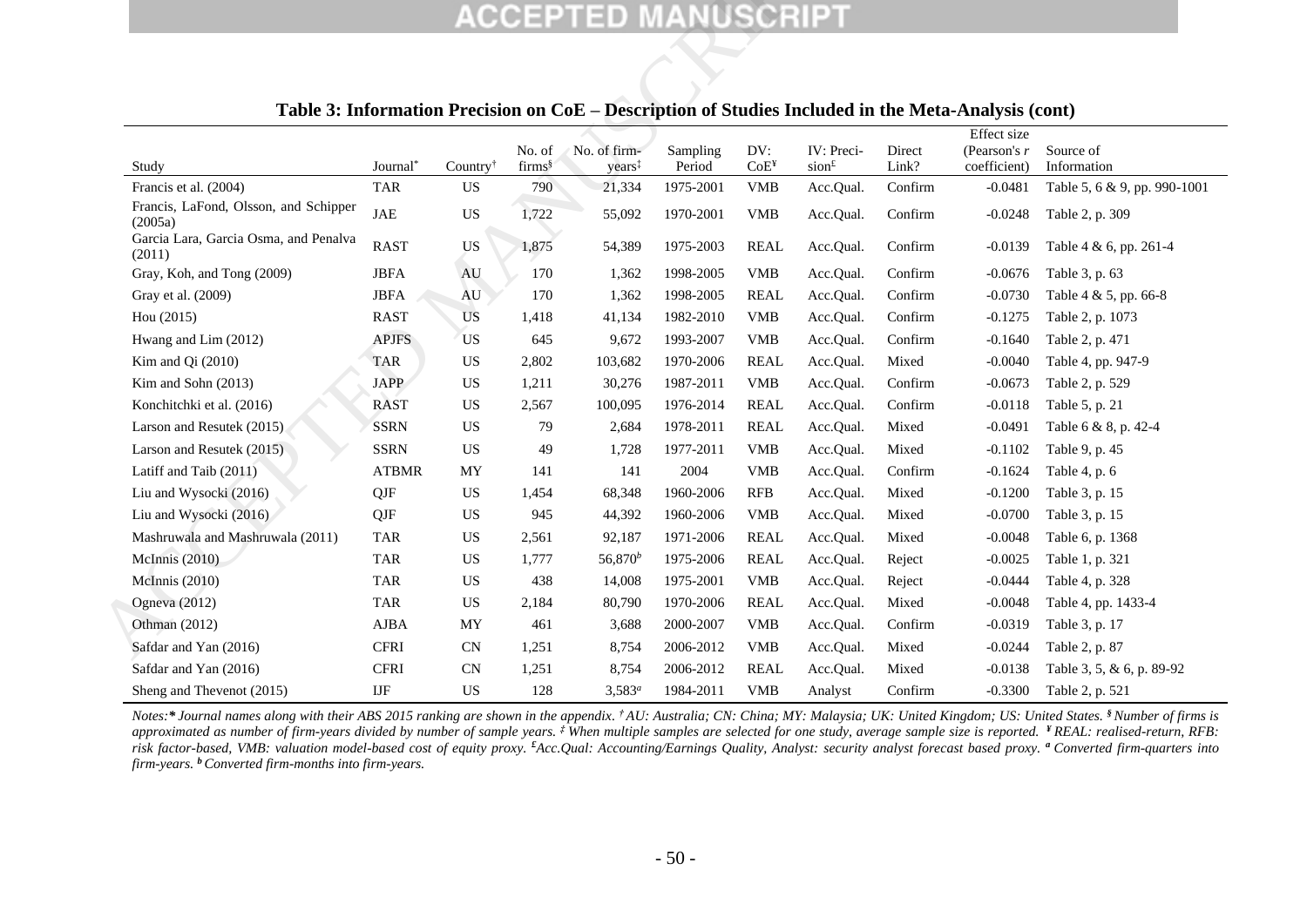<span id="page-53-1"></span>

|                                        |                      |                                         |                    |                           | <b>ACCEPTED MANUSCRIPT</b>                                                              |                    |              |                                       |
|----------------------------------------|----------------------|-----------------------------------------|--------------------|---------------------------|-----------------------------------------------------------------------------------------|--------------------|--------------|---------------------------------------|
|                                        |                      |                                         |                    |                           | Table 4: Information Asymmetry on CoE – Description of Studies Included in the Analysis |                    |              |                                       |
| Study                                  | Journal <sup>*</sup> | Country <sup><math>\dagger</math></sup> | Sampling<br>Period | DV: CoE <sup>Y</sup>      | IV: Asymmetry <sup><math>E</math></sup>                                                 | $Proxy^{\ddagger}$ | Direct Link? | Source of<br>Information <sup>§</sup> |
| Akins et al. (2012)                    | <b>TAR</b>           | <b>US</b>                               | 1984-2009          | <b>REAL</b>               | Micro.                                                                                  | B/A                | Mixed        | Table 3, p. 48                        |
| Akins et al. (2012)                    | <b>TAR</b>           | US                                      | 1984-2005          | <b>REAL</b>               | Micro.                                                                                  | $\rm PIN$          | Mixed        | Table 4, p. 50                        |
| Amihud and Mendelson (1986)            | JFE                  | <b>US</b>                               | 1961-1980          | <b>REAL</b>               | Micro.                                                                                  | B/A                | Confirm      | Table 3, p. 236                       |
| Armstrong et al. (2011)                | <b>JAR</b>           | <b>US</b>                               | 1988-2006          | <b>REAL</b>               | Micro.                                                                                  | B/A                | Mixed        | Table 3 & 4, pp. 23-8                 |
| Armstrong et al. (2011)                | $\rm JAR$            | <b>US</b>                               | 1976-2006          | <b>REAL</b>               | Non-Micro.                                                                              | Acc.Qual.          | Mixed        | Table 3 & 4, pp. 23-8                 |
| Armstrong et al. (2011)                | JAR                  | <b>US</b>                               | 1976-2006          | <b>REAL</b>               | Non-Micro.                                                                              | Analyst            | Mixed        | Table 3 & 4, pp. 23-8                 |
| Aslan et al. (2011)                    | <b>JEF</b>           | US                                      | 1965-2009          | <b>REAL</b>               | Micro.                                                                                  | PIN                | Confirm      | Table 8, p. 796                       |
| Barron et al. (2012)                   | <b>SSRN</b>          | US                                      | 1983-2010          | <b>VMB</b>                | Non-Micro.                                                                              | Analyst            | Confirm      | Table 4, p. 32-4                      |
| Bhattacharya et al. (2012)             | <b>TAR</b>           | US                                      | 1993-2005          | <b>VMB</b>                | Micro.                                                                                  | B/A                | Confirm      | Table 2, p. 463                       |
| Bhattacharya et al. (2012)             | <b>TAR</b>           | <b>US</b>                               | 1993-2005          | <b>VMB</b>                | Micro.                                                                                  | PIN                | Confirm      | Table 2, p. 463                       |
| Botosan and Plumlee (2013)             | <b>JBFA</b>          | US                                      | 1993-2004          | <b>VMB</b>                | Micro.                                                                                  | PIN                | Confirm      | Table 4, p. 1062                      |
| Botosan and Plumlee (2013)             | <b>JBFA</b>          | <b>US</b>                               | 1993-2004          | <b>REAL</b>               | Micro.                                                                                  | PIN                | Reject       | Table 4, p. 1062                      |
| Brennan et al. (2016)                  | MS                   | <b>US</b>                               | 1983-2010          | <b>REAL</b>               | Micro.                                                                                  | $\rm PIN$          | Confirm      | Table 4 & 5, pp. 2469-70              |
| Choi, Jin, and Yan (2016)              | <b>SSRN</b>          | CN                                      | 1996-2007          | <b>REAL</b>               | Non-Micro.                                                                              | Comp.              | Confirm      | Table 6, p. 36                        |
| Duarte and Young (2009)                | <b>JFE</b>           | <b>US</b>                               | 1984-2004          | <b>REAL</b>               | Micro.                                                                                  | PIN                | Reject       | Table 10, p. 136                      |
| Duarte, Han, Harford, and Young (2008) | <b>JFE</b>           | <b>US</b>                               | 1985-2000          | <b>REAL</b>               | Micro.                                                                                  | $\rm PIN$          | Confirm      | Table 5, p. 37                        |
| Easley et al. (2002)                   | $\rm{JF}$            | <b>US</b>                               | 1984-1998          | <b>REAL</b>               | Micro.                                                                                  | PIN                | Confirm      | Table 6, p. 2213                      |
| Easley, Hvidkjaer, and O'Hara (2010)   | <b>JFQA</b>          | US                                      | 1983-2001          | <b>REAL</b>               | Micro.                                                                                  | $\rm PIN$          | Confirm      | Table 6, p. 307                       |
| Eleswarapu and Reinganum (1993)        | JFE                  | US                                      | 1961-1990          | <b>REAL</b>               | Micro.                                                                                  | B/A                | Mixed        | Table 2, p. 379                       |
| He, Lepone, and Leung (2013)           | <b>IREF</b>          | AU                                      | 2001-2008          | <b>VMB</b>                | Micro.                                                                                  | B/A                | Confirm      | Table 4 & 5, p. 617-8                 |
| Hwang et al. (2013)                    | JAE                  | KR                                      | 2000-2004          | $\ensuremath{\text{VMB}}$ | Micro.                                                                                  | $\rm PIN$          | Mixed        | Table 5, p. 158                       |
| Hwang et al. (2013)                    | JAE                  | KR                                      | 1995-2005          | <b>REAL</b>               | Micro.                                                                                  | PIN                | Mixed        | Table 9, p. 162                       |
| Kang (2010)                            | <b>JBF</b>           | <b>US</b>                               | 1984-2002          | <b>REAL</b>               | Micro.                                                                                  | PIN                | Mixed        | Table 4, p. 2990                      |
| Levi and Zhang (2015)                  | MS                   | <b>US</b>                               | 1993-2003          | <b>REAL</b>               | Micro.                                                                                  | B/A                | Confirm      | Table 3, p. 361                       |

## **Table 4: Information Asymmetry on CoE – Description of Studies Included in the Analysis**

<span id="page-53-0"></span>*Table continued next page.*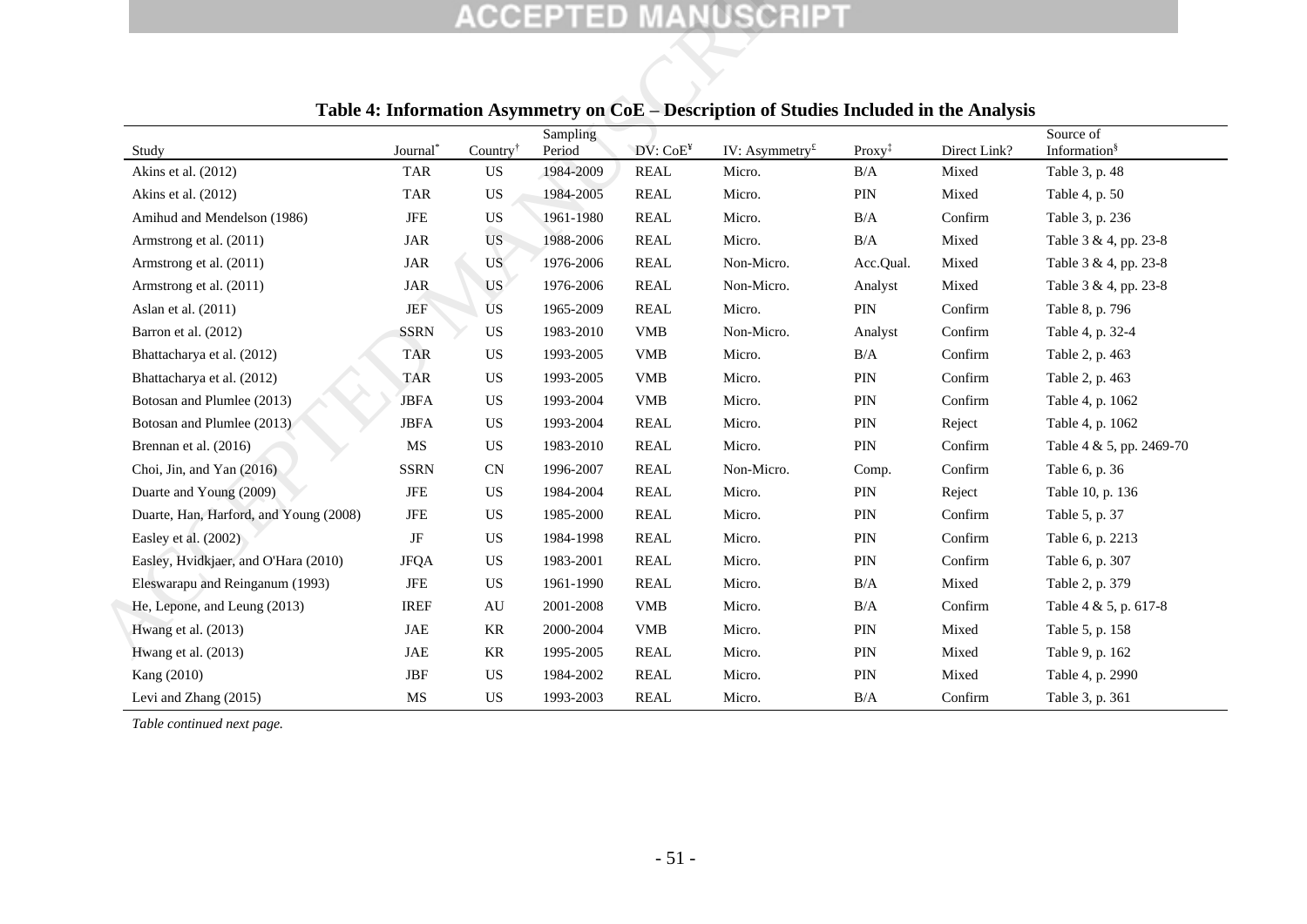|                                                                                                                                                                                                                                                                                                                                                                                                                                                                                                                                                                                                                                                                                                |                      |                                         |                    |                      | Table 4: Information Asymmetry on CoE – Description of Studies Included in the Analysis (cont.) |                                          |              |                                       |
|------------------------------------------------------------------------------------------------------------------------------------------------------------------------------------------------------------------------------------------------------------------------------------------------------------------------------------------------------------------------------------------------------------------------------------------------------------------------------------------------------------------------------------------------------------------------------------------------------------------------------------------------------------------------------------------------|----------------------|-----------------------------------------|--------------------|----------------------|-------------------------------------------------------------------------------------------------|------------------------------------------|--------------|---------------------------------------|
| Study                                                                                                                                                                                                                                                                                                                                                                                                                                                                                                                                                                                                                                                                                          | Journal <sup>*</sup> | Country <sup><math>\dagger</math></sup> | Sampling<br>Period | DV: CoE <sup>Y</sup> | IV: Asymmetry <sup><math>f</math></sup>                                                         | $Proxy$ <sup><math>\ddagger</math></sup> | Direct Link? | Source of<br>Information <sup>§</sup> |
| Luong et al. (2011)                                                                                                                                                                                                                                                                                                                                                                                                                                                                                                                                                                                                                                                                            | <b>SSRN</b>          | US                                      | 1984-2006          | <b>REAL</b>          | Micro.                                                                                          | PIN                                      | Mixed        | Table 5, pp. 46-7                     |
| Mohanram and Rajgopal (2009)                                                                                                                                                                                                                                                                                                                                                                                                                                                                                                                                                                                                                                                                   | <b>JAE</b>           | US                                      | 1984-2002          | <b>VMB</b>           | Micro.                                                                                          | PIN                                      | Reject       | Table 7, p. 239                       |
| Mohanram and Rajgopal (2009)                                                                                                                                                                                                                                                                                                                                                                                                                                                                                                                                                                                                                                                                   | <b>JAE</b>           | <b>US</b>                               | 1984-2002          | <b>REAL</b>          | Micro.                                                                                          | PIN                                      | Reject       | Table 1, p. 230                       |
|                                                                                                                                                                                                                                                                                                                                                                                                                                                                                                                                                                                                                                                                                                |                      |                                         |                    |                      |                                                                                                 |                                          |              |                                       |
| Yan and Zhang (2014)<br>Notes:* Journal names along with their ABS 2015 ranking are shown in the appendix. <sup>†</sup> AU: Australia; CN: China; KR: South Korea; US: United States. <sup>¥</sup> REAL: realised-return, VMB: valua-<br>tion model-based cost of equity proxy. <sup>£</sup> (Non-)Micro.: (Non-)Microstructure-based proxies. <sup>‡</sup> B/A: Bid/Ask-spreads; PIN: Probability of informed trading scores; Acc.Qual.: Account-<br>ing/Earnings Quality, Comp.: market competition, Analyst: security analyst forecast based proxy. § Information used to decide if a study confirms/rejects or finds mixed results regarding the<br>direct link between Asymmetry and CoE. | $\operatorname{JBF}$ | <b>US</b>                               | 1983-2005          | <b>REAL</b>          | Micro.                                                                                          | PIN                                      | Confirm      | Table 8, p. 147                       |
|                                                                                                                                                                                                                                                                                                                                                                                                                                                                                                                                                                                                                                                                                                |                      |                                         |                    |                      |                                                                                                 |                                          |              |                                       |

## **Table 4: Information Asymmetry on CoE – Description of Studies Included in the Analysis (cont.)**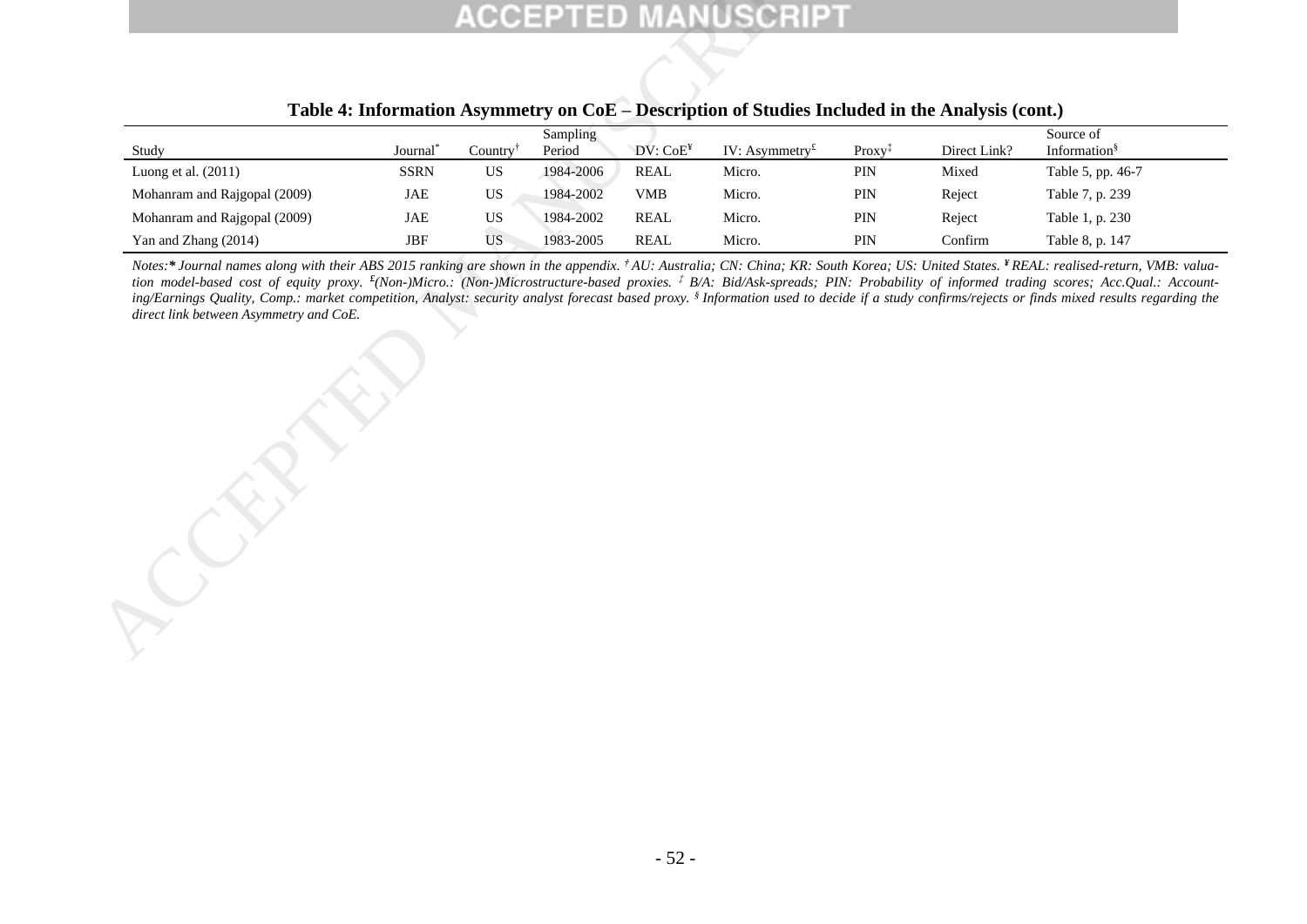|                                                                                                                                                                                                                                                                                                                                                                                                                                                                                                                                                                                                                                                                                                                                                                                                                                                                                                                                                                                                                                                                                                                                                                                                                                          | Quantity |           |        | <b>Precision</b> |                  | <b>Asymmetry</b> | <b>Total</b>   |       |
|------------------------------------------------------------------------------------------------------------------------------------------------------------------------------------------------------------------------------------------------------------------------------------------------------------------------------------------------------------------------------------------------------------------------------------------------------------------------------------------------------------------------------------------------------------------------------------------------------------------------------------------------------------------------------------------------------------------------------------------------------------------------------------------------------------------------------------------------------------------------------------------------------------------------------------------------------------------------------------------------------------------------------------------------------------------------------------------------------------------------------------------------------------------------------------------------------------------------------------------|----------|-----------|--------|------------------|------------------|------------------|----------------|-------|
| <b>Sample</b>                                                                                                                                                                                                                                                                                                                                                                                                                                                                                                                                                                                                                                                                                                                                                                                                                                                                                                                                                                                                                                                                                                                                                                                                                            |          |           |        |                  |                  |                  |                |       |
| Observations                                                                                                                                                                                                                                                                                                                                                                                                                                                                                                                                                                                                                                                                                                                                                                                                                                                                                                                                                                                                                                                                                                                                                                                                                             | 62       | 100%      | 48     | 100%             | 28               | 100%             | 138            | 100%  |
| <b>Studies</b>                                                                                                                                                                                                                                                                                                                                                                                                                                                                                                                                                                                                                                                                                                                                                                                                                                                                                                                                                                                                                                                                                                                                                                                                                           | 56       | 90%       | 35     | 73%              | $22\,$           | 79%              | 113            | 82%   |
| <b>Direct Link</b>                                                                                                                                                                                                                                                                                                                                                                                                                                                                                                                                                                                                                                                                                                                                                                                                                                                                                                                                                                                                                                                                                                                                                                                                                       |          |           |        |                  |                  |                  |                |       |
| Accept                                                                                                                                                                                                                                                                                                                                                                                                                                                                                                                                                                                                                                                                                                                                                                                                                                                                                                                                                                                                                                                                                                                                                                                                                                   | 44       | 71%       | 27     | 56%              | 16               | 57%              | 87             | 63%   |
| Reject                                                                                                                                                                                                                                                                                                                                                                                                                                                                                                                                                                                                                                                                                                                                                                                                                                                                                                                                                                                                                                                                                                                                                                                                                                   | 6        | 10%       | 8      | 17%              | $\overline{4}$   | 14%              | 18             | 13%   |
| Mixed                                                                                                                                                                                                                                                                                                                                                                                                                                                                                                                                                                                                                                                                                                                                                                                                                                                                                                                                                                                                                                                                                                                                                                                                                                    | 12       | 19%       | 13     | 27%              | 8                | 29%              | 33             | 24%   |
| <b>Published Work</b>                                                                                                                                                                                                                                                                                                                                                                                                                                                                                                                                                                                                                                                                                                                                                                                                                                                                                                                                                                                                                                                                                                                                                                                                                    |          |           |        |                  |                  |                  |                |       |
| Yes                                                                                                                                                                                                                                                                                                                                                                                                                                                                                                                                                                                                                                                                                                                                                                                                                                                                                                                                                                                                                                                                                                                                                                                                                                      | 50       | 81%       | 42     | 88%              | 25               | 89%              | 117            | 85%   |
| No                                                                                                                                                                                                                                                                                                                                                                                                                                                                                                                                                                                                                                                                                                                                                                                                                                                                                                                                                                                                                                                                                                                                                                                                                                       | 12       | 19%       | 6      | 13%              | 3                | 11%              | 21             | 15%   |
| <b>Publ. Quality</b>                                                                                                                                                                                                                                                                                                                                                                                                                                                                                                                                                                                                                                                                                                                                                                                                                                                                                                                                                                                                                                                                                                                                                                                                                     |          |           |        |                  |                  |                  |                |       |
| Higher-Tier                                                                                                                                                                                                                                                                                                                                                                                                                                                                                                                                                                                                                                                                                                                                                                                                                                                                                                                                                                                                                                                                                                                                                                                                                              | 37       | 60%       | 29     | 60%              | 24               | 86%              | 90             | 65%   |
| Lower-Tier                                                                                                                                                                                                                                                                                                                                                                                                                                                                                                                                                                                                                                                                                                                                                                                                                                                                                                                                                                                                                                                                                                                                                                                                                               | 25       | 40%       | 19     | 40%              | $\overline{4}$   | 14%              | 48             | 35%   |
| Country                                                                                                                                                                                                                                                                                                                                                                                                                                                                                                                                                                                                                                                                                                                                                                                                                                                                                                                                                                                                                                                                                                                                                                                                                                  |          |           |        |                  |                  |                  |                |       |
| <b>US</b>                                                                                                                                                                                                                                                                                                                                                                                                                                                                                                                                                                                                                                                                                                                                                                                                                                                                                                                                                                                                                                                                                                                                                                                                                                | 25       | 40%       | 41     | 85%              | 24               | 86%              | 90             | 65%   |
| Non-US                                                                                                                                                                                                                                                                                                                                                                                                                                                                                                                                                                                                                                                                                                                                                                                                                                                                                                                                                                                                                                                                                                                                                                                                                                   | 37       | 60%       | $\tau$ | 15%              | $\overline{4}$   | 14%              | 48             | 35%   |
| <b>CoE Proxy</b>                                                                                                                                                                                                                                                                                                                                                                                                                                                                                                                                                                                                                                                                                                                                                                                                                                                                                                                                                                                                                                                                                                                                                                                                                         |          |           |        |                  |                  |                  |                |       |
| <b>REAL</b>                                                                                                                                                                                                                                                                                                                                                                                                                                                                                                                                                                                                                                                                                                                                                                                                                                                                                                                                                                                                                                                                                                                                                                                                                              | 6        | 10%       | 16     | 33%              | 21               | 75%              | 43             | 31%   |
| <b>VMB</b>                                                                                                                                                                                                                                                                                                                                                                                                                                                                                                                                                                                                                                                                                                                                                                                                                                                                                                                                                                                                                                                                                                                                                                                                                               | 50       | 81%       | 26     | 54%              | 7                | 25%              | 83             | 60%   |
| <b>RFB</b>                                                                                                                                                                                                                                                                                                                                                                                                                                                                                                                                                                                                                                                                                                                                                                                                                                                                                                                                                                                                                                                                                                                                                                                                                               | 6        | 10%       | 6      | 13%              | $\boldsymbol{0}$ | 0%               | 12             | 9%    |
| <b>Quantity Proxy</b>                                                                                                                                                                                                                                                                                                                                                                                                                                                                                                                                                                                                                                                                                                                                                                                                                                                                                                                                                                                                                                                                                                                                                                                                                    |          |           |        |                  |                  |                  |                |       |
| Disclosure                                                                                                                                                                                                                                                                                                                                                                                                                                                                                                                                                                                                                                                                                                                                                                                                                                                                                                                                                                                                                                                                                                                                                                                                                               | 62       | 100%      |        |                  |                  |                  | 62             | 45%   |
| thereof: FF/PF/NF                                                                                                                                                                                                                                                                                                                                                                                                                                                                                                                                                                                                                                                                                                                                                                                                                                                                                                                                                                                                                                                                                                                                                                                                                        | 11/29/22 | 18/47/35% |        |                  |                  |                  | 62             | 45%   |
| thereof: SCI/EXI/Dummy                                                                                                                                                                                                                                                                                                                                                                                                                                                                                                                                                                                                                                                                                                                                                                                                                                                                                                                                                                                                                                                                                                                                                                                                                   | 38/13/11 | 61/21/18% |        |                  |                  |                  | 62             | 45%   |
| <b>Precision Proxy</b>                                                                                                                                                                                                                                                                                                                                                                                                                                                                                                                                                                                                                                                                                                                                                                                                                                                                                                                                                                                                                                                                                                                                                                                                                   |          |           |        |                  |                  |                  |                |       |
| Acc. Quality                                                                                                                                                                                                                                                                                                                                                                                                                                                                                                                                                                                                                                                                                                                                                                                                                                                                                                                                                                                                                                                                                                                                                                                                                             |          |           | 41     | 85%              |                  |                  | 41             | 30%   |
| Analyst                                                                                                                                                                                                                                                                                                                                                                                                                                                                                                                                                                                                                                                                                                                                                                                                                                                                                                                                                                                                                                                                                                                                                                                                                                  |          |           | $\tau$ | 15%              |                  |                  | 7              | 5%    |
| <b>Asymmetry Proxy</b>                                                                                                                                                                                                                                                                                                                                                                                                                                                                                                                                                                                                                                                                                                                                                                                                                                                                                                                                                                                                                                                                                                                                                                                                                   |          |           |        |                  |                  |                  |                |       |
| Micro.                                                                                                                                                                                                                                                                                                                                                                                                                                                                                                                                                                                                                                                                                                                                                                                                                                                                                                                                                                                                                                                                                                                                                                                                                                   |          |           |        |                  | 24               | 86%              | 24             | 17%   |
|                                                                                                                                                                                                                                                                                                                                                                                                                                                                                                                                                                                                                                                                                                                                                                                                                                                                                                                                                                                                                                                                                                                                                                                                                                          |          |           |        |                  |                  |                  |                |       |
| Non-Micro.<br>Notes: This table reports descriptive statistics of the Quantity, Precision and Asymmetry studies included in the liter-                                                                                                                                                                                                                                                                                                                                                                                                                                                                                                                                                                                                                                                                                                                                                                                                                                                                                                                                                                                                                                                                                                   |          |           |        |                  | $\overline{4}$   | 14%              | $\overline{4}$ | $3\%$ |
| ature review for several sample characteristics: (i) Sample: number of studies and observations included; (ii) Direct<br>Link: number of observations (no. of obs.) accepting, rejecting, and finding mixed results for the link with CoE; (iii)<br>Published Work: no. of obs. which are published and unpublished; (iv): Publication Quality: no. of obs. appearing in<br>higher-tier journals (4 & 3 rated journals in ABS 2015 list) and lower-tier journals (ABS 2015 2 & 1 rated, unranked<br>and unpublished work); (v) Country: no. of obs. focusing on US and non-US firms; (vi) CoE Proxy: no. of obs. using<br>realised-return (REAL), risk factor-based (RFB) and valuation model-based (VMB) cost of equity proxies; (vii):<br>Quantity Proxy: no. of obs. focusing on full-financial (FF), part-financial (PF), non-financial (NF) disclosure and<br>using self-constructed indices (SCI), external third-party indices (EXI) and binary dummy variables (Dummy) to<br>measures quantity; (viii) Precision Proxy: no. of obs. applying accounting quality (Acc. Quality) and analyst-based<br>(Analyst) proxies; (ix) Asymmetry Proxy: no. of obs. using microstructure (Micro.) and non- microstructure-based<br>proxies; |          |           |        |                  |                  |                  |                |       |
|                                                                                                                                                                                                                                                                                                                                                                                                                                                                                                                                                                                                                                                                                                                                                                                                                                                                                                                                                                                                                                                                                                                                                                                                                                          |          |           |        |                  |                  |                  |                |       |

## <span id="page-55-0"></span>**Table 5: Descriptive Statistics of Quantity, Precision and Asymmetry Studies**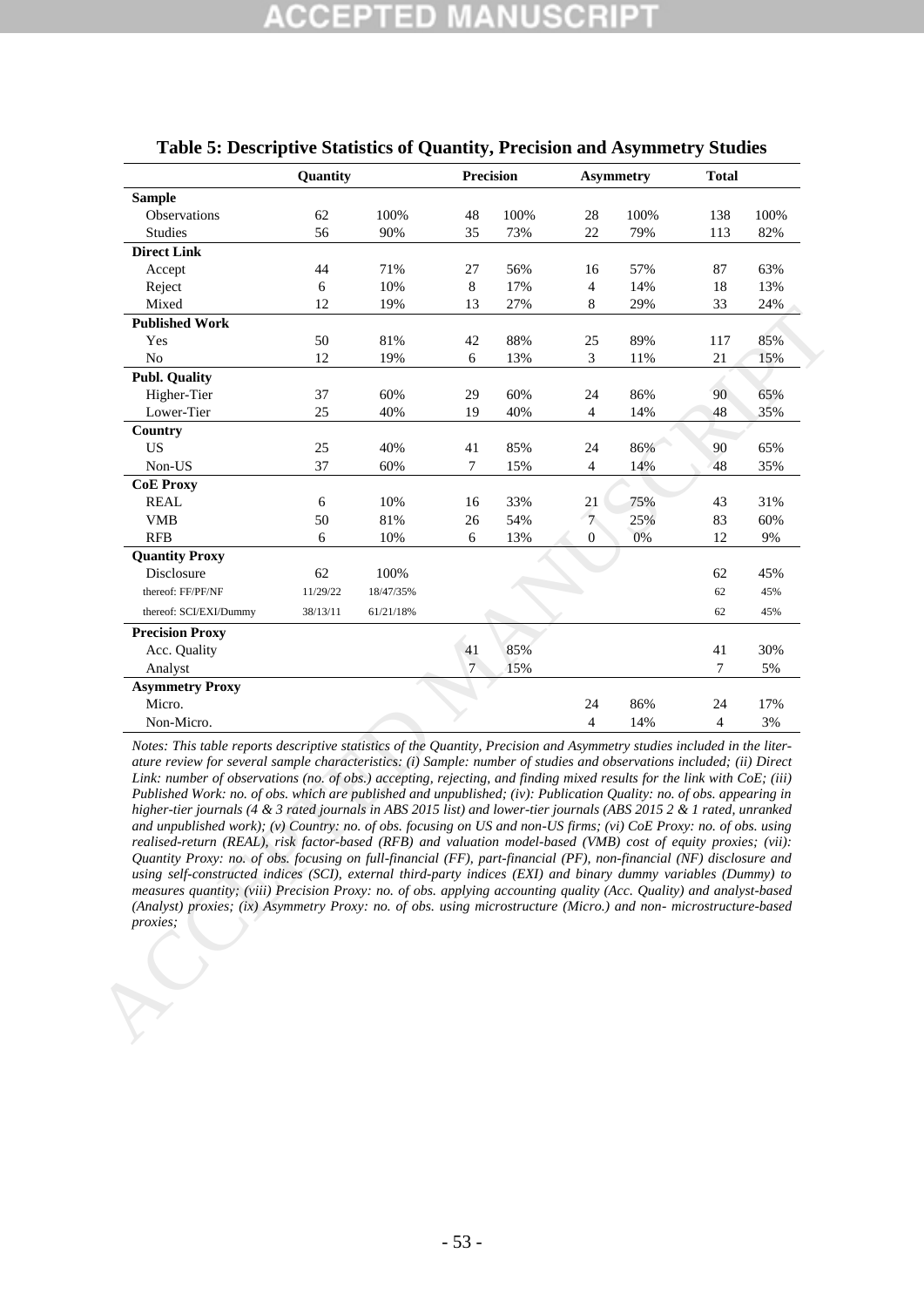<span id="page-56-0"></span>

|                         | <b>Full-Financial</b><br>(FF)                                  | <b>Partial-Financial</b><br>(PF)                                                                                                                                                                                                                                                                                                                                                                                                                                                                                                                                                                                                                                                                                                                                                                                                                                                                                            | <b>Non-Financial</b><br>(NF) | Total             |
|-------------------------|----------------------------------------------------------------|-----------------------------------------------------------------------------------------------------------------------------------------------------------------------------------------------------------------------------------------------------------------------------------------------------------------------------------------------------------------------------------------------------------------------------------------------------------------------------------------------------------------------------------------------------------------------------------------------------------------------------------------------------------------------------------------------------------------------------------------------------------------------------------------------------------------------------------------------------------------------------------------------------------------------------|------------------------------|-------------------|
| <b>RFB/VMB</b>          |                                                                |                                                                                                                                                                                                                                                                                                                                                                                                                                                                                                                                                                                                                                                                                                                                                                                                                                                                                                                             |                              |                   |
| r:                      | $-0.117**$                                                     | $-0.069$                                                                                                                                                                                                                                                                                                                                                                                                                                                                                                                                                                                                                                                                                                                                                                                                                                                                                                                    | $-0.053$                     | $-0.075$          |
| 95% CI:                 | $[-0.215; -0.018]$                                             | $[-0.215; 0.078]$                                                                                                                                                                                                                                                                                                                                                                                                                                                                                                                                                                                                                                                                                                                                                                                                                                                                                                           | $[-0.167; 0.060]$            | $[-0.204; 0.054]$ |
| $\frac{S_e^2}{S_r^2}$ . | 0.288                                                          | 0.331                                                                                                                                                                                                                                                                                                                                                                                                                                                                                                                                                                                                                                                                                                                                                                                                                                                                                                                       | 0.263                        | 0.258             |
| $\chi^2_{K-1}$ :        | 38.14***                                                       | 72.55***                                                                                                                                                                                                                                                                                                                                                                                                                                                                                                                                                                                                                                                                                                                                                                                                                                                                                                                    | 79.85***                     | 217.38***         |
| K:                      | 11                                                             | 24                                                                                                                                                                                                                                                                                                                                                                                                                                                                                                                                                                                                                                                                                                                                                                                                                                                                                                                          | 21                           | 56                |
| Sample:                 | 10,423                                                         | 8,625                                                                                                                                                                                                                                                                                                                                                                                                                                                                                                                                                                                                                                                                                                                                                                                                                                                                                                                       | 17,560                       | 36,607            |
| <b>REAL</b>             |                                                                |                                                                                                                                                                                                                                                                                                                                                                                                                                                                                                                                                                                                                                                                                                                                                                                                                                                                                                                             |                              |                   |
| r:                      |                                                                | $-0.025$                                                                                                                                                                                                                                                                                                                                                                                                                                                                                                                                                                                                                                                                                                                                                                                                                                                                                                                    | $-0.060$                     | $-0.026$          |
| 95% CI:                 |                                                                | $[-0.066; 0.017]$                                                                                                                                                                                                                                                                                                                                                                                                                                                                                                                                                                                                                                                                                                                                                                                                                                                                                                           | $[-0.060; -0.060]$ #         | $[-0.063; 0.011]$ |
| $\frac{S_e^2}{S_r^2}$   |                                                                | 0.599                                                                                                                                                                                                                                                                                                                                                                                                                                                                                                                                                                                                                                                                                                                                                                                                                                                                                                                       |                              | 0.686             |
| $\chi^2_{K-1}$ :        |                                                                | 8.34                                                                                                                                                                                                                                                                                                                                                                                                                                                                                                                                                                                                                                                                                                                                                                                                                                                                                                                        |                              | 8.75              |
| K:                      |                                                                | 5                                                                                                                                                                                                                                                                                                                                                                                                                                                                                                                                                                                                                                                                                                                                                                                                                                                                                                                           | $\mathbf{1}$                 | 6                 |
| Sample:                 |                                                                | 7,460                                                                                                                                                                                                                                                                                                                                                                                                                                                                                                                                                                                                                                                                                                                                                                                                                                                                                                                       | 333                          | 7,793             |
| Total                   |                                                                |                                                                                                                                                                                                                                                                                                                                                                                                                                                                                                                                                                                                                                                                                                                                                                                                                                                                                                                             |                              |                   |
| r:                      | $-0.117**$                                                     | $-0.048$                                                                                                                                                                                                                                                                                                                                                                                                                                                                                                                                                                                                                                                                                                                                                                                                                                                                                                                    | $-0.054$                     | $-0.066$          |
| 95% CI:                 | $[-0.215; -0.018]$                                             | $[-0.167; 0.071]$                                                                                                                                                                                                                                                                                                                                                                                                                                                                                                                                                                                                                                                                                                                                                                                                                                                                                                           | $[-0.165; 0.058]$            | $[-0.190; 0.058]$ |
| $\frac{S_e^2}{S_r^2}$ . | 0.288                                                          | 0.328                                                                                                                                                                                                                                                                                                                                                                                                                                                                                                                                                                                                                                                                                                                                                                                                                                                                                                                       | 0.275                        | 0.257             |
| $\chi^2_{K-1}$ :        | 38.14***                                                       | 88.42***                                                                                                                                                                                                                                                                                                                                                                                                                                                                                                                                                                                                                                                                                                                                                                                                                                                                                                                    | 79.86***                     | 241.21***         |
| K:                      | 11                                                             | 29                                                                                                                                                                                                                                                                                                                                                                                                                                                                                                                                                                                                                                                                                                                                                                                                                                                                                                                          | 22                           | 62                |
| Sample:                 | 10,423                                                         | 16,085                                                                                                                                                                                                                                                                                                                                                                                                                                                                                                                                                                                                                                                                                                                                                                                                                                                                                                                      | 17,892                       | 44,400            |
|                         | ***, **, * denotes significance at the 0.01, 0.05, 0.10 level. | Notes: This contingency table reports average effect size $(r)$ , the 95 percent confidence interval (95% CI), the sam-<br>pling-error explained percentage of observed variance $(S_e^2/S_r^2)$ , the chi-square statistic $(\chi^2_{K-1})$ , number of studies<br>$(K)$ and sample size as the average number of firms per year (sample) for the association between information quan-<br>tity and CoE. RFB/VMB contains studies using risk factor-based and/or valuation model-based CoE measures; REAL<br>subsumes studies using realised returns as CoE proxy. Distinction is made between studies focusing fully (FF), par-<br>tially (PF) or not at all (NF) on financial disclosure. # zero residual variance is used for CI calculation, given the<br>error variance (Se <sup>2</sup> ) being larger than the observed variance (Sr <sup>2</sup> ) resulting in a negative population variance (Sp <sup>2</sup> ). |                              |                   |
|                         |                                                                |                                                                                                                                                                                                                                                                                                                                                                                                                                                                                                                                                                                                                                                                                                                                                                                                                                                                                                                             |                              |                   |

|  |  |  | Table 6: Results by Disclosure Types and CoE Measures |
|--|--|--|-------------------------------------------------------|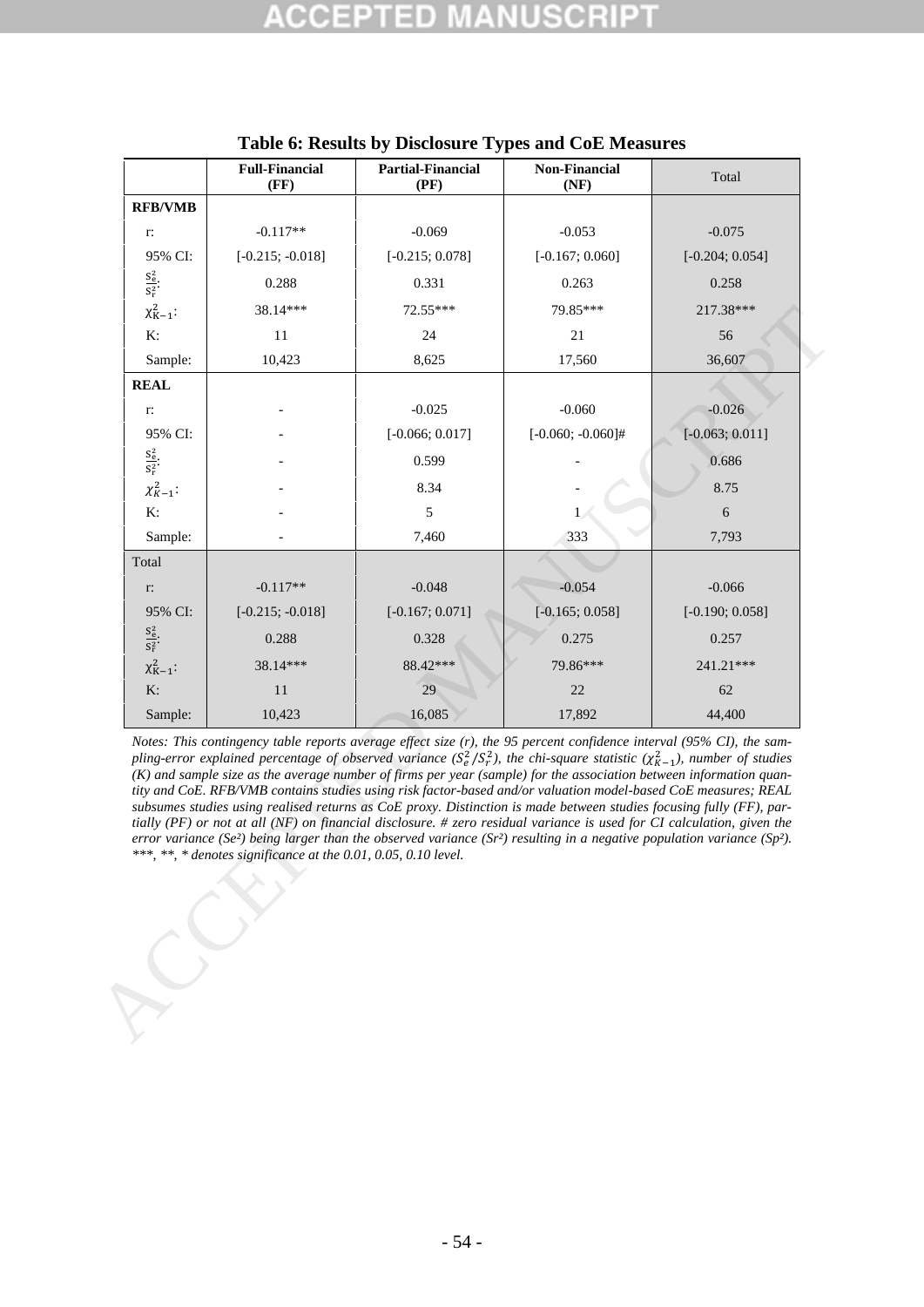<span id="page-57-0"></span>

|                         | <b>Full-Financial</b><br>(FF) | <b>Partial-Financial</b><br>(PF) | <b>Non-Financial</b><br>(NF)                                                                                                                                                                                                                                                                                                                                                                                                                                                                                                                                                                                                                                                                                                                                                                                                                                                                                                                                                                                                                       | Total             |
|-------------------------|-------------------------------|----------------------------------|----------------------------------------------------------------------------------------------------------------------------------------------------------------------------------------------------------------------------------------------------------------------------------------------------------------------------------------------------------------------------------------------------------------------------------------------------------------------------------------------------------------------------------------------------------------------------------------------------------------------------------------------------------------------------------------------------------------------------------------------------------------------------------------------------------------------------------------------------------------------------------------------------------------------------------------------------------------------------------------------------------------------------------------------------|-------------------|
| <b>SCI</b>              |                               |                                  |                                                                                                                                                                                                                                                                                                                                                                                                                                                                                                                                                                                                                                                                                                                                                                                                                                                                                                                                                                                                                                                    |                   |
| $\Gamma$                | $-0.101***$                   | $-0.039$                         | $-0.052$                                                                                                                                                                                                                                                                                                                                                                                                                                                                                                                                                                                                                                                                                                                                                                                                                                                                                                                                                                                                                                           | $-0.050$          |
| 95% CI:                 | $[-0.215; -0.018]$            | $[-0.145; 0.067]$                | $[-0.217; 0.12]$                                                                                                                                                                                                                                                                                                                                                                                                                                                                                                                                                                                                                                                                                                                                                                                                                                                                                                                                                                                                                                   | $[-0.179; 0.079]$ |
| $\frac{S_e^2}{S_r^2}$   | 0.654                         | 0.317                            | 0.205                                                                                                                                                                                                                                                                                                                                                                                                                                                                                                                                                                                                                                                                                                                                                                                                                                                                                                                                                                                                                                              | 0.270             |
| $\chi^2_{K-1}$ :        | 9.17*                         | 60.00***                         | 63.36***                                                                                                                                                                                                                                                                                                                                                                                                                                                                                                                                                                                                                                                                                                                                                                                                                                                                                                                                                                                                                                           | 140.89***         |
| K:                      | 6                             | 19                               | 13                                                                                                                                                                                                                                                                                                                                                                                                                                                                                                                                                                                                                                                                                                                                                                                                                                                                                                                                                                                                                                                 | 38                |
| Sample:                 | 2,537                         | 13,934                           | 7,098                                                                                                                                                                                                                                                                                                                                                                                                                                                                                                                                                                                                                                                                                                                                                                                                                                                                                                                                                                                                                                              | 23,569            |
| <b>EXI</b>              |                               |                                  |                                                                                                                                                                                                                                                                                                                                                                                                                                                                                                                                                                                                                                                                                                                                                                                                                                                                                                                                                                                                                                                    |                   |
| $\Gamma.$               | $-0.049$                      | $-0.128*$                        | $-0.026$                                                                                                                                                                                                                                                                                                                                                                                                                                                                                                                                                                                                                                                                                                                                                                                                                                                                                                                                                                                                                                           | $-0.104$          |
| 95% CI:                 | $[-0.049; -0.049]$ #          | $[-0.278; 0.022]$                | $[-0.026; -0.026]$ #                                                                                                                                                                                                                                                                                                                                                                                                                                                                                                                                                                                                                                                                                                                                                                                                                                                                                                                                                                                                                               | $[-0.231; 0.023]$ |
| $\frac{S_e^2}{S_r^2}$   | 1509.313                      | 0.500                            | 1.980                                                                                                                                                                                                                                                                                                                                                                                                                                                                                                                                                                                                                                                                                                                                                                                                                                                                                                                                                                                                                                              | 0.594             |
| $\chi^2_{K-1}$ :        | 0.00                          | 18.00**                          | 1.01                                                                                                                                                                                                                                                                                                                                                                                                                                                                                                                                                                                                                                                                                                                                                                                                                                                                                                                                                                                                                                               | 21.89**           |
| K:                      | $\overline{c}$                | 9                                | $\overline{2}$                                                                                                                                                                                                                                                                                                                                                                                                                                                                                                                                                                                                                                                                                                                                                                                                                                                                                                                                                                                                                                     | 13                |
| Sample:                 | 456                           | 1,492                            | 127                                                                                                                                                                                                                                                                                                                                                                                                                                                                                                                                                                                                                                                                                                                                                                                                                                                                                                                                                                                                                                                | 2,075             |
| <b>Dummy</b>            |                               |                                  |                                                                                                                                                                                                                                                                                                                                                                                                                                                                                                                                                                                                                                                                                                                                                                                                                                                                                                                                                                                                                                                    |                   |
| r:                      | $-0.126**$                    | $-0.062$                         | $-0.055*$                                                                                                                                                                                                                                                                                                                                                                                                                                                                                                                                                                                                                                                                                                                                                                                                                                                                                                                                                                                                                                          | $-0.083$          |
| 95% CI:                 | $[-0.232; -0.020]$            | $[-0.062; -0.062]$ #             | $[-0.109; 0.00]$                                                                                                                                                                                                                                                                                                                                                                                                                                                                                                                                                                                                                                                                                                                                                                                                                                                                                                                                                                                                                                   | $[-0.186; 0.020]$ |
| $\frac{S_e^2}{S_r^2}$ . | 0.117                         |                                  | 0.456                                                                                                                                                                                                                                                                                                                                                                                                                                                                                                                                                                                                                                                                                                                                                                                                                                                                                                                                                                                                                                              | 0.173             |
| $\chi^2_{K-1}$ :        | 25.60***                      |                                  | 15.36**                                                                                                                                                                                                                                                                                                                                                                                                                                                                                                                                                                                                                                                                                                                                                                                                                                                                                                                                                                                                                                            | 63.47***          |
| K:                      | 3                             |                                  | 7                                                                                                                                                                                                                                                                                                                                                                                                                                                                                                                                                                                                                                                                                                                                                                                                                                                                                                                                                                                                                                                  | 11                |
| Sample:                 | 7,430                         | 659                              | 10,667                                                                                                                                                                                                                                                                                                                                                                                                                                                                                                                                                                                                                                                                                                                                                                                                                                                                                                                                                                                                                                             | 18,756            |
| Total                   |                               |                                  |                                                                                                                                                                                                                                                                                                                                                                                                                                                                                                                                                                                                                                                                                                                                                                                                                                                                                                                                                                                                                                                    |                   |
| r:                      | $-0.117**$                    | $-0.048$                         | $-0.054$                                                                                                                                                                                                                                                                                                                                                                                                                                                                                                                                                                                                                                                                                                                                                                                                                                                                                                                                                                                                                                           | $-0.066$          |
| 95% CI:                 | $[-0.215; -0.018]$            | $[-0.167; 0.071]$                | $[-0.165; 0.058]$                                                                                                                                                                                                                                                                                                                                                                                                                                                                                                                                                                                                                                                                                                                                                                                                                                                                                                                                                                                                                                  | $[-0.190; 0.058]$ |
| $\frac{S_e^2}{S_r^2}$   | 0.288                         | 0.328                            | 0.275                                                                                                                                                                                                                                                                                                                                                                                                                                                                                                                                                                                                                                                                                                                                                                                                                                                                                                                                                                                                                                              | 0.257             |
| $\chi^2_{K-1}$ :        | 38.14***                      | 88.42***                         | 79.86***                                                                                                                                                                                                                                                                                                                                                                                                                                                                                                                                                                                                                                                                                                                                                                                                                                                                                                                                                                                                                                           | 241.21***         |
| K:                      | 11                            | 29                               | 22                                                                                                                                                                                                                                                                                                                                                                                                                                                                                                                                                                                                                                                                                                                                                                                                                                                                                                                                                                                                                                                 | 62                |
| Sample:                 | 10,423                        | 16,085                           | 17,892                                                                                                                                                                                                                                                                                                                                                                                                                                                                                                                                                                                                                                                                                                                                                                                                                                                                                                                                                                                                                                             | 44,400            |
|                         |                               |                                  | Notes: This contingency table reports average effect size $(r)$ , the 95 percent confidence interval (95% CI), the sam-<br>pling-error explained percentage of observed variance $(S_e^2/S_r^2)$ , the chi-square statistic $(\chi_{K-1}^2)$ , number of studies<br>(K) and sample size as the average number of firms per year (sample) for the association between information quan-<br>tity and CoE. Distinction is made between type of disclosures—studies focusing fully (FF), partially (PF) or not at all<br>(NF) on financial disclosure—and disclosure metrics— studies using self-constructed disclosure indexes (SCI), ex-<br>ternally provided third-party indices (EXI) or simple dummy variables to distinguish between disclosing and non-<br>disclosing firms (Dummy). # zero residual variance is used for CI calculation, given the error variance (Se <sup>2</sup> ) being<br>larger than the observed variance (Sr <sup>2</sup> ) resulting in a negative population variance (Sp <sup>2</sup> ). ***, **, * denotes signifi- |                   |

**Table 7: Results by Disclosure Types and Disclosure Metrics**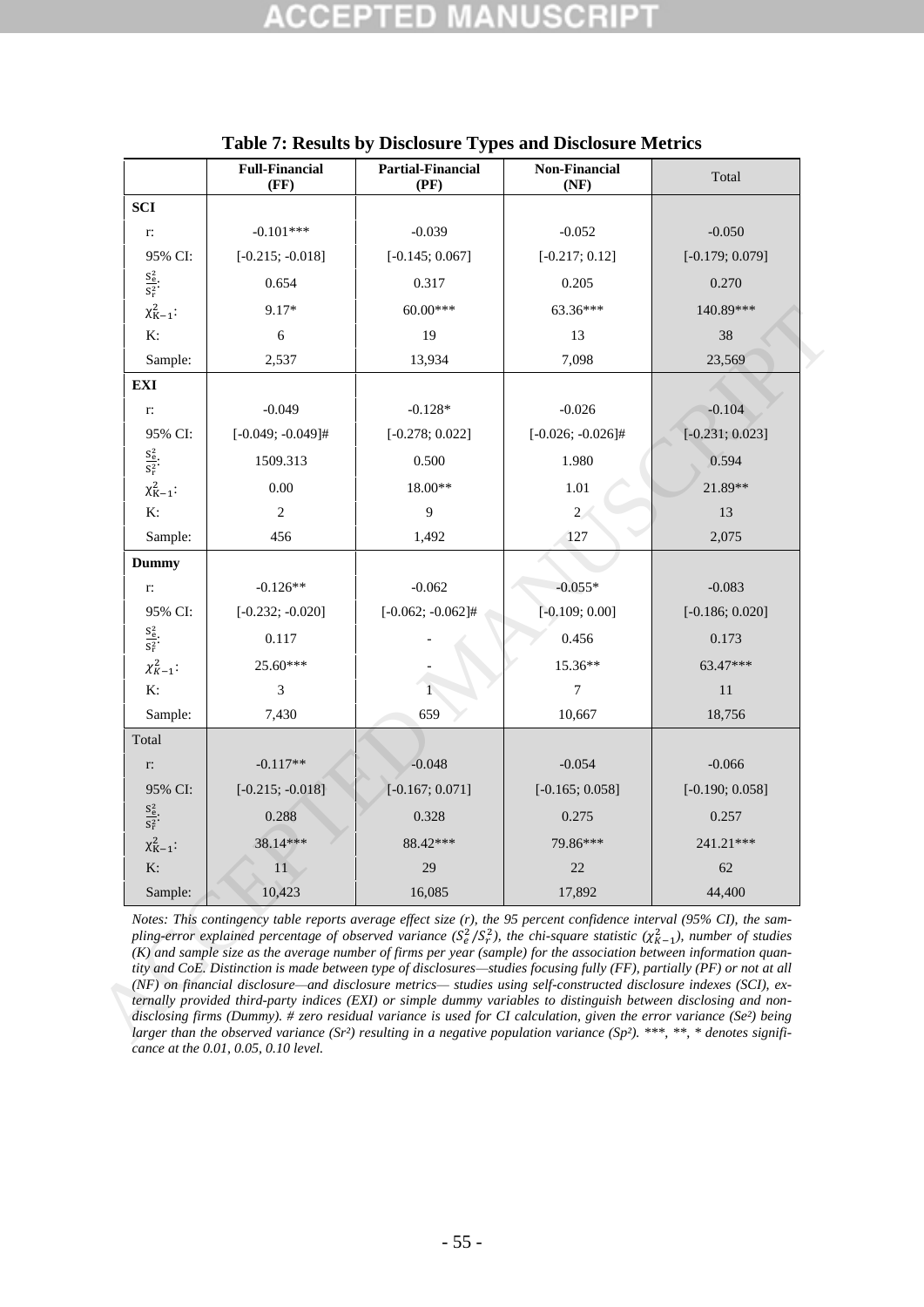<span id="page-58-0"></span>

| <b>US</b><br>$-0.050$<br>$-0.056**$<br>$-0.022$<br>$-0.039$<br>r:<br>95% CI:<br>$[-0.136;0.035]$<br>$[-0.102; -0.010]$<br>$[-0.073; 0.028]$<br>$\frac{S_e^2}{S_r^2}$<br>0.484<br>0.720<br>0.592<br>0.539<br>$\chi^2_{K-1}$ :<br>12.39*<br>13.88<br>15.20*<br>K:<br>$\sqrt{6}$<br>9<br>$10\,$<br>25<br>Sample:<br>6,986<br>19,599<br>3,346<br>9,267<br>Non-US<br>$-0.131$<br>$-0.173*$<br>$-0.098$<br>$-0.139$<br>r:<br>95% CI:<br>$[-0.131; -0.131]$ #<br>$[-0.264;0.069]$<br>$[-0.375; 0.028]$<br>$\frac{S_e^2}{S_r^2}$<br>0.437<br>0.517<br>0.478<br>1.352<br>$\chi^2_{K-1}$ :<br>19.33**<br>34.33***<br>2.96<br>K:<br>$\overline{4}$<br>15<br><b>10</b><br>29<br>1,266<br>Sample:<br>768<br>1,720<br>3,754<br>Panel B: High and Low Disclosure Regulation<br><b>HIGH</b><br>$-0.117**$<br>$-0.035$<br>$-0.053$<br>$-0.062$<br>r:<br>95% CI:<br>$[-0.220; -0.014]$<br>$[-0.093; 0.024]$<br>$[-0.166; 0.061]$<br>$\frac{S_e^2}{S_r^2}$<br>0.544<br>0.262<br>0.203<br>0.221<br>$\chi^2_{K-1}$ :<br>38.13***<br>27.58**<br>69.05***<br>K:<br>10<br>15<br>14<br>39<br>Sample:<br>9,978<br>14,118<br>40,446<br>16,351<br>LOW<br>$-0.111$<br>$-0.153$<br>$-0.083$<br>$-0.126$<br>r:<br>$[-0.111; -0.111]$ #<br>95% CI:<br>$[-0.381; 0.075]$<br>$[-0.187; 0.021]$<br>$\frac{S_e^2}{S_r^2}$<br>0.320<br>0.721<br>0.400<br>$\chi^2_{K-1}$ :<br>37.47***<br>9.71<br>K:<br>$\boldsymbol{7}$<br>$20\,$<br>12<br>1<br>1,800<br>445<br>944<br>3,188 |         | <b>Full-Financial</b><br>(FF) | <b>Partial-Financial</b><br>(PF) | Non-Financial<br>(NF) | Total             |
|-----------------------------------------------------------------------------------------------------------------------------------------------------------------------------------------------------------------------------------------------------------------------------------------------------------------------------------------------------------------------------------------------------------------------------------------------------------------------------------------------------------------------------------------------------------------------------------------------------------------------------------------------------------------------------------------------------------------------------------------------------------------------------------------------------------------------------------------------------------------------------------------------------------------------------------------------------------------------------------------------------------------------------------------------------------------------------------------------------------------------------------------------------------------------------------------------------------------------------------------------------------------------------------------------------------------------------------------------------------------------------------------------------------------------------------------|---------|-------------------------------|----------------------------------|-----------------------|-------------------|
|                                                                                                                                                                                                                                                                                                                                                                                                                                                                                                                                                                                                                                                                                                                                                                                                                                                                                                                                                                                                                                                                                                                                                                                                                                                                                                                                                                                                                                         |         |                               |                                  |                       |                   |
|                                                                                                                                                                                                                                                                                                                                                                                                                                                                                                                                                                                                                                                                                                                                                                                                                                                                                                                                                                                                                                                                                                                                                                                                                                                                                                                                                                                                                                         |         |                               |                                  |                       |                   |
|                                                                                                                                                                                                                                                                                                                                                                                                                                                                                                                                                                                                                                                                                                                                                                                                                                                                                                                                                                                                                                                                                                                                                                                                                                                                                                                                                                                                                                         |         |                               |                                  |                       | $[-0.104; 0.026]$ |
|                                                                                                                                                                                                                                                                                                                                                                                                                                                                                                                                                                                                                                                                                                                                                                                                                                                                                                                                                                                                                                                                                                                                                                                                                                                                                                                                                                                                                                         |         |                               |                                  |                       |                   |
|                                                                                                                                                                                                                                                                                                                                                                                                                                                                                                                                                                                                                                                                                                                                                                                                                                                                                                                                                                                                                                                                                                                                                                                                                                                                                                                                                                                                                                         |         |                               |                                  |                       | 46.38***          |
|                                                                                                                                                                                                                                                                                                                                                                                                                                                                                                                                                                                                                                                                                                                                                                                                                                                                                                                                                                                                                                                                                                                                                                                                                                                                                                                                                                                                                                         |         |                               |                                  |                       |                   |
|                                                                                                                                                                                                                                                                                                                                                                                                                                                                                                                                                                                                                                                                                                                                                                                                                                                                                                                                                                                                                                                                                                                                                                                                                                                                                                                                                                                                                                         |         |                               |                                  |                       |                   |
|                                                                                                                                                                                                                                                                                                                                                                                                                                                                                                                                                                                                                                                                                                                                                                                                                                                                                                                                                                                                                                                                                                                                                                                                                                                                                                                                                                                                                                         |         |                               |                                  |                       |                   |
|                                                                                                                                                                                                                                                                                                                                                                                                                                                                                                                                                                                                                                                                                                                                                                                                                                                                                                                                                                                                                                                                                                                                                                                                                                                                                                                                                                                                                                         |         |                               |                                  |                       |                   |
|                                                                                                                                                                                                                                                                                                                                                                                                                                                                                                                                                                                                                                                                                                                                                                                                                                                                                                                                                                                                                                                                                                                                                                                                                                                                                                                                                                                                                                         |         |                               |                                  |                       | $[-0.361; 0.037]$ |
|                                                                                                                                                                                                                                                                                                                                                                                                                                                                                                                                                                                                                                                                                                                                                                                                                                                                                                                                                                                                                                                                                                                                                                                                                                                                                                                                                                                                                                         |         |                               |                                  |                       |                   |
|                                                                                                                                                                                                                                                                                                                                                                                                                                                                                                                                                                                                                                                                                                                                                                                                                                                                                                                                                                                                                                                                                                                                                                                                                                                                                                                                                                                                                                         |         |                               |                                  |                       | $60.68***$        |
|                                                                                                                                                                                                                                                                                                                                                                                                                                                                                                                                                                                                                                                                                                                                                                                                                                                                                                                                                                                                                                                                                                                                                                                                                                                                                                                                                                                                                                         |         |                               |                                  |                       |                   |
|                                                                                                                                                                                                                                                                                                                                                                                                                                                                                                                                                                                                                                                                                                                                                                                                                                                                                                                                                                                                                                                                                                                                                                                                                                                                                                                                                                                                                                         |         |                               |                                  |                       |                   |
|                                                                                                                                                                                                                                                                                                                                                                                                                                                                                                                                                                                                                                                                                                                                                                                                                                                                                                                                                                                                                                                                                                                                                                                                                                                                                                                                                                                                                                         |         |                               |                                  |                       |                   |
|                                                                                                                                                                                                                                                                                                                                                                                                                                                                                                                                                                                                                                                                                                                                                                                                                                                                                                                                                                                                                                                                                                                                                                                                                                                                                                                                                                                                                                         |         |                               |                                  |                       |                   |
|                                                                                                                                                                                                                                                                                                                                                                                                                                                                                                                                                                                                                                                                                                                                                                                                                                                                                                                                                                                                                                                                                                                                                                                                                                                                                                                                                                                                                                         |         |                               |                                  |                       |                   |
|                                                                                                                                                                                                                                                                                                                                                                                                                                                                                                                                                                                                                                                                                                                                                                                                                                                                                                                                                                                                                                                                                                                                                                                                                                                                                                                                                                                                                                         |         |                               |                                  |                       | $[-0.176; 0.052]$ |
|                                                                                                                                                                                                                                                                                                                                                                                                                                                                                                                                                                                                                                                                                                                                                                                                                                                                                                                                                                                                                                                                                                                                                                                                                                                                                                                                                                                                                                         |         |                               |                                  |                       |                   |
|                                                                                                                                                                                                                                                                                                                                                                                                                                                                                                                                                                                                                                                                                                                                                                                                                                                                                                                                                                                                                                                                                                                                                                                                                                                                                                                                                                                                                                         |         |                               |                                  |                       | 176.65***         |
|                                                                                                                                                                                                                                                                                                                                                                                                                                                                                                                                                                                                                                                                                                                                                                                                                                                                                                                                                                                                                                                                                                                                                                                                                                                                                                                                                                                                                                         |         |                               |                                  |                       |                   |
|                                                                                                                                                                                                                                                                                                                                                                                                                                                                                                                                                                                                                                                                                                                                                                                                                                                                                                                                                                                                                                                                                                                                                                                                                                                                                                                                                                                                                                         |         |                               |                                  |                       |                   |
|                                                                                                                                                                                                                                                                                                                                                                                                                                                                                                                                                                                                                                                                                                                                                                                                                                                                                                                                                                                                                                                                                                                                                                                                                                                                                                                                                                                                                                         |         |                               |                                  |                       |                   |
|                                                                                                                                                                                                                                                                                                                                                                                                                                                                                                                                                                                                                                                                                                                                                                                                                                                                                                                                                                                                                                                                                                                                                                                                                                                                                                                                                                                                                                         |         |                               |                                  |                       |                   |
|                                                                                                                                                                                                                                                                                                                                                                                                                                                                                                                                                                                                                                                                                                                                                                                                                                                                                                                                                                                                                                                                                                                                                                                                                                                                                                                                                                                                                                         |         |                               |                                  |                       | $[-0.314; 0.061]$ |
|                                                                                                                                                                                                                                                                                                                                                                                                                                                                                                                                                                                                                                                                                                                                                                                                                                                                                                                                                                                                                                                                                                                                                                                                                                                                                                                                                                                                                                         |         |                               |                                  |                       |                   |
|                                                                                                                                                                                                                                                                                                                                                                                                                                                                                                                                                                                                                                                                                                                                                                                                                                                                                                                                                                                                                                                                                                                                                                                                                                                                                                                                                                                                                                         |         |                               |                                  |                       | 50.04***          |
|                                                                                                                                                                                                                                                                                                                                                                                                                                                                                                                                                                                                                                                                                                                                                                                                                                                                                                                                                                                                                                                                                                                                                                                                                                                                                                                                                                                                                                         |         |                               |                                  |                       |                   |
|                                                                                                                                                                                                                                                                                                                                                                                                                                                                                                                                                                                                                                                                                                                                                                                                                                                                                                                                                                                                                                                                                                                                                                                                                                                                                                                                                                                                                                         | Sample: |                               |                                  |                       |                   |
| Table continued next page.                                                                                                                                                                                                                                                                                                                                                                                                                                                                                                                                                                                                                                                                                                                                                                                                                                                                                                                                                                                                                                                                                                                                                                                                                                                                                                                                                                                                              |         |                               |                                  |                       |                   |

## **Table 8: Results by Disclosure Types and Disclosure Regimes**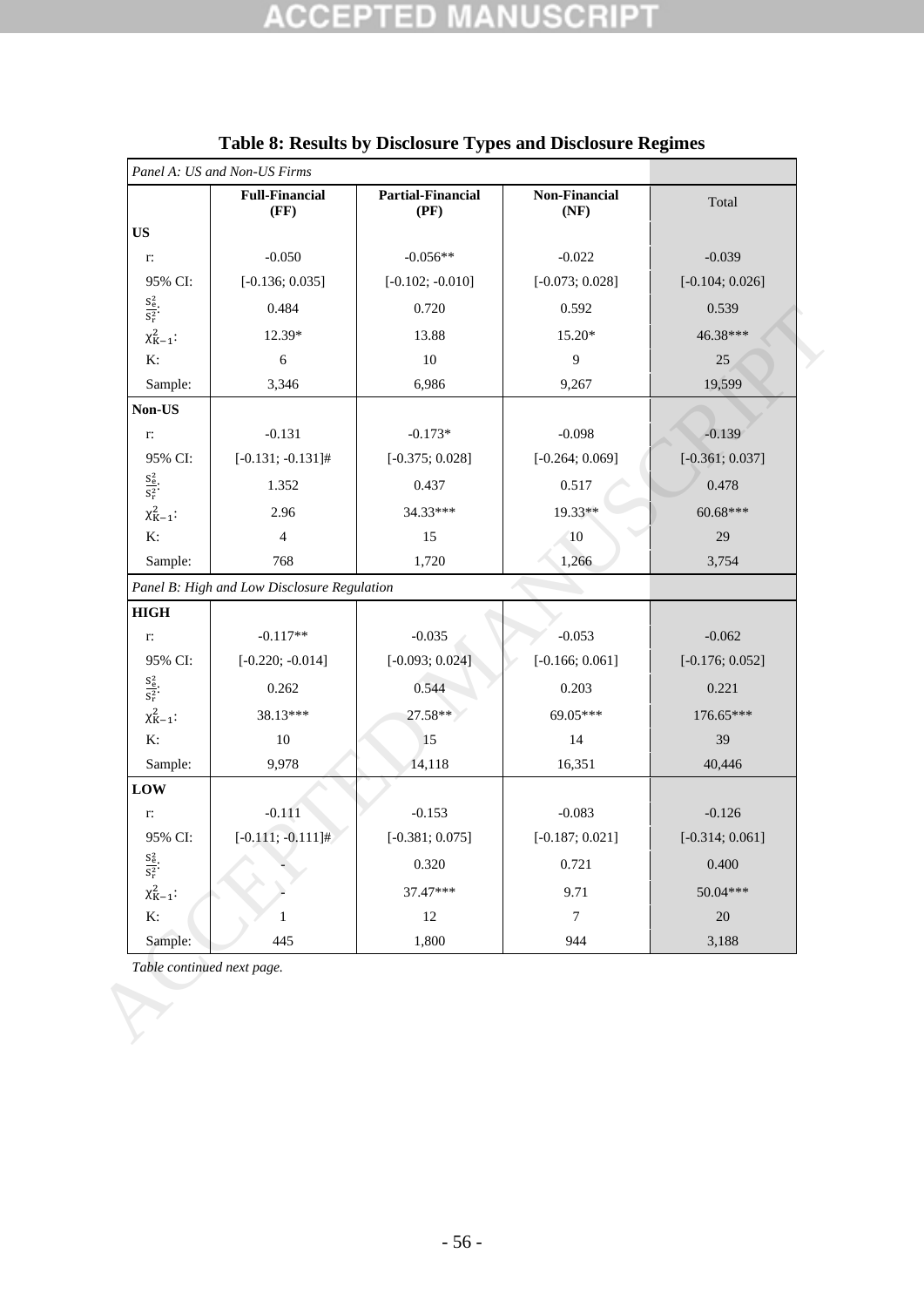|                         | <b>Full-Financial</b><br>(FF)                                                                                                                                                                                                                                                                                                                                                                                                                                                                                                                                                                                                                                                                                                                                                                                                                                                                                                                                                                                                                                                                                                                                                                                                                                                                                                                                                            | <b>Partial-Financial</b><br>(PF) | <b>Non-Financial</b><br>(NF) | Total             |
|-------------------------|------------------------------------------------------------------------------------------------------------------------------------------------------------------------------------------------------------------------------------------------------------------------------------------------------------------------------------------------------------------------------------------------------------------------------------------------------------------------------------------------------------------------------------------------------------------------------------------------------------------------------------------------------------------------------------------------------------------------------------------------------------------------------------------------------------------------------------------------------------------------------------------------------------------------------------------------------------------------------------------------------------------------------------------------------------------------------------------------------------------------------------------------------------------------------------------------------------------------------------------------------------------------------------------------------------------------------------------------------------------------------------------|----------------------------------|------------------------------|-------------------|
| <b>HDE</b>              |                                                                                                                                                                                                                                                                                                                                                                                                                                                                                                                                                                                                                                                                                                                                                                                                                                                                                                                                                                                                                                                                                                                                                                                                                                                                                                                                                                                          |                                  |                              |                   |
| r:                      | $-0.060$                                                                                                                                                                                                                                                                                                                                                                                                                                                                                                                                                                                                                                                                                                                                                                                                                                                                                                                                                                                                                                                                                                                                                                                                                                                                                                                                                                                 | $-0.056***$                      | $-0.026$                     | $-0.043$          |
| 95% CI:                 | $[-0.159; 0.039]$                                                                                                                                                                                                                                                                                                                                                                                                                                                                                                                                                                                                                                                                                                                                                                                                                                                                                                                                                                                                                                                                                                                                                                                                                                                                                                                                                                        | $[-0.097; -0.015]$               | $[-0.107; 0.054]$            | $[-0.122; 0.037]$ |
| $\frac{S_e^2}{S_r^2}$ . | 0.490                                                                                                                                                                                                                                                                                                                                                                                                                                                                                                                                                                                                                                                                                                                                                                                                                                                                                                                                                                                                                                                                                                                                                                                                                                                                                                                                                                                    | 0.782                            | 0.426                        | 0.489             |
| $\chi^2_{K-1}$ :        | 18.38**                                                                                                                                                                                                                                                                                                                                                                                                                                                                                                                                                                                                                                                                                                                                                                                                                                                                                                                                                                                                                                                                                                                                                                                                                                                                                                                                                                                  | 14.07                            | 28.14***                     | 65.46***          |
| K:                      | 9                                                                                                                                                                                                                                                                                                                                                                                                                                                                                                                                                                                                                                                                                                                                                                                                                                                                                                                                                                                                                                                                                                                                                                                                                                                                                                                                                                                        | 11                               | 12                           | 32                |
| Sample:                 | 3,668                                                                                                                                                                                                                                                                                                                                                                                                                                                                                                                                                                                                                                                                                                                                                                                                                                                                                                                                                                                                                                                                                                                                                                                                                                                                                                                                                                                    | 7,016                            | 9,590                        | 20,275            |
| <b>LDE</b>              |                                                                                                                                                                                                                                                                                                                                                                                                                                                                                                                                                                                                                                                                                                                                                                                                                                                                                                                                                                                                                                                                                                                                                                                                                                                                                                                                                                                          |                                  |                              |                   |
| r:                      | $-0.111$                                                                                                                                                                                                                                                                                                                                                                                                                                                                                                                                                                                                                                                                                                                                                                                                                                                                                                                                                                                                                                                                                                                                                                                                                                                                                                                                                                                 | $-0.186*$                        | $-0.083$                     | $-0.141$          |
| 95% CI:                 | $[-0.111; -0.111]$ #                                                                                                                                                                                                                                                                                                                                                                                                                                                                                                                                                                                                                                                                                                                                                                                                                                                                                                                                                                                                                                                                                                                                                                                                                                                                                                                                                                     | $[-0.398; 0.026]$                | $[-0.187; 0.021]$            | $[-0.326; 0.044]$ |
| $\frac{S_e^2}{S_r^2}$ . |                                                                                                                                                                                                                                                                                                                                                                                                                                                                                                                                                                                                                                                                                                                                                                                                                                                                                                                                                                                                                                                                                                                                                                                                                                                                                                                                                                                          | 0.390                            | 0.721                        | 0.429             |
| $\chi^2_{K-1}$ :        |                                                                                                                                                                                                                                                                                                                                                                                                                                                                                                                                                                                                                                                                                                                                                                                                                                                                                                                                                                                                                                                                                                                                                                                                                                                                                                                                                                                          | 30.74***                         | 9.71                         | 46.66***          |
| K:                      | 1                                                                                                                                                                                                                                                                                                                                                                                                                                                                                                                                                                                                                                                                                                                                                                                                                                                                                                                                                                                                                                                                                                                                                                                                                                                                                                                                                                                        | 12                               | $\tau$                       | $20\,$            |
| Sample:                 | 445                                                                                                                                                                                                                                                                                                                                                                                                                                                                                                                                                                                                                                                                                                                                                                                                                                                                                                                                                                                                                                                                                                                                                                                                                                                                                                                                                                                      | 1,491                            | 944                          | 2,879             |
| Total                   |                                                                                                                                                                                                                                                                                                                                                                                                                                                                                                                                                                                                                                                                                                                                                                                                                                                                                                                                                                                                                                                                                                                                                                                                                                                                                                                                                                                          |                                  |                              |                   |
| $\Gamma$                | $-0.117**$                                                                                                                                                                                                                                                                                                                                                                                                                                                                                                                                                                                                                                                                                                                                                                                                                                                                                                                                                                                                                                                                                                                                                                                                                                                                                                                                                                               | $-0.048$                         | $-0.054$                     | $-0.066$          |
| 95% CI:                 | $[-0.215; -0.018]$                                                                                                                                                                                                                                                                                                                                                                                                                                                                                                                                                                                                                                                                                                                                                                                                                                                                                                                                                                                                                                                                                                                                                                                                                                                                                                                                                                       | $[-0.167; 0.071]$                | $[-0.165; 0.058]$            | $[-0.190; 0.058]$ |
| $\frac{S_e^2}{S_r^2}$ . | 0.288                                                                                                                                                                                                                                                                                                                                                                                                                                                                                                                                                                                                                                                                                                                                                                                                                                                                                                                                                                                                                                                                                                                                                                                                                                                                                                                                                                                    | 0.328                            | 0.275                        | 0.257             |
| $\chi^2_{K-1}$ :        | 38.14***                                                                                                                                                                                                                                                                                                                                                                                                                                                                                                                                                                                                                                                                                                                                                                                                                                                                                                                                                                                                                                                                                                                                                                                                                                                                                                                                                                                 | 88.42***                         | 79.86***                     | 241.21***         |
| K:                      | 11                                                                                                                                                                                                                                                                                                                                                                                                                                                                                                                                                                                                                                                                                                                                                                                                                                                                                                                                                                                                                                                                                                                                                                                                                                                                                                                                                                                       | 29                               | 22                           | 62                |
| Sample:                 | 10,423                                                                                                                                                                                                                                                                                                                                                                                                                                                                                                                                                                                                                                                                                                                                                                                                                                                                                                                                                                                                                                                                                                                                                                                                                                                                                                                                                                                   | 16,085                           | 17,892                       | 44,400            |
|                         | Notes: This contingency table reports average effect size $(r)$ , the 95 percent confidence interval (95% CI), the sam-<br>pling-error explained percentage of observed variance $(S_e^2/S_r^2)$ , the chi-square statistic $(\chi_{K-1}^2)$ , number of studies<br>(K) and sample size as the average number of firms per year (sample) for the association between information quan-<br>tity and CoE. Distinction is made between types of disclosures (i.e., studies focusing fully (FF), partially (PF) or not<br>at all (NF) on financial disclosure) and the following disclosure regimes: Panel A reports results for US and non-US<br>firms, Panel B categorises studies according to their disclosure regulation scores, with studies below the sample<br>average of 0.83 being assigned to the LOW group and the remainder to the HIGH group; Panel C distinguishes<br>between high disclosure environments (HDE: US, CA, UK) and a low disclosure environments (LDE: AUS, BR, CH,<br>DE, EG, FR, ID, MY, SP, TW) with the respective countries assigned to each group in parentheses. # zero residual<br>variance is used for CI calculation, given the error variance (Se <sup>2</sup> ) being larger than the observed variance (Sr <sup>2</sup> )<br>resulting in a negative population variance $(Sp^2)$ . ***, **, * denotes significance at the 0.01, 0.05, 0.10 level. |                                  |                              |                   |

## **Table 8: [Results by Disclosure Types](#page-58-0) and Disclosure Regimes (cont.)**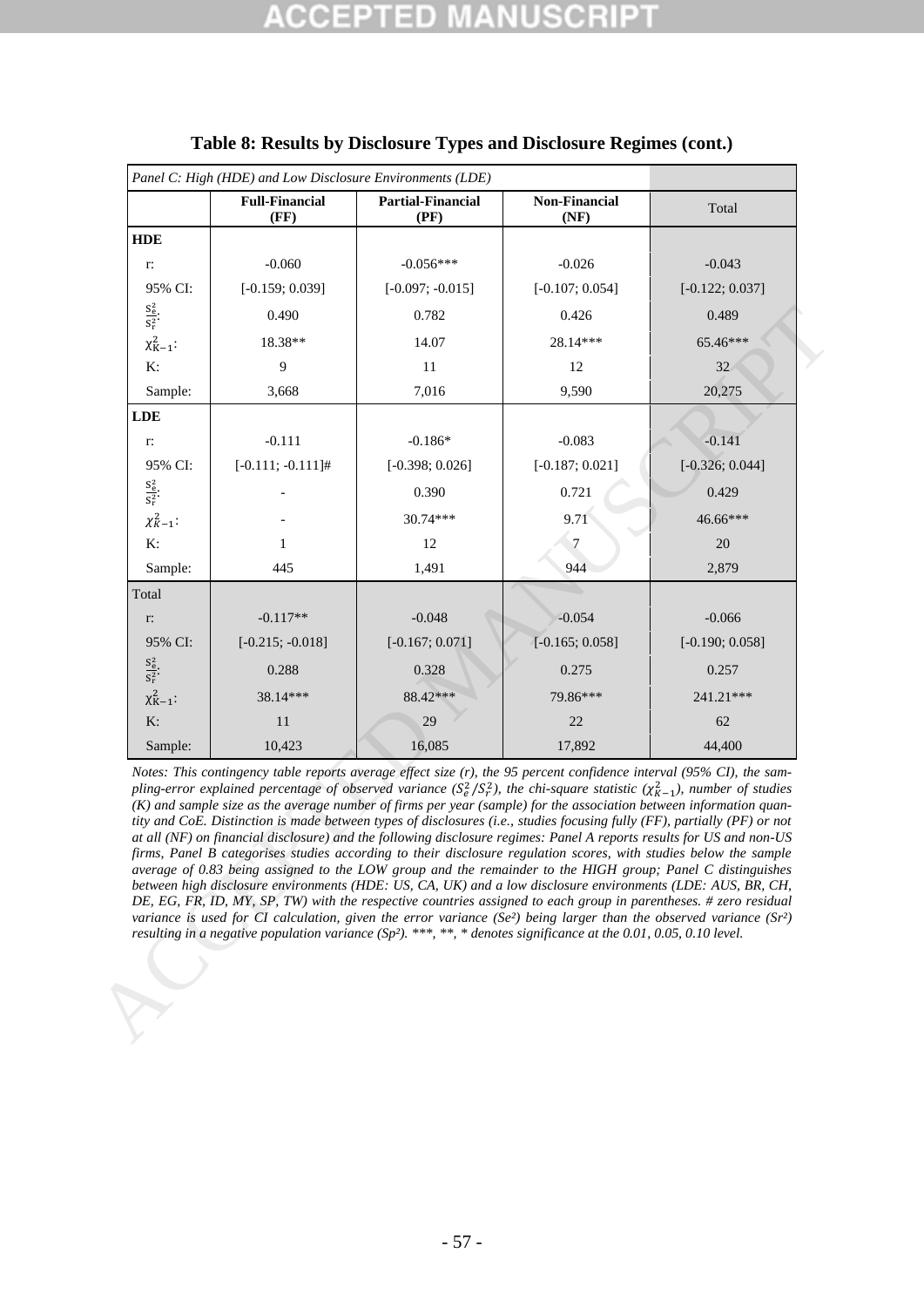<span id="page-60-0"></span>

|                         | Acc.Qual.                                                                                                                                                                                                                                                                                                                                                                                                                                                                                                                                                                                                                                                                                                                                                                                                                                                                                                                                                                                        | Analyst            | Total                |
|-------------------------|--------------------------------------------------------------------------------------------------------------------------------------------------------------------------------------------------------------------------------------------------------------------------------------------------------------------------------------------------------------------------------------------------------------------------------------------------------------------------------------------------------------------------------------------------------------------------------------------------------------------------------------------------------------------------------------------------------------------------------------------------------------------------------------------------------------------------------------------------------------------------------------------------------------------------------------------------------------------------------------------------|--------------------|----------------------|
| <b>RFB/VMB</b>          |                                                                                                                                                                                                                                                                                                                                                                                                                                                                                                                                                                                                                                                                                                                                                                                                                                                                                                                                                                                                  |                    |                      |
| $\Gamma.$               | $-0.074$                                                                                                                                                                                                                                                                                                                                                                                                                                                                                                                                                                                                                                                                                                                                                                                                                                                                                                                                                                                         | $-0.142***$        | $-0.082$             |
| 95% CI:                 | $[-0.168; 0.020]$                                                                                                                                                                                                                                                                                                                                                                                                                                                                                                                                                                                                                                                                                                                                                                                                                                                                                                                                                                                | $[-0.211; -0.073]$ | $[-0.183; 0.019]$    |
| $\frac{S_e^2}{S_r^2}$ . | 0.324                                                                                                                                                                                                                                                                                                                                                                                                                                                                                                                                                                                                                                                                                                                                                                                                                                                                                                                                                                                            | 0.554              | 0.304                |
| $\chi^2_{K-1}$ :        | 83.21***                                                                                                                                                                                                                                                                                                                                                                                                                                                                                                                                                                                                                                                                                                                                                                                                                                                                                                                                                                                         | $9.03*$            | 105.13***            |
| K:                      | 27                                                                                                                                                                                                                                                                                                                                                                                                                                                                                                                                                                                                                                                                                                                                                                                                                                                                                                                                                                                               | $\sqrt{5}$         | 32                   |
| Sample:                 | 24,194                                                                                                                                                                                                                                                                                                                                                                                                                                                                                                                                                                                                                                                                                                                                                                                                                                                                                                                                                                                           | 3,130              | 27,324               |
| <b>REAL</b>             |                                                                                                                                                                                                                                                                                                                                                                                                                                                                                                                                                                                                                                                                                                                                                                                                                                                                                                                                                                                                  |                    |                      |
| r:                      | $-0.014$                                                                                                                                                                                                                                                                                                                                                                                                                                                                                                                                                                                                                                                                                                                                                                                                                                                                                                                                                                                         | $-0.011$           | $-0.014$             |
| 95% CI:                 | $[-0.014; -0.014]$ #                                                                                                                                                                                                                                                                                                                                                                                                                                                                                                                                                                                                                                                                                                                                                                                                                                                                                                                                                                             | $[-0.053; 0.031]$  | $[-0.014; -0.014]$ # |
| $\frac{S_e^2}{S_r^2}$ . | 2.484                                                                                                                                                                                                                                                                                                                                                                                                                                                                                                                                                                                                                                                                                                                                                                                                                                                                                                                                                                                            | 0.517              | 1.675                |
| $\chi^2_{K-1}$ :        | 5.63                                                                                                                                                                                                                                                                                                                                                                                                                                                                                                                                                                                                                                                                                                                                                                                                                                                                                                                                                                                             | 3.87               | 9.55                 |
| K:                      | 14                                                                                                                                                                                                                                                                                                                                                                                                                                                                                                                                                                                                                                                                                                                                                                                                                                                                                                                                                                                               | $\overline{2}$     | 16                   |
| Sample:                 | 23,826                                                                                                                                                                                                                                                                                                                                                                                                                                                                                                                                                                                                                                                                                                                                                                                                                                                                                                                                                                                           | 4,111              | 27,937               |
| Total                   |                                                                                                                                                                                                                                                                                                                                                                                                                                                                                                                                                                                                                                                                                                                                                                                                                                                                                                                                                                                                  |                    |                      |
| $\Gamma\colon$          | $-0.044$                                                                                                                                                                                                                                                                                                                                                                                                                                                                                                                                                                                                                                                                                                                                                                                                                                                                                                                                                                                         | $-0.067$           | $-0.048$             |
| 95% CI:                 | $[-0.129; 0.040]$                                                                                                                                                                                                                                                                                                                                                                                                                                                                                                                                                                                                                                                                                                                                                                                                                                                                                                                                                                                | $[-0.206; 0.071]$  | $[-0.142; 0.047]$    |
| $\frac{S_e^2}{S_r^2}$   | 0.313                                                                                                                                                                                                                                                                                                                                                                                                                                                                                                                                                                                                                                                                                                                                                                                                                                                                                                                                                                                            | 0.161              | 0.270                |
| $\chi^2_{K-1}$ :        | 131.18***                                                                                                                                                                                                                                                                                                                                                                                                                                                                                                                                                                                                                                                                                                                                                                                                                                                                                                                                                                                        | 43.50***           | 177.89***            |
| K:                      | 41                                                                                                                                                                                                                                                                                                                                                                                                                                                                                                                                                                                                                                                                                                                                                                                                                                                                                                                                                                                               | $\overline{7}$     | 48                   |
| Sample:                 | 48,020                                                                                                                                                                                                                                                                                                                                                                                                                                                                                                                                                                                                                                                                                                                                                                                                                                                                                                                                                                                           | 7,241              | 55,261               |
|                         | Notes: This contingency table reports average effect size $(r)$ , the 95 percent confidence interval (95% CI), the sam-<br>pling-error explained percentage of observed variance $(S_e^2/S_r^2)$ , the chi-square statistic $(\chi_{K-1}^2)$ , number of studies<br>(K) and sample size as the average number of firms per year (sample) for the association between Information Preci-<br>sion and CoE. RFB/VMB contains studies using risk factor-based and/or valuation model-based CoE measures;<br>REAL subsumes studies using realised returns as CoE proxy. Distinction is made between studies applying account-<br>ing quality (Acc.Qual.) and analyst-based (Analyst) proxies for Precision. # zero residual variance is used for CI<br>calculation, given the error variance (Se <sup>2</sup> ) being larger than the observed variance (Sr <sup>2</sup> ) resulting in a negative popu-<br>lation variance $(Sp^2)$ , ***, **, * denotes significance at the 0.01, 0.05, 0.10 level. |                    |                      |
|                         |                                                                                                                                                                                                                                                                                                                                                                                                                                                                                                                                                                                                                                                                                                                                                                                                                                                                                                                                                                                                  |                    |                      |

## **Table 9: Results by Information Precision and CoE Measures**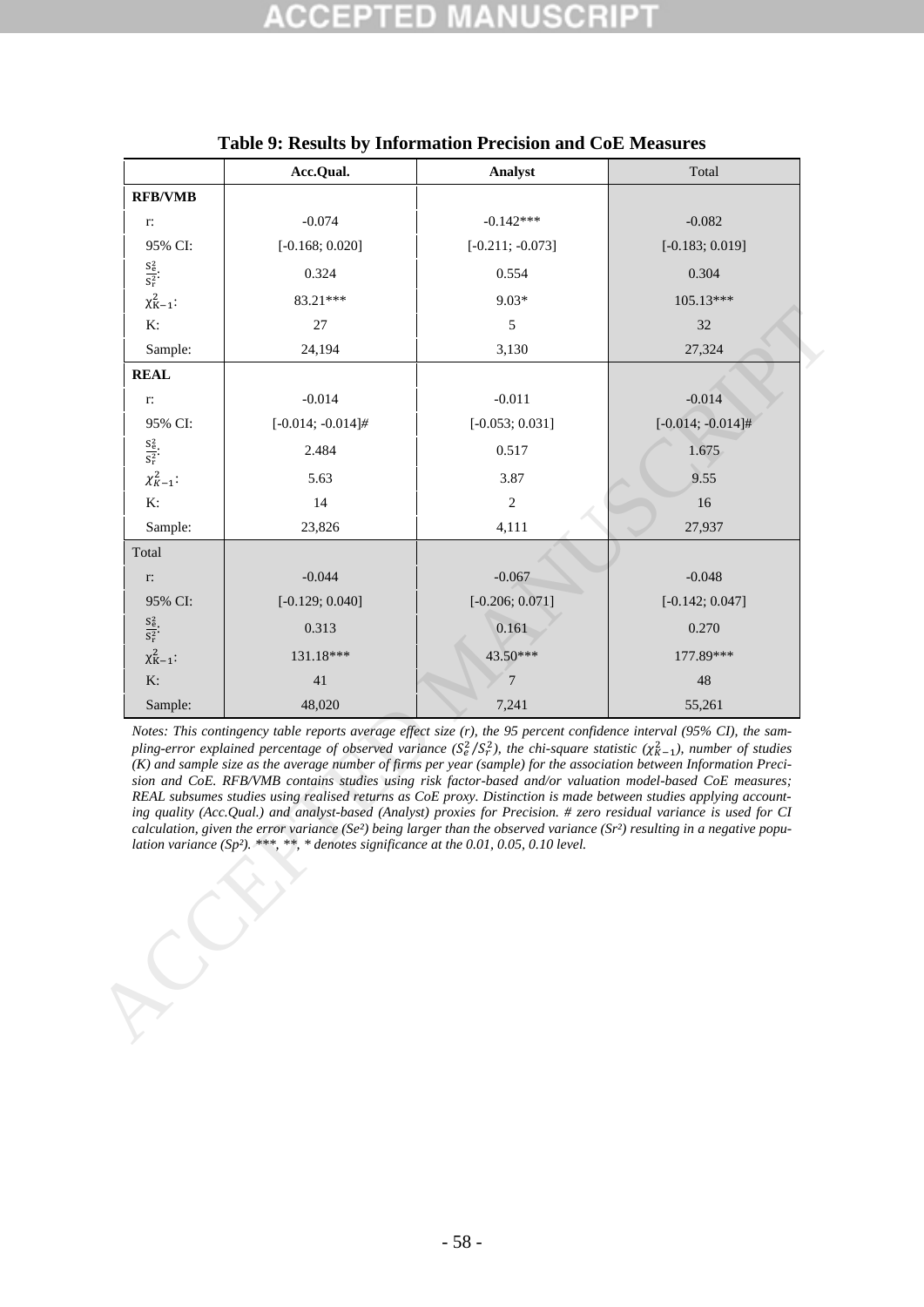<span id="page-61-0"></span>

|                         | <b>AQ-Metric</b>                                                                                                                                                                                                                                                                                                                                                                                                                                                                                                                                                                                                                                                                                                                                                                                                                                                                                                                                                                                                 | Non-AQ-Metric        | Total                |
|-------------------------|------------------------------------------------------------------------------------------------------------------------------------------------------------------------------------------------------------------------------------------------------------------------------------------------------------------------------------------------------------------------------------------------------------------------------------------------------------------------------------------------------------------------------------------------------------------------------------------------------------------------------------------------------------------------------------------------------------------------------------------------------------------------------------------------------------------------------------------------------------------------------------------------------------------------------------------------------------------------------------------------------------------|----------------------|----------------------|
| <b>RFB/VMB</b>          |                                                                                                                                                                                                                                                                                                                                                                                                                                                                                                                                                                                                                                                                                                                                                                                                                                                                                                                                                                                                                  |                      |                      |
| r:                      | $-0.082$                                                                                                                                                                                                                                                                                                                                                                                                                                                                                                                                                                                                                                                                                                                                                                                                                                                                                                                                                                                                         | $-0.063***$          | $-0.074$             |
| 95% CI:                 | $[-0.203; 0.038]$                                                                                                                                                                                                                                                                                                                                                                                                                                                                                                                                                                                                                                                                                                                                                                                                                                                                                                                                                                                                | $[-0.083; -0.043]$   | $[-0.168; 0.020]$    |
| $\frac{S_e^2}{S_r^2}$   | 0.220                                                                                                                                                                                                                                                                                                                                                                                                                                                                                                                                                                                                                                                                                                                                                                                                                                                                                                                                                                                                            | 0.918                | 0.324                |
| $\chi^2_{K-1}$ :        | 68.04***                                                                                                                                                                                                                                                                                                                                                                                                                                                                                                                                                                                                                                                                                                                                                                                                                                                                                                                                                                                                         | 13.08                | 83.21***             |
| K:                      | 15                                                                                                                                                                                                                                                                                                                                                                                                                                                                                                                                                                                                                                                                                                                                                                                                                                                                                                                                                                                                               | 12                   | 27                   |
| Sample:                 | 13,891                                                                                                                                                                                                                                                                                                                                                                                                                                                                                                                                                                                                                                                                                                                                                                                                                                                                                                                                                                                                           | 10,303               | 24,194               |
| <b>REAL</b>             |                                                                                                                                                                                                                                                                                                                                                                                                                                                                                                                                                                                                                                                                                                                                                                                                                                                                                                                                                                                                                  |                      |                      |
| r:                      | $-0.011$                                                                                                                                                                                                                                                                                                                                                                                                                                                                                                                                                                                                                                                                                                                                                                                                                                                                                                                                                                                                         | $-0.020$             | $-0.014$             |
| 95% CI:                 | $[-0.011; -0.011]$ #                                                                                                                                                                                                                                                                                                                                                                                                                                                                                                                                                                                                                                                                                                                                                                                                                                                                                                                                                                                             | $[-0.020; -0.020]$ # | $[-0.014; -0.014]$ # |
| $\frac{S_e^2}{S_r^2}$ . | 2.060                                                                                                                                                                                                                                                                                                                                                                                                                                                                                                                                                                                                                                                                                                                                                                                                                                                                                                                                                                                                            | 3.889                | 1.675                |
| $\chi^2_{K-1}$ :        | 3.40                                                                                                                                                                                                                                                                                                                                                                                                                                                                                                                                                                                                                                                                                                                                                                                                                                                                                                                                                                                                             | 1.80                 | 5.63                 |
| K:                      | $\overline{7}$                                                                                                                                                                                                                                                                                                                                                                                                                                                                                                                                                                                                                                                                                                                                                                                                                                                                                                                                                                                                   | $\overline{7}$       | 14                   |
| Sample:                 | 13,998                                                                                                                                                                                                                                                                                                                                                                                                                                                                                                                                                                                                                                                                                                                                                                                                                                                                                                                                                                                                           | 9,827                | 23,826               |
| Total                   |                                                                                                                                                                                                                                                                                                                                                                                                                                                                                                                                                                                                                                                                                                                                                                                                                                                                                                                                                                                                                  |                      |                      |
| r:                      | $-0.046$                                                                                                                                                                                                                                                                                                                                                                                                                                                                                                                                                                                                                                                                                                                                                                                                                                                                                                                                                                                                         | $-0.042**$           | $-0.044$             |
| 95% CI:                 | $[-0.154; 0.061]$                                                                                                                                                                                                                                                                                                                                                                                                                                                                                                                                                                                                                                                                                                                                                                                                                                                                                                                                                                                                | $[-0.074; -0.010]$   | $[-0.129; 0.040]$    |
| $\frac{S_e^2}{S_r^2}$   | 0.206                                                                                                                                                                                                                                                                                                                                                                                                                                                                                                                                                                                                                                                                                                                                                                                                                                                                                                                                                                                                            | 0.780                | 0.313                |
| $\chi^2_{K-1}$ :        | 106.59***                                                                                                                                                                                                                                                                                                                                                                                                                                                                                                                                                                                                                                                                                                                                                                                                                                                                                                                                                                                                        | 24.37                | 131.18***            |
| K:                      | 22                                                                                                                                                                                                                                                                                                                                                                                                                                                                                                                                                                                                                                                                                                                                                                                                                                                                                                                                                                                                               | 19                   | $41\,$               |
| Sample:                 | 27,889                                                                                                                                                                                                                                                                                                                                                                                                                                                                                                                                                                                                                                                                                                                                                                                                                                                                                                                                                                                                           | 20,131               | 48,020               |
|                         | Notes: This contingency table reports average effect size $(r)$ , the 95 percent confidence interval (95% CI), the sam-<br>pling-error explained percentage of observed variance $(S_e^2/S_r^2)$ , the chi-square statistic $(\chi_{K-1}^2)$ , number of studies<br>(K) and sample size as the average number of firms per year (sample) for the association between Accounting Quali-<br>ty and CoE. RFB/VMB contains studies using risk factor-based and/or valuation model-based CoE measures; REAL<br>subsumes studies using realised returns as CoE proxy. Distinction is made between studies applying an accrual<br>quality metric (AQ-Metric) and those alternative accounting quality measures (Non-AQ-Metric). # zero residual<br>variance is used for CI calculation, given the error variance (Se <sup>2</sup> ) being larger than the observed variance (Sr <sup>2</sup> )<br>resulting in a negative population variance $(Sp^2)$ . ***, **, * denotes significance at the 0.01, 0.05, 0.10 level. |                      |                      |
|                         |                                                                                                                                                                                                                                                                                                                                                                                                                                                                                                                                                                                                                                                                                                                                                                                                                                                                                                                                                                                                                  |                      |                      |

## **Table 10: Results by Accounting Quality and CoE Measures**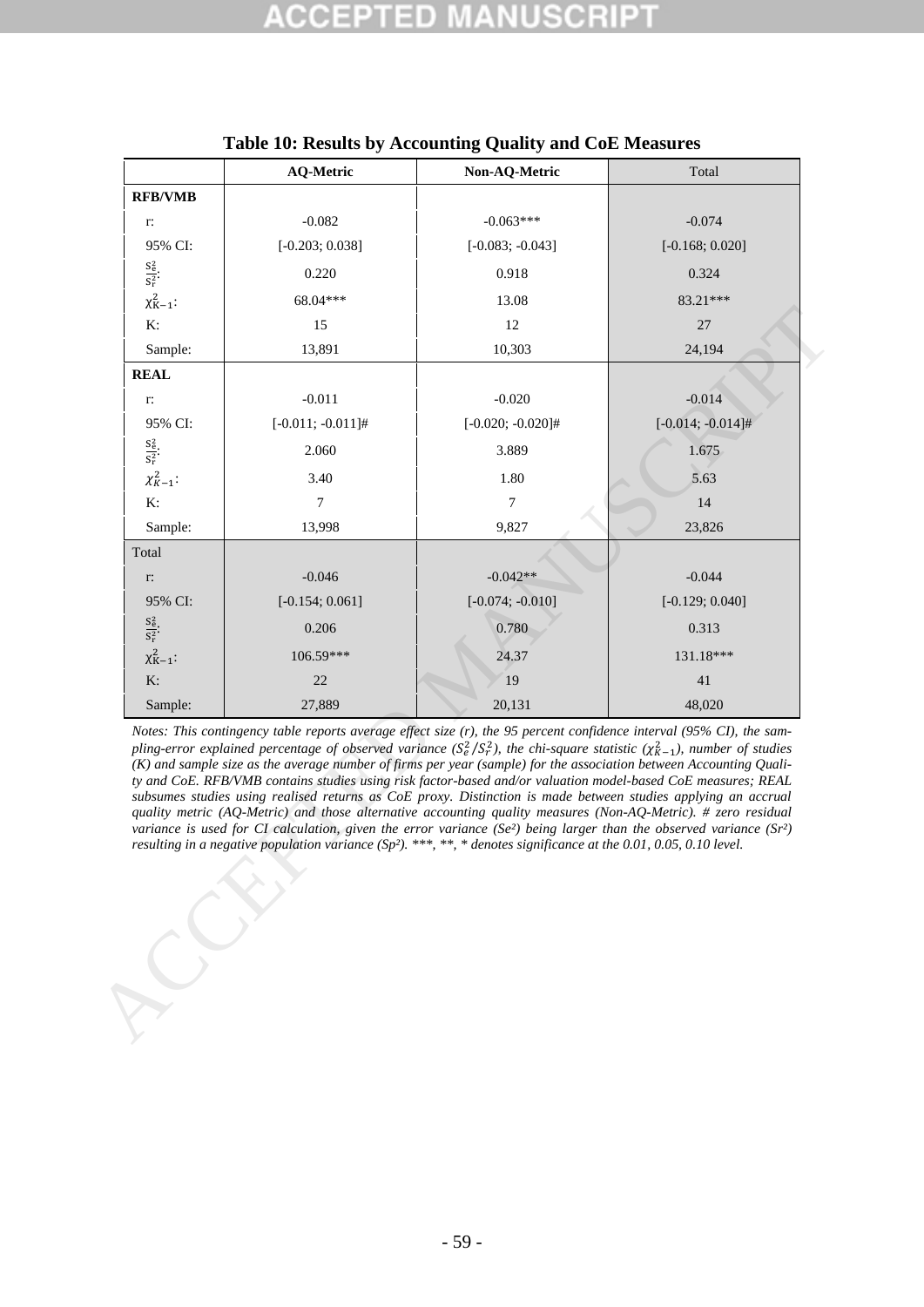|                         |                               |                      |                                                                                                                 |                      | <b>ACCEPTED MANUSCRIPT</b> |                   |                      |                      |
|-------------------------|-------------------------------|----------------------|-----------------------------------------------------------------------------------------------------------------|----------------------|----------------------------|-------------------|----------------------|----------------------|
|                         |                               |                      |                                                                                                                 |                      |                            |                   |                      |                      |
|                         | <b>Full-Financial</b><br>(FF) |                      | Table 11: Results by Disclosure Types, CoE Measures and Publication Quality<br><b>Partial-Financial</b><br>(PF) |                      | Non-Financial<br>(NF)      |                   | Total                |                      |
| <b>RFB/VMB</b>          | Higher-Tier                   | Lower-Tier           | Higher-Tier                                                                                                     | Lower-Tier           | Higher-Tier                | Lower-Tier        | Higher-Tier          | Lower-Tier           |
| r:                      | $-0.119**$                    | $-0.044$             | $-0.057$                                                                                                        | $-0.133$             | $-0.061$                   | $-0.040$          | $-0.081$             | $-0.055$             |
| 95% CI:                 | $[-0.219; -0.020]$            | $[-0.044; -0.044]$   | $[-0.172; 0.058]$                                                                                               | $[-0.352; 0.085]$    | $[-0.187; 0.064]$          | $[-0.121; 0.041]$ | $[-0.208; 0.047]$    | $[-0.184; 0.073]$    |
| $\frac{S_e^2}{S_r^2}$   | 0.252                         | 9.654                | 0.322                                                                                                           | 0.410                | 0.194                      | 0.469             | 0.209                | 0.401                |
| $\chi^2_{K-1}$ :        | 35.8***                       | $0.2\,$              | $37.3***$                                                                                                       | 29.3***              | 56.7***                    | $21.3**$          | 153.3***             | 59.8***              |
| K:                      | 9                             | 2                    | 12                                                                                                              | 12                   | 11                         | 10                | 32                   | 24                   |
| Sample:                 | 10,033                        | 390                  | 7,286                                                                                                           | 1,340                | 11,007                     | 6,553             | 28,325               | 8,282                |
| <b>REAL</b>             | Higher-Tier                   | Lower-Tier           | Higher-Tier                                                                                                     | Lower-Tier           | Higher-Tier                | Lower-Tier        | Higher-Tier          | Lower-Tier           |
| r:                      |                               |                      | $-0.018$                                                                                                        | $-0.158$             | $-0.060$                   |                   | $-0.020$             | $-0.158$             |
| 95% CI:                 |                               |                      | $[-0.018; -0.018]$ #                                                                                            | $[-0.158; -0.158]$ # | $[-0.060; -0.060]$ #       |                   | $[-0.020; -0.020]$ # | $[-0.158; -0.158]$ # |
| $\frac{S_e^2}{S_r^2}$   |                               |                      | 2.534                                                                                                           |                      |                            |                   | 2.329                |                      |
| $\chi^2_{K-1}$ :        |                               |                      | 1.6                                                                                                             |                      |                            |                   | 2.2                  |                      |
| K:                      |                               |                      | $\overline{4}$                                                                                                  |                      | $\mathbf{1}$               |                   | 5                    |                      |
| Sample:                 |                               |                      | 7,099                                                                                                           | 361                  | 333                        |                   | 7,432                | 361                  |
| Total                   | Higher-Tier                   | Lower-Tier           | Higher-Tier                                                                                                     | Lower-Tier           | Higher-Tier                | Lower-Tier        | Higher-Tier          | Lower-Tier           |
| $\Gamma$ :              | $-0.119**$                    | $-0.044$             | $-0.038$                                                                                                        | $-0.138$             | $-0.061$                   | $-0.040$          | $-0.068$             | $-0.059$             |
| 95% CI:                 | $[-0.219; -0.020]$            | $[-0.044; -0.044]$ # | $[-0.124; 0.049]$                                                                                               | $[-0.328; 0.051]$    | $[-0.184; 0.061]$          | $[-0.121; 0.041]$ | $[-0.170; 0.034]$    | $[-0.190; 0.071]$    |
| $\frac{S_e^2}{S_r^2}$ . | 0.252                         | 9.654                | 0.362                                                                                                           | 0.440                | 0.212                      | 0.469             | 0.209                | 0.393                |
| $\chi^2_{K-1}$ :        | 35.8***                       | 0.2                  | 44.2***                                                                                                         | 29.6***              | 56.7***                    | $21.3**$          | $177.1***$           | 63.6***              |
| K:                      | $\overline{9}$                | 2                    | 16                                                                                                              | 13                   | 12                         | 10                | 37                   | 25                   |
| Sample:                 | 10,033                        | 390                  | 14,385                                                                                                          | 1,701                | 11,340                     | 6,553             | 35,757               | 8,643                |

## **Table 11: Results by Disclosure Types, CoE Measures and Publication Quality**

<span id="page-62-0"></span>Notes: This contingency table reports average effect size (r), the 95 percent confidence interval (95% CI), the sampling-error explained percentage of observed variance ( $S_e^2/S_r^2$ ), the  $chi$ -square statistic ( $\chi^2_{K-1}$ ), number of studies (K) and sample size as the average number of firms per year (sample) for the association between information quantity and CoE. *RFB/VMB contains studies using risk factor-based and/or valuation model-based CoE measures; REAL subsumes studies using realised returns as CoE proxy. Distinction is made between studies focusing fully (FF), partially (PF) or not at all (NF) on financial disclosure. Higher-Tier: 4 & 3 rated journals in ABS2015; Lower-Tier: 2 & 1 rated journals in ABS 2015, unranked and unpublished work. # zero residual variance is used for CI calculation, given the error variance (Se²) being larger than the observed variance (Sr²) resulting in a negative population variance (Sp²). \*\*\*, \*\*, \* denotes significance at the 0.01, 0.05, 0.10 level.*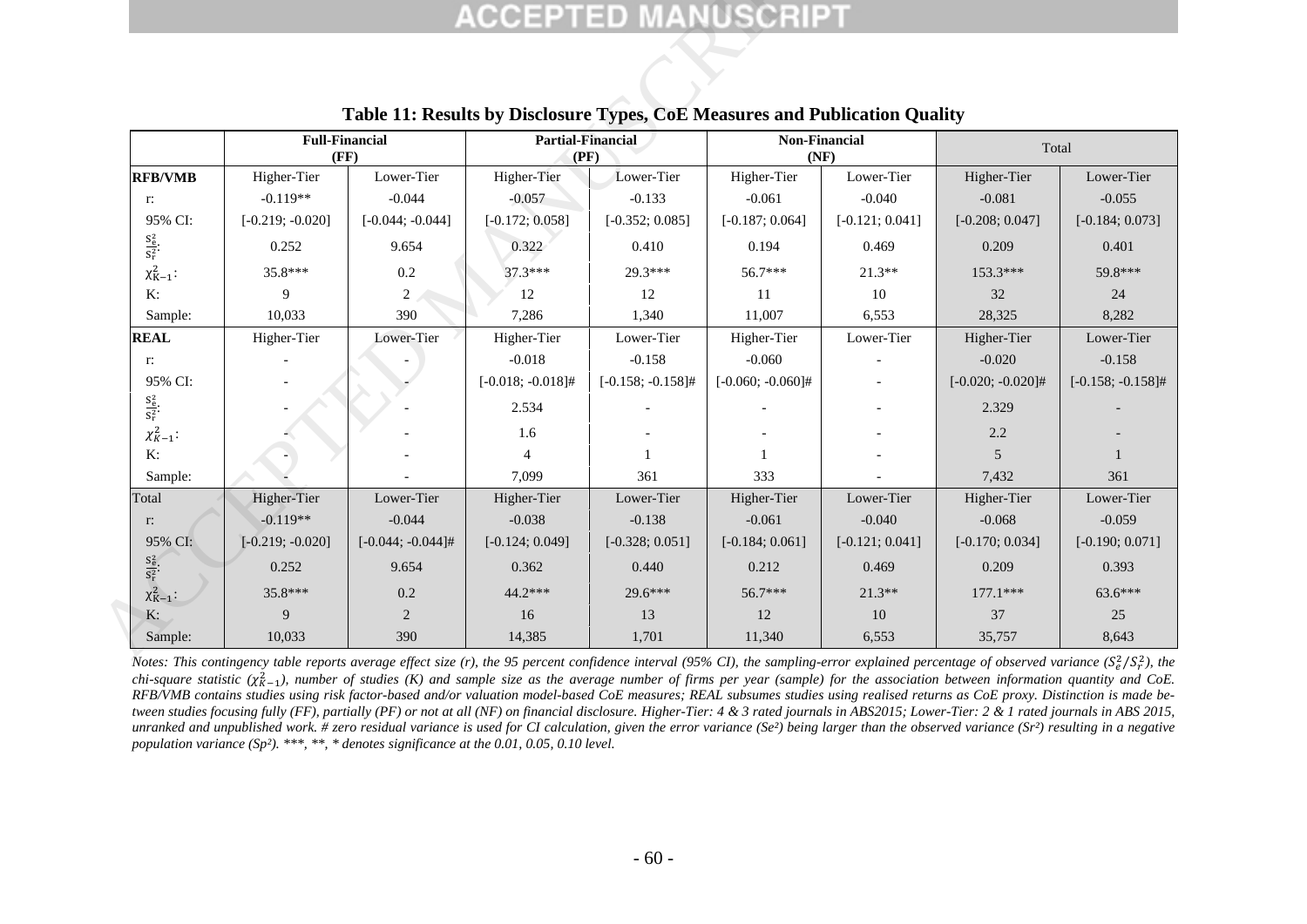| <b>RFB/VMB</b><br>r:<br>95% CI:<br>$\frac{S_e^2}{S_r^2}$<br>$\chi^2_{K-1}$ :<br>K:<br>Sample:<br><b>REAL</b><br>r:<br>95% CI:<br>$\frac{S_e^2}{S_r^2}$<br>$\chi^2_{K-1}$ :<br>K:<br>Sample:<br>Total<br>$\Gamma$<br>95% CI:<br>$\frac{S_e^2}{S_r^2}$ .<br>$\chi^2_{K-1}$ :<br>K:<br>Sample:<br>Notes: This contingency table reports average effect size (r), the 95 percent confidence interval (95% CI), the sam-<br>pling-error explained percentage of observed variance $(S_e^2/S_r^2)$ , the chi-square statistic $(\chi_{K-1}^2)$ , number of studies                                                                                                                                                                               | Higher-Tier<br>$-0.092*$<br>$[-0.194; 0.009]$<br>0.273<br>47.6***<br>13<br>12,698<br>Higher-Tier<br>$-0.014$<br>$[-0.014; -0.014]$ #<br>2.019<br>5.4<br>11<br>22,081<br>Higher-Tier<br>$-0.043$<br>$[-0.135; 0.050]$<br>0.235 | Lower-Tier<br>$-0.054$<br>$[-0.119; 0.011]$<br>0.523<br>$26.8**$<br>14<br>11,496<br>Lower-Tier<br>$-0.019$<br>$[-0.019; -0.019]$<br>20.503<br>0.1<br>3<br>1,745<br>Lower-Tier<br>$-0.049*$<br>$[-0.108; 0.009]$ | Higher-Tier<br>$-0.154***$<br>$[-0.248; -0.060]$<br>0.555<br>$5.4*$<br>3<br>994<br>Higher-Tier<br>$-0.011$<br>$[-0.053; 0.031]$<br>0.517<br>3.9<br>$\boldsymbol{2}$<br>4,111<br>Higher-Tier<br>$-0.039$ | Lower-Tier<br>$-0.136***$<br>$[-0.187; -0.086]$<br>0.580<br>$3.4*$<br>$\mathbf{2}$<br>2,136<br>Lower-Tier<br>Lower-Tier<br>$-0.136***$ | Higher-Tier<br>$-0.097*$<br>$[-0.202; 0.009]$<br>0.283<br>56.5***<br>16<br>13,692<br>Higher-Tier<br>$-0.014$<br>$[-0.014; -0.014]$ #<br>1.389<br>9.4<br>13<br>26,192<br>Higher-Tier<br>$-0.042$ | Lower-Tier<br>$-0.067$<br>$[-0.153; 0.019]$<br>0.376<br>42.6***<br>16<br>13,632<br>Lower-Tier<br>$-0.019$<br>$[-0.019; -0.019]$<br>20.503<br>0.1<br>3<br>1,745<br>Lower-Tier |
|--------------------------------------------------------------------------------------------------------------------------------------------------------------------------------------------------------------------------------------------------------------------------------------------------------------------------------------------------------------------------------------------------------------------------------------------------------------------------------------------------------------------------------------------------------------------------------------------------------------------------------------------------------------------------------------------------------------------------------------------|-------------------------------------------------------------------------------------------------------------------------------------------------------------------------------------------------------------------------------|-----------------------------------------------------------------------------------------------------------------------------------------------------------------------------------------------------------------|---------------------------------------------------------------------------------------------------------------------------------------------------------------------------------------------------------|----------------------------------------------------------------------------------------------------------------------------------------|-------------------------------------------------------------------------------------------------------------------------------------------------------------------------------------------------|------------------------------------------------------------------------------------------------------------------------------------------------------------------------------|
|                                                                                                                                                                                                                                                                                                                                                                                                                                                                                                                                                                                                                                                                                                                                            |                                                                                                                                                                                                                               |                                                                                                                                                                                                                 |                                                                                                                                                                                                         |                                                                                                                                        |                                                                                                                                                                                                 |                                                                                                                                                                              |
|                                                                                                                                                                                                                                                                                                                                                                                                                                                                                                                                                                                                                                                                                                                                            |                                                                                                                                                                                                                               |                                                                                                                                                                                                                 |                                                                                                                                                                                                         |                                                                                                                                        |                                                                                                                                                                                                 |                                                                                                                                                                              |
|                                                                                                                                                                                                                                                                                                                                                                                                                                                                                                                                                                                                                                                                                                                                            |                                                                                                                                                                                                                               |                                                                                                                                                                                                                 |                                                                                                                                                                                                         |                                                                                                                                        |                                                                                                                                                                                                 |                                                                                                                                                                              |
|                                                                                                                                                                                                                                                                                                                                                                                                                                                                                                                                                                                                                                                                                                                                            |                                                                                                                                                                                                                               |                                                                                                                                                                                                                 |                                                                                                                                                                                                         |                                                                                                                                        |                                                                                                                                                                                                 |                                                                                                                                                                              |
|                                                                                                                                                                                                                                                                                                                                                                                                                                                                                                                                                                                                                                                                                                                                            |                                                                                                                                                                                                                               |                                                                                                                                                                                                                 |                                                                                                                                                                                                         |                                                                                                                                        |                                                                                                                                                                                                 |                                                                                                                                                                              |
|                                                                                                                                                                                                                                                                                                                                                                                                                                                                                                                                                                                                                                                                                                                                            |                                                                                                                                                                                                                               |                                                                                                                                                                                                                 |                                                                                                                                                                                                         |                                                                                                                                        |                                                                                                                                                                                                 |                                                                                                                                                                              |
|                                                                                                                                                                                                                                                                                                                                                                                                                                                                                                                                                                                                                                                                                                                                            |                                                                                                                                                                                                                               |                                                                                                                                                                                                                 |                                                                                                                                                                                                         |                                                                                                                                        |                                                                                                                                                                                                 |                                                                                                                                                                              |
|                                                                                                                                                                                                                                                                                                                                                                                                                                                                                                                                                                                                                                                                                                                                            |                                                                                                                                                                                                                               |                                                                                                                                                                                                                 |                                                                                                                                                                                                         |                                                                                                                                        |                                                                                                                                                                                                 |                                                                                                                                                                              |
|                                                                                                                                                                                                                                                                                                                                                                                                                                                                                                                                                                                                                                                                                                                                            |                                                                                                                                                                                                                               |                                                                                                                                                                                                                 |                                                                                                                                                                                                         |                                                                                                                                        |                                                                                                                                                                                                 |                                                                                                                                                                              |
|                                                                                                                                                                                                                                                                                                                                                                                                                                                                                                                                                                                                                                                                                                                                            |                                                                                                                                                                                                                               |                                                                                                                                                                                                                 |                                                                                                                                                                                                         |                                                                                                                                        |                                                                                                                                                                                                 |                                                                                                                                                                              |
|                                                                                                                                                                                                                                                                                                                                                                                                                                                                                                                                                                                                                                                                                                                                            |                                                                                                                                                                                                                               |                                                                                                                                                                                                                 |                                                                                                                                                                                                         |                                                                                                                                        |                                                                                                                                                                                                 |                                                                                                                                                                              |
|                                                                                                                                                                                                                                                                                                                                                                                                                                                                                                                                                                                                                                                                                                                                            |                                                                                                                                                                                                                               |                                                                                                                                                                                                                 |                                                                                                                                                                                                         |                                                                                                                                        |                                                                                                                                                                                                 |                                                                                                                                                                              |
|                                                                                                                                                                                                                                                                                                                                                                                                                                                                                                                                                                                                                                                                                                                                            |                                                                                                                                                                                                                               |                                                                                                                                                                                                                 |                                                                                                                                                                                                         |                                                                                                                                        |                                                                                                                                                                                                 |                                                                                                                                                                              |
|                                                                                                                                                                                                                                                                                                                                                                                                                                                                                                                                                                                                                                                                                                                                            |                                                                                                                                                                                                                               |                                                                                                                                                                                                                 |                                                                                                                                                                                                         |                                                                                                                                        |                                                                                                                                                                                                 |                                                                                                                                                                              |
|                                                                                                                                                                                                                                                                                                                                                                                                                                                                                                                                                                                                                                                                                                                                            |                                                                                                                                                                                                                               |                                                                                                                                                                                                                 |                                                                                                                                                                                                         |                                                                                                                                        |                                                                                                                                                                                                 |                                                                                                                                                                              |
|                                                                                                                                                                                                                                                                                                                                                                                                                                                                                                                                                                                                                                                                                                                                            |                                                                                                                                                                                                                               |                                                                                                                                                                                                                 |                                                                                                                                                                                                         |                                                                                                                                        |                                                                                                                                                                                                 | $-0.061$                                                                                                                                                                     |
|                                                                                                                                                                                                                                                                                                                                                                                                                                                                                                                                                                                                                                                                                                                                            |                                                                                                                                                                                                                               |                                                                                                                                                                                                                 | $[-0.162; 0.085]$                                                                                                                                                                                       | $[-0.187; 0.086]$                                                                                                                      | $[-0.139; 0.055]$                                                                                                                                                                               | $[-0.144; 0.021]$                                                                                                                                                            |
|                                                                                                                                                                                                                                                                                                                                                                                                                                                                                                                                                                                                                                                                                                                                            |                                                                                                                                                                                                                               | 0.591                                                                                                                                                                                                           | 0.197                                                                                                                                                                                                   | 0.580                                                                                                                                  | 0.283                                                                                                                                                                                           | 0.411                                                                                                                                                                        |
|                                                                                                                                                                                                                                                                                                                                                                                                                                                                                                                                                                                                                                                                                                                                            | 102.0***                                                                                                                                                                                                                      | 28.8**                                                                                                                                                                                                          | 25.4***                                                                                                                                                                                                 | $3.4*$                                                                                                                                 | 127.5***                                                                                                                                                                                        | 46.3***                                                                                                                                                                      |
|                                                                                                                                                                                                                                                                                                                                                                                                                                                                                                                                                                                                                                                                                                                                            | 24                                                                                                                                                                                                                            | 17                                                                                                                                                                                                              | 5                                                                                                                                                                                                       | $\overline{c}$                                                                                                                         | 29                                                                                                                                                                                              | 19                                                                                                                                                                           |
|                                                                                                                                                                                                                                                                                                                                                                                                                                                                                                                                                                                                                                                                                                                                            | 34,779                                                                                                                                                                                                                        | 13,241                                                                                                                                                                                                          | 5,105                                                                                                                                                                                                   | 2,136                                                                                                                                  | 39,884                                                                                                                                                                                          | 15,377                                                                                                                                                                       |
| sion and CoE. RFB/VMB contains studies using risk factor-based and/or valuation model-based CoE measures;<br>REAL subsumes studies using realised returns as CoE proxy. Distinction is made between studies applying account-<br>ing quality (Acc.Qual.) and analyst-based (Analyst) proxies for Precision. Higher-Tier: 4 & 3 rated journals in<br>ABS2015; Lower-Tier: 2 & 1 rated journals in ABS 2015, unranked and unpublished work. # zero residual variance<br>is used for CI calculation, given the error variance (Se <sup>2</sup> ) being larger than the observed variance (Sr <sup>2</sup> ) resulting in a<br>negative population variance (Sp <sup>2</sup> ). ***, **, * denotes significance at the 0.01, 0.05, 0.10 level. |                                                                                                                                                                                                                               |                                                                                                                                                                                                                 |                                                                                                                                                                                                         | (K) and sample size as the average number of firms per year (sample) for the association between Information Preci-                    |                                                                                                                                                                                                 |                                                                                                                                                                              |

## <span id="page-63-0"></span>**Table 12: Results by Accounting Quality, CoE Measures and Publication Quality**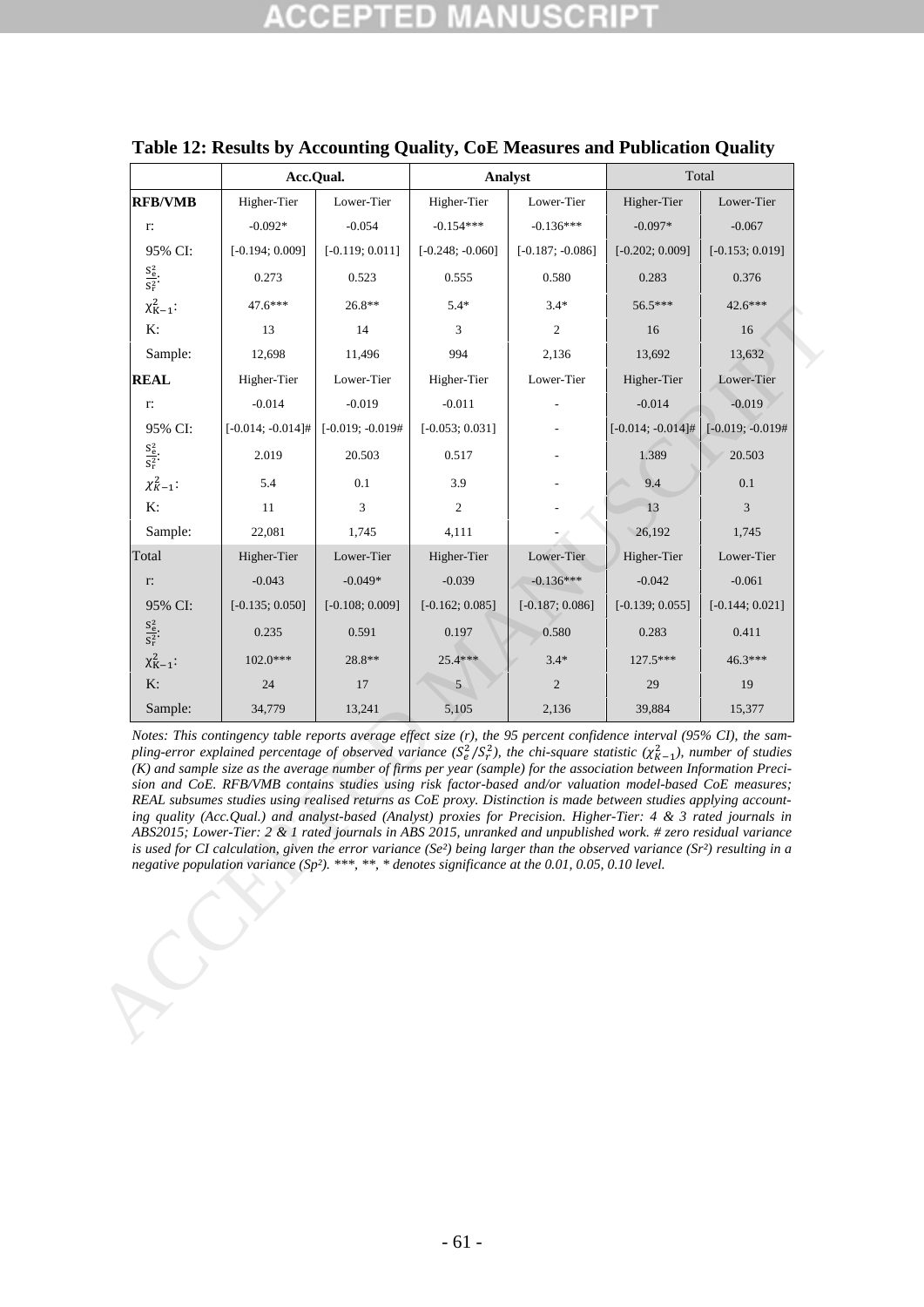# П



## <span id="page-64-0"></span>**Figure 1: Conceptual Framework**

*This figure illustrates the direct links between the information attributes and CoE. For each attribute, the most commonly used empirical measures are indicated. VMB (RFB) Valuation model-based (Risk factor-based) cost of equity proxies.*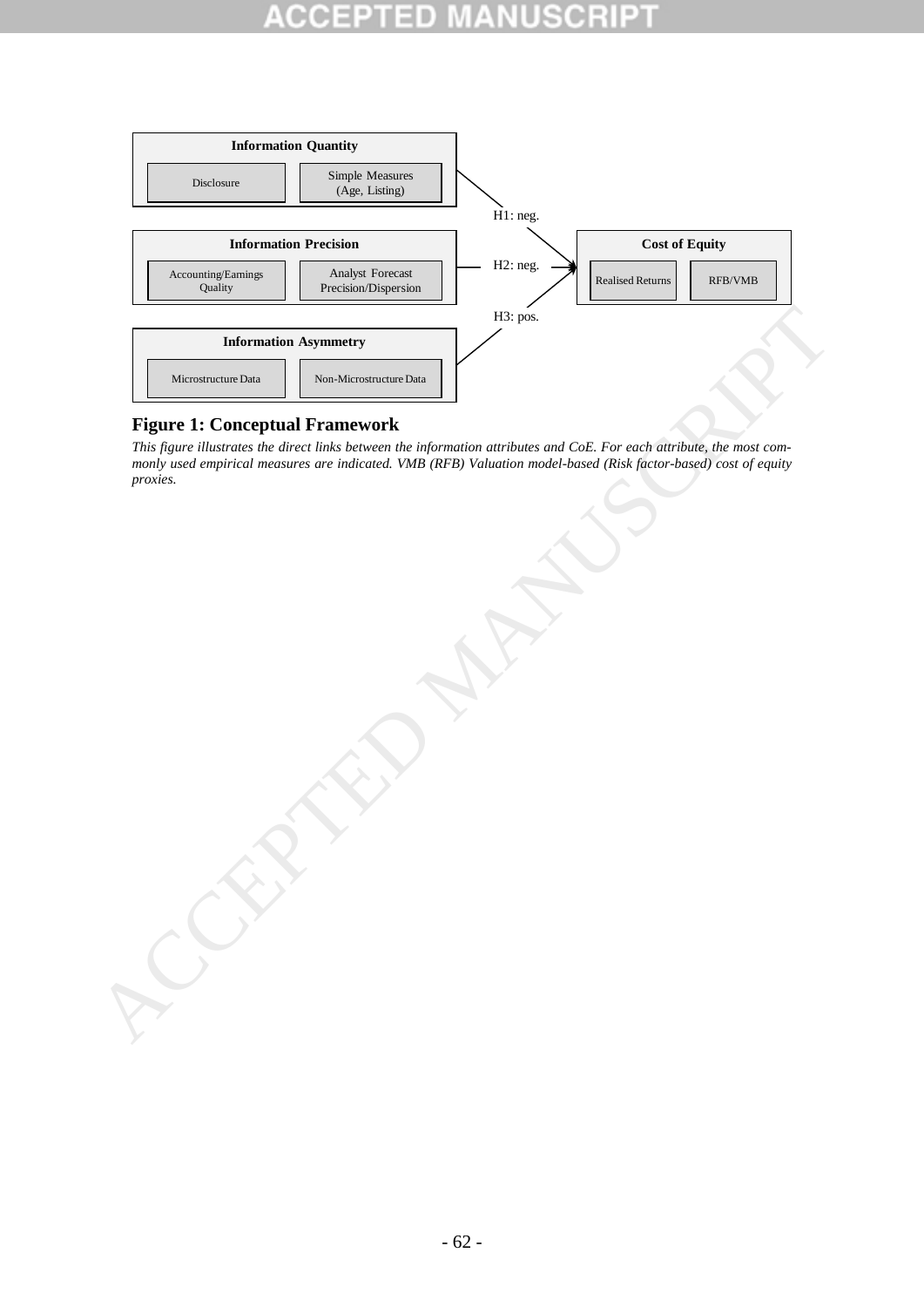

## <span id="page-65-0"></span>**Figure 2: Information Quantity on CoE – Main Findings**

*This figure summarises key findings from the meta-analysis of information quantity with CoE. Panel A shows average effect sizes for different measures of CoE, while Panel B distinguishes between disclosure types. Panel C reports average effect sizes between Quantity and CoE where average high (low) equals the mean effect size of US, HIGH, HDE (Non-US, LOW, LDE) as defined in Table 8. \*\*\*, \*\*, \* denotes significance at the 0.01, 0.05, 0.10 level.*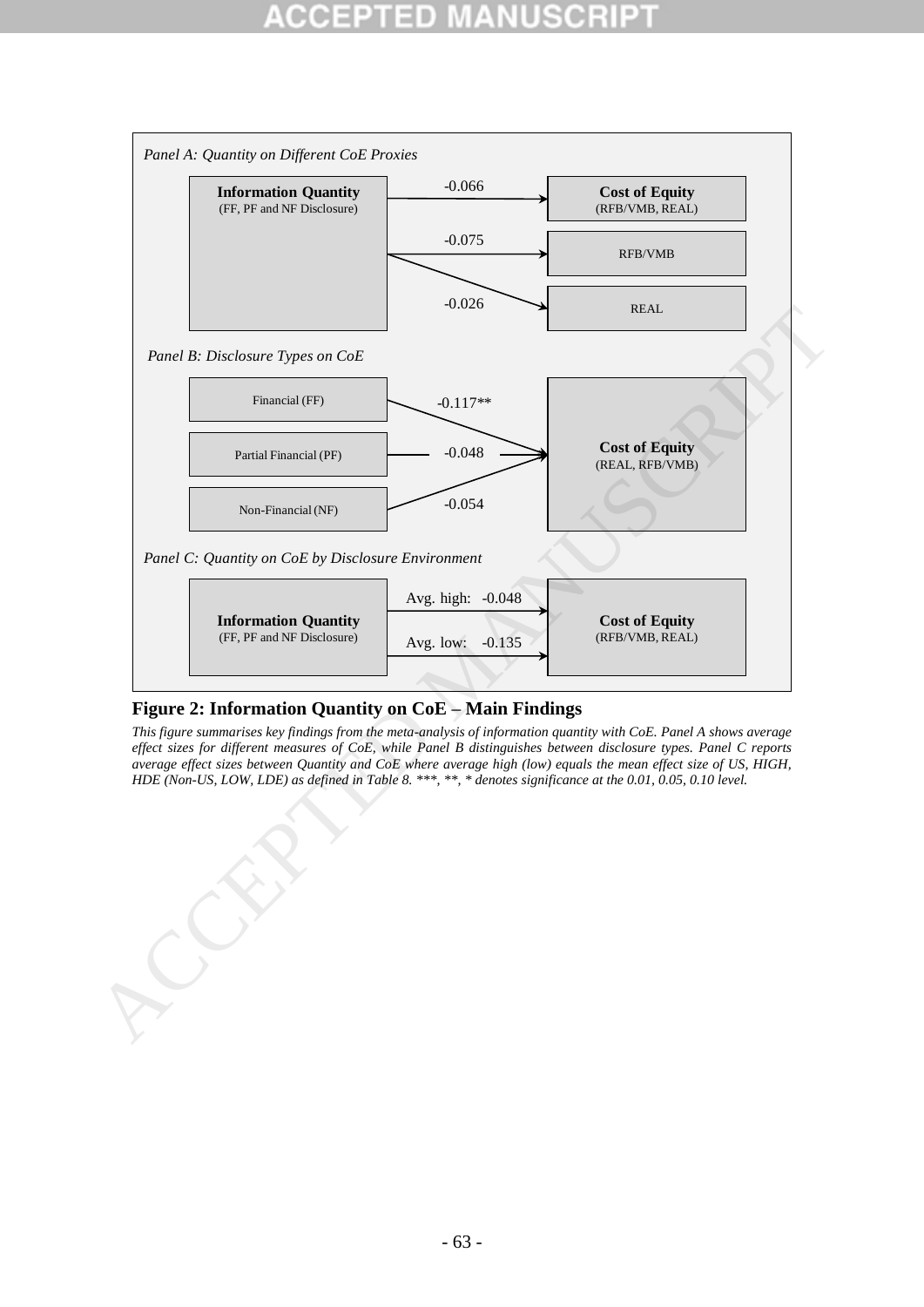# D



## <span id="page-66-0"></span>**Figure 3: Information Precision on CoE – Main Findings**

*This figure summarises key findings from the meta-analysis of information precision with CoE. Panel A shows average effect sizes for different measures of CoE. Panel B (Panel C) reports average effect sizes between different proxies for Precision (Accounting Quality) and RFB/VMB CoE proxies. \*\*\*, \*\*, \* denotes significance at the 0.01, 0.05, 0.10 level.*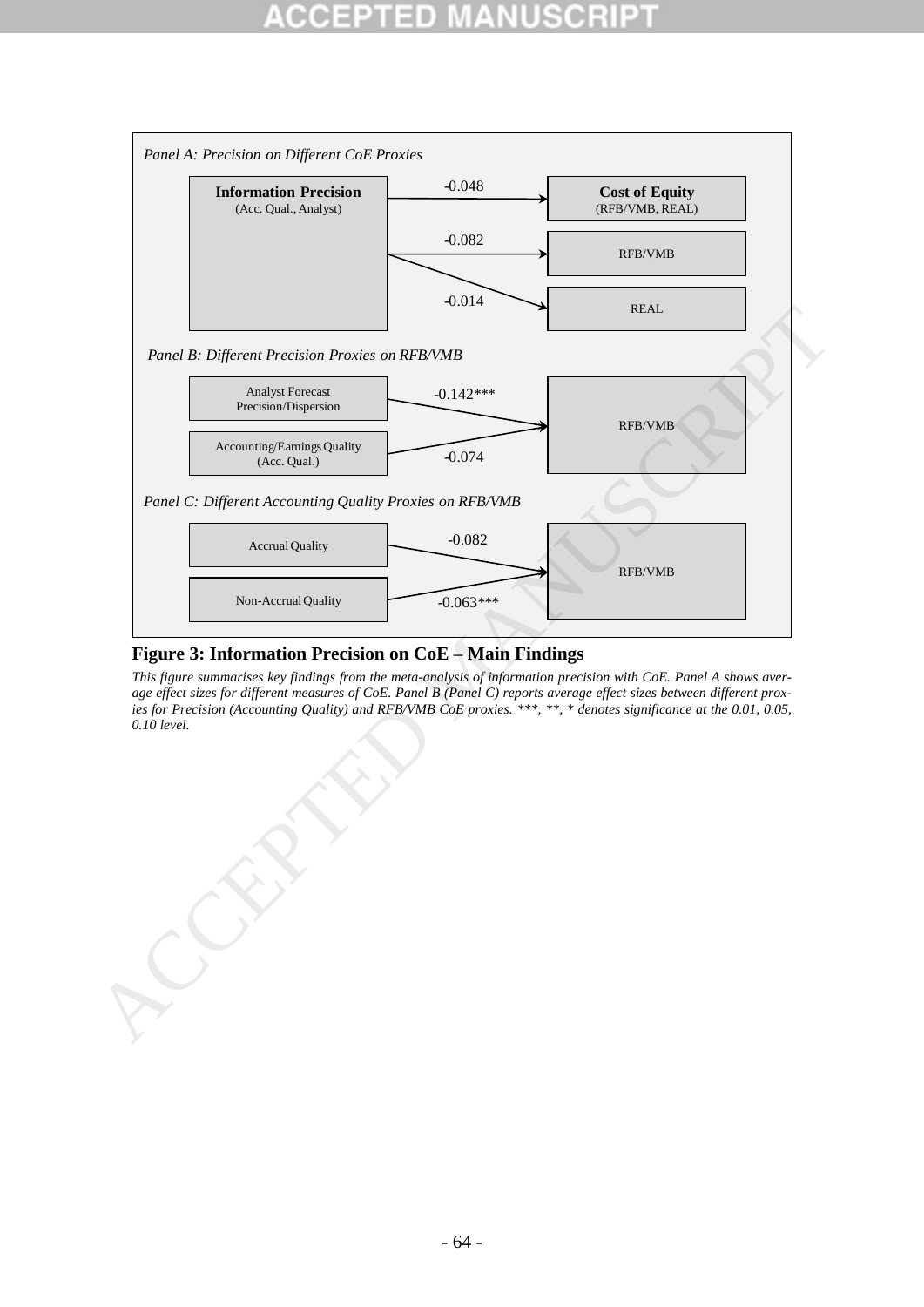### D m ۸ u O IC.

| Akins et al. $(2012, B/A)$<br>Akins et al. (2012, PIN)<br>Armstrong et al. (2011, B/A)<br>Armstrong et al. (2011, Acc.Qual)<br>Armstrong et al. (2011, Analyst)<br>Eleswarapu and Reinganum (1993)<br>Kang (2010)                          | Amihud and Mendelson (1986)<br>Aslan et al. (2011)<br>Barron et al. (2012)<br>Bhattacharya et al. (2012, B/A)<br>Bhattacharya et al. (2012, PIN)<br>Botosan and Plumlee (2013, VMB)<br>Brennan et al. (2016)<br>Choi et al. (2016)<br>Duarte et al. (2008)<br>Easley et al. (2002)<br>Easley et al. (2010)<br>He et al. (2013)<br>Hwang et al. (2013, VMB)<br>Hwang et al. (2013, REAL)<br>Levi and Zhang, 2015<br>Yan and Zhang (2014) |
|--------------------------------------------------------------------------------------------------------------------------------------------------------------------------------------------------------------------------------------------|-----------------------------------------------------------------------------------------------------------------------------------------------------------------------------------------------------------------------------------------------------------------------------------------------------------------------------------------------------------------------------------------------------------------------------------------|
| Mixed $(n=8; 29%)$                                                                                                                                                                                                                         | Confirm $(n=16; 57%)$                                                                                                                                                                                                                                                                                                                                                                                                                   |
|                                                                                                                                                                                                                                            |                                                                                                                                                                                                                                                                                                                                                                                                                                         |
| Akins et al. $(2012, B/A)$<br>Akins et al. (2012, PIN)<br>Armstrong et al. (2011, B/A)<br>Armstrong et al. (2011, Acc.Qual)<br>Armstrong et al. (2011, Analyst)<br>Eleswarapu and Reinganum (1993)<br>Kang (2010)<br>Luong et al. $(2011)$ | Amihud and Mendelson (1986)<br>Aslan et al. (2011)<br>Brennan et al. (2016)<br>Choi et al. (2016)<br>Duarte et al. (2008)<br>Easley et al. (2002)<br>Easley et al. (2010)<br>Hwang et al. (2013, REAL)<br>Levi and Zhang, 2015<br>Yan and Zhang (2014)                                                                                                                                                                                  |
| Mixed (n=8; 38%)                                                                                                                                                                                                                           | Confirm $(n=10; 48%)$                                                                                                                                                                                                                                                                                                                                                                                                                   |
|                                                                                                                                                                                                                                            |                                                                                                                                                                                                                                                                                                                                                                                                                                         |
|                                                                                                                                                                                                                                            | Barron et al. (2012)<br>Bhattacharya et al. (2012, B/A)<br>Bhattacharya et al. (2012, PIN)<br>Botosan and Plumlee (2013, VMB)<br>He et al. (2013)<br>Hwang et al. (2013, VMB)                                                                                                                                                                                                                                                           |
|                                                                                                                                                                                                                                            |                                                                                                                                                                                                                                                                                                                                                                                                                                         |
| Mohanram and Rajgopal (2009, VMB)                                                                                                                                                                                                          | Mohanram and Rajgopal (2009, REAL) Luong et al. (2011)<br>Mohanram and Rajgopal (2009, REAL)                                                                                                                                                                                                                                                                                                                                            |

## <span id="page-67-0"></span>**Figure 4: Information Asymmetry on CoE – Measurement of Cost of Equity**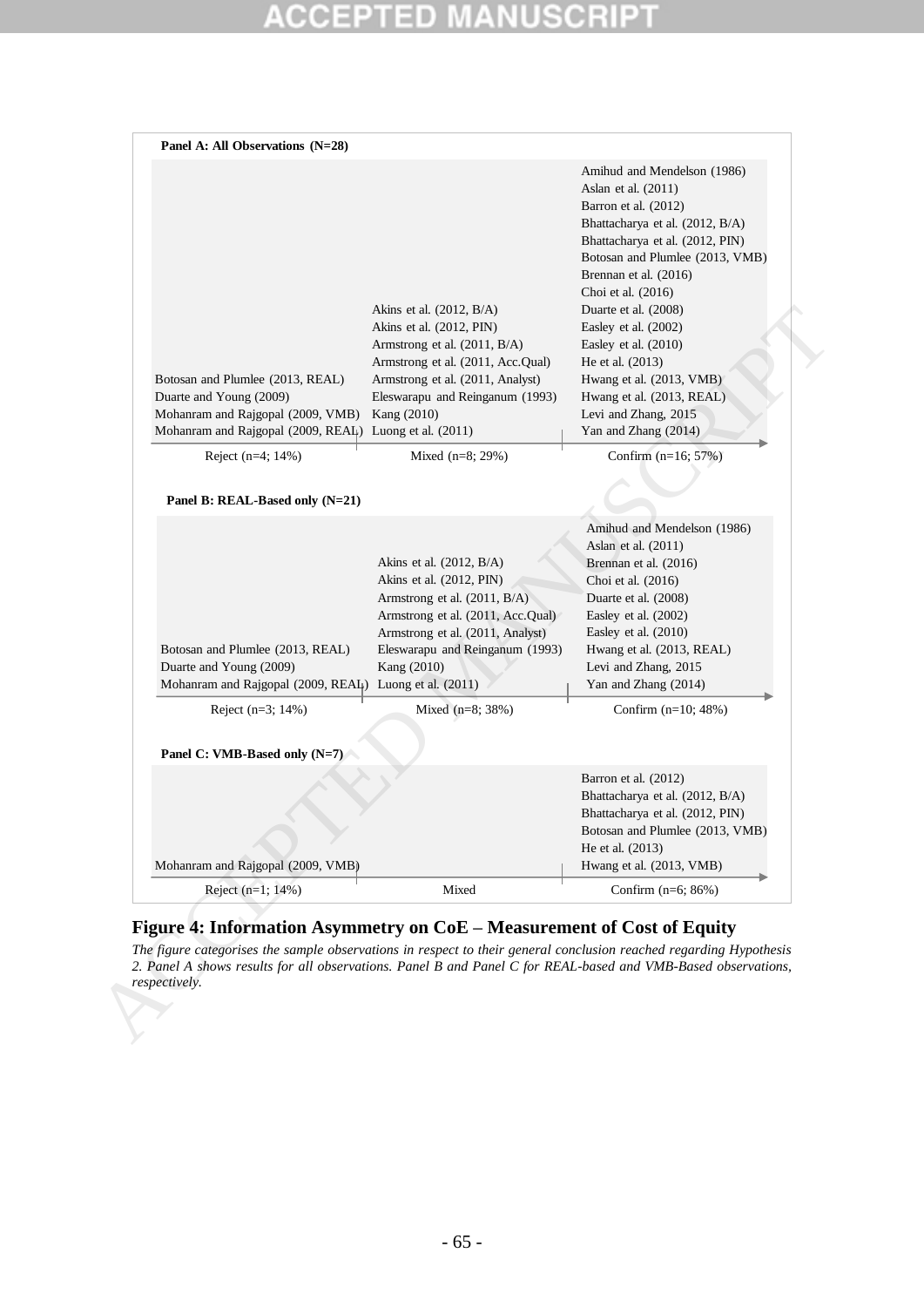# D

| Botosan and Plumlee (2013, REAL)<br>Duarte and Young (2009)<br>Mohanram and Rajgopal (2009, VMB)<br>Mohanram and Rajgopal (2009, REAL) Luong et al. (2011)                                                                                                                                                                                                                                                                                                                       | Akins et al. $(2012, B/A)$<br>Akins et al. (2012, PIN)<br>Armstrong et al. (2011, B/A)<br>Eleswarapu and Reinganum (1993)<br>Kang (2010) | Amihud and Mendelson (1986)<br>Aslan et al. (2011)<br>Bhattacharya et al. (2012, B/A)<br>Bhattacharya et al. (2012, PIN)<br>Botosan and Plumlee (2013, VMB)<br>Brennan et al. (2016)<br>Duarte et al. (2008)<br>Easley et al. (2002)<br>Easley et al. (2010)<br>He et al. (2013)<br>Hwang et al. (2013, VMB)<br>Hwang et al. (2013, REAL)<br>Levi and Zhang, 2015<br>Yan and Zhang (2014) |
|----------------------------------------------------------------------------------------------------------------------------------------------------------------------------------------------------------------------------------------------------------------------------------------------------------------------------------------------------------------------------------------------------------------------------------------------------------------------------------|------------------------------------------------------------------------------------------------------------------------------------------|-------------------------------------------------------------------------------------------------------------------------------------------------------------------------------------------------------------------------------------------------------------------------------------------------------------------------------------------------------------------------------------------|
| Reject (n=4; 17%)                                                                                                                                                                                                                                                                                                                                                                                                                                                                | Mixed $(n=6; 25%)$                                                                                                                       | Confirm $(n=14; 58%)$                                                                                                                                                                                                                                                                                                                                                                     |
| Panel B: $PIN (N=17)$                                                                                                                                                                                                                                                                                                                                                                                                                                                            |                                                                                                                                          |                                                                                                                                                                                                                                                                                                                                                                                           |
| Botosan and Plumlee (2013, REAL)<br>Duarte and Young (2009)<br>Mohanram and Rajgopal (2009, VMB)<br>Mohanram and Rajgopal (2009, REAL) Luong et al. (2011)<br>Reject (n=4; 23%)                                                                                                                                                                                                                                                                                                  | Akins et al. (2012, PIN)<br>Kang (2010)<br>Mixed $(n=3; 18%)$                                                                            | Aslan et al. (2011)<br>Bhattacharya et al. (2012, PIN)<br>Botosan and Plumlee (2013, VMB)<br>Brennan et al. (2016)<br>Duarte et al. (2008)<br>Easley et al. (2002)<br>Easley et al. (2010)<br>Hwang et al. (2013, VMB)<br>Hwang et al. (2013, REAL)<br>Yan and Zhang (2014)<br>Confirm $(n=10; 59%)$                                                                                      |
|                                                                                                                                                                                                                                                                                                                                                                                                                                                                                  |                                                                                                                                          |                                                                                                                                                                                                                                                                                                                                                                                           |
| Panel C: Bid-Ask Spreads (N=7)                                                                                                                                                                                                                                                                                                                                                                                                                                                   |                                                                                                                                          |                                                                                                                                                                                                                                                                                                                                                                                           |
|                                                                                                                                                                                                                                                                                                                                                                                                                                                                                  | Akins et al. (2012, B/A)<br>Armstrong et al. (2011, B/A)<br>Eleswarapu and Reinganum (1993)                                              | Amihud and Mendelson (1986)<br>Bhattacharya et al. (2012, B/A)<br>He et al. (2013)<br>Levi and Zhang, 2015                                                                                                                                                                                                                                                                                |
| Reject $(0, % )$                                                                                                                                                                                                                                                                                                                                                                                                                                                                 | Mixed $(n=3; 43%)$                                                                                                                       | Confirm (n=4; 57%)                                                                                                                                                                                                                                                                                                                                                                        |
| Figure 5: Information Asymmetry on CoE - Measurement of Information Asym-<br>metry<br>The figure categorises the sample observations in respect to their general conclusion reached regarding Hypothesis<br>2: The higher (lower) the information asymmetry between investors, the higher (lower) the firm's CoE. Panel A<br>shows results for all microstructure-based observations. Panel B and Panel C for PIN-based and Bid/Ask-Spread-<br>Based observations, respectively. |                                                                                                                                          |                                                                                                                                                                                                                                                                                                                                                                                           |

## <span id="page-68-0"></span>**Figure 5: Information Asymmetry on CoE – Measurement of Information Asymmetry**